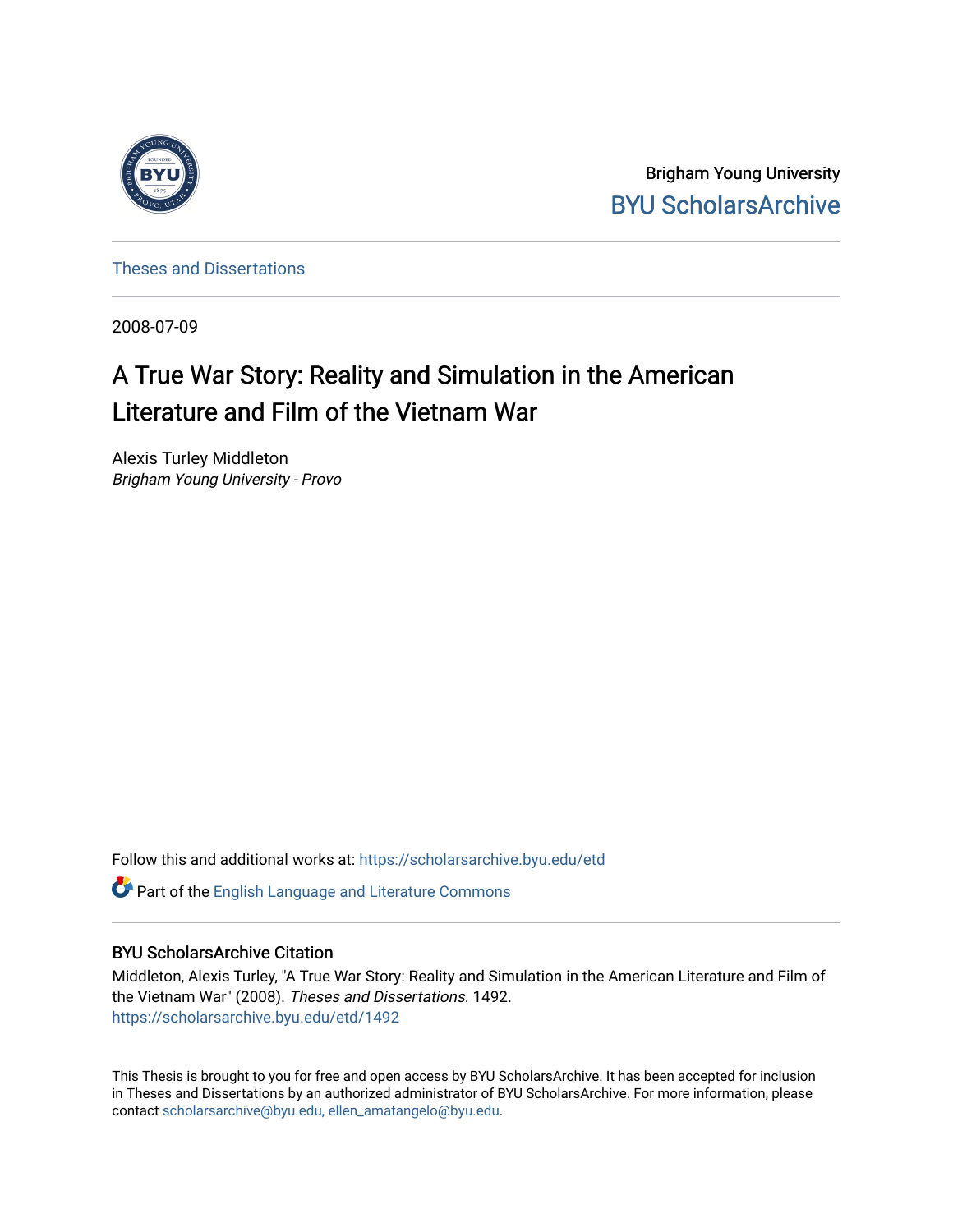## A TRUE WAR STORY: REALITY AND FICTION IN THE AMERICAN LITERATURE AND FILM OF THE VIETNAM WAR

by

Alexis Middleton

A thesis submitted to the faculty of

Brigham Young University

in partial fulfillment of the requirements for the degree of

Master of Arts

Department of English

Brigham Young University

August 2008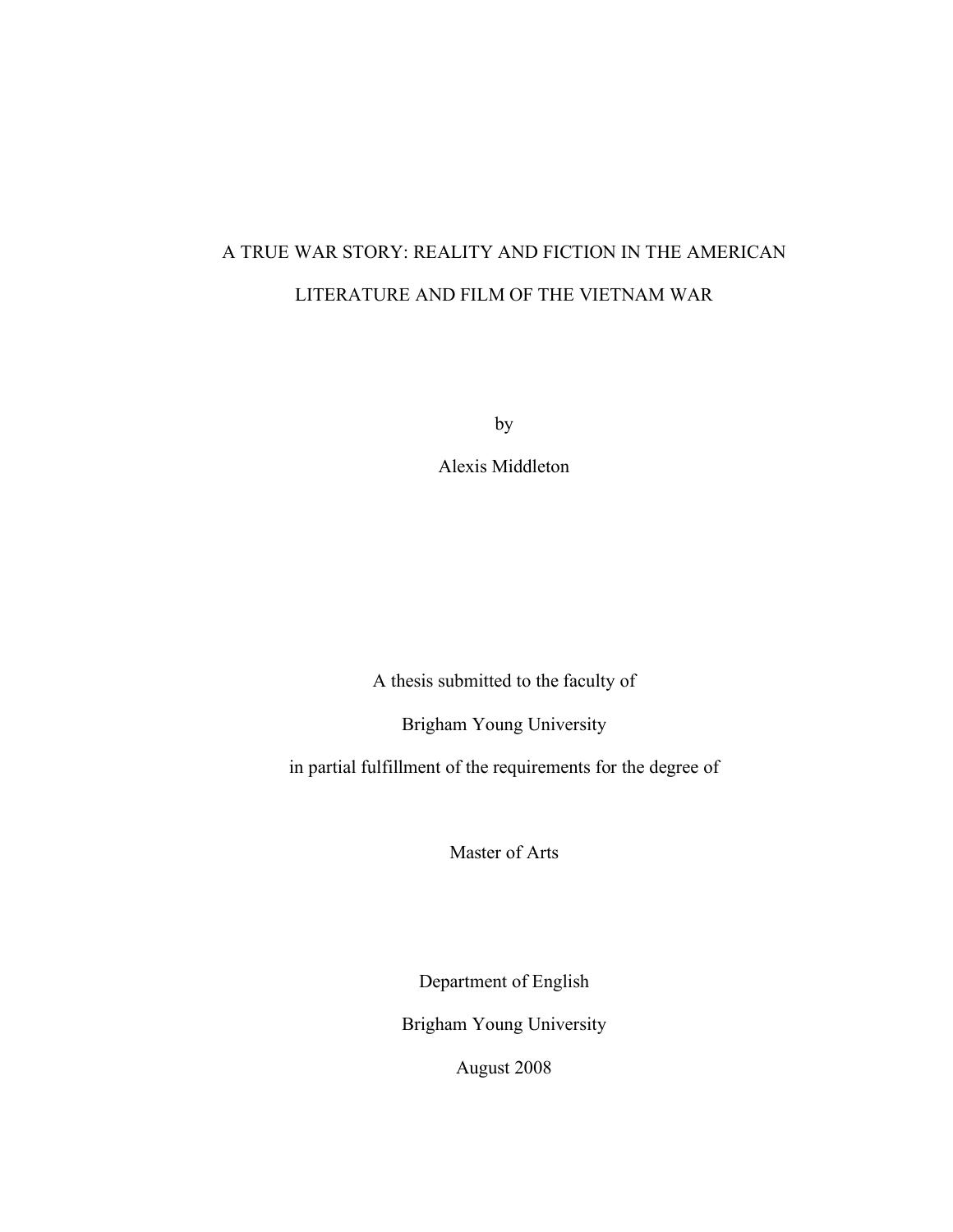Copyright © 2008 Alexis Middleton

All Rights Reserved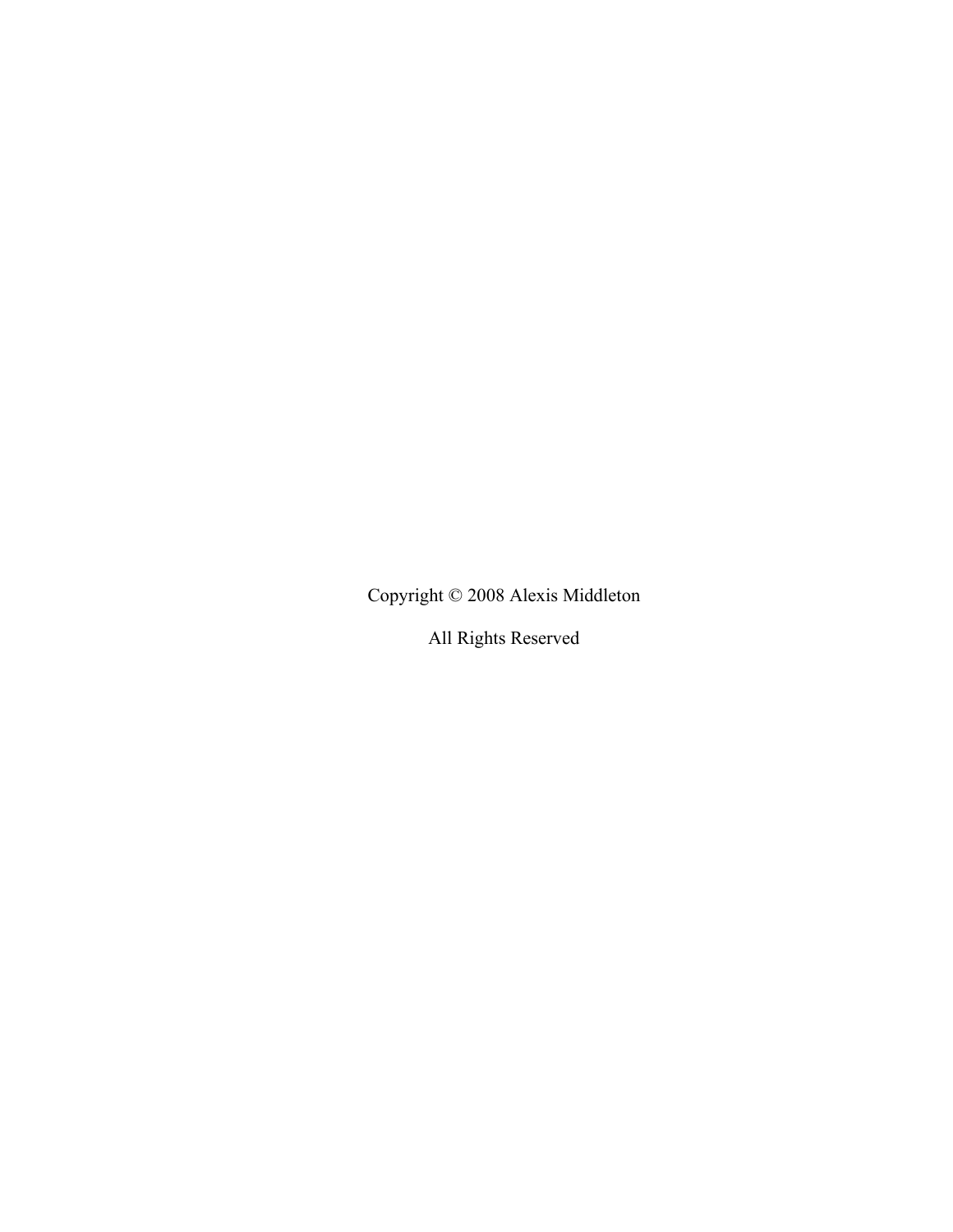### BRIGHAM YOUNG UNIVERSITY

### GRADUATE COMMITTEE APPROVAL

### of a thesis submitted by

Alexis Turley Middleton

This thesis has been read by each member of the following graduate committee and by majority vote has been found to be satisfactory.

| Date | Phillip A. Snyder, Chair                                          |
|------|-------------------------------------------------------------------|
| Date | Trenton L. Hickman, Reader                                        |
| Date | Kristin L. Matthews, Reader                                       |
| Date | Kristin L. Matthews, Graduate Advisor                             |
| Date | Nicholas A. Mason, Associate Chair for<br><b>Graduate Studies</b> |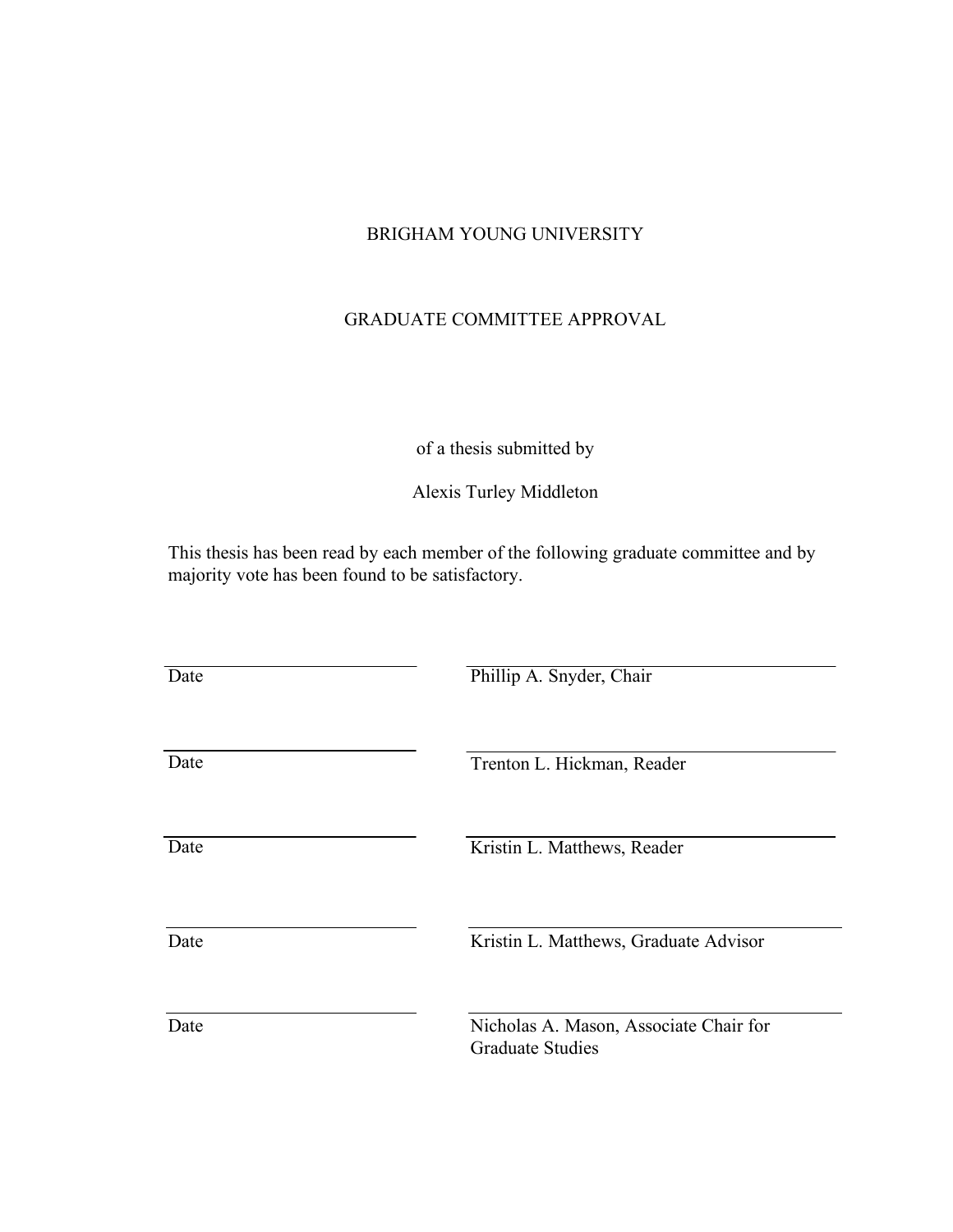### BRIGHAM YOUNG UNIVERSITY

As chair of the candidate's graduate committee, I have read the thesis of Alexis Turley Middleton in its final form and have found that (1) its format, citations, and bibliographical style are consistent and acceptable and fulfill university and department style requirements; (2) its illustrative materials including figures, tables, and charts are in place; and (3) the final manuscript is satisfactory to the graduate committee and is ready for submission to the university library.

Date Phillip A. Snyder Chair, Graduate Committee

Accepted for the Department

Date

Phillip A. Snyder Graduate Coordinator

Accepted for the College

Date Jospeh Parry Associate Dean, College of Humanities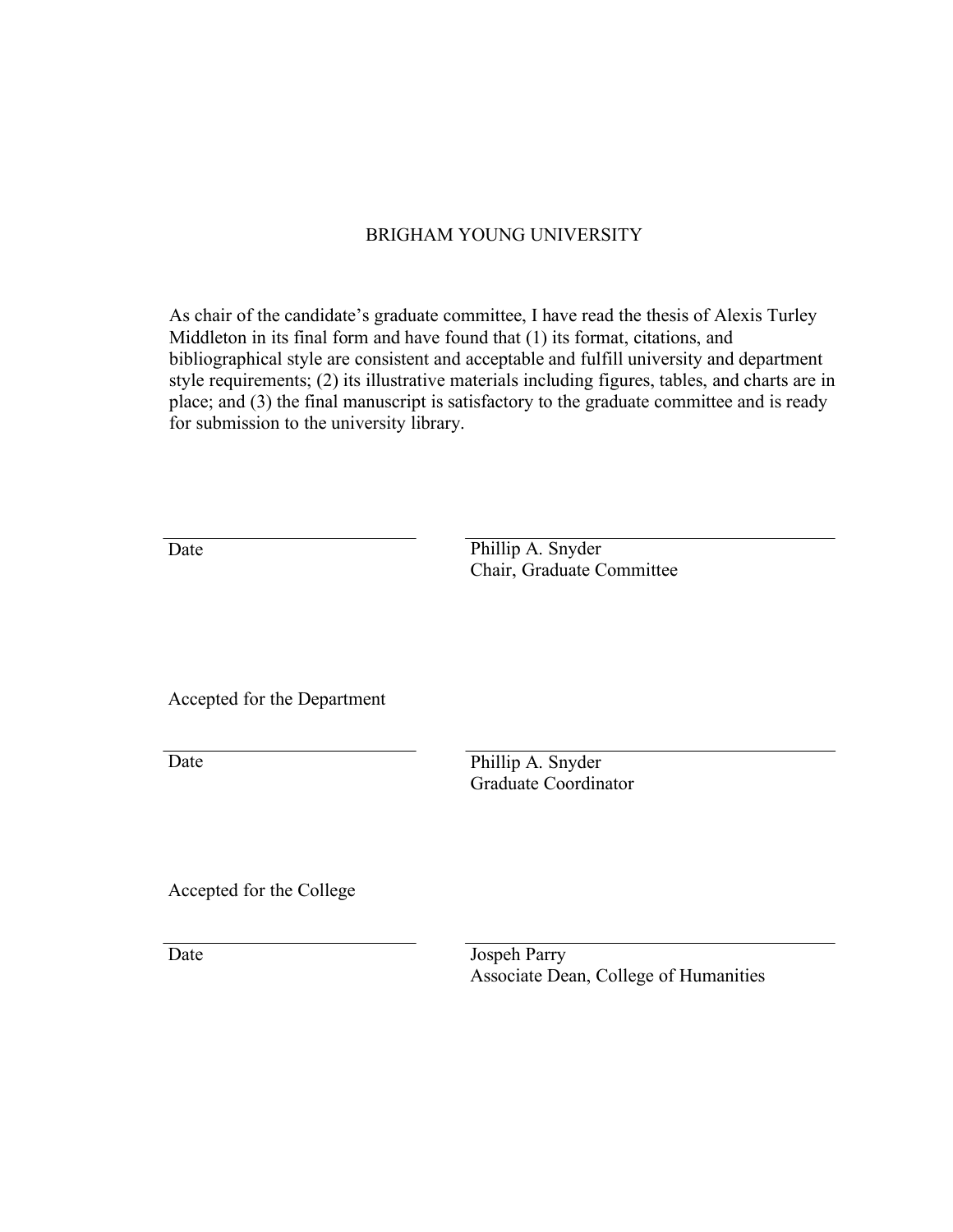#### ABSTRACT

## A TRUE WAR STORY: REALITY AND FICTION IN THE AMERICAN LITERATURE AND FILM OF THE VIETNAM WAR

Alexis Middleton Department of English Master of Arts

The Vietnam War has become an important symbol and signifier in contemporary American culture and politics. The word "Vietnam" contains many meanings and narratives, including both the real events of the American War in Vietnam and the fictional representations of that war. Because we live in a reality that is composed of both lived experience and simulacra, defined by Baudrillard as a hyperreality, fiction and simulation are capable of representing particular realities. Vietnam was shaped by simulacra of Vietnam itself as well as simulacra of previous American conflicts, especially World War II; however, the hyperreality of Vietnam differed largely from that of World War II. Francis Ford Coppola's *Apocalypse Now* and Tim O'Brien's *The Things They Carried* are highly fictionalized texts that accurately portray particular realities of Vietnam. These texts are capable of presenting truth about Vietnam through their use of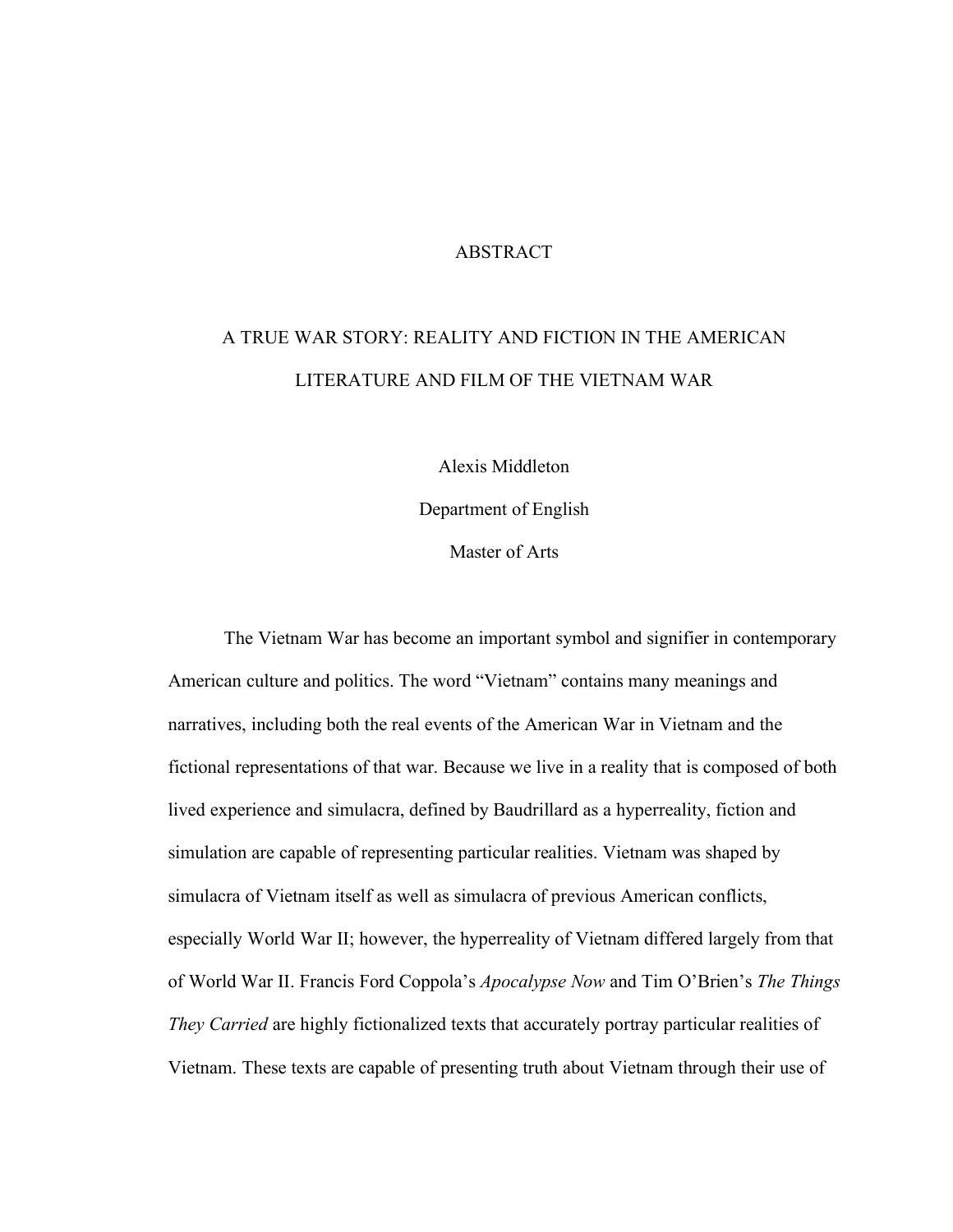specific metafictional techniques, which continually remind readers and viewers that the story being told is not reality but a story. By emphasizing the fictional elements of their narratives, *Apocalypse Now* and *The Things They Carried* point to the constructed nature of reality and empower readers to recognize the possibility of truth in different, even conflicting, narratives.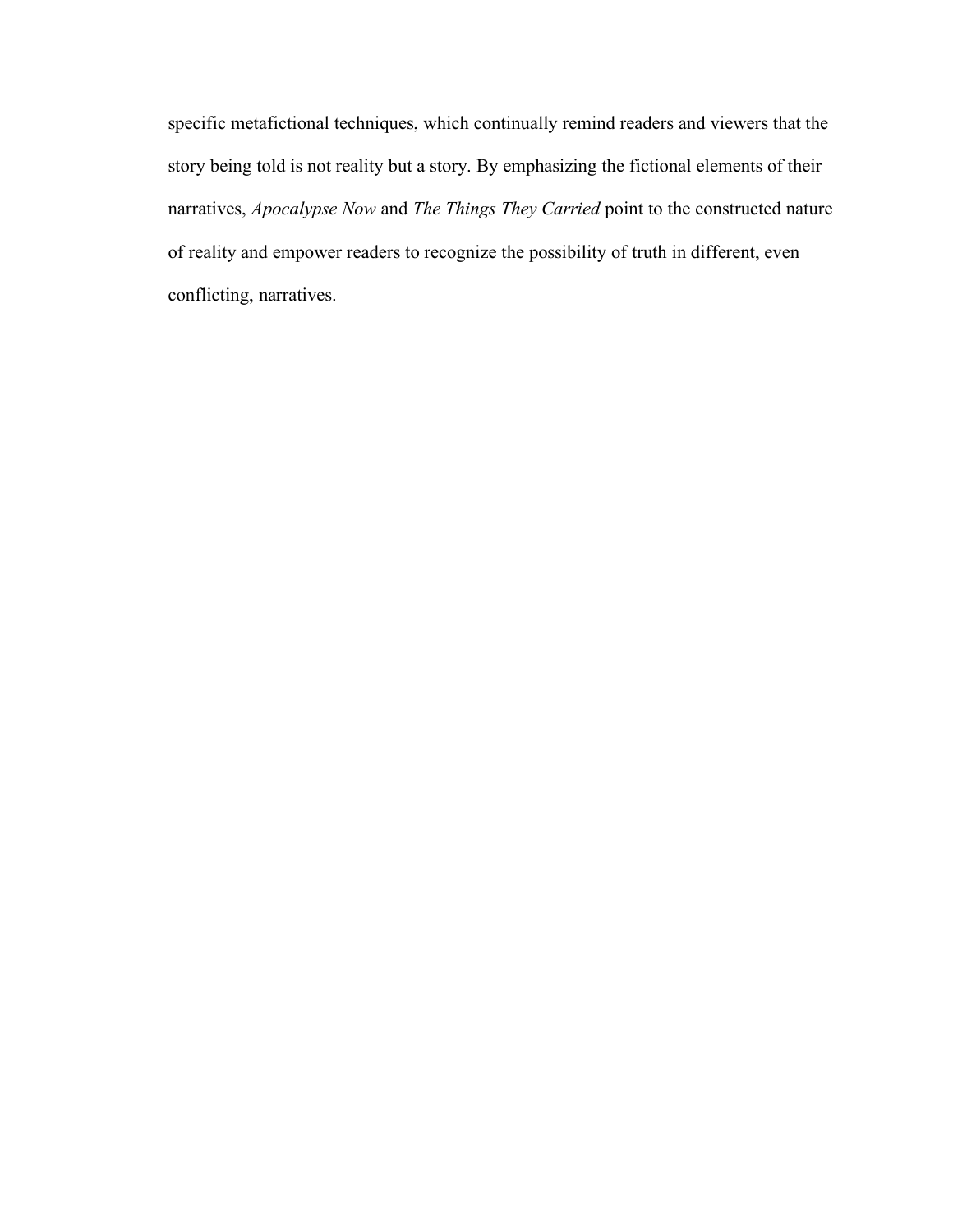#### ACKNOWLEDGMENTS

This thesis owes much of its depth and development to the dedication and patience of my committee members Phillip A. Snyder, Trenton L. Hickman, and Kristin L. Matthews. Thanks to Dr. Snyder for helping me focus and organize ideas and for the many hours spent discussing drafts. Drs. Hickman and Matthews both offered careful, insightful, challenging, and much-appreciated comments. Graduate Secretary Lou Ann Crisler facilitated the completion and filing of this thesis by answering questions and preparing paperwork. Finally, my family offered immense emotional support during the process of researching, writing, and revising this thesis. Thanks go to Gabriel Middleton and Shirley Turley, in particular.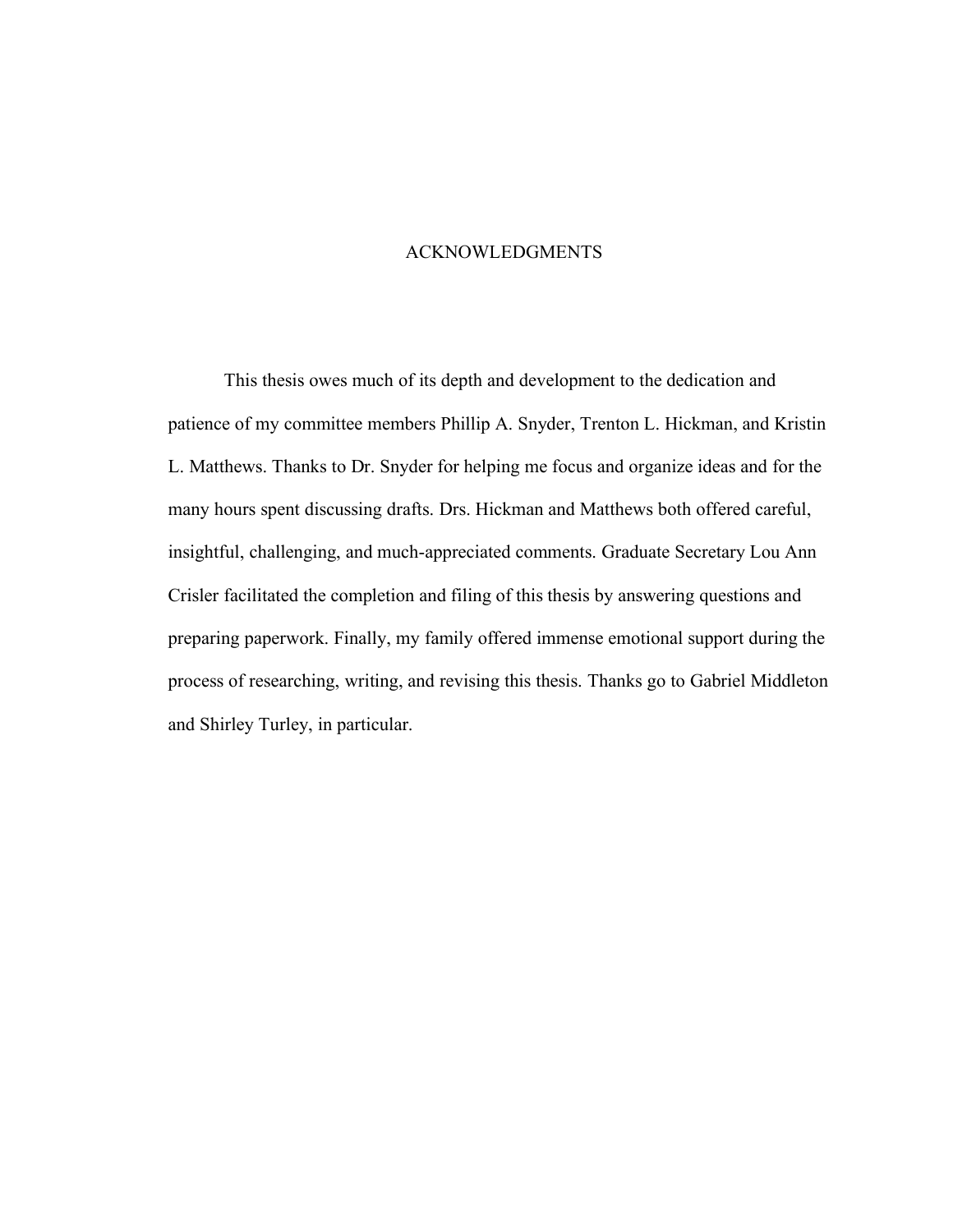## TABLE OF CONTENTS

| "A Collective and Mobile Script":      |  |
|----------------------------------------|--|
|                                        |  |
| A Media War:                           |  |
|                                        |  |
| This Is Not Vietnam:                   |  |
|                                        |  |
| Beach Party Vietnam:                   |  |
|                                        |  |
| Tell it Again to Tell it Right:        |  |
|                                        |  |
| The Ethics of a Fictionalized Reality: |  |
|                                        |  |
|                                        |  |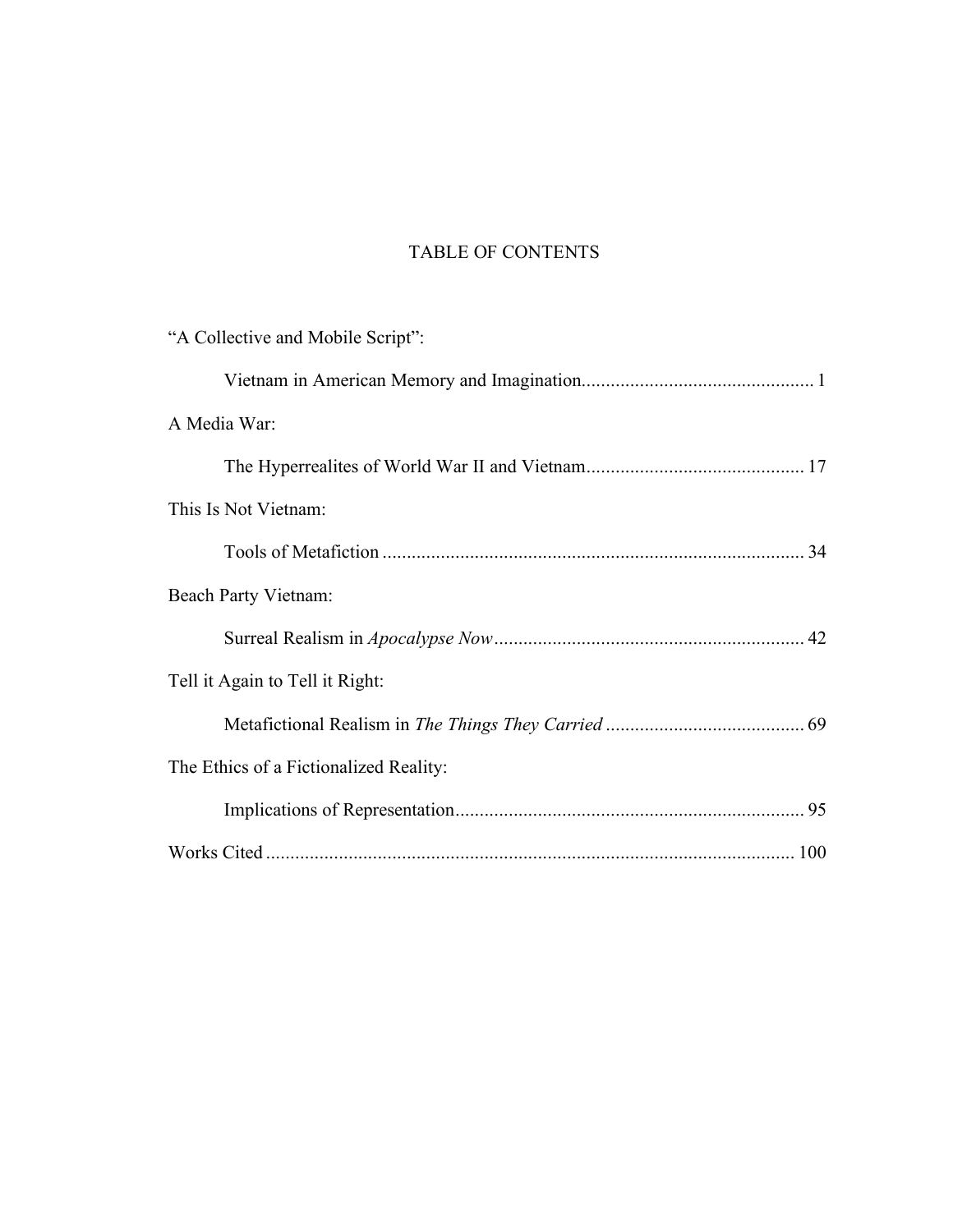## "A COLLECTIVE AND MOBILE SCRIPT": VIETNAM IN AMERICAN MEMORY AND IMAGINATION

Vietnam was a war, not a movie.

—Vietnam Veteran bumper sticker [A] Marine with minor shrapnel wounds in his legs was waiting to get on a helicopter . . . and a couple of sniper rounds snapped across the airstrip, forcing us to move behind some sandbagging. "I *hate* this movie," he said.

—*Dispatches*, Michael Herr

In November of 2000, President Bill Clinton became the first American president to visit the Socialist Republic of Vietnam since the American war there. Although the visit represented a step towards the normalization of relations between the United States and Vietnam, Clinton's words demonstrated the distance the U.S. still had to cover. The theme of that visit, "Vietnam is a country, not a war'" (qtd. in Herring 368), reveals that the definition of the word "Vietnam" in the United States is complex and constantly under adjustment. From Clinton's words, it is clear that Vietnam means something more than a Southeast Asian country, but does it also refer to something more than the American war there? What does the word Vietnam signify for Americans today? Is Vietnam a mistake, a psychedelic nightmare, a movie? In the contemporary United States, Vietnam contains all of these meanings as well as many more. Over the thirty plus years since the end of the Vietnam War, Americans have filled, emptied, refilled, and stretched Vietnam to accommodate a host of various meanings, values, and connotations.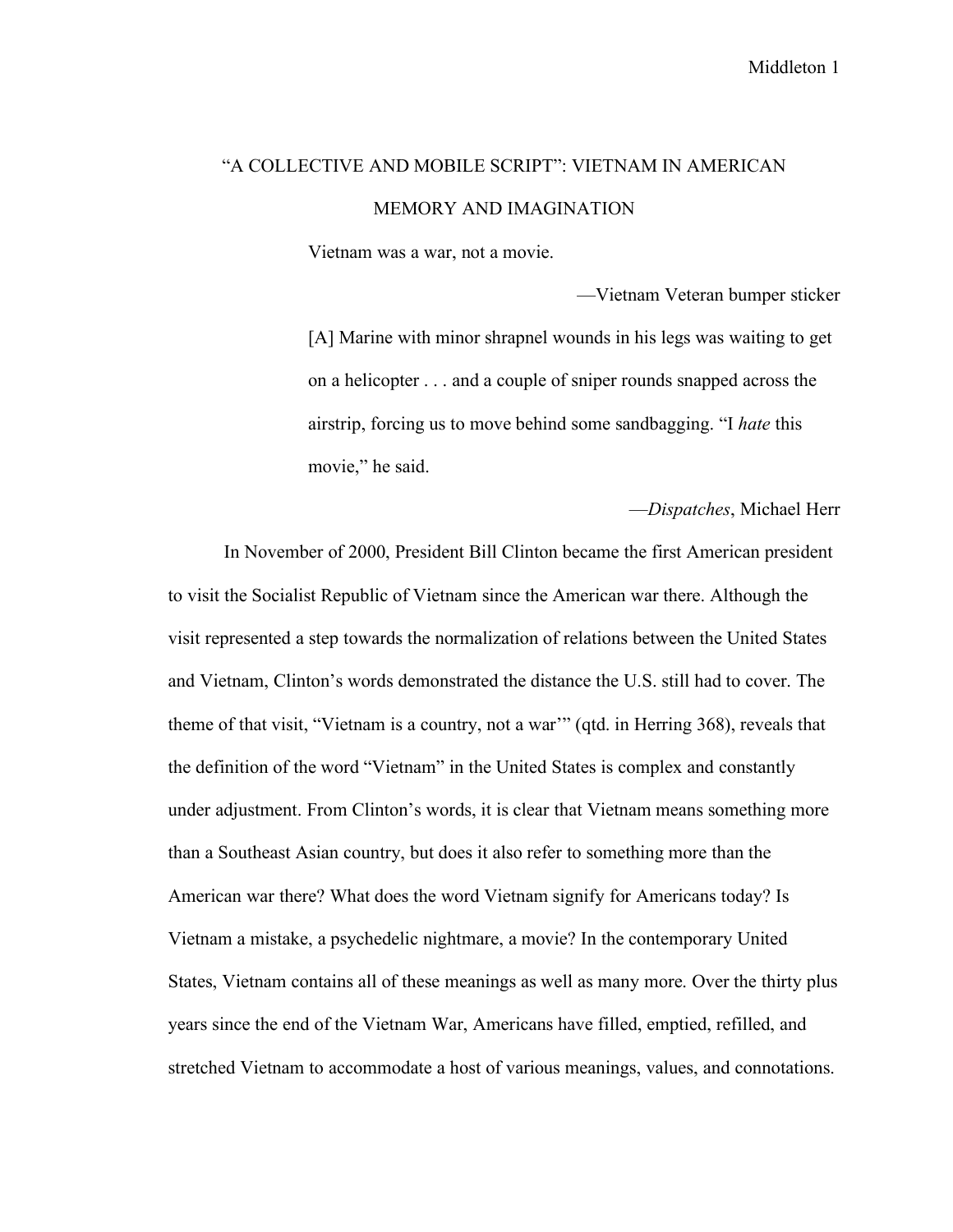Perhaps the most common meaning for "Vietnam" in the United States today is the war waged by the United States in Southeast Asia beginning in the 1950s and ending with the fall of Saigon in 1975. The theme of President Clinton's 2000 visit indicates the prominence of this meaning in common American usage. In her book *The Vietnam War / The American War*, Renny Christopher writes, "all previous U.S. wars have names that identify them as wars, rather than countries: the Mexican War, the Spanish-American War, and so on. … But 'Vietnam' in common usage refers unambiguously to the war rather than the country" (7). Although the use of solely a country's name to identify a war is a semantic approach somewhat unique to the American War in Vietnam (Christopher does acknowledge that the Korean War is sometimes referred to as "Korea"), the meaning of Vietnam can hardly be considered unambiguous. Urbandictionary.com, an online slang dictionary where users can add and rate definitions, lists 21 meanings for the word "Vietnam." The very fact that Americans feel the need to make claims about what Vietnam is or is not points to the word's ambiguity.

Although Americans often use "Vietnam" to indicate the war that took place in that country, there is little agreement as to what kind of a war that was. Historians have written hundreds of books on the American experience in Vietnam and, by so doing, have added new shades of meaning to Vietnam-the-war. A short list of titles of Vietnam War histories indicates the many different wars Vietnam has become: *The "Uncensored War"* (1986) by Daniel C. Hallin, *Working-Class War* (1993) by Christian G. Appy, *The War Within* (1994) by Tom Wells, *Vietnam: The Necessary War* (1999) by Michael Lind, *Choosing War* (1999) by Frederik Logevall, and *America's Longest War* (2002) by George C. Herring. Even when "Vietnam" refers to the Vietnam War, Vietnam's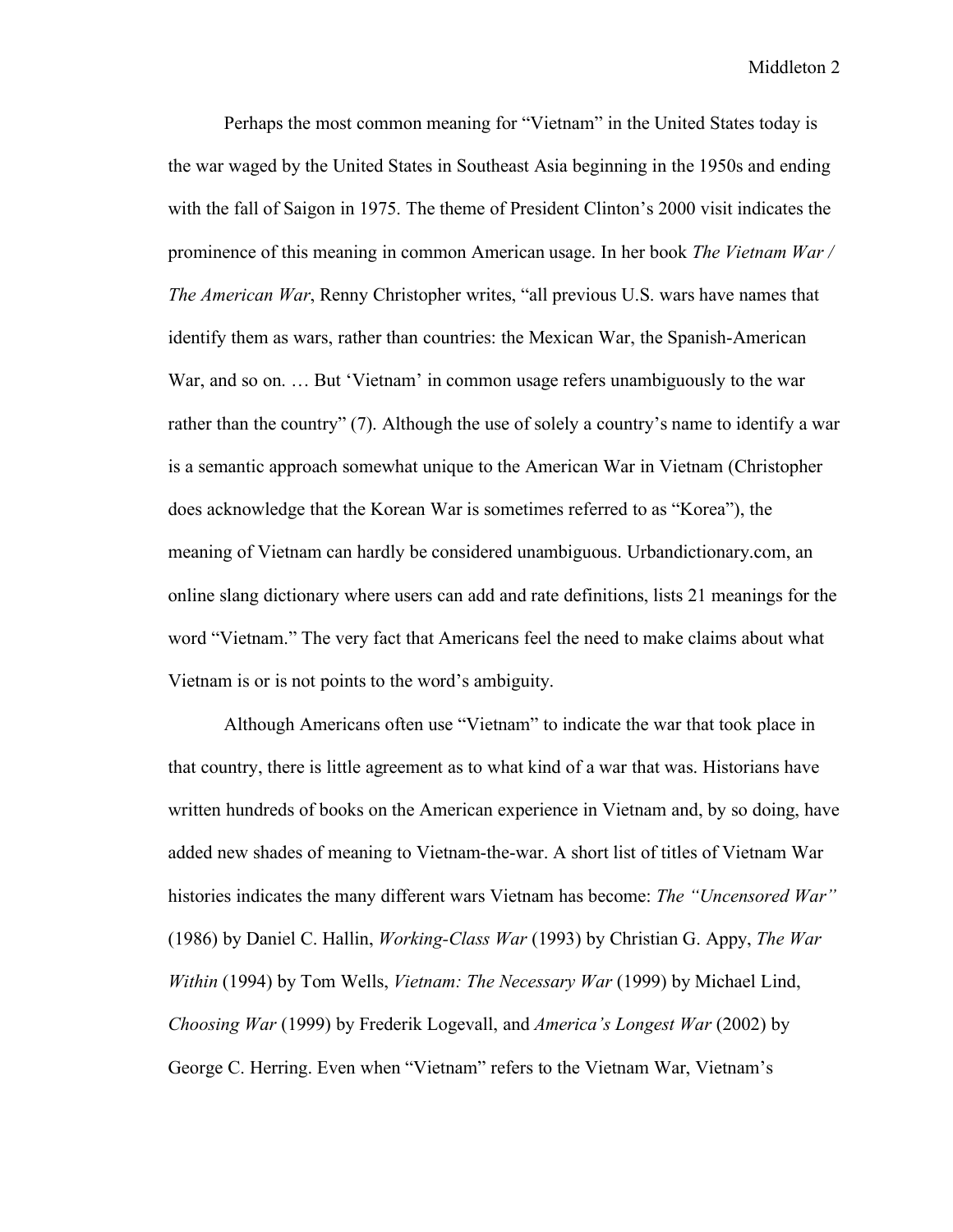meaning often remains vague because it is unclear which war is being referred to—the military war, the media war, the internal war, or the class war.

Another common meaning associated with the signifier "Vietnam" is quagmire, failure, or mistake. Often Vietnam is used as a kind of symbol of American defeat or wrongdoing, especially in the context of current events. Nearly all American military engagements since the Vietnam War have been viewed through the lens of Vietnam. Six years after President Clinton's inaugural visit, President George W. Bush returned to Vietnam in the midst of criticism of the American war in Iraq, and despite the Bush administration's efforts to discourage comparisons between Iraq and Vietnam, political pundits vigorously debated whether or not Iraq was "another Vietnam." Politicians of all parties put significant energy into proving or disproving Iraq to be a "Vietnam." Secretary of State Condoleeza Rice suggested that comparisons between the Vietnam War and the Iraq War "[were] not very helpful" and said that she "[didn't] think they happen[ed] to be right" (qtd. in Sanger A12). On the other end of the political spectrum, Democrats were eager to draw similarities between the war in Iraq and the war in Vietnam. In early 2007, when Bush announced his plan to "surge" troops in Iraq, prominent members of the Democratic party were careful to refer to Bush's plan as an "escalation," a word strongly tied to President Johnson's strategy in Vietnam. Senator Edward M. Kennedy said, "An escalation, whether it is called a surge or any other name, is still an escalation, . . . The Department of Defense kept assuring us that each new escalation in Vietnam would be the last. Instead, each one led only to the next" (qtd. in Rutenberg A10). Just as Presidents Kennedy, Johnson, and Nixon worried about Vietnam becoming "another China," President George W. Bush worried about Iraq being labeled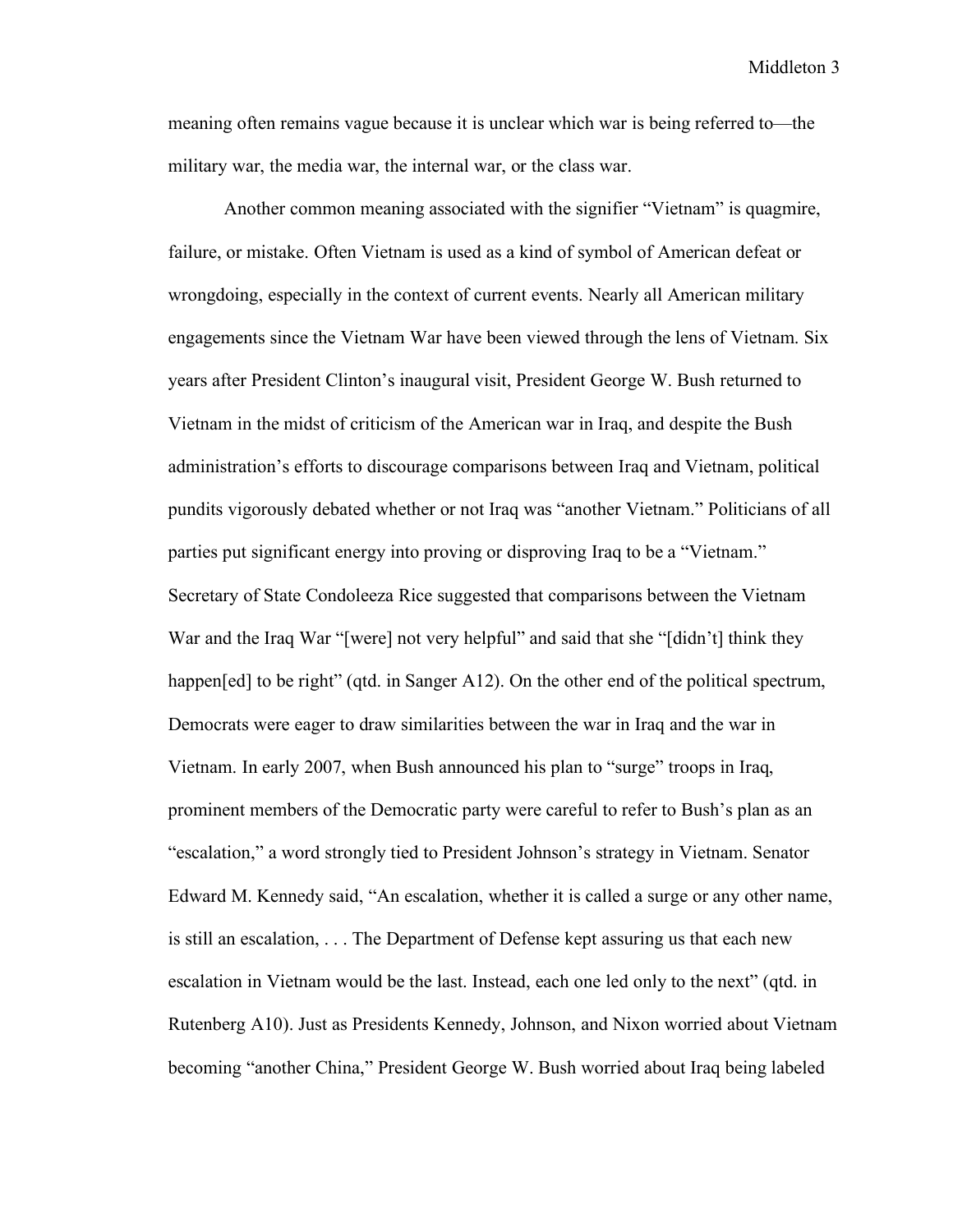another Vietnam. In this debate, asking if Iraq was another Vietnam was commensurate with asking if Iraq was another failure or another mistake.

Stories, films, music, video games, comic books, and novels about the Vietnam War have recast "Vietnam" as a surreal, terrifying, psychedelic experience. The fourteenth definition for Vietnam listed on Urbandictionary.com is "[a] traumatic event or bad situation from which you need to escape immediately" ("Vietnam"). The perception of Vietnam as a bad trip has largely grown out of the literature and film that has been produced about the war in the past thirty years. Films, video games, and other media are often described as being "very Vietnam" or having a Vietnam-like quality when they present a traumatic or desperate situation. World War II historian Martin Morgan described *Saving Private Ryan* as "very Vietnam-ish" because of the film's "pessimism," "hopelessness," and "futility" ("Interview"). Similarly, John Cusack said of *Grace is Gone*, a film that deals with the loss of American lives through the Iraq War, "It's very Vietnam-esque. We wanted to present a film that showed the caskets coming in" (Rush and Molloy). These statements indicate a connection between the word Vietnam and a sense of trauma and horror. "Vietnam" has come to mean terror and surreal tragedy in large part because so many texts have presented the Vietnam War in that manner.

Many artistic representations of the American War in Vietnam present it as a strange, frightening, and often confusing mix of reality and imagination. Tim O'Brien's novel *Going After Cacciato* (1978), winner of the 1979 National Book Award, tells the imagined story of a group of soldiers who walk right out of the war and into Europe while searching for a soldier gone AWOL. Larry Heinneman's *Paco's Story* (1986) is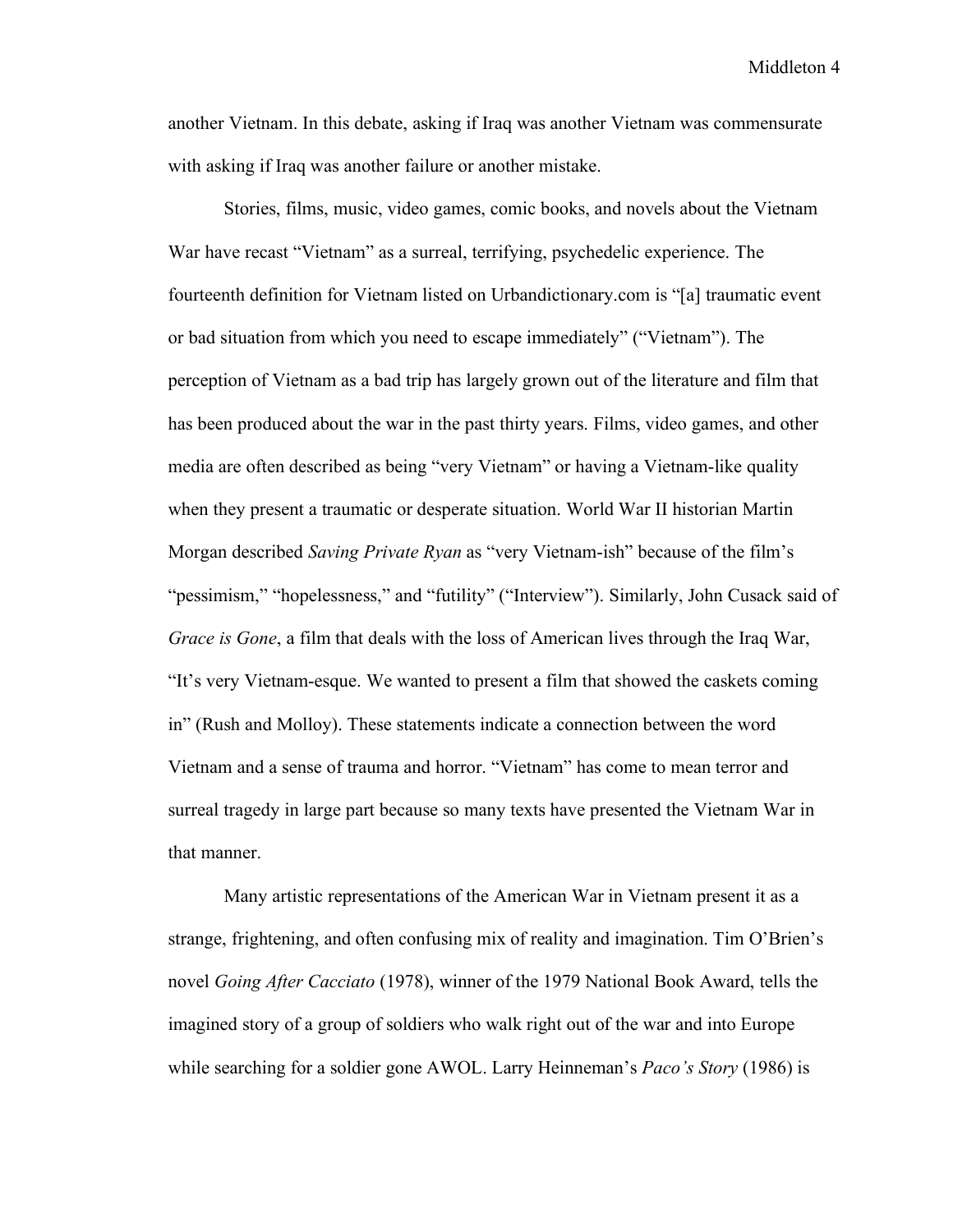narrated by a ghost. Francis Ford Coppola's *Apocalypse Now* (1979) is known for its surreal adaptation of Conrad's trip upriver, while Michael Cimino's *The Deerhunter*'s (1978) famous Russian roulette scene plays into the idea of Vietnam as horror and insanity. This strange world of terror and imagination has played an important role in the way both the word Vietnam and the Vietnam War have come to be understood.

For many in the United States today, the suggestion that Vietnam is a war, a mistake, or a surreal trauma is seen as offensive and dangerous. As Clinton stated in 2000, Vietnam is, of course, a country. In the years since the fall of Saigon, the number of Vietnamese Americans living in the United States has greatly increased, and with this growth, Vietnam has been stretched to contain new meaning. While Americans have traditionally viewed Vietnam in largely negative terms, new voices are attempting to represent Vietnam in new ways. In the poem "Shrapnel Shards on Blue Water," Le Thi Diem Thuy attempts to add meaning to Vietnam by writing:

> our survival is dependent upon never forgetting that vietnam is not a word a world a love a family a fear to bury

let people know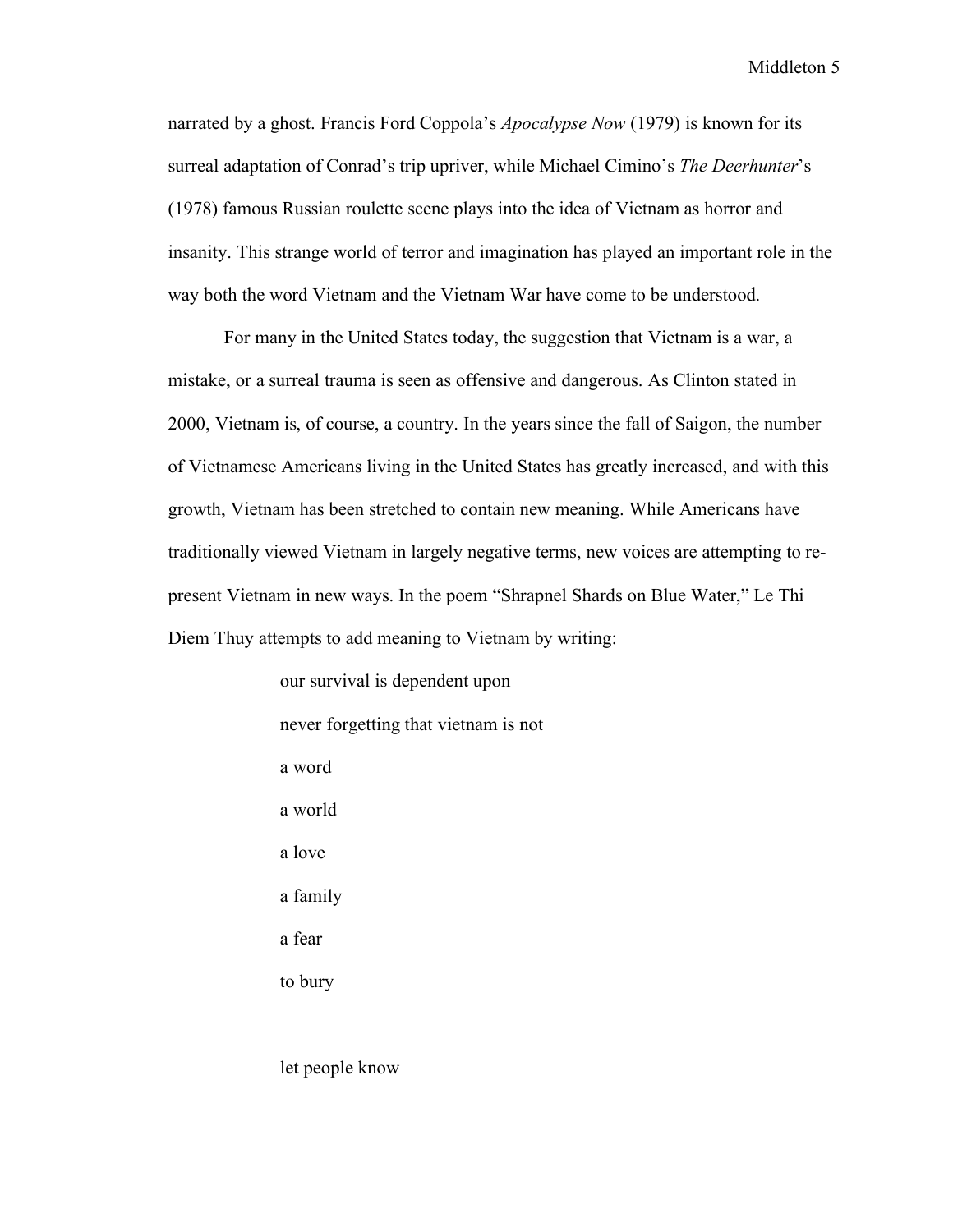#### VIETNAM IS NOT A WAR (254)

Vietnamese Americans often present Vietnam as something complex, something more than just a country. As Le writes, Vietnam is not simply a "world" or a "family," but it is something upon which "survival is dependent." For some Vietnamese American writers, Vietnam is an essential part of their identity and is often described as being carried on their bodies like a scar. Monique Truong calls Vietnam "that S-curved stretch of land that I carry on my body like a tattoo" (687). As Vietnamese Americans add their voices to the constellation of definitions, meanings, and connotations associated with Vietnam, the meaning of Vietnam grows increasingly multifaceted.

Vietnam is a war, a quagmire, a trauma, a country, and part of an identity, and, despite the claim of a popular veterans' bumper sticker, Vietnam is also a movie, or at least, a fiction. What "Vietnam" has come to mean in the U.S. has, in large part, been shaped by films, along with television coverage, novels, oral histories, poetry, video games, comic books, and music. In Anthony Swofford's memoir, *Jarhead: A Marine's Chronicle of the Gulf War and Other Battles* (2003), the author describes his platoon's preparation to leave for war. Waiting to hear when they will be shipped out, the men decide to get some extra training. For three days the marines watch war films: "We concentrate on the Vietnam films because it's the most recent war, and the successes and failures of that war helped write our training manuals" (6). In this passage, Swofford connects Vietnam films, specifically *Apocalypse Now*, *Platoon* (1986), and *Full Metal Jacket* (1987), with military training. The marines study the films, rewinding certain passages, such as "Robert Duvall and his helicopter gunships" and "rape scenes," to prepare themselves for the realities of war (6). For the marines in Swofford's platoon, the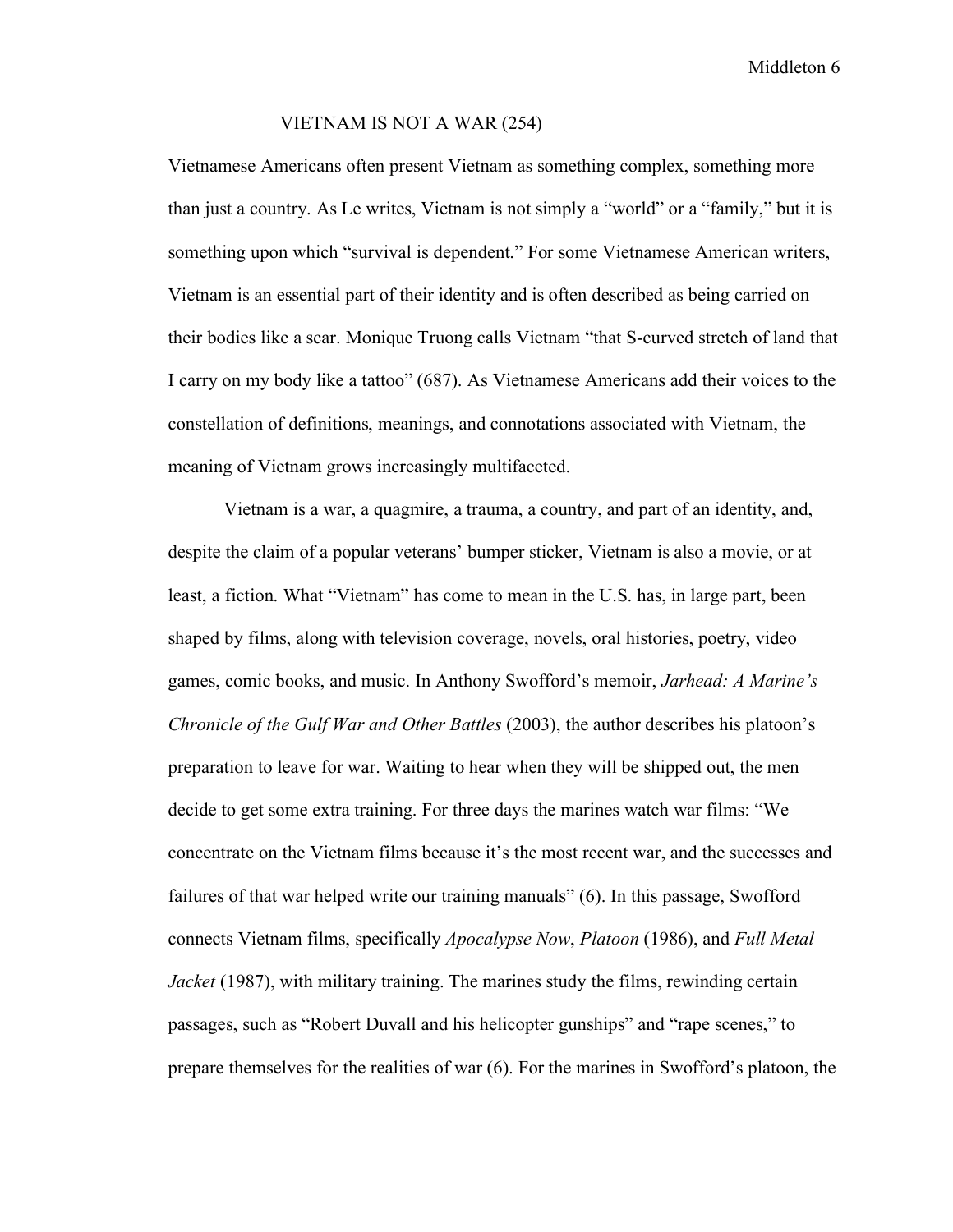fictitious and often unrealistic Vietnam portrayed in these films has become the Vietnam that prepares them for real battle. Swofford writes, "as a young man raised on the films of the Vietnam War, I want ammunition and alcohol and dope, I want to screw whores and kill" (7). Swofford and his fellow marines are preparing to recreate the Vietnam they have come to understand through film in Iraq and Kuwait. In this case, Vietnam is a fiction, albeit a dangerous one.

Even for those who were personally affected by the American War in Vietnam, "Vietnam" is, in many ways, a fiction. Because of the charged nature of the word "Vietnam" in the United States, Vietnamese Americans are often particularly invested in the meaning of Vietnam. However, even for—perhaps especially for—many Vietnamese Americans, the meaning of Vietnam is influence by American media, particularly films. Thai Dao, a second generation Vietnamese American, discusses how movies have influenced his understanding of Vietnam: "The first time I ever encountered the Vietnam War was in Hollywood movies—*Platoon*, *Apocalypse Now*, *Hamburger Hill*. It was kind of a sad way for me to get a perspective of my own heritage" (541). For Thai, part of what Vietnam means for him has been derived from Hollywood films. Similarly, some Vietnam veterans have indicated that Vietnam movies have influenced their understanding of the war. Vietnam veteran William Adams suggests that the meaning of Vietnam is often extremely complex for those who experienced it firsthand:

> When *Platoon* was first released, a number of people asked me, "Was the war really like that?" I never found an answer, in part because, no matter how graphic and realistic, a movie is after all a movie, and war is only like itself. But I also failed to find an answer because what "really" happened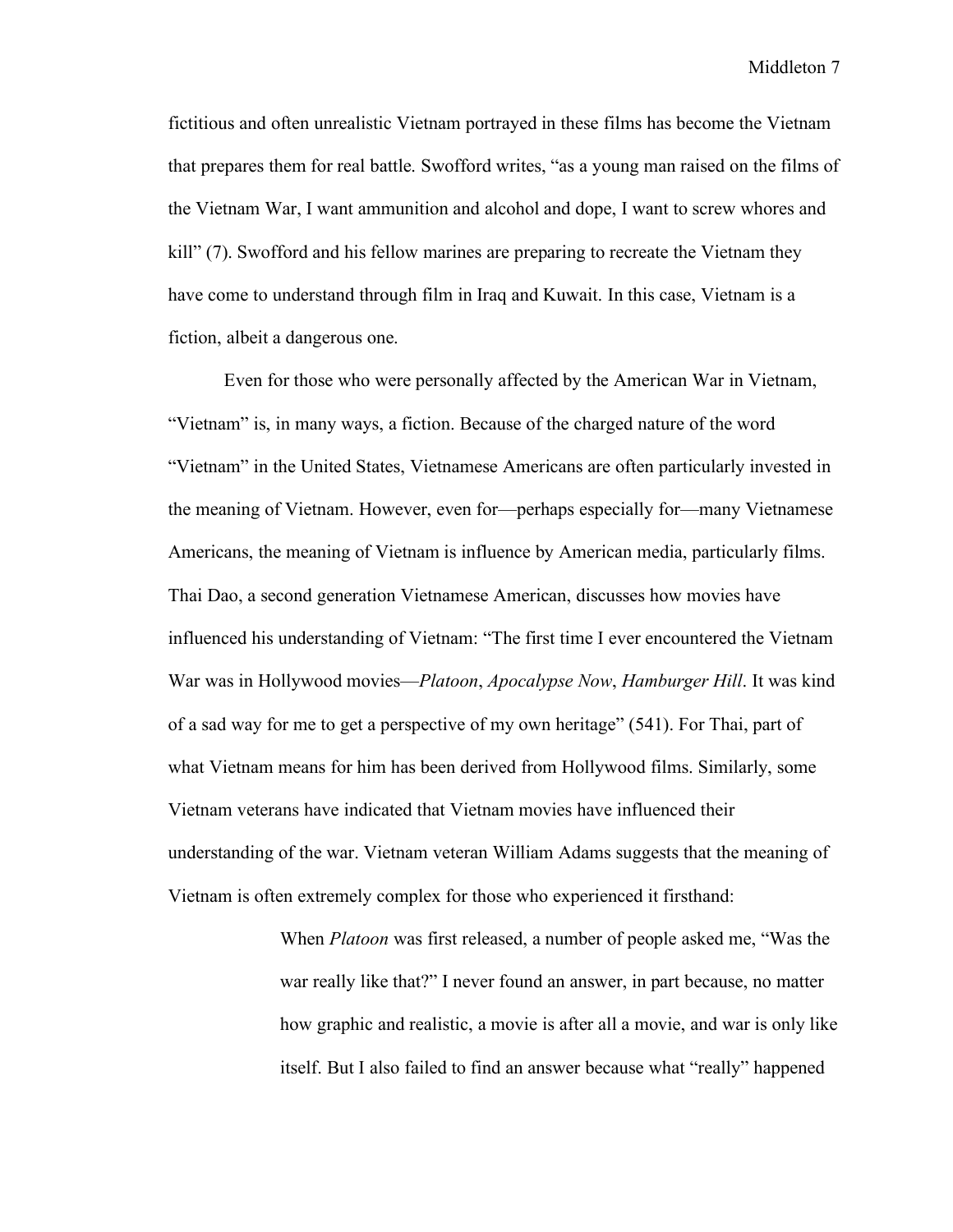is now so thoroughly mixed up in my mind with what has been said about what happened that the pure experience is no longer there . . . . The Vietnam War is no longer a definite event so much as it is a collective and mobile script in which we continue to scrawl, erase, rewrite our conflicting and changing view of ourselves. (qtd. in Sturken 86)

Because Vietnam has been so often discussed and represented, it has become more than just a war, even for those who fought in it. Vietnam is not only an important part of American history, but an important part of American mythology as well. The complex hybrid of meaning that Americans call "Vietnam" contains both real events and fictional narratives, and because Vietnam is partly made up of imaginative representations, Vietnam is, in some ways, a fiction. As Adams explains it, "Vietnam" cannot be defined as simply a war or a movie; it is both and more.

It is in this particular form of Vietnam—Vietnam as fiction—that I am most interested. In the United States, Vietnam is, as Adams describes it, "a collective and mobile script," a script that has been written as much by history and politics as it has by Hollywood and rock stars. The relationship between Americans' understandings of "Vietnam" and fictional representations of Vietnam should not be easily discarded with the claim that Americans have simply confused fictional representations for reality. When it comes to Vietnam, the relationship between fiction and reality is complex. Repeatedly it is the texts and representations of Vietnam that are the most overtly fictionalized and unrealistic that are perceived as the most real or the truest. *Apocalypse Now* is a particularly good example of this phenomenon. From the film's conception, director Francis Ford Coppola described *Apocalypse Now* as an intentionally surreal portrayal of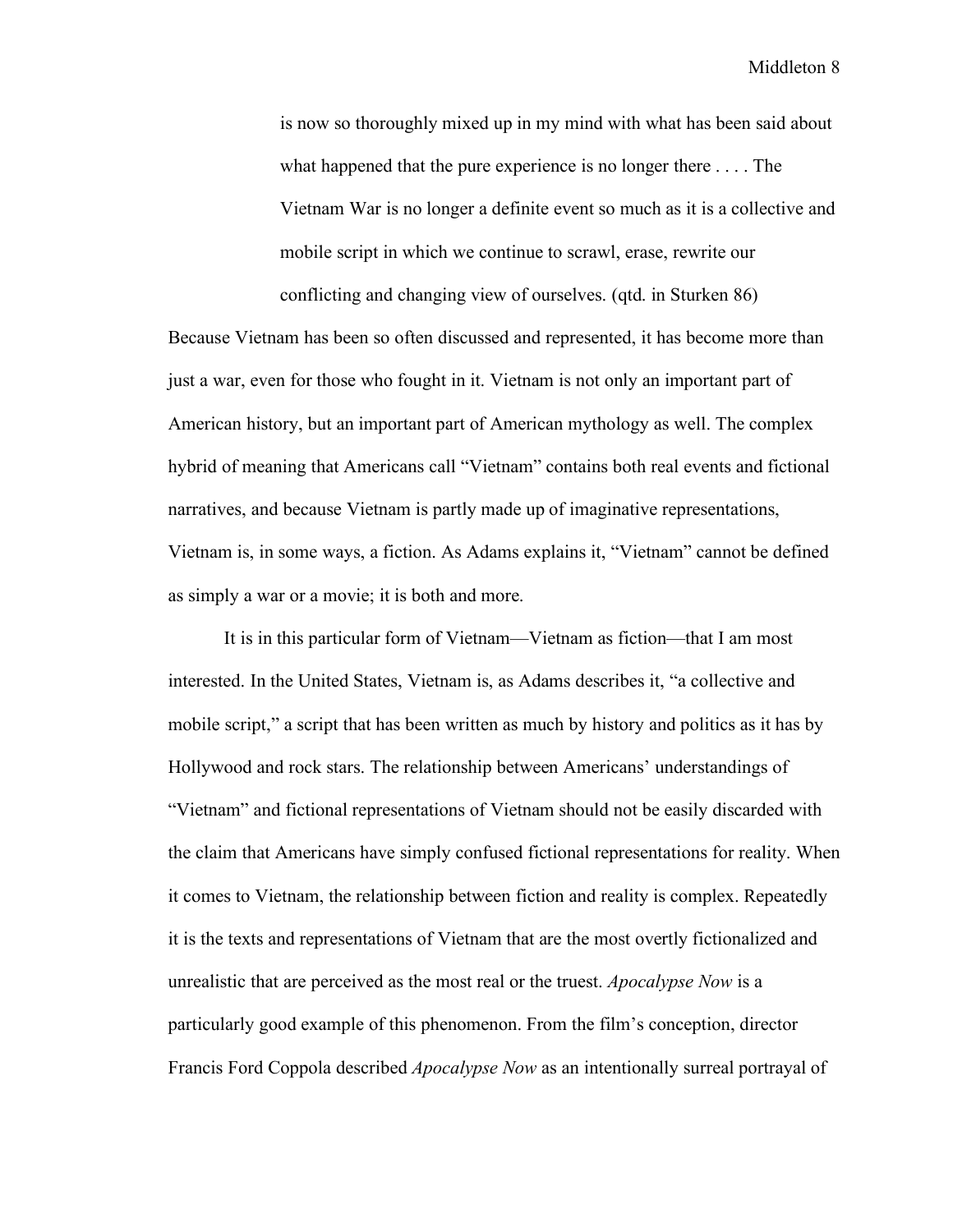the Vietnam War. However, despite *Apocalypse*'s self-conscious use of surrealism along with other unrealistic techniques, the film has been repeatedly credited as a realistic and authentic Vietnam film. For example, in his *Introductory Guide to Cultural Theory and Popular Culture* (1993), John Storey writes, "Think of the way in which *Apocalypse Now* has become the mark against which to judge the realism of representations of America's war in Vietnam. Does it have the 'look' of *Apocalypse Now* is virtually the same as asking is it realistic" (162-63). For Storey, *Apocalypse Now* has become a standard of realism despite its obviously unrealistic elements. While Storey uses this claim in support of larger theoretical claims about reality and simulation, he is not alone in considering *Apocalypse* to be a realistic representation of Vietnam. In a survey published in July of 1980, 61% of respondents answered that *Apocalypse Now* presented "a fairly realistic picture of what the war in Vietnam was like" ("Would you say"). This seeming contradiction—that a text designed to represent a historical event can be at once unrealistic and realistic—is the focus of this study.

To pursue this symbiosis of reality and unreality within the American "Vietnam," I have chosen to focus my study on two texts: Francis Coppola's *Apocalypse Now* and Tim O'Brien's *The Things They Carried* (1991). Both of these texts are popular representations of the war that are commonly judged to be realistic and authentic portrayals of Vietnam despite the fact that they self-consciously employ surrealistic, unrealistic, and metafictional storytelling techniques. Although *Apocalypse Now* and *The Things They Carried* are illustrative of the play between fiction and reality in the meaning of Vietnam, they are not representative of all of the many meanings associated with Vietnam. Both texts offer a version of the war generally limited to the white, male,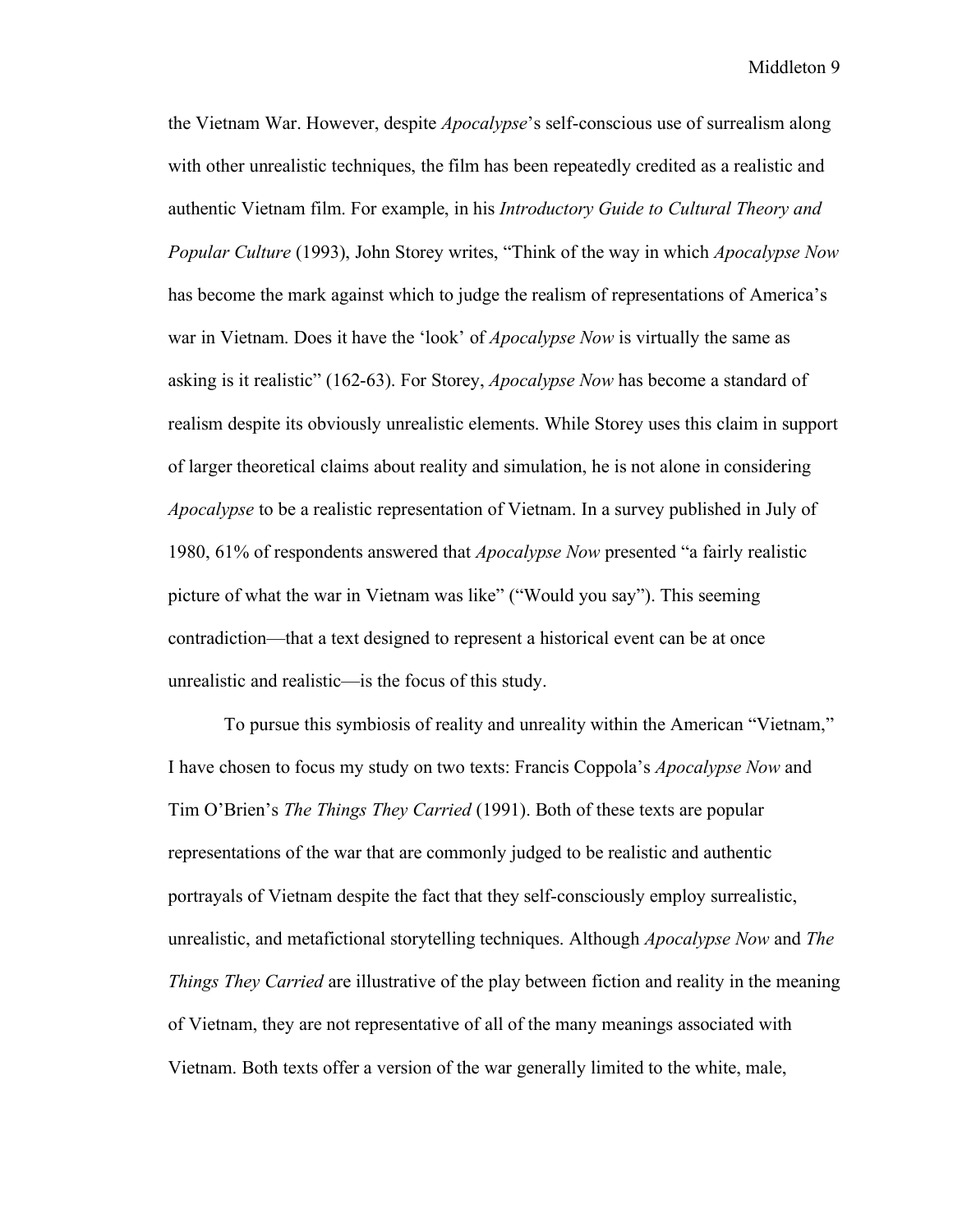American soldier's experience. Traditionally, the American literature and film of the Vietnam War as well as the criticism of that body of artistic works has been disproportionately preoccupied with white, male, military perspectives. More and more artists and scholars are shifting their focuses to include Vietnams created by women, blacks, Latinos, Vietnamese, and others that have been generally excluded from the traditional American narratives. <sup>1</sup> While there is still much to be done in the way of expanding the canon and criticism of the literature of the Vietnam War, that is not the focus of the present study. Although *Apocalypse Now* and *The Things They Carried*  present a very specific and somewhat myopic "brand" of Vietnam, it is the Vietnam that is most familiar and most available to Americans. In Lan Cao's *Monkey Bridge*, Mai, a one-point-five generation Vietnamese American realizes that although she knows a Vietnam very different from the one she encounters in the United States, specifically through the film *The Deer Hunter*, "[t]he Vietnam delivered to America had truly passed beyond reclamation. It was no longer [hers] to explain" (128).

With any representation of an experience as emotionally, psychologically, and historically significant as Vietnam, comes a responsibility to represent that experience

 <sup>1</sup> Anthologies of texts that present underrepresented perspectives include *In the Combat Zone: An Oral History of American Women in Vietnam, 1966-1975* (1987) edited by Kathryn Marshall; *Women in Vietnam* (2000) edited by Ron Steinman; *Bloods: An Oral History of the Vietnam War by Black Veterans* (1992) edited by Terry Wallace; *Aztlán and Viet Nam: Chicano and Chicana Experiences of the War* (1999) edited by George Mariscal; *Vietnam Veteranos: Chicanos Recall the War* (2004) edited by Lea Ybarra; *Watermark: Vietnamese American Poetry and Prose* (1998) edited by Barbara Tran, Monique T.D. Truong, and Luu Truong Khoi; and *From Both Sides Now: The Poetry of the Vietnam War and Its Aftermath* (1998) edited by Phillip Mahony. Works of criticism that focus on texts written by traditionally marginalized groups include *American Women Writers on Vietnam: Unheard Voices* (1990) by Deborah A. Butler, *The Viet Nam War/The American War: Images and Representations in Euro-American and Vietnamese Exile Narratives* (1995) by Renny Christopher, and *Narratives of the Vietnam War by Korean and American Writers* (2007) by Jinim Park.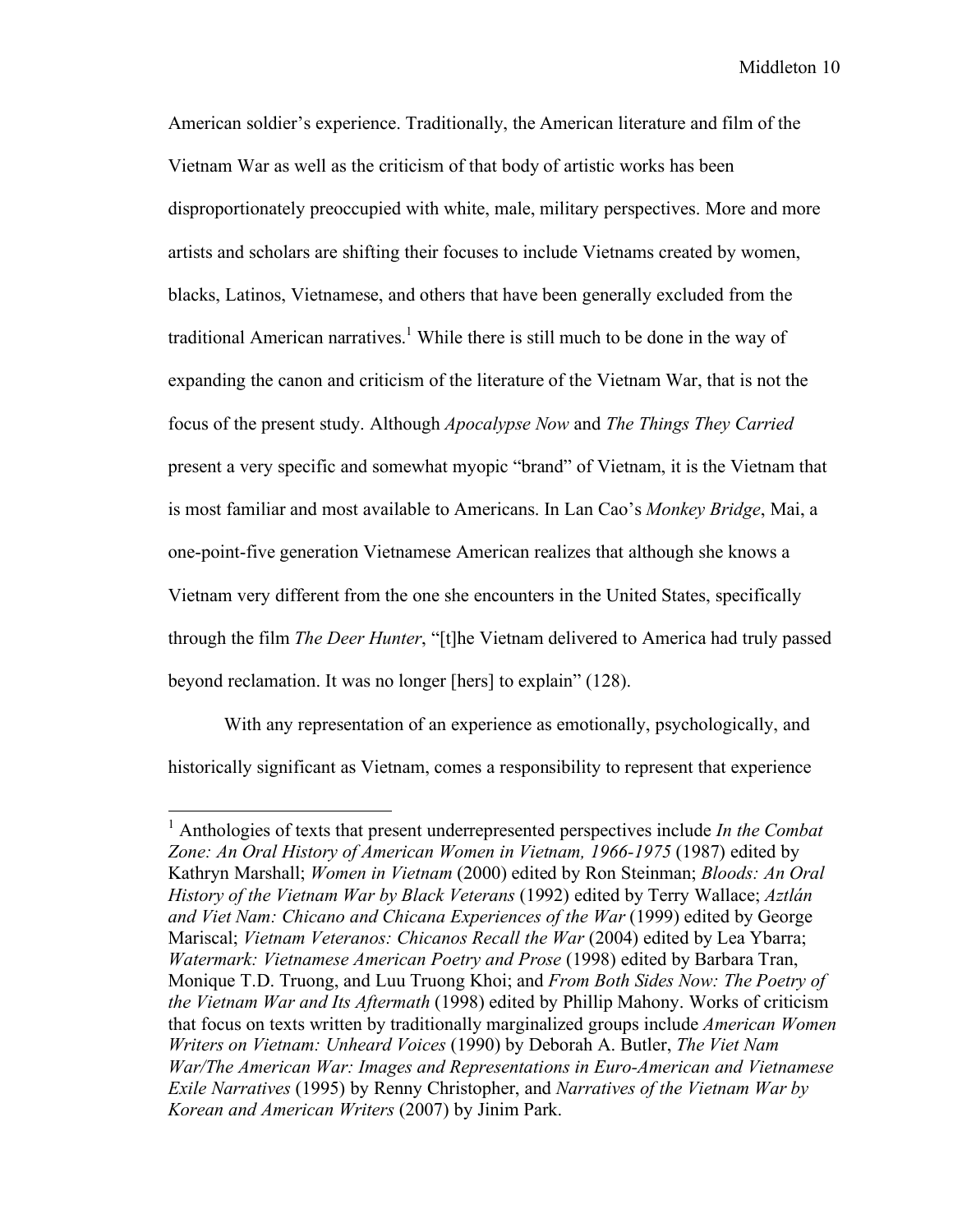ethically and accurately. However, there is not one true Vietnam, and, therefore, many representations of Vietnam can be accurate in some ways even if they are inaccurate according to another standard of measurement. Flawed as it may be, the Vietnam that has been expressed repeatedly through texts that focus on a white, American, male perspectives and particularly through texts that present a surreal, psychedelic Vietnam, has become a powerful part of the meaning of Vietnam in the contemporary U.S. I have chosen to focus on *Apocalypse Now* and *The Things They Carried* specifically *because* they fit into this narrow and disproportionately analyzed brand of Vietnam. *Apocalypse Now* and *The Things They Carried* are popular texts that are part of mainstream American culture, and, thus, they effectively represent the way that Vietnam has been imagined in collective cultural scripts. Because they are mainstream, popular texts that selfconsciously use blatantly fictional techniques to present their narratives of Vietnam, they provide a particularly advantageous field in which to examine how fiction and reality merge to create meaning for Vietnam.

Those Vietnam books and films that are generally considered to be realistic or at least authentic often consciously employ unrealistic techniques, such as surrealism, metafictional elements, overt fictionalization through intertextuality, and challenges to designations of reality or truth. However, it seems that these texts are often considered to be "realistic" or "true" not *despite* their unrealistic techniques but *because* of them. In *The Things They Carried*, O'Brien makes this claim by describing two kinds of truth: "story-truth" and "happening-truth." Happening-truth is a truth based in fact or occurrence, while story-truth is a kind of emotional, psychological, or experiential truth. In "Good Form," O'Brien claims that "story-truth is truer sometimes than happening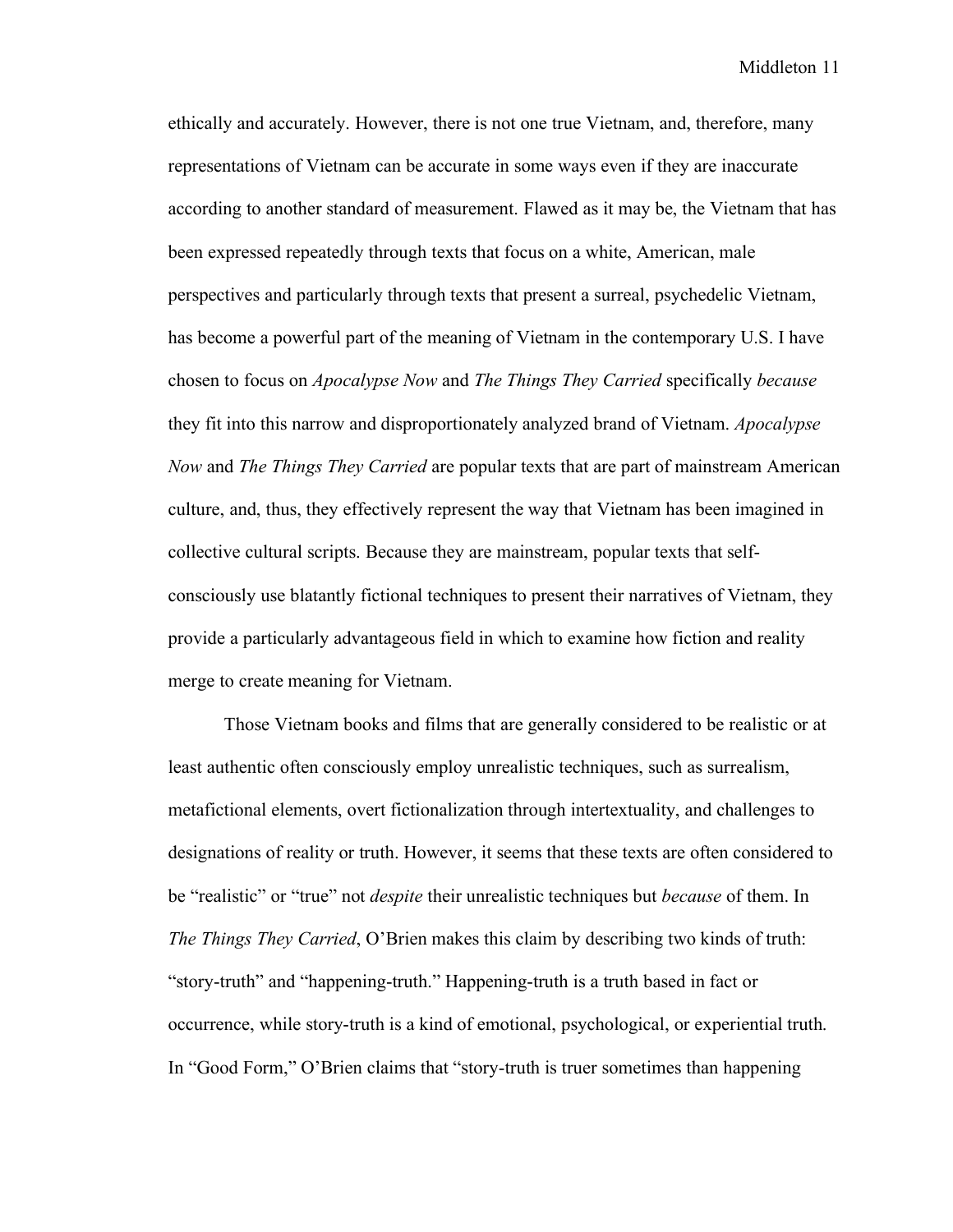truth" (179). A story that is true in the story-truth sense might be completely fictional— "[a]bsolute occurrence is irrelevant" (83)—but O'Brien reiterates the importance of story-truth over happening-truth throughout *The Things They Carried*. Thus, for O'Brien fiction is privileged over reality, and in fact, fiction is the means of conveying truth about Vietnam. When a story is not working, O'Brien suggests "making up a few things to get at the real truth" (85). How is it that fictional techniques can make a representation more realistic or closer to some truth?

Jean Baudrillard's "Simulacra and Simulations" (1981) provides insight into how fictions can allow access to certain realities. Baudrillard's theories on simulation and reality suggest that the reality texts such as *Apocalypse Now* and *The Things They Carried* attempt to represent is no simple reality. Baudrillard theorizes that in a time of endless simulation, the real is replaced by the hyperreal, a state in which "the real is no longer real" (175), and because in the hyperreal reality is inherently unreal, texts that use unreality, fictionalization, and simulation to represent reality might be the most successful. Baudrillard contends that the real no longer exists because all reality is composed of and mediated through simulation. This state is what Baudrillard calls the hyperreal. The hyperreal has developed through the proliferation and duplication of simulacra. A simulacrum begins as a simulation of the real, an attempt to "[represent] a basic reality," but as simulation continues, eventually simulacra "[bear] no relation to any reality whatever: [they are their] own pure [simulacra]" (173). This final type of simulacra is Baudrillard's fourth order simulacrum, which corresponds with the narratives created by American artists of the Vietnam War who simulate other simulacra and representations in their texts. *Apocalypse Now* is a story that takes its basic structure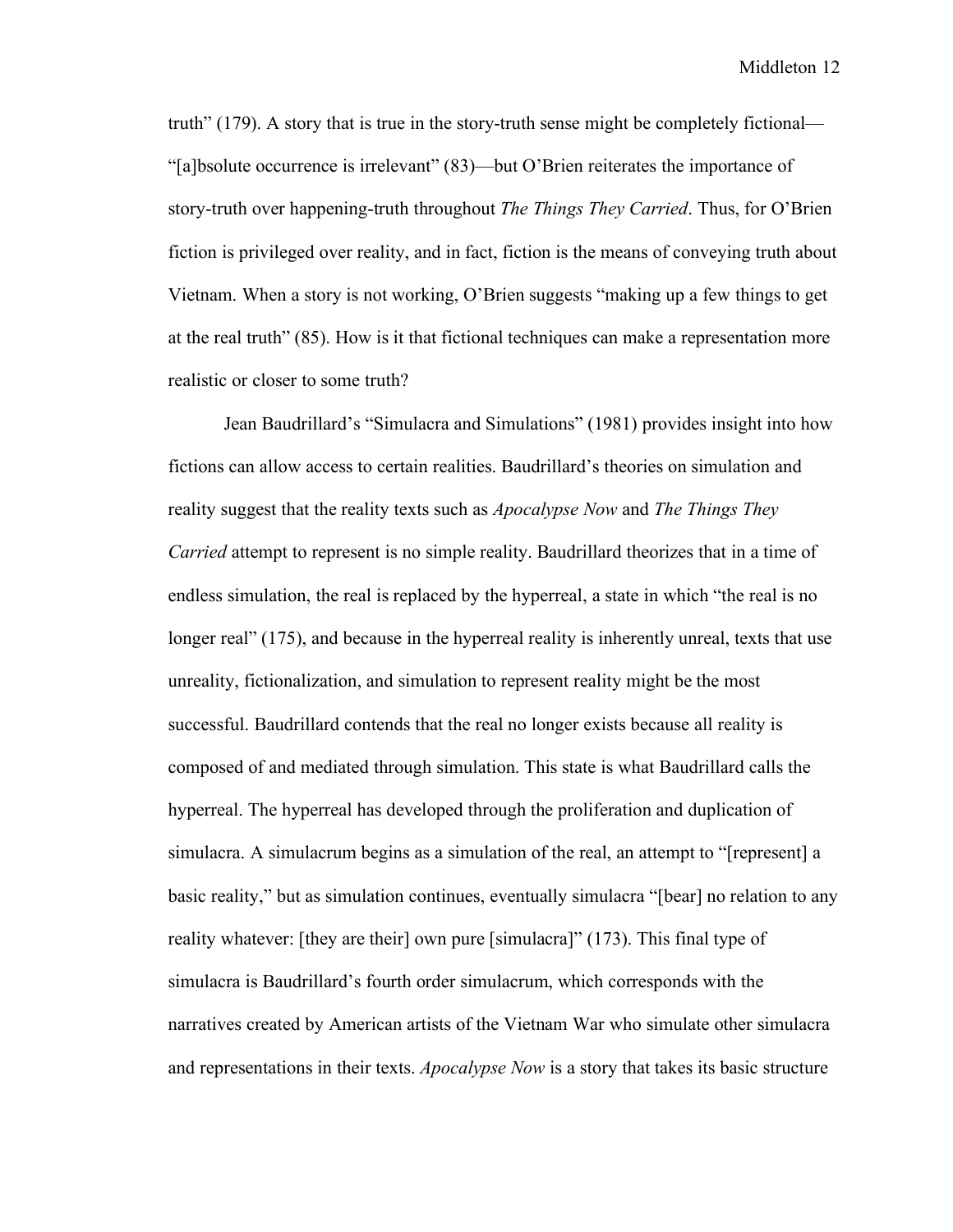and plotline from works of fiction rather than real-life war experiences. Likewise, many texts about the Vietnam War are based on or respond to other texts about the war. For example, "Sweetheart of the Song Tra Bong," one of the stories included in *The Things They Carried*, responds to and revises *Apocalypse Now*. These texts approach Baudrillard's fourth-order of simulacra as they are based on other texts and, thus, imitate simulacra rather than reality.

As simulacra simulate simulacra, it becomes more difficult to trace down any original reality. In the hyperreal, reality and simulacra intertwine and overlap, making them difficult to distinguish. For example, at the Vietnam Veterans Memorial in Washington D.C., one of the names most often rubbed and photographed is Arthur John Rambo, the name of a real soldier who shares his name with the fictional John James Rambo (Sturken 86). The character Rambo from the Rambo films has become a part of the cultural memory of the war even at a space dedicated to the memory of real soldiers lost in battle. Stallone's Rambo, although a fiction, is still part of the reality experienced at the Vietnam Memorial. As reality is mediated through and shaped by simulacra, a new reality is formed—a hyperreal—in which there is no distinguishable difference between the two.

Because in the hyperreal the distinction between reality and simulation is lost, Baudrillard argues that "the real is no longer real" (175). However, this does not mean there is no reality. Rather, the real is made of simulation; reality becomes an experience with simulacra. The hyperreal is the real. Baudrillard writes that abstraction and simulation are "the generation by models of a real without origin or reality: a hyperreal" (169). Here, the hyperreal is still *a* real. It is still experienced as the real despite its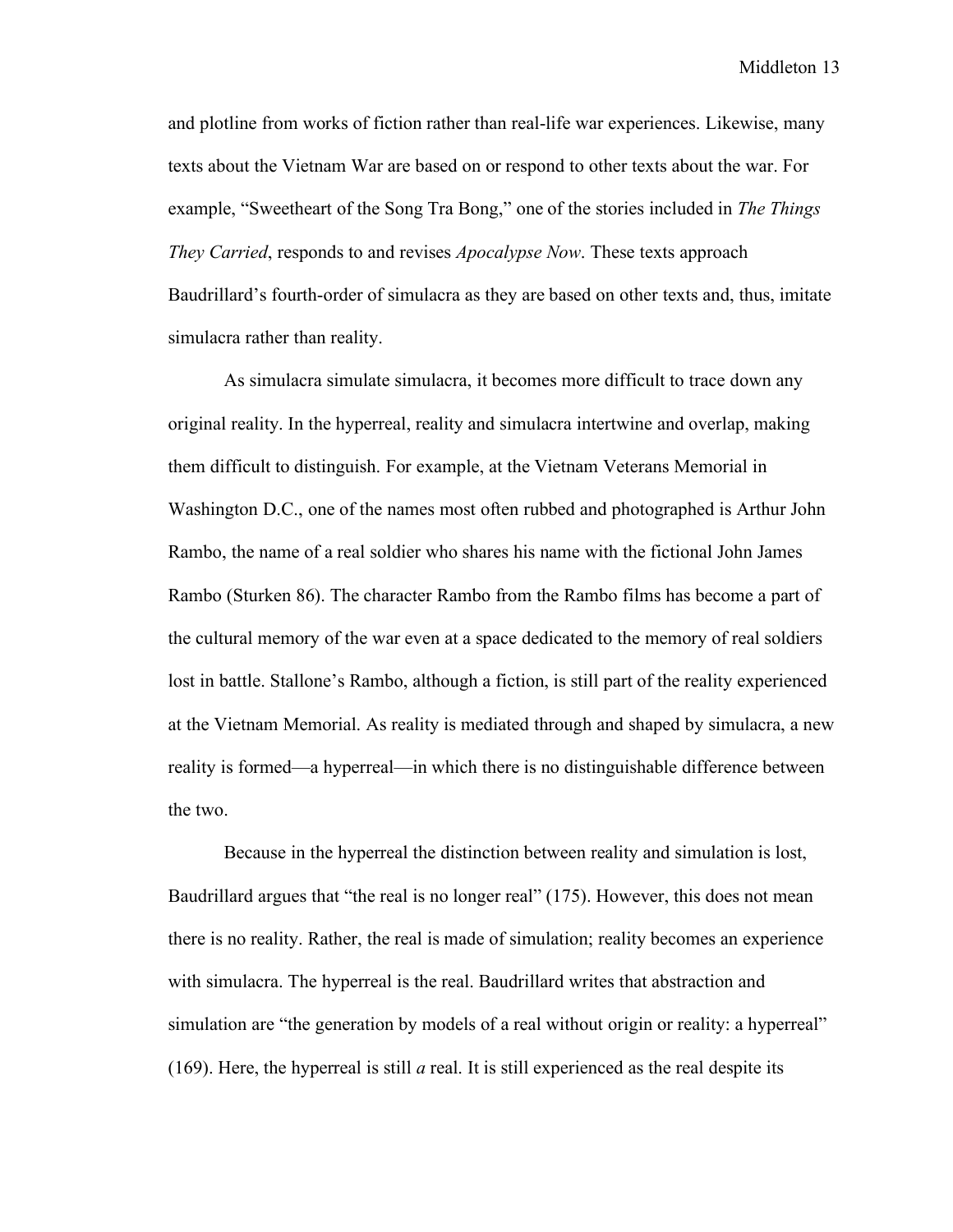unreality. Even if lived experience is essentially an experience with simulacra, that experience will still *seem* real to the person who experiences it. In fact, according to a study conducted by Ulric Neisser and Nicole Harsch, simulacra have become such a part of reality that simulacra actually often replace reality in memory. Neisser and Harsch compared two written descriptions of how Emory students learned of the Challenger explosion: one written 24 hours after the explosion and another written two and a half years later. The data revealed a trend the authors described as "TV priority." While originally only nine of forty-two students recorded that they had learned of the accident through television, after two and a half years, the number of students who remembered learning of the incident while watching television had increased to 45% (25). The television coverage of the explosion was such a central part of the students' experience that the repeated images of the space shuttle exploding replaced the way many students really first learned of the disaster. For these students, their memory of the event remained their reality even though it had been changed and modified through exposure to simulacra.

The reality of Vietnam has clearly entered the realm of the hyperreal. Simulacra and reality have mixed to create a hyperreal in which real events, stories, and films have mixed to create a complex hybrid of reality and fiction. As the words of Swofford, Adams, Thai, Storey, and others indicate, when it comes to Vietnam, what is real and what is fiction cannot be easily distinguished. Even those texts that present themselves as nonfictional representations of Vietnam often cannot avoid merging with simulacra. One example is the *Dear America: Letters Home From Vietnam* (2005). The film uses archival footage and letters written by soldiers in Vietnam to tell the story of the war. It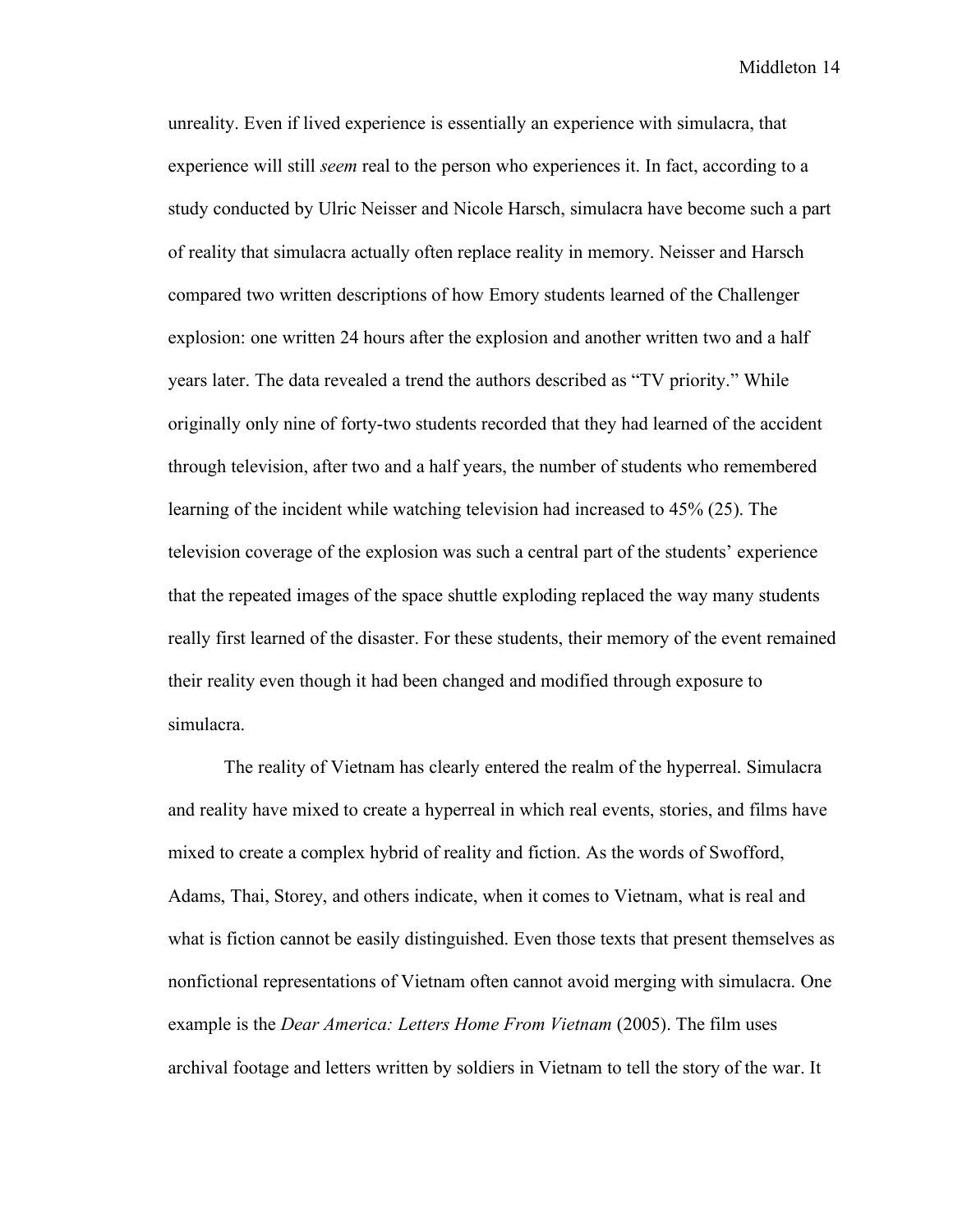begins with a few lines of text that declare its factual truth: "This film is about young men in war. It is their own story, in their own words. . . . Every scene, every shot in the film is real—nothing has been re-enacted." Immediately following this claim of reality and historical exactness comes a list of the actors who read the letters for the film. Among the actors listed are Willem Dafoe (*Platoon*, *Born on the Fourth of July*), Robert DeNiro (*The Deer Hunter*), Kevin Dillon (*Platoon*), Michael J. Fox (*Casualties of War*), John Savage (*The Deer Hunter*), Martin Sheen (*Apocalypse Now*), and Robin Williams (*Good Morning, Vietnam*). Even a carefully nonfictional Vietnam incorporates elements of fiction and simulacra into its representation. Because Vietnam has become a hyperreal—a reality made up of fictions and simulations—fiction and unrealistic techniques are particularly effective means of tapping into some reality of Vietnam. *Apocalypse Now* and *The Things They Carried* present a Vietnam that has been deemed to be realistic and "true" *because* they employ metafictional techniques, use surreal juxtaposition, re-present other fictional stories, and challenge perceptions of reality.

To support this seemingly contradictory claim it is necessary to first trace the development of Vietnam-as-hyperreal and define various metafictional techniques. The formation of the hyperreality of Vietnam commenced from the very beginning of the war. Vietnam was shaped by simulacra of Vietnam itself as well as simulacra of previous American conflicts, especially World War II; however, the hyperreality of Vietnam differed largely from that of World War II. Because Vietnam is a hyperreality, and specifically a hyperreality that broke from a significant, previous hyperreality, certain fictional storytelling methods are capable of presenting particular truths about Vietnam. Metafictional techniques continually remind readers and viewers that the story being told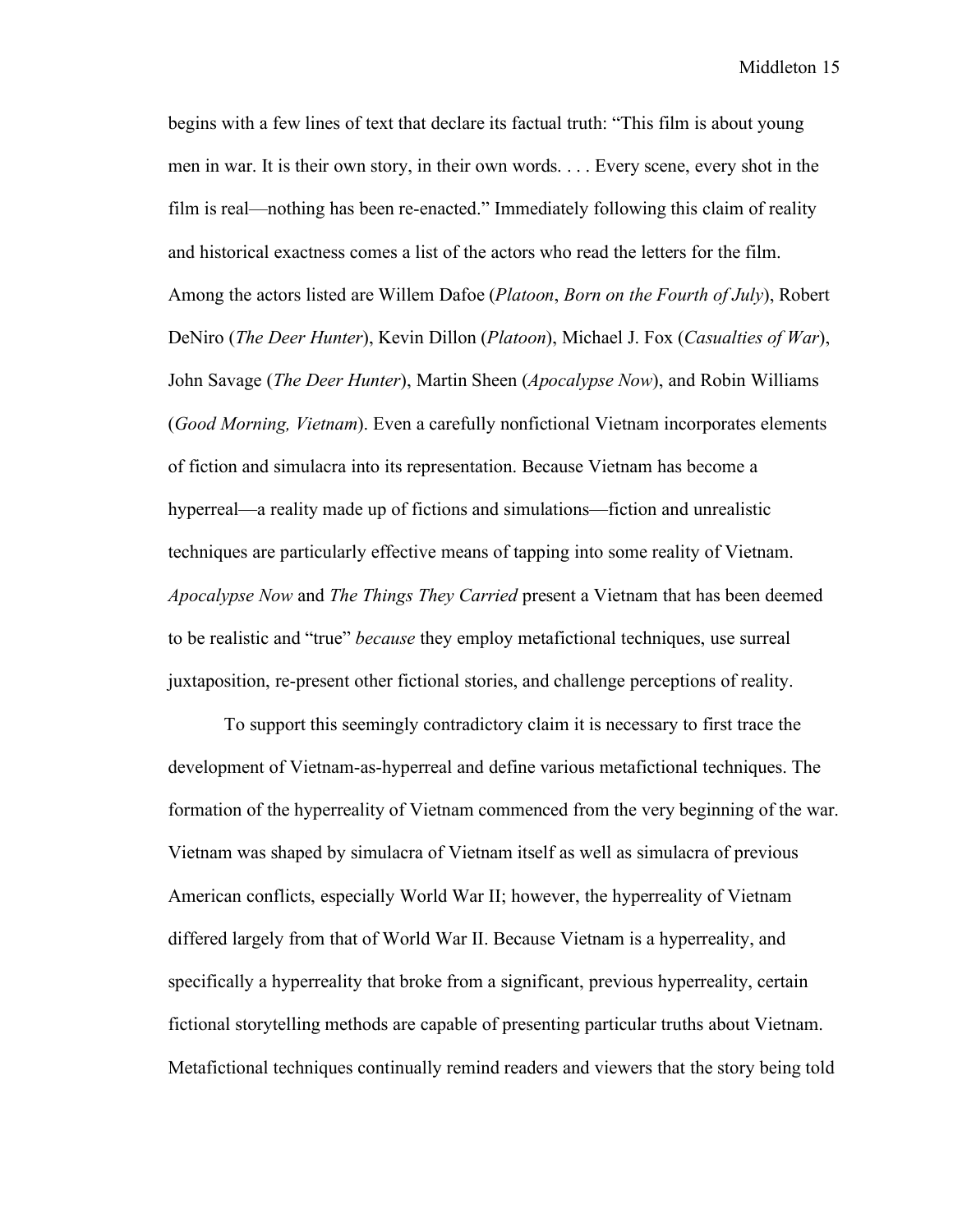is not reality but a story, and this emphasis on fiction points to the constructed nature of reality. Coppola and O'Brien use metafictional techniques, specifically surrealism, renarration, intertextuality, and emphasis of the medium of representation, to present specific realities of Vietnam. In *Apocalypse Now*, Coppola uses these metafictional tools to represent surreal, simulated, and constructed aspects of the reality of Vietnam. Similarly, O'Brien uses metafiction to convey a reality of Vietnam that is largely composed of war stories. Both Coppola and O'Brien are able to present truths about Vietnam through of their use of highly fictionalized storytelling methods.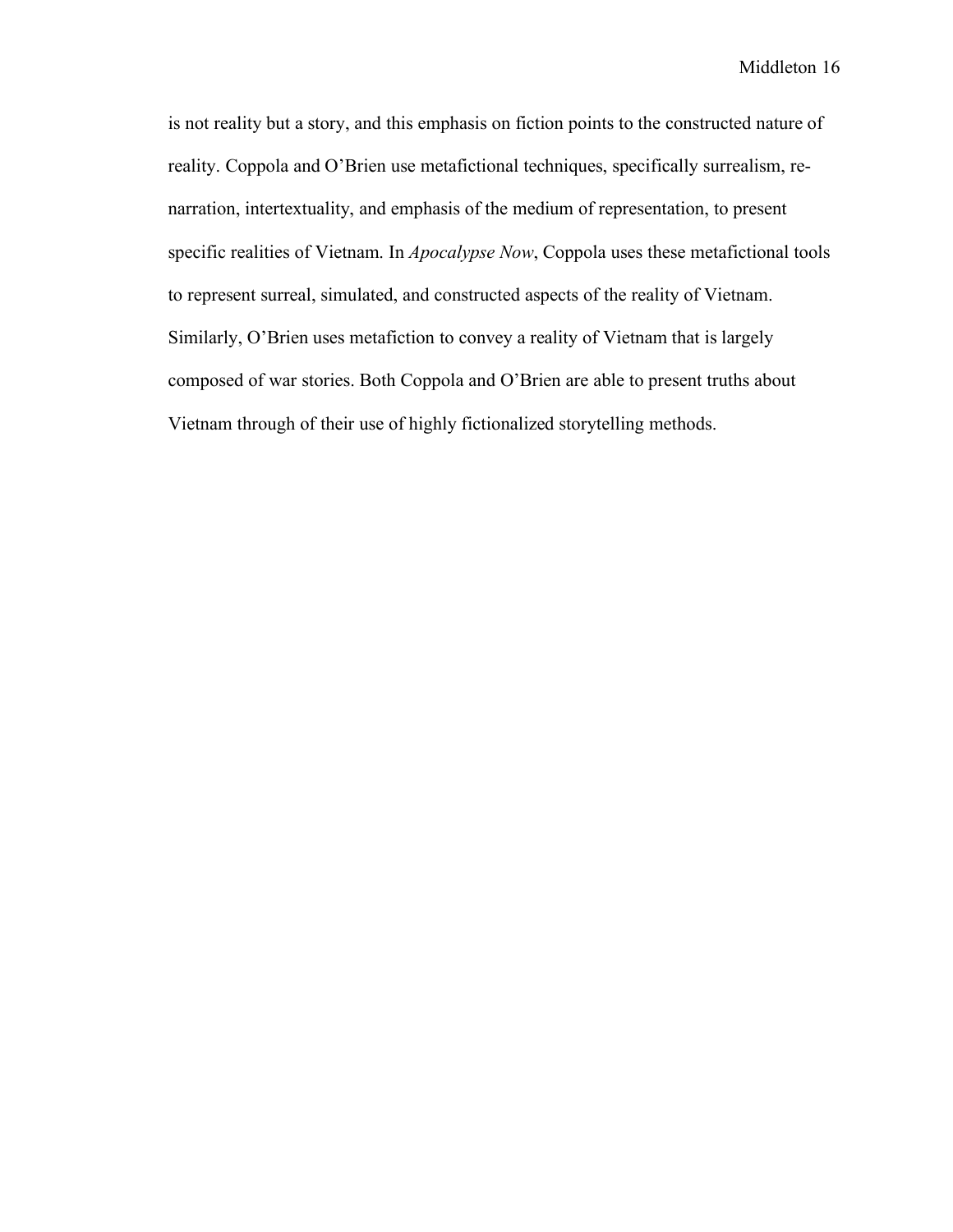#### A MEDIA WAR: THE HYPERREALITIES OF WORLD WAR II AND VIETNAM

Americans love a winner and will not tolerate a loser. Americans play to win all the time. I wouldn't give a hoot in hell for a man who lost and laughed. That's why Americans have never lost, and will never lose a war: because the very thought of losing is hateful to Americans.

—General Patton in *Patton*

Although Jean Baudrillard's "Simulacra and Simulations" was published in 1981, symptoms of the hyperreal, or a reality composed of simulacra, were apparent long before the eighties. Representations of reality and history have always influenced reality and become a part of that reality, although perhaps not to the extent that they do in the age of mass media and mass communications that Baudrillard discusses. Reality is and always has been shaped largely by representations, simulations, and fictions, things that generally are not considered to be real. Evidence of this merging of reality and simulacra is evident in the years following World War II and leading up to the Vietnam War. The reality of the post-war United States was shaped by and mixed with the simulacra produced by the growing information and entertainment industries. The newsreels, stories, photographs, films, television shows, and history books that told the story of World War II merged to create a hyperreality of World War II that would be carried into the battles of Vietnam. The hyperreality of Vietnam was shaped in many ways by the hyperreality of World War II, and the contrast between the two hyperrealities gave Vietnam an air of unreality.

The way that we view Vietnam today has been shaped in many ways by the way we understand and perceive previous American wars. Vietnam is regularly viewed as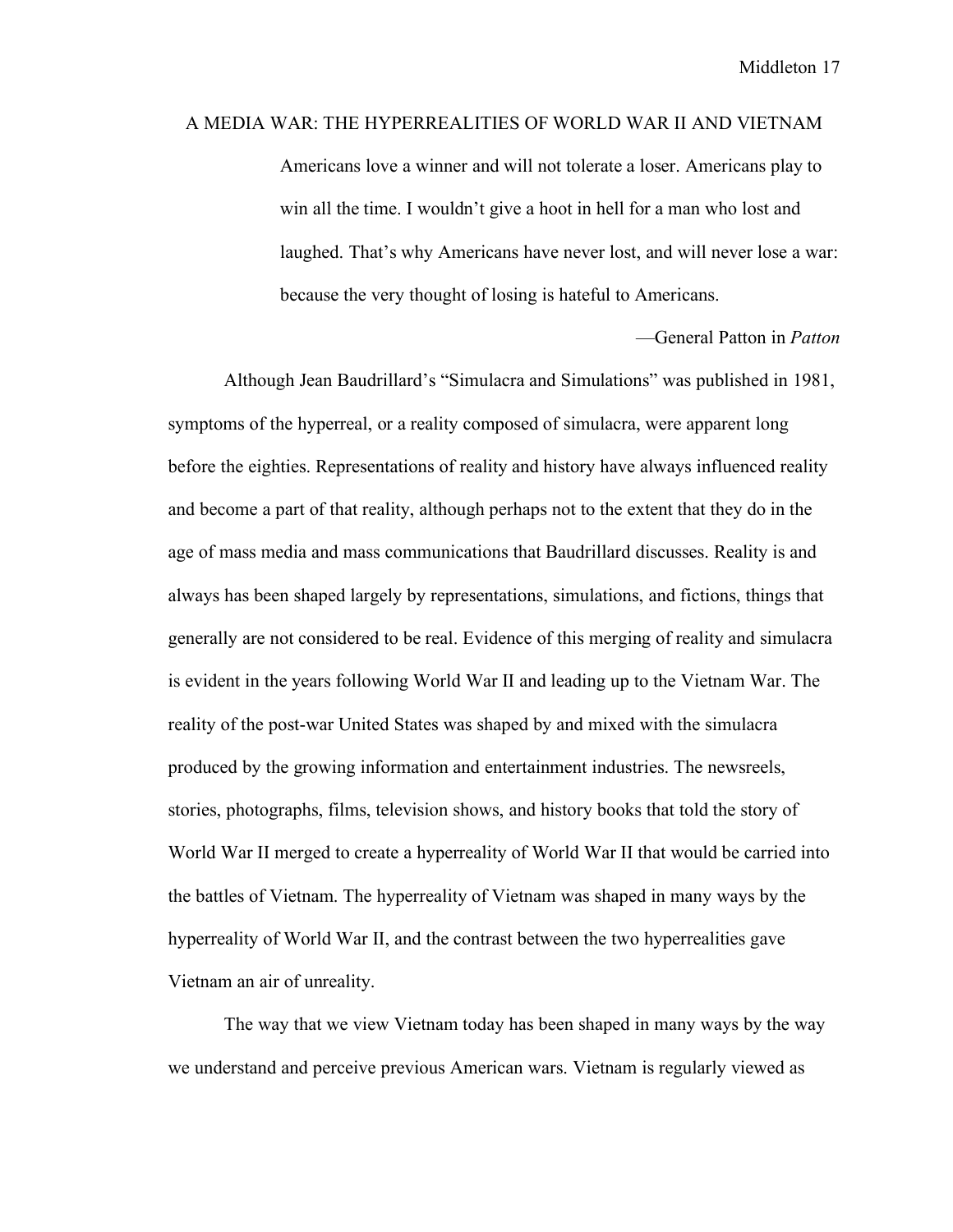different from previous American wars and as breaking from American history in general. In histories of the Vietnam War, both popular and academic, Vietnam has often been cast as a catalyst for change. Of course, such a role is not necessarily the true role that Vietnam played on the American stage of the 1960s and 1970s. The events of any historical period or episode can be fit into many different narratives or storylines. As historian Hayden White argues, all histories are basically fictions. Although the events on which histories are based truly occurred, historiography, or the placement of those events into a narrative, is a necessarily fictional endeavor. Any written history of an event necessarily undergoes a process of what White calls "emplotment," the selection of particular details and the placement of those details into a narrative structure. It is through *writing* the history—through emplotting it—that history takes on a fictional quality. As White explains, "The events may be given, but their functions as elements of a story are imposed upon them—by discursive techniques more tropological than logical in nature" ("Literary Theory" 9). While the Vietnam War certainly has been emplotted into many different narratives and roles, many of these differing narratives agree on the point that Vietnam was a source of change in the United States. Why has Vietnam been cast as provoking change and revolution and what does that mean for the way Vietnam has been and continues to be experienced and remembered by Americans?

Terry H. Anderson's book *The Sixties* (2007) casts Vietnam as the central figure of a narrative of change and revolution. *The Sixties* emplots the events of that decade into a plot structure of rising action, climax, and denouement. The first chapters trace the development of what Anderson calls "sixties culture" starting with the "happy days" of the 1950s described in chapter one, "Cold War America: Seedbed of the 1960s."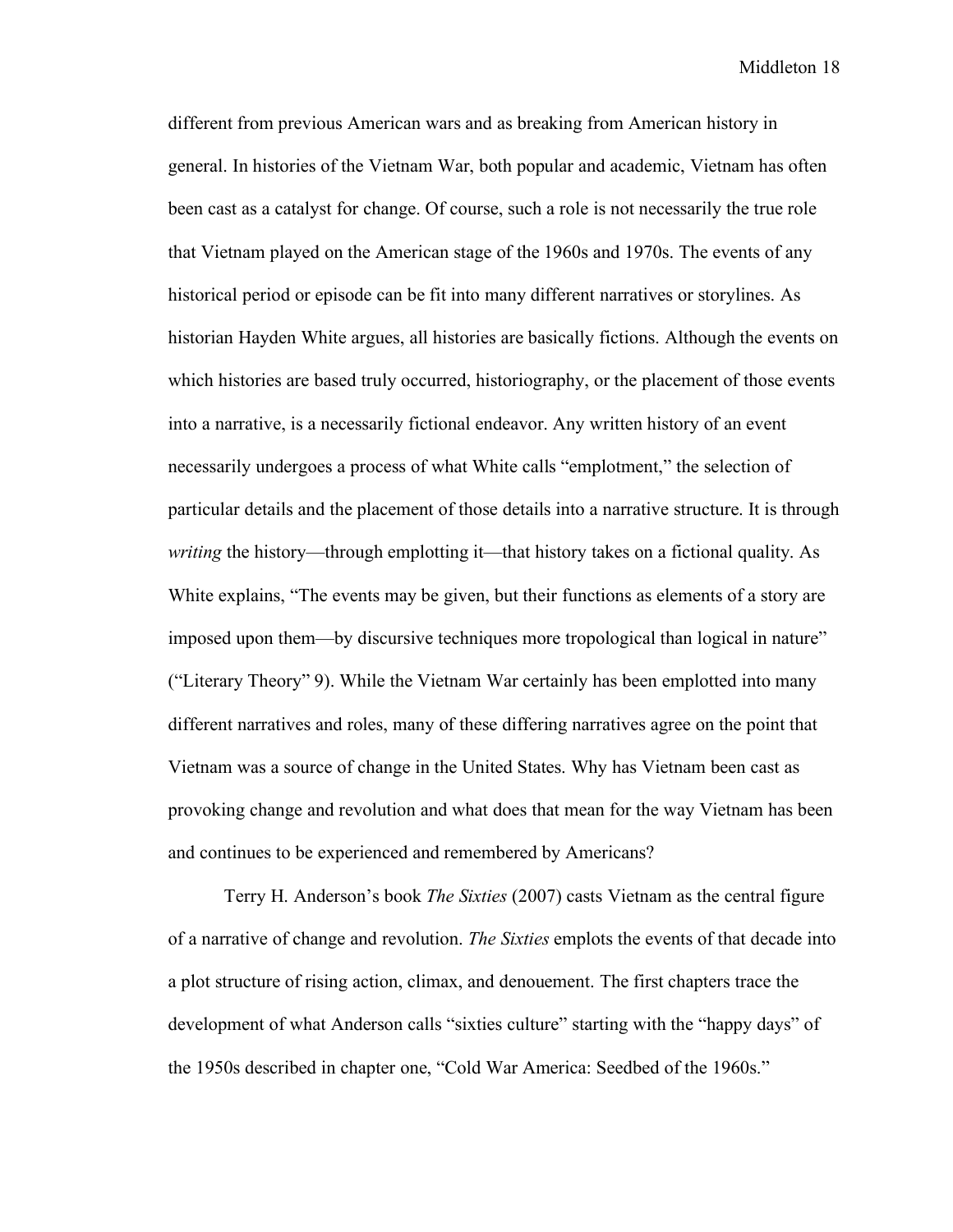Anderson chooses events from the time period to create a narrative of growing activism until chapter seven, "The Climax and Demise of the Sixties." The book's remaining chapters narrate the fall of sixties culture and finally its legacies. If *The Sixties* has a protagonist, it would have to be Vietnam. Anderson views Vietnam as the event that sparked change and marked the end of the decade's upheaval. Anderson uses the December 1969 issue of *Life* magazine, "a special issue on the sixties" as a guideline for his study (v). *Life* dubbed the sixties "'The Decade of Tumult and Change" and divided the decade into "two stages: the 'brisk feeling of hope, a generally optimistic and energetic shift from the calm of the late 1950s,' followed by 'a growing swell of demands for extreme and immediate change' when the decade 'exploded—over race, youth, violence, lifestyles, and, above all, the Vietnam War'" (v). Following *Life*'s lead, Anderson casts the Vietnam War as the central issue that prompted protests and rebellion. This focus is certainly motivated by Anderson's own experience as a Vietnam veteran; he cites his war experience as a motivating factor in becoming a historian. Anderson's focus on Vietnam is especially prominent when he argues that the sixties actually ended in the seventies—1973, the year of the "American withdrawal from Vietnam" (vi). He writes, "The end of the sixties was logical. The cause for most of the protest—the war—was over" (200).

In order to present the 1960s as a "Decade of Tumult and Change," Anderson and *Life* cast the 1950s as a period of "hope" and "calm," a kind of peaceful foil to the rebellious sixties. The 1950s have often been portrayed as a time of serene contentment for the United States, and although some Americans may have experienced the decade as such, the seeds of discontent and revolution that would shoot up in the sixties were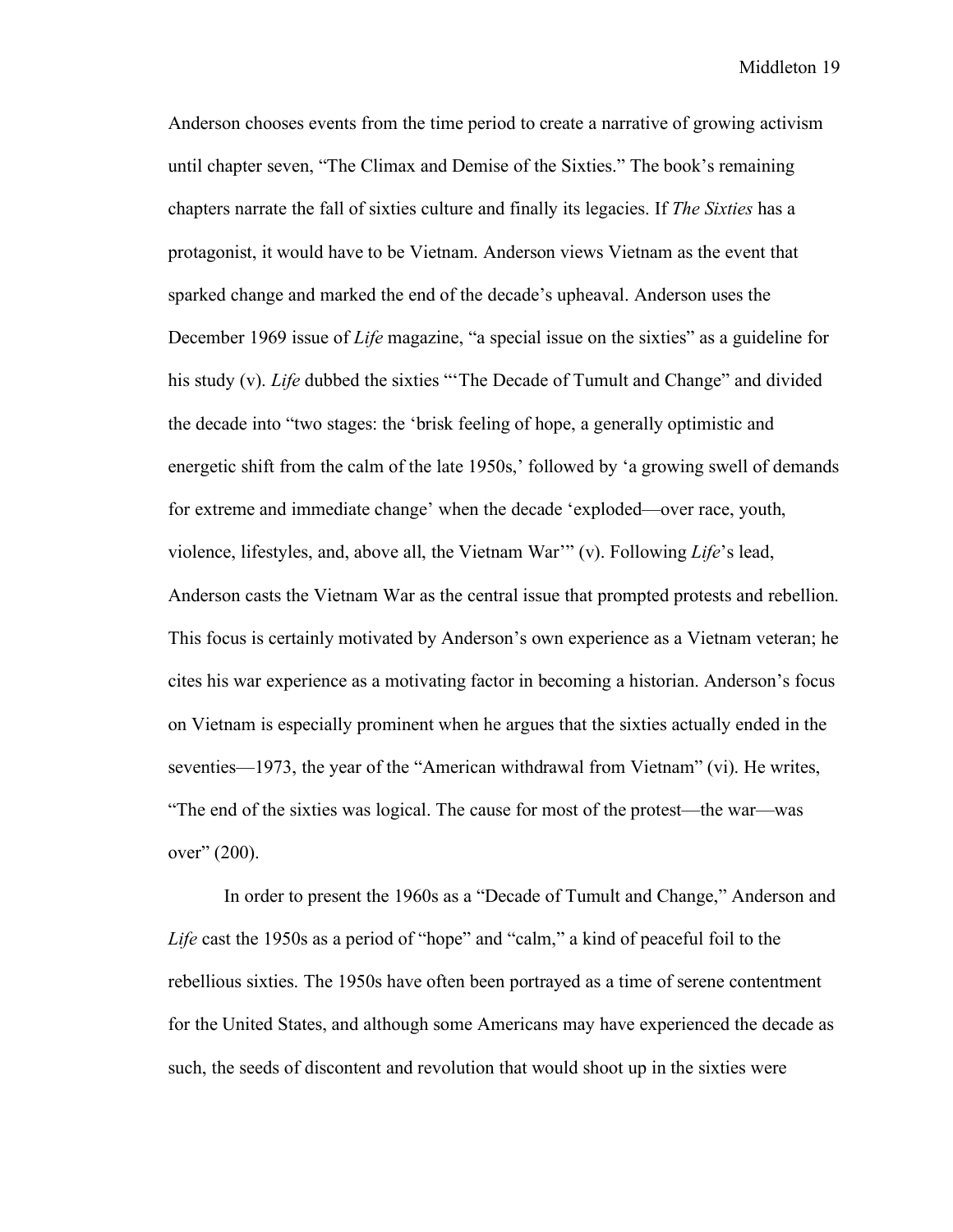already germinating in the fifties. The 1950s were marked by the beginning of the Cold War, a growing fear of nuclear war, McCarthyism, and discrimination. The years leading up to the years of "tumult" and "change" that Anderson and *Life* describe were certainly more complex than they are often credited for. However, although the fifties were a time of developing concern and change, it was during the sixties that mainstream American culture became aware that things were drastically changing, and Vietnam influenced that change. Why were the 1950s viewed as a time of peace and calm despite growing discontent? Why did the events of the 1960s, particularly the Vietnam War, challenge the mythos of an idyllic America? The way that these decades were and have been perceived has been greatly influenced by the hyperrealities of the two wars that largely defined them. The 1950s grew out of the American victory in World War II, and the 1960s were shaped by the country's longest war yet, Vietnam. The hyperreality of World War II was presented as the culmination of a righteous American military history and was shaped both by stories of previous American wars and by new films, books, songs, and games about World War II itself. In turn, the hyperreality of World War II influenced the way that the Vietnam War was viewed, although the combination of World War II simulacra and Vietnam simulacra would result in a much different hyperreality. The hyperreality of Vietnam challenged widely held beliefs about the United States as a nation and, particularly, about America at war. In order to better understand the hyperreality of Vietnam, it is necessary to first examine the hyperreality of World War II, the reality that Vietnam grew out of and challenged.

World War II is often presented in public memory and popular culture as a "good war." From the bombing of Pearl Harbor, Americans have emplotted the events of World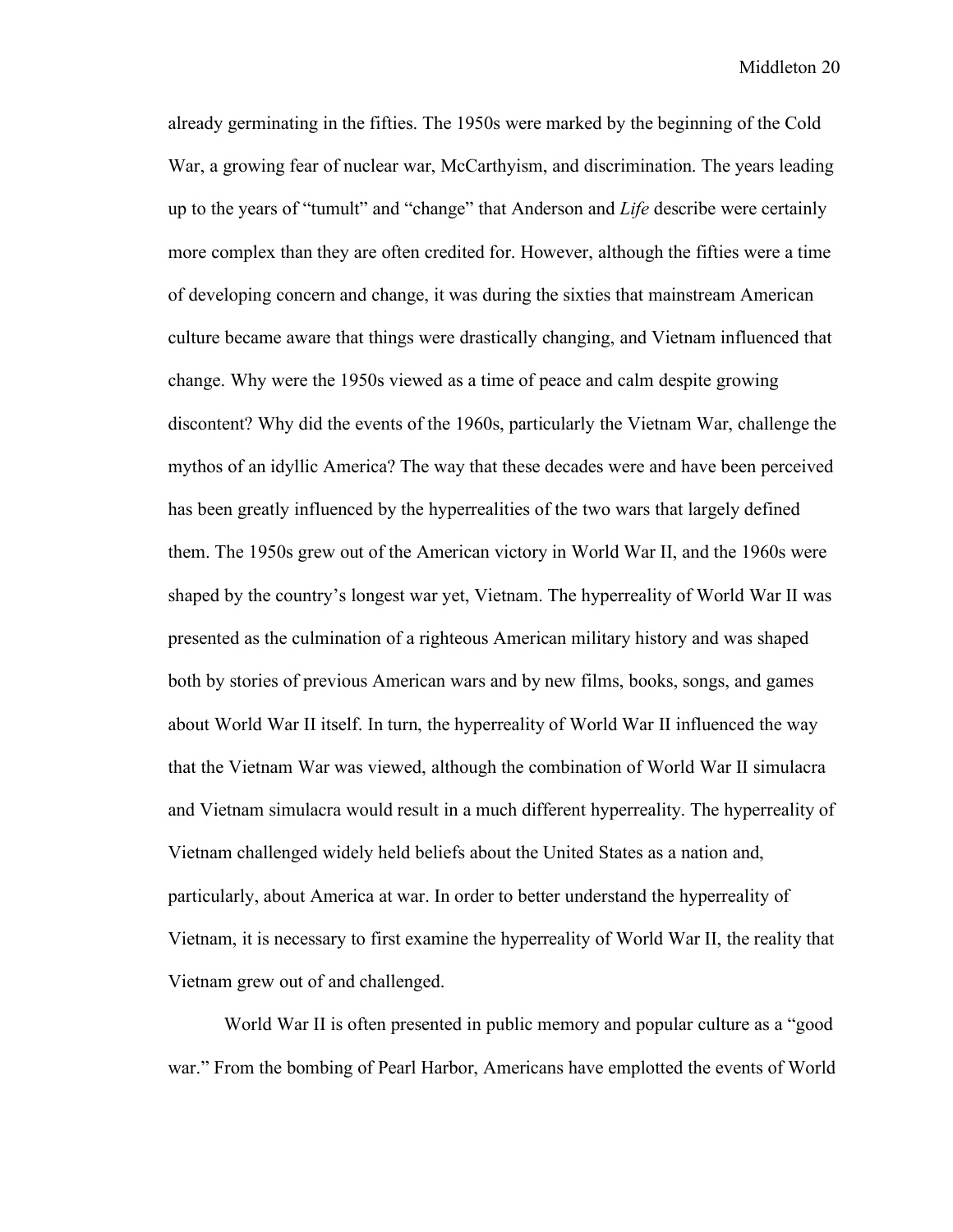War II into a particular kind of American war story that has been used to narrate the majority of American military history. Tom Engelhardt examines this particular war story in his book *The End of Victory Culture* (1995). Engelhardt suggests that the American war story is grounded in the conflicts between European settlers and Native Americans and the narratives of those encounters, such as Mary Rowlandson's captivity narrative. He writes, "From its origins, this war story was essentially defensive in nature . . . . [I]t was the Indians who, by the ambush, the atrocity, and the capture of the white woman . . . became the aggressors and so sealed their own fate (5). The defensive nature of this narrative is essential because it provides righteous justification for any amount of bloody retribution. Through this narrative structure, the white settlers and later Americans could view themselves to be both innocent victims and powerful victors. Of course, the encounters between European settlers and Native Americans could certainly be emplotted into a different story. Since the cultural, social, and intellectual revolutions of the 1960s, more and more texts have worked to challenge the traditional versions of early American conflicts. The December 2006 issue of *American Quarterly* reversed that narrative by showcasing a t-shirt on the cover that featured a famous picture of Geronimo and his warriors and read "Homeland Security: Fighting Terrorism Since 1492." In this version of the conflict, roles were reversed and the white settlers were cast as the aggressive outsiders. Although many are now revising and re-emplotting the story of the American settlement, for hundreds of years, American novels, textbooks, and films have told the story with the white settlers cast as the victims of attacks and, thus, justified in their acts of war. The essentials of this defensive narrative have been used many times throughout United States history to recount American wars.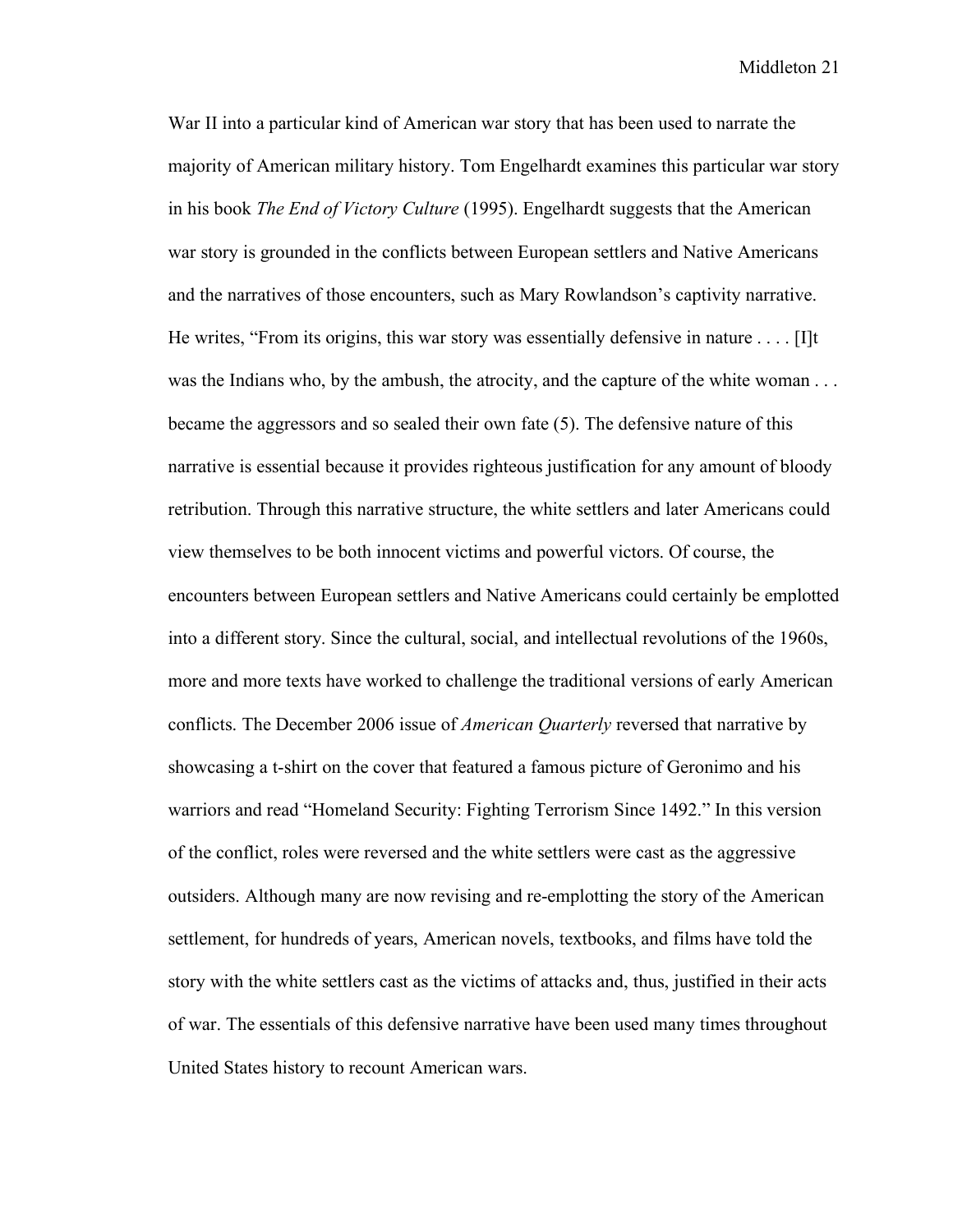The defensive American war story was successfully and memorably applied to the events of World War II, and because of the way World War II was emplotted many view it as the quintessential American war. From the very beginning of the United States' involvement in World War II, those who narrated the war placed emphasis on the attacks that lead the U.S. into war. Franklin Delano Roosevelt's December 8, 1941 speech set the tone for future narrations by famously characterizing the attack on Pearl Harbor as "deliberate," "premeditated," "unprovoked," and "dastardly" (Franklin). President Roosevelt presented the conflict in terms that immediately portrayed the Americans as innocent victims of Japan's deception and allowed for any future American reprisal to be seen as righteous and ethical. Roosevelt's words framed the war as a "good war." He said, "[A]lways will our whole nation remember the character of the onslaught against us. No matter how long it may take us to overcome this premeditated invasion, the American people in their righteous might will win through to absolute victory" (Franklin). The United States' involvement in World War II was framed as righteous and necessary from the start and continued to be presented that way throughout the war. When the war was over, the histories, stories, and films of World War II continued to tell a story of righteous and powerful retribution. Of course, the conception of World War II as the epitome of American wars is only one way the events of that war could be emplotted. However, because World War II war stories continually emphasized certain aspects of the war and regularly ignored others, the narrative of the virtuous American hero was ubiquitous. While there are certainly skeletons in the closet of World War II—Japanese internment camps, the American rejection of Jewish refugees, and racial segregation and discrimination in the armed forces, for example—so many texts told and retold the story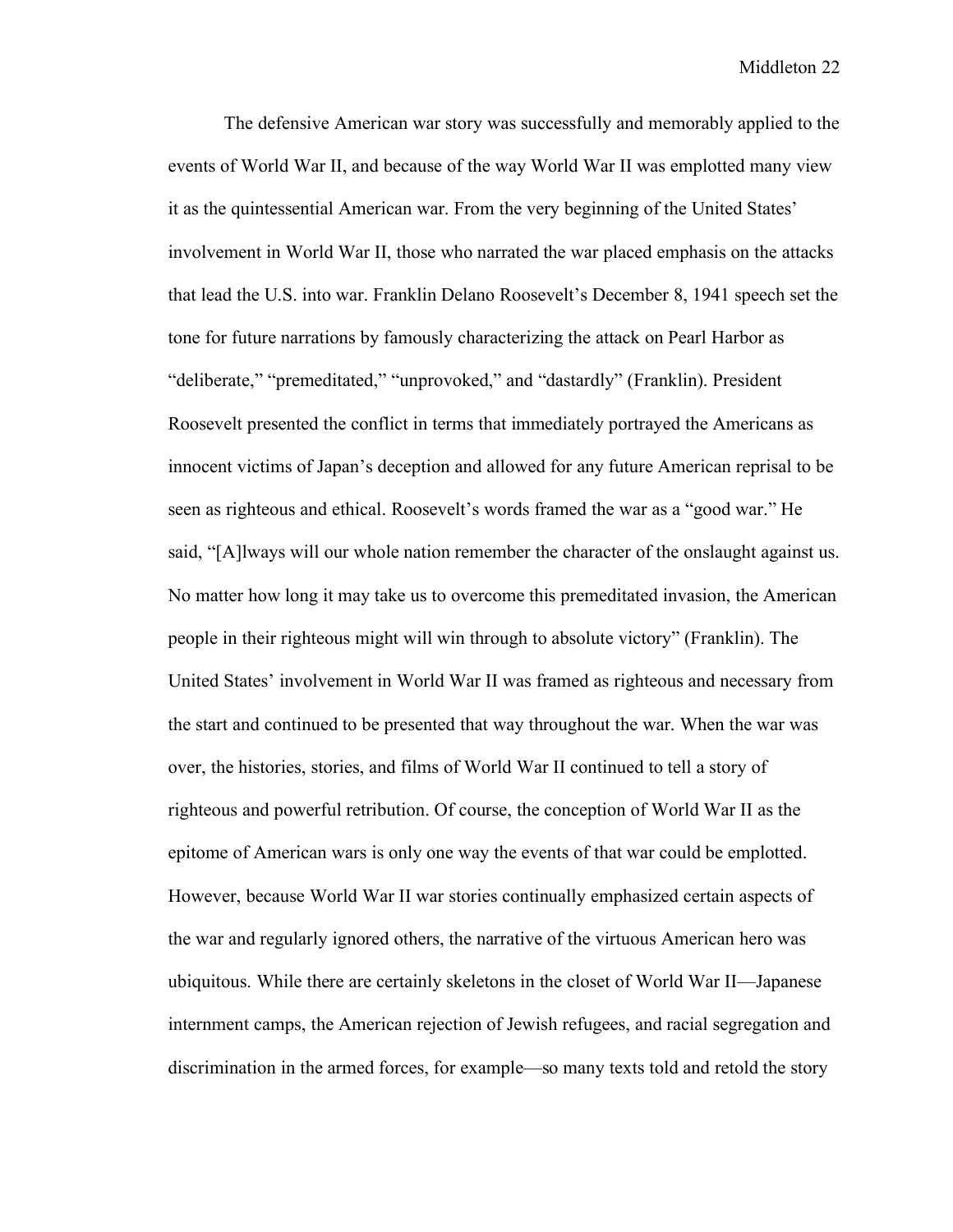of World War II as the exemplary American war that it was difficult to perceive the war in any other way. As literary critic Lorrie Smith writes, "If enough individual stories repeat the same motifs, they may come to form larger patterns which the culture comes to perceive as 'natural' or 'archetypal' or 'universal'" (90). The version of World War II that presented the United States as righteous and powerful was ubiquitous in the years following the war and, thus, had a powerful effect on Americans during the wars that would follow the Second World War regardless of its accuracy. The films, games, stories, songs, and histories that perpetuated that particular account of World War II had irrevocably entered the hyperreal.

One of the most powerful simulacra of World War II was the popular Hollywood films that portrayed the war during the fifties and sixties. While Americans in the 1950s certainly learned the righteous, defensive narrative of World War II from history books, songs, and war games, they also learned it at the movies. Michael J. Arlen's *Living-Room War* (1969), a collection of articles about television that were published in *The New Yorker* during the sixties, reveals the influence of these World War II films. Although the majority of Arlen's writing focuses on television, the article "Perspectives" examines the role of films in war representation when Arlen's narrator explains what happened in World War II to his father. Arlen writes:

> Old Dad, I reckon it was beautiful Greg Peck who won the Big Two for us—beautiful Greg Peck . . . and Errol Flynn, whose impulsive, sexy counteroffensive swept all before it . . . and, in fact, all those wonderful, well-groomed, good-looking southern-California boys and girls who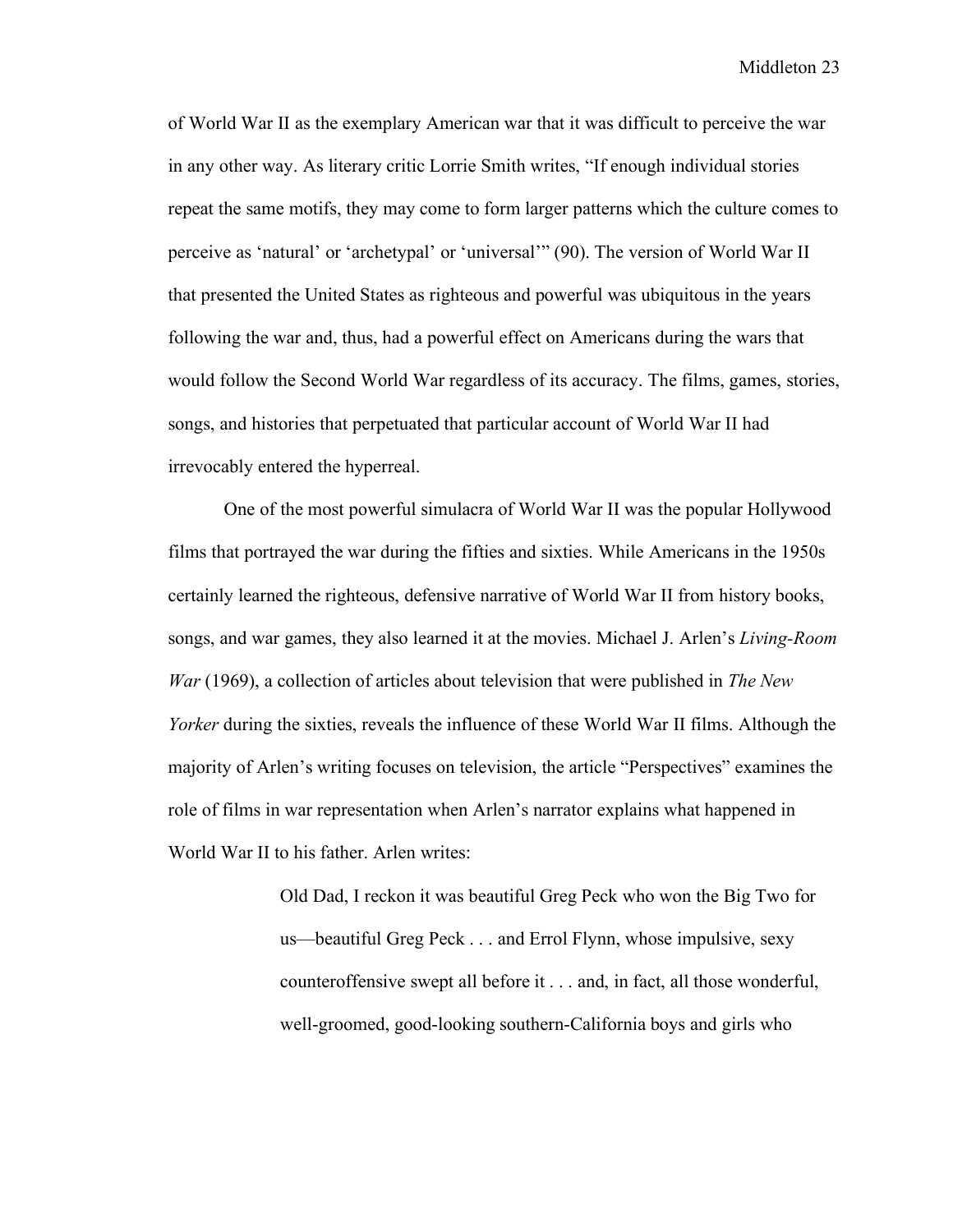enlisted as one man to do battle against that creepy, creepy bunch of guys like Sessue Hayakawa and Otto Preminger. (35)

Arlen's ironic description of World War II confuses the on-screen war with the real battles that were waged in Europe and the Pacific. In the hyperreality of World War II, movie stars were war heroes and the Americans won because they were "beautiful," "sexy," and "well-groomed," while the enemy lost because of "creepiness." The American warriors were "southern-California boys and girls"—certainly white, middleclass warriors—who were happily united and "enlisted as one man." This version of World War II greatly influenced the way that Americans viewed World War II and American military history in general. There was no ambiguity as to who was right and who was wrong; the handsome Americans were clearly the good guys.

The hyperreality of World War II taught many Americans that the United States was righteous and powerful, but the lessons of history books and the silver screen were not just history lessons. The portrayal of World War II told Americans as much about their present and future as it did about the past. If Americans were so good and successful in World War II, then certainly they would continue to be the heroes of the world in later wars and military engagements. Hollywood's version of World War II greatly influenced the way Americans viewed later wars. In fact, Julian Smith, author of *Looking Away: Hollywood and Vietnam*, suggests that the Vietnam War was "America's first filmgenerated war . . . the first (and hopefully last) war to grow out of attitudes supported, perhaps even created, by a generation of [World War II] movies depicting America's military omnipotence" (4). The way that World War II and the entirety of American military history was presented through stories, films, and books influenced the way that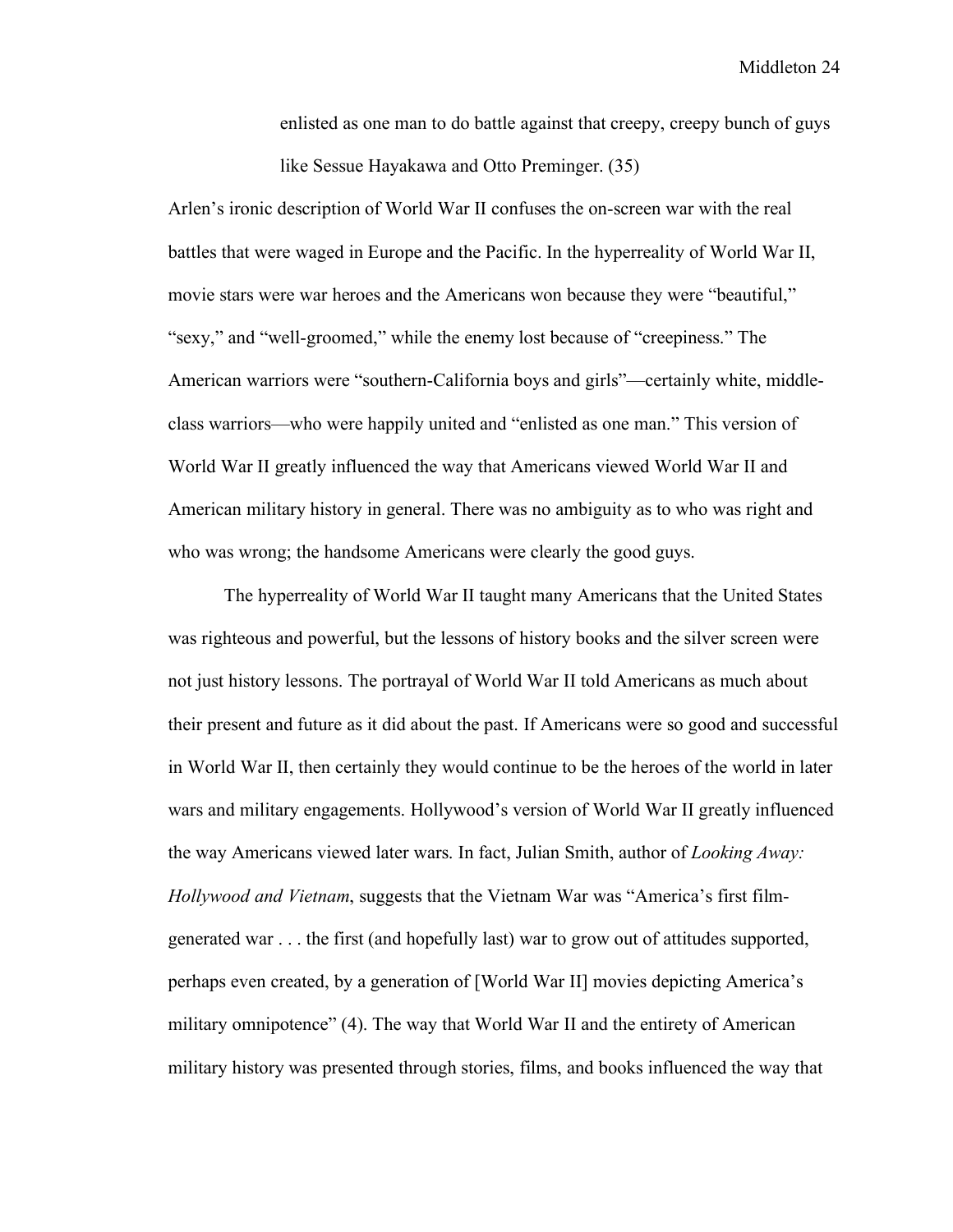many Americans felt about the war in Vietnam. Vietnam veteran Todd Dasher grew up with these representations of American righteousness and felt that going to war must be the right thing to do without considering "the rightness or wrongness of U.S. foreign policy" (qtd. in Appy 58). He notes, "It never occurred to me that America would go to war without a good reason" (qtd. in Appy 58). The World War II films that both the Vietnam generation and their parents watched in the 1950s and 1960s created a hyperreality in which American wars were heroic and successful and, thus, really did not need to be questioned.

However, what Americans found in Vietnam and in the simulacra that came out of Vietnam did not correspond with the hyperreality of World War II. Rather than providing confirmation of the America-at-war portrayed on movie screens, the hyperreality of Vietnam presented Americans both at war and at home with a confusing break from a previous hyperreality—that of World War II. Films largely shaped the hyperreality of World War II, and the influence of Hollywood on the American soldiers who fought in Vietnam is demonstrated through the proliferation of literature that compares World War II films with combat experience. References to John Wayne and other aspects of popular war films are common in the literature of Vietnam. However, many Vietnam veterans note discrepancies between the wars they saw depicted on screen and their own experiences. Richard Deegan said, "I watched John Wayne movies—*The Sands of Iwo Jima* and *Flying Leatherneck*. . . . . But when I got over there, let's face facts—war ain't like you see in John Wayne. You'll be there and *you're* dead and *I'm* still talking to you" (qtd. in Appy 75). World War II films portrayed war as glamorous and exciting, and that portrayal affected the way many soldiers fought in Vietnam. The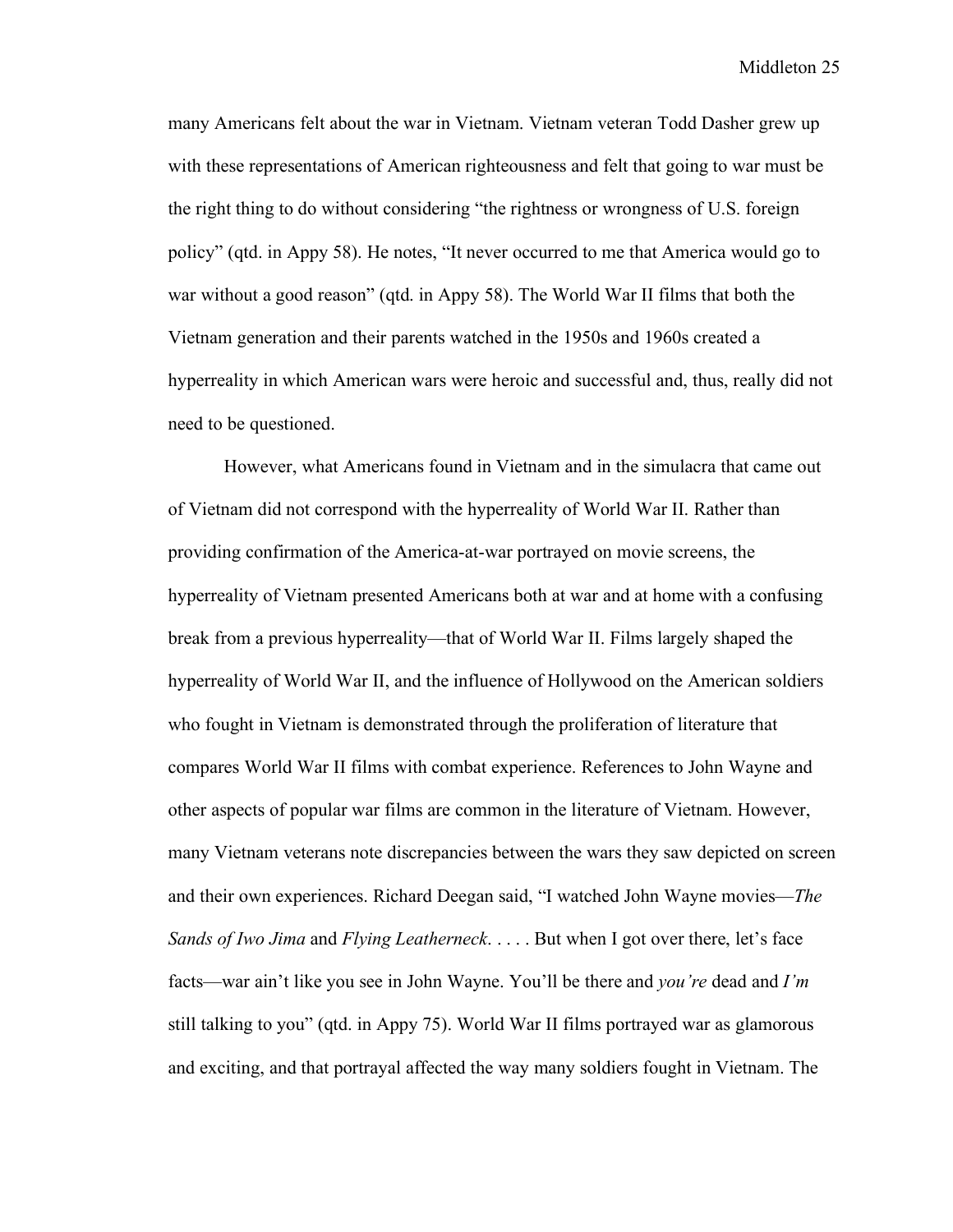simulacra of World War II influenced the way soldiers fought in Vietnam. Soldiers who attempted to act out the heroics they saw on-screen were said to "[do] John Waynes" or to have "John Wayned it" (Herzog 19). Frank Matthews is one soldier who unsuccessfully attempted to perform one of Wayne's exploits. Matthews said, "I wrote a letter to John Wayne telling him there was no damn way that stunt could work cause I broke my wrist trying it. I never did get an answer, but I sure wrote him" (qtd. in Appy 281). In this case, a simulacrum directly affected Matthews' reality, and the collision of the two resulted in a fracture both in Matthews' arm and his perception of reality. The Vietnam War presented a sharp break from the reality Americans had experienced at home and in the movie theaters. In the reality and simulacra of Vietnam, heroics and bravery did not necessarily save anyone, and the good guys—even the main characters sometimes died.

Vietnam's break from the hyperreality of the World War II war story was clearly demonstrated through *The Green Berets*, an attempt to fit the events of Vietnam into the patriotic, John Wayne brand of the American war story. During World War II, Americans rallied around the war effort on the home front by planting freedom gardens, going to work in the military-industrial complex, and buying war bonds. With the Vietnam War, the "home front" took on a new meaning as politicians began worrying about losing the war at home. As anti-war sentiment flourished with continuing escalation in Vietnam, John Wayne led the development of *The Green Berets* in hopes of stimulating the kind of support Americans demonstrated during World War II. John Wayne had come to symbolize patriotism and courage by the 1960s, and he felt that he could and should do something to raise morale and public support for the war. He wrote a letter to President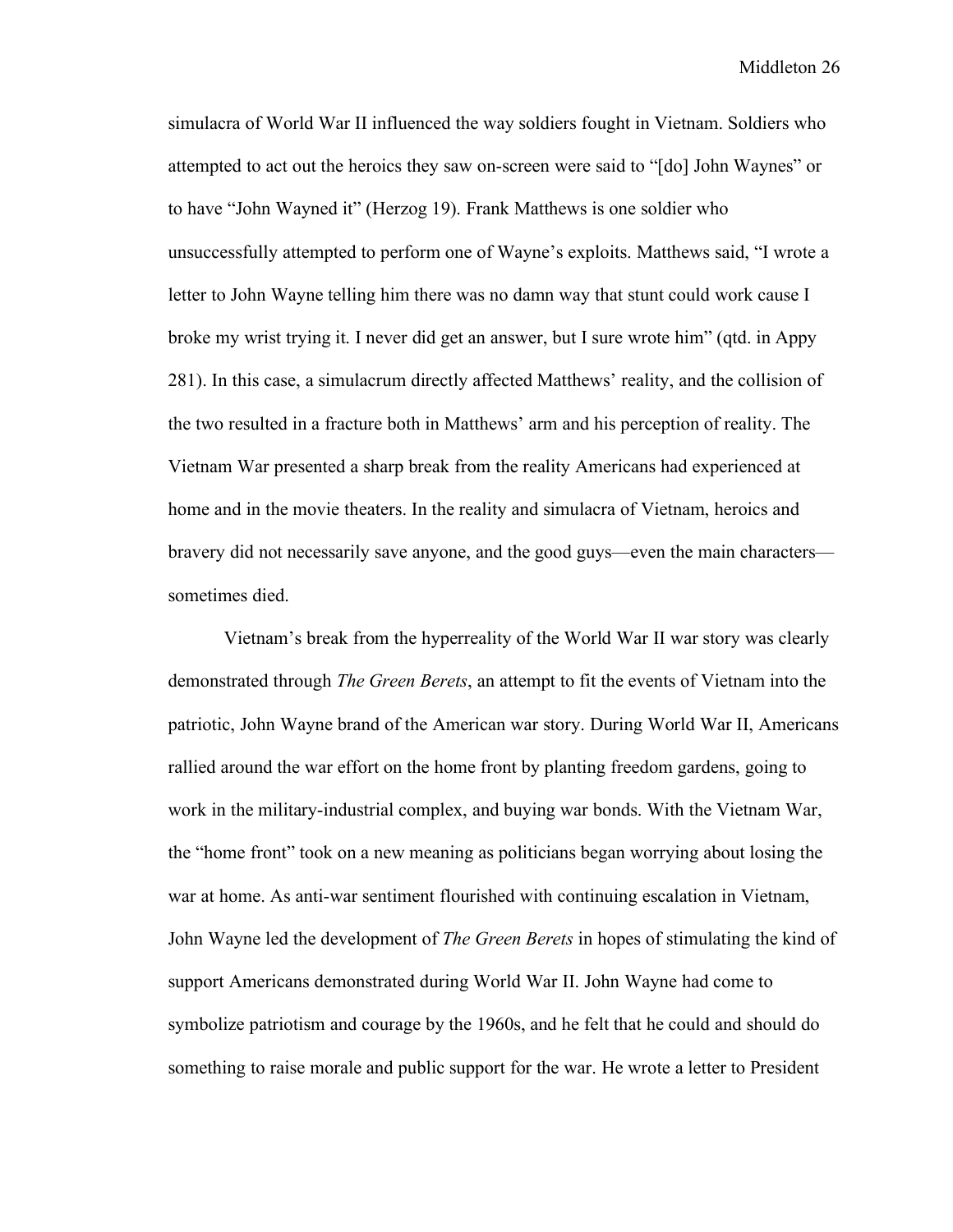Johnson requesting government support in the production of the film. In the letter Wayne emphasized the potential of the film to improve public perception of the war; he wrote that it was

> extremely important that not only the people of the United States but those all over the world should know why it is necessary for us to be there. . . . The most effective way to do this is through the motion picture medium. . . . We want to do it in a manner that will inspire a patriotic attitude on the part of fellow Americans—a feeling which we have always had in this country in the past during times of stress and trouble. (qtd. in Suid 248)

Wayne's letter reveals some of the ideology perpetuated by the World War II war story. He connects the Vietnam War to past American wars and sees Vietnam as a "necessary" war, like all previous American wars as imagined through the defensive American war story. In a letter to Bill Moyers, the president's press secretary, Wayne reveals a particular ideological motivation when he describes elements he would like to include in the film. He suggests including scenes that glorify the American soldier and the American people, such as a scene depicting "the little village that has erected its own statue of liberty to the American people" (qtd. in Suid 248). Wayne's letter also suggests that he equates patriotism with support for the American military and American wars, an idea that fits well with the American war story, but one that would be seriously challenged with the anti-war protests of the 1960s and 1970s.

While John Wayne's previous war films, such as *Sands of Iwo Jima* and *The Longest Day*, had been popular, the formula did not quite work when moved to Vietnam. By the time *The Green Berets* came out in 1968, the war had grown unpopular, and it is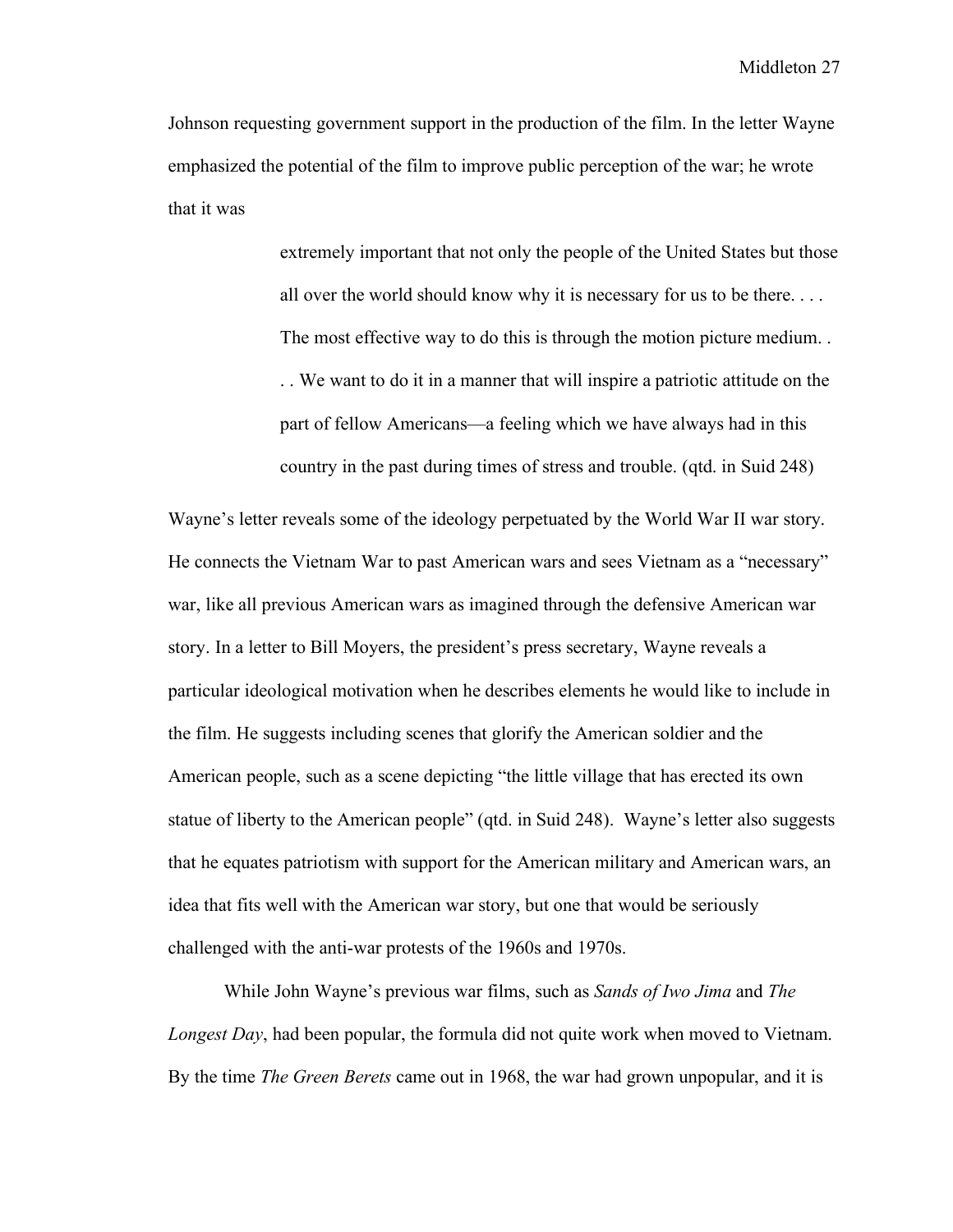easy to see how the traditional heroic war story might fall short in a war that much of the public felt Americans should not be fighting. A *New York Times* review of the film called it "rotten and false in every detail" (qtd in Devine 44). With this kind of reaction, it is not really surprising that *The Green Berets* was the only combat film made during the war. In fact, when Francis Coppola began work on the next planned film about Vietnam, *Apocalypse Now*, he and his associates actually considered *The Green Berets* to be a World War II film (Eder C6). The World War II war story did not correspond with the soldiers experience in Vietnam. In his book *Vietnam at 24 Frames a Second*, Jeremy M. Devine suggests that soldiers in Vietnam "began to enjoy the movie as unintentional high camp" because they could not relate to the grand heroics and easily distinguished good and evil of John Wayne's brand of war (45).

During the Vietnam War, the conventions of the World War II war story were threatened and reversed. The good guys did things only bad guys would do. The lines between good and evil were blurred. As the conflict wore on, American troops grew uncertain about what they were fighting for. The defensive aspect of the American war story that had been so important in previous war narratives for establishing the righteousness of the American cause was missing. In World War II, from the very beginning, there was no question as to whether or not the United States would go to war after Pearl Harbor. Roosevelt spoke of America's righteous victory the following day. With Vietnam, a conflict that the United States had been involved in since the forties, American involvement slowly entered the American consciousness without any event that clearly demonstrated the need for the United States to go to war until the Gulf of Tonkin Incident in 1965. The need to explain *why* the war was being fought is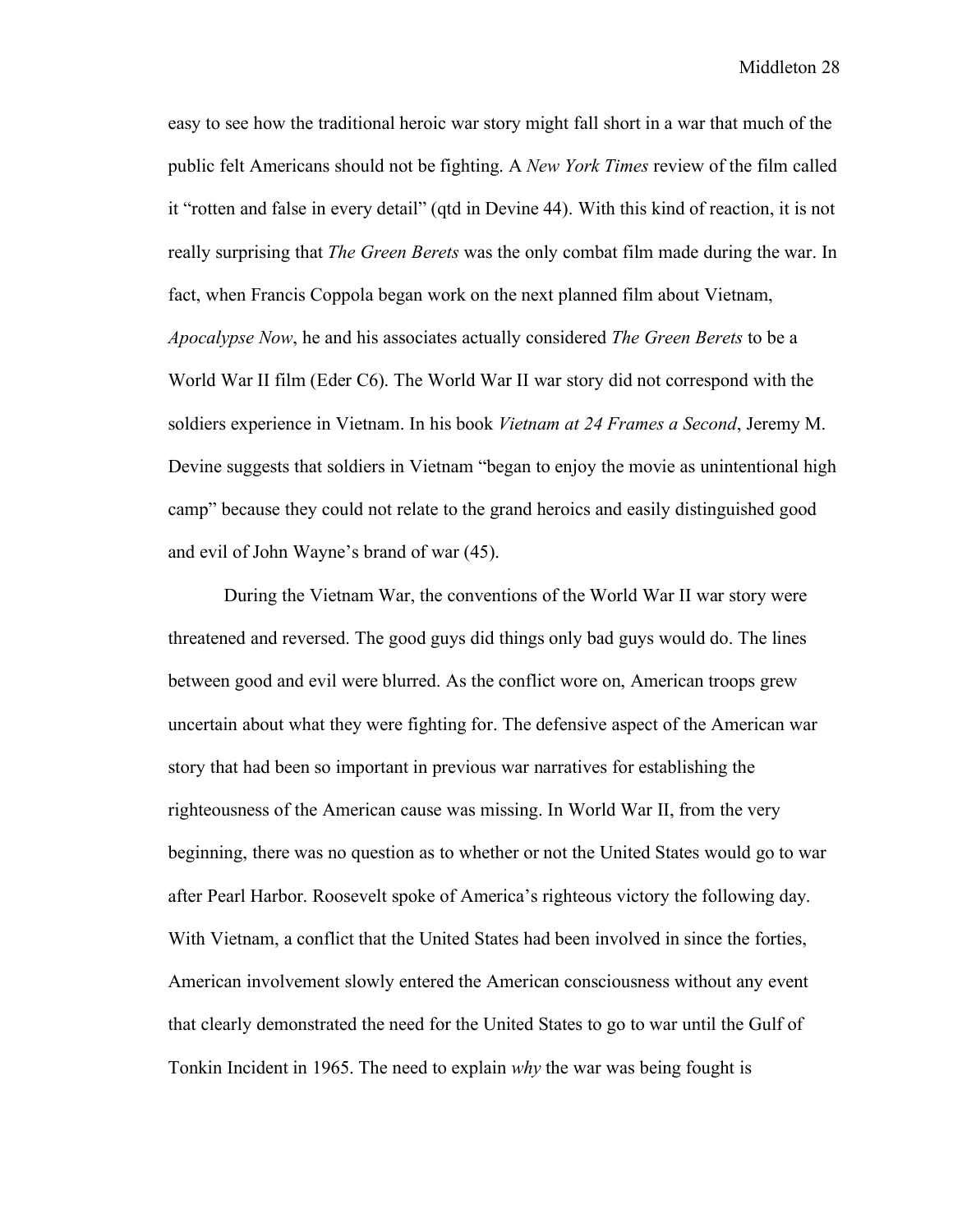demonstrated by a 1965 film released by the Defense Department entitled *Why Vietnam?* It seems such a film was necessary as most Americans were unclear on why the United States was fighting in Vietnam other than because it vaguely related to communism. Anti-war slogans, such as "No Viet Cong ever called me nigger," that circulated during the war years showed that Americans did not see a moral or ethical reason for being in Vietnam and that perhaps the war that needed to be fought was at home.

In addition to not seeing a reason for being in Vietnam, the soldiers' experiences in Vietnam often differed drastically from histories, films, and stories about World War II. Their allies, the South Vietnamese, were often hostile, and many Americans back home viewed the soldiers as villains rather than heroes. Through images broadcast on television, Americans at home watched their war heroes burning down villages and other acts that did not seem to fit into the code of bravery and fairness of the American war story. The soldiers could not distinguish the Viet Cong—the enemy they were to search out and destroy—from the villagers they were to protect. In the end, American troops were forced to withdraw without establishing a democratic government or containing communism in Vietnam. In other words, the American hero was no longer triumphant. The story of the victorious and righteous warrior defending liberty and justice did not apply to the American experience in Vietnam.

The American war in Vietnam was not necessarily a unique war, but it was viewed and presented differently than other wars. In fact, through the lens of the Vietnam War, previous wars were seen differently. Some of the most challenging, nontraditional narratives about World War II were written and published during the Vietnam War. As the Vietnam War challenged the ideals of the American war story, even the war that had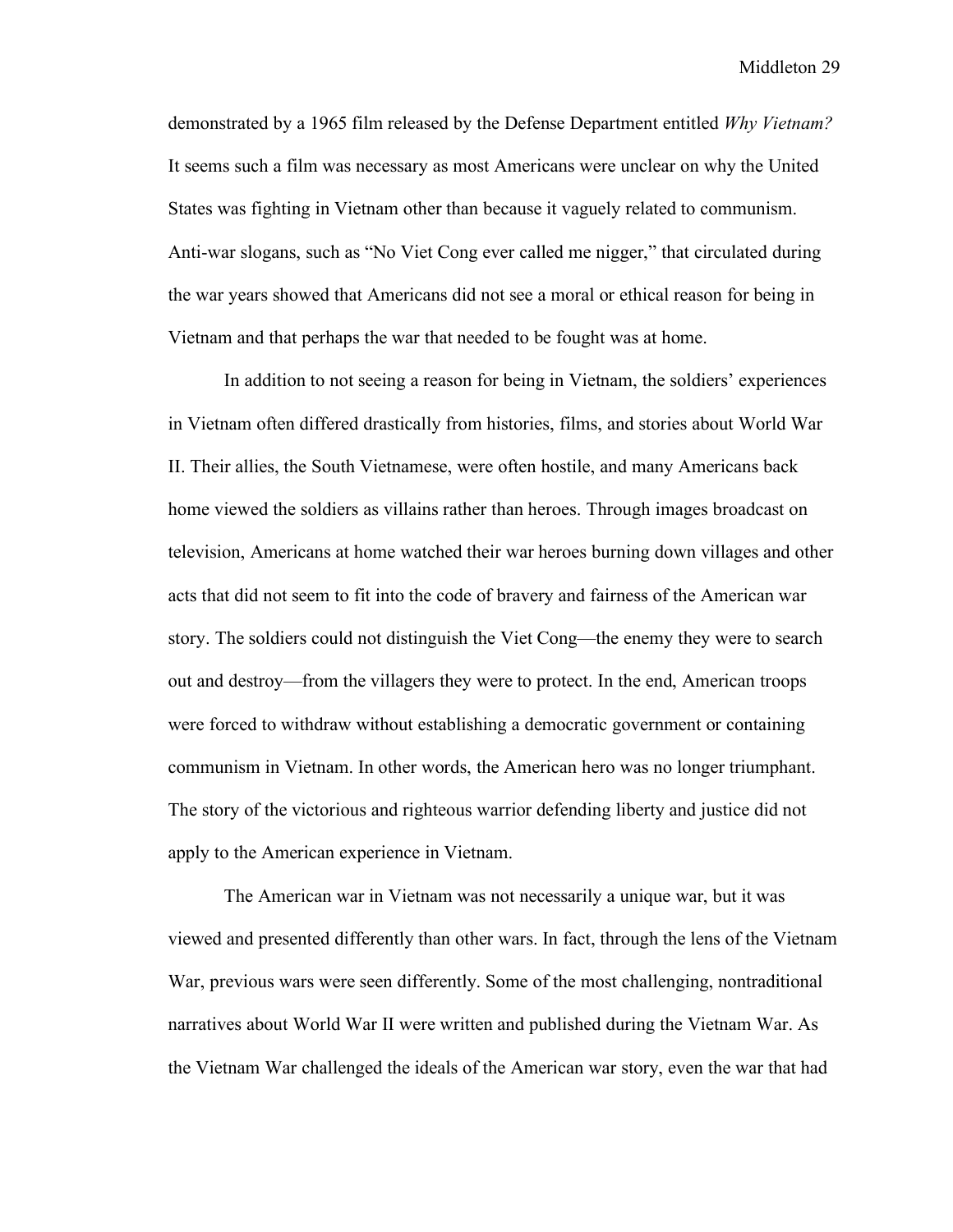been seen as the "good war" was rewritten as a meaningless horror story in books like Joseph Heller's *Catch-22* (1961), Kurt Vonnegut's *Slaughterhouse-Five* (1969), and Thomas Pynchon's *Gravity's Rainbow* (1973). The shift from the glory of World War II to the fear and confusion of the Vietnam War happened quickly, and it was disconcerting. As Engelhardt writes, "It was a bare two decades from the beaches of Normandy to the beachfronts of Danang, from Overlord to Operation Hades, from GIs as liberators to grunts as perpetrators, from home front mobilization to antiwar demonstrations organized by the 'Mobe.' The shortness of the span seemed surrealistic" (10). Because many Americans had grown up learning of American military righteousness, the reversal in Vietnam to an American military that burned down villages for unclear reasons and could not win the war was unreal.

The conflict between the traditional American war story as epitomized by World War II and the Vietnam War story was clearly demonstrated through the performance of both of these stories in living rooms around the United States. The Vietnam War has often been called the "first television war" or "living room war" because it was the first war that Americans learned of primarily through the television. Americans became aware of the Vietnam War just as television news was coming of age: in 1963, the CBS and NBC evening news broadcasts expanded from 15 minutes to 30 (Hallin 105). Although the Vietnam War was described as the "first television war," the news coverage of the war could not and did not provide direct access to the "real" Vietnam—it was a fiction like any other show on television. The American war in Vietnam was not experienced "live" as later wars would be; footage of the war in Vietnam was delivered to the American public at least 24 hours after it was filmed (Struken 125). Additionally,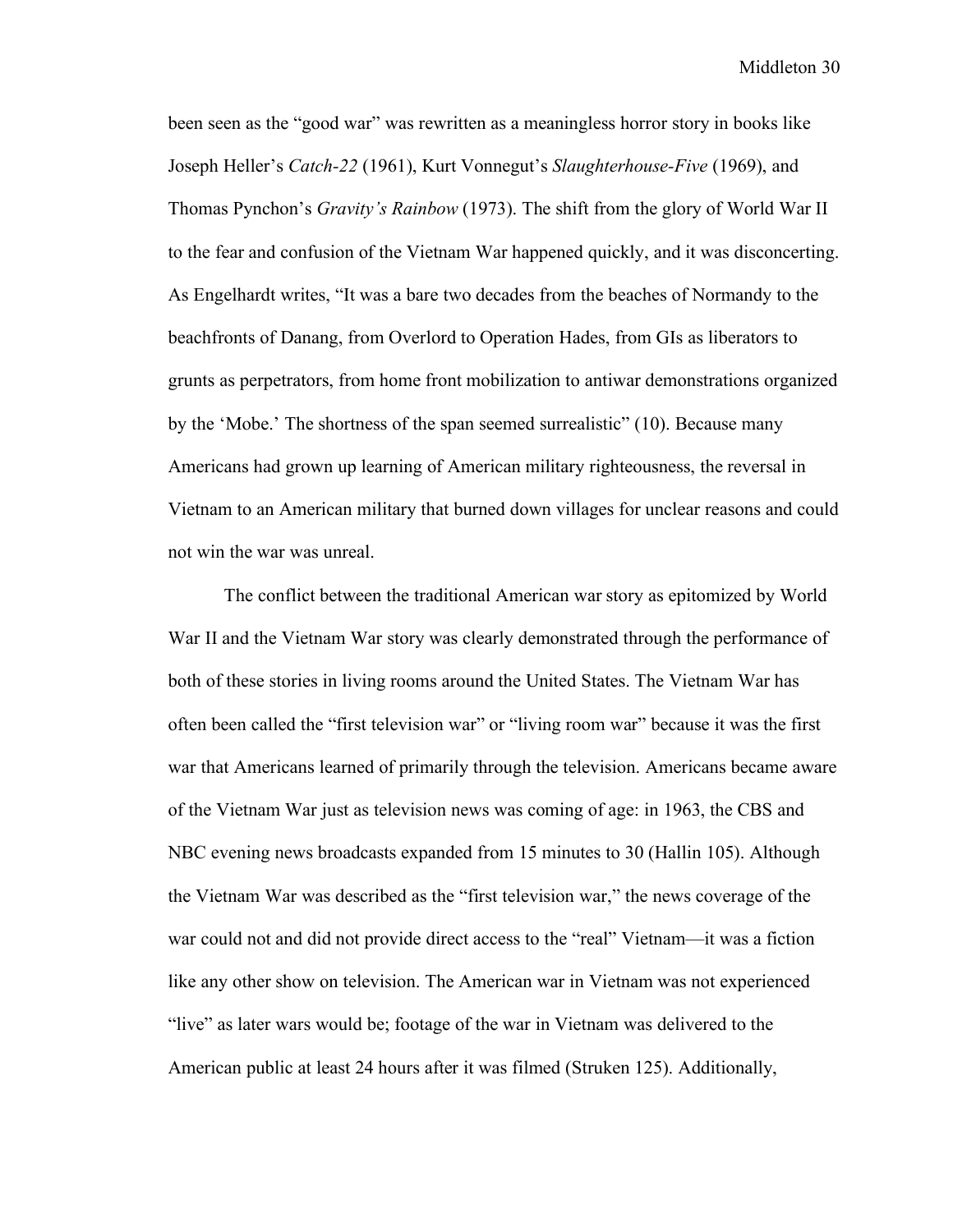although the war was consistently covered on the news, it was usually presented in one to four minute segments that gave brief glimpses of the war often disconnected from the larger context of the war. The television reporters in Vietnam had little control over what was shown back home and were limited in what they were able to film. As opposed to print media reporters who produced stories through " 'fact-finding' and interviewing," television reporters were to "obtain and produce film vignettes usable in one-to-two minute snippets; [their] own hasty commentary served only as support and explanation" (Braestrup 39). In television, the image was paramount, and often the image was presented without significant context. This kind of reporting of the war led to a limited understanding of "what was happening" in Vietnam. However, although these brief glimpses into Vietnam were themselves simulacra, the war that they presented deviated drastically from the wars of World War II fiction that was aired concurrently. The television set became a site of conflict that exhibited the surreal juxtaposition of the "real" war and the World War II war story.

The hyperreality of World War II was perpetuated during the Vietnam War through popular television shows, such as *Combat!*, *Rat Patrol*, *McHale's Navy*, and *Hogan's Heroes*. These shows continued the myths of the brave American men who fought the good fight, and in order to keep a consistent cast, the only people who ever seemed to get killed were the replacements and the newbies. In contrast to these World War II fictions, Americans watching television during the sixties also saw representations of Vietnam, mainly through news coverage. Through the televised Vietnam narratives, Americans often saw the war through snippets of fighting outside of any righteous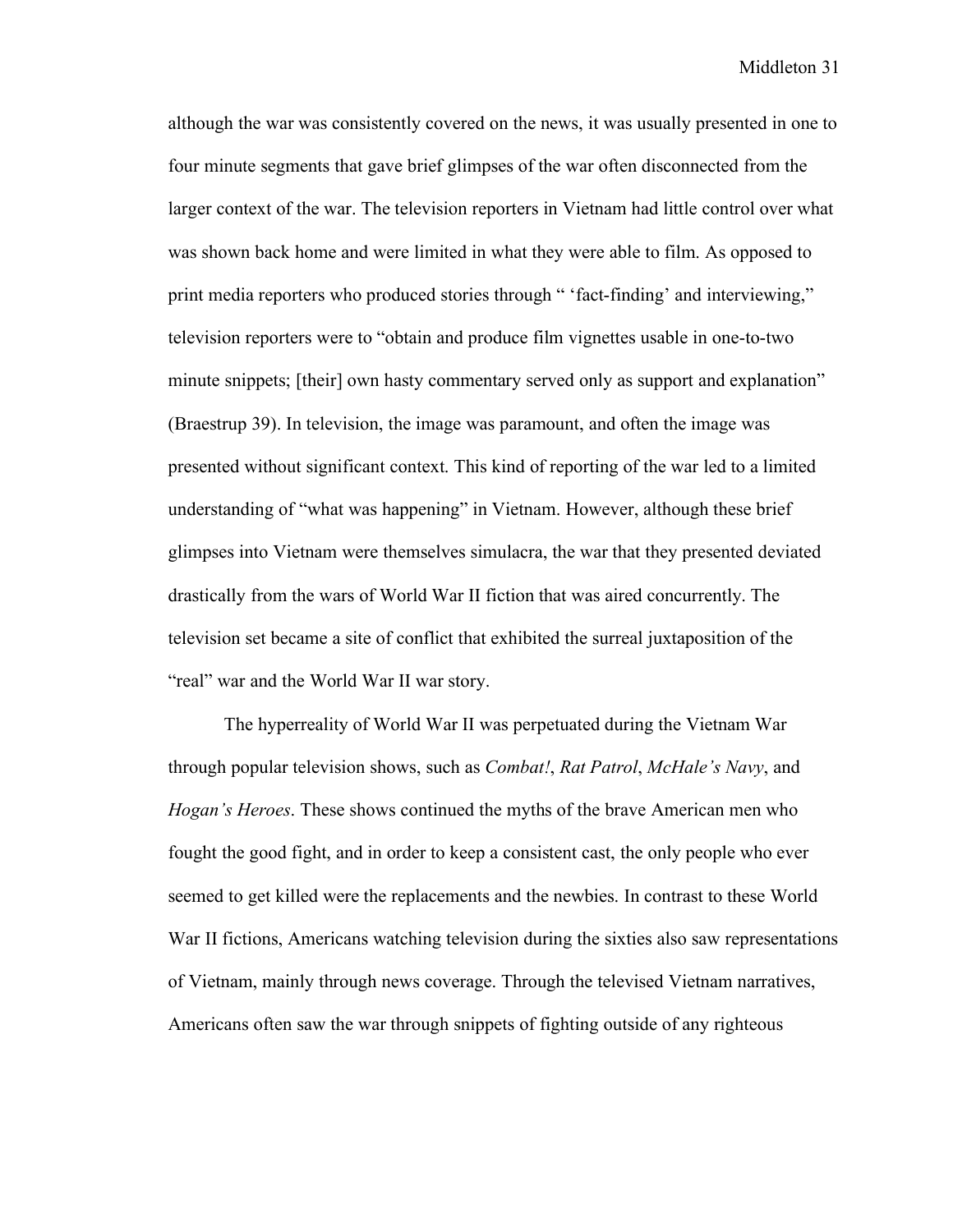narrative. These two representations types of representation were simultaneously broadcast, presenting very different versions of warfare.

Michael Arlen's book of articles about television during the sixties presents an example of the conflict between these differing war narratives. Arlen writes that the World War II shows taught that the United States won the Second World War because "in virtually every key position in the German and Japanese Armies was a *comical* German or Japanese soldier" (37); however, he learns something very different from news coverage of Vietnam. What Arlen saw on the TV news was "real men get shot at, real men (our surrogates, in fact) get killed and wounded" (82). This footage of soldiers fighting in a distant land for unclear reasons was mixed with shows like *Hogan's Heroes*, which Arlen describes as "a funny show about prison camps" (38). Arlen suggests the unreal combination of war and television in an article titled "An Illustrated History of the War." In the article, Arlen carefully blurs the reality of the war "out there" with the reality of the box. The characters, shows, and personalities of the television become part of the same reality of the war. Arlen's wife, Miranda, and his friend Grigsby argue as to whether the enemy snuck in during the NBC Golf Classic or *Flipper* (169). Miranda feels betrayed that none of the familiar faces of television did anything about the war; she says:

> All those dark valleys. Those dark pajamas. All those unfriendlies. Did *none* of you notice anything at all . . . *unusual* . . . in the hills and valleys . . . during the *Late Show*? Did Captain Kangaroo not spot the bicycles? Where was Joe Pyne? Did Roger Mudd not hear words spoken secretly behind bushes? (170)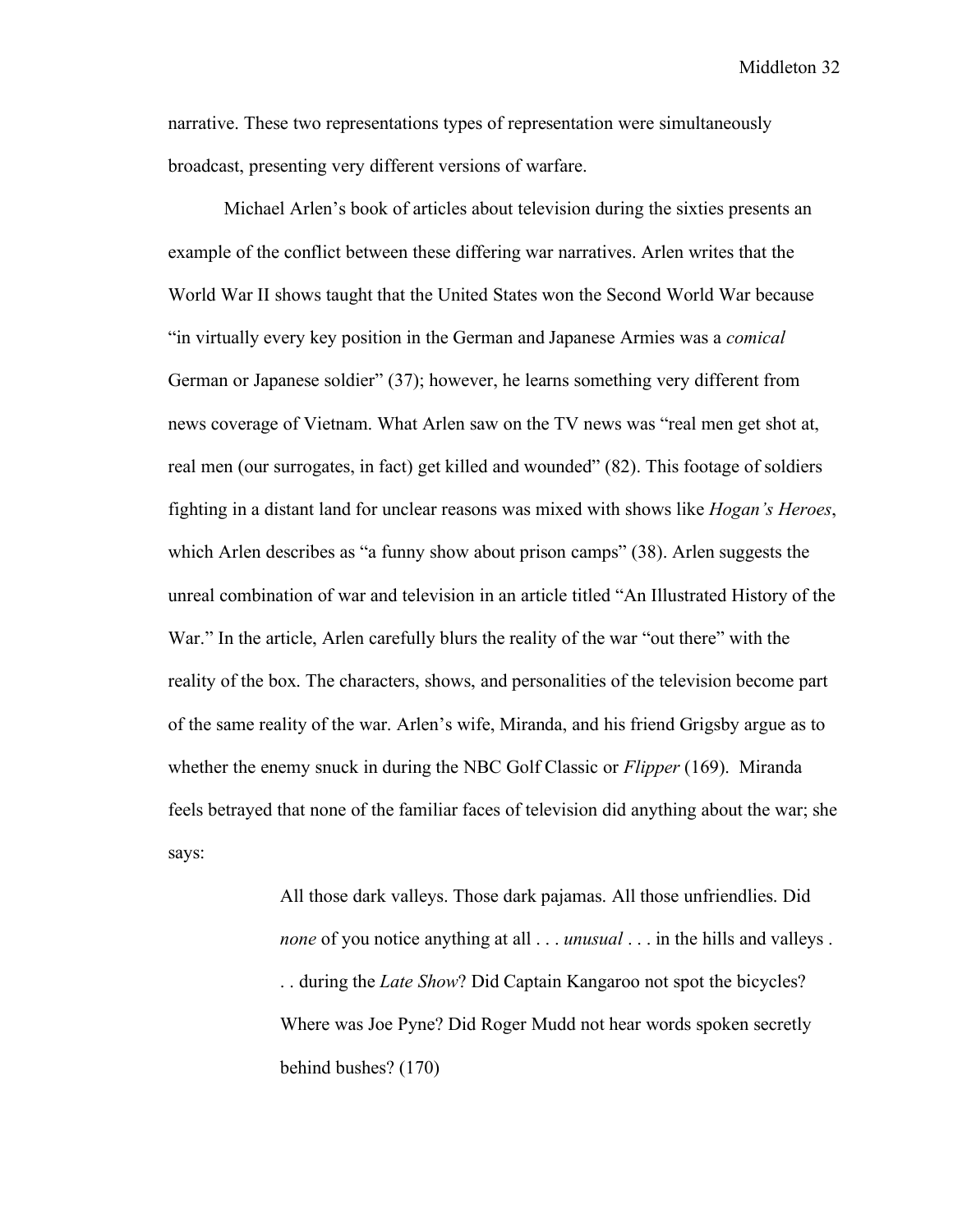When the tragedy of war and images of "real" death were combined with the funny wars of sitcoms and the news anchors who said in a "Texas-fatherly sort of way, it is all going to work out in the end" (22), it created a feeling of unreality. The "real" world did not seem to fit with the reality of the television.

Little Vietnam fiction was written, filmed, or televised by Americans during the Vietnam War. With the exception of *The Green Berets*, films during the war only featured Vietnam indirectly. Some films and shows could be viewed as being about Vietnam even though they were set in other wars, such as the *MASH* film and *M\*A\*S\*H* television series. Similarly, the bulk of the fiction about Vietnam was published post-1975. During the years of the war, the most common way that Americans heard and viewed the stories of Vietnam was through the news; however, once the war ended, Americans began telling themselves Vietnam stories over and over again. The events, scenes, phrases, and icons of Vietnam were emplotted into narratives that were often very different from the narratives of World War II. These films and books often portrayed the war in Vietnam as surreal and strange, and for those who experienced Vietnam as a break from the hyperreality of World War II, it was, in many ways, surreal and strange. Representations of Vietnam repeatedly used blatantly fictional and unrealistic techniques to portray the war. These techniques, including surrealism, metafiction, and intertextuality, will be discussed in the following section.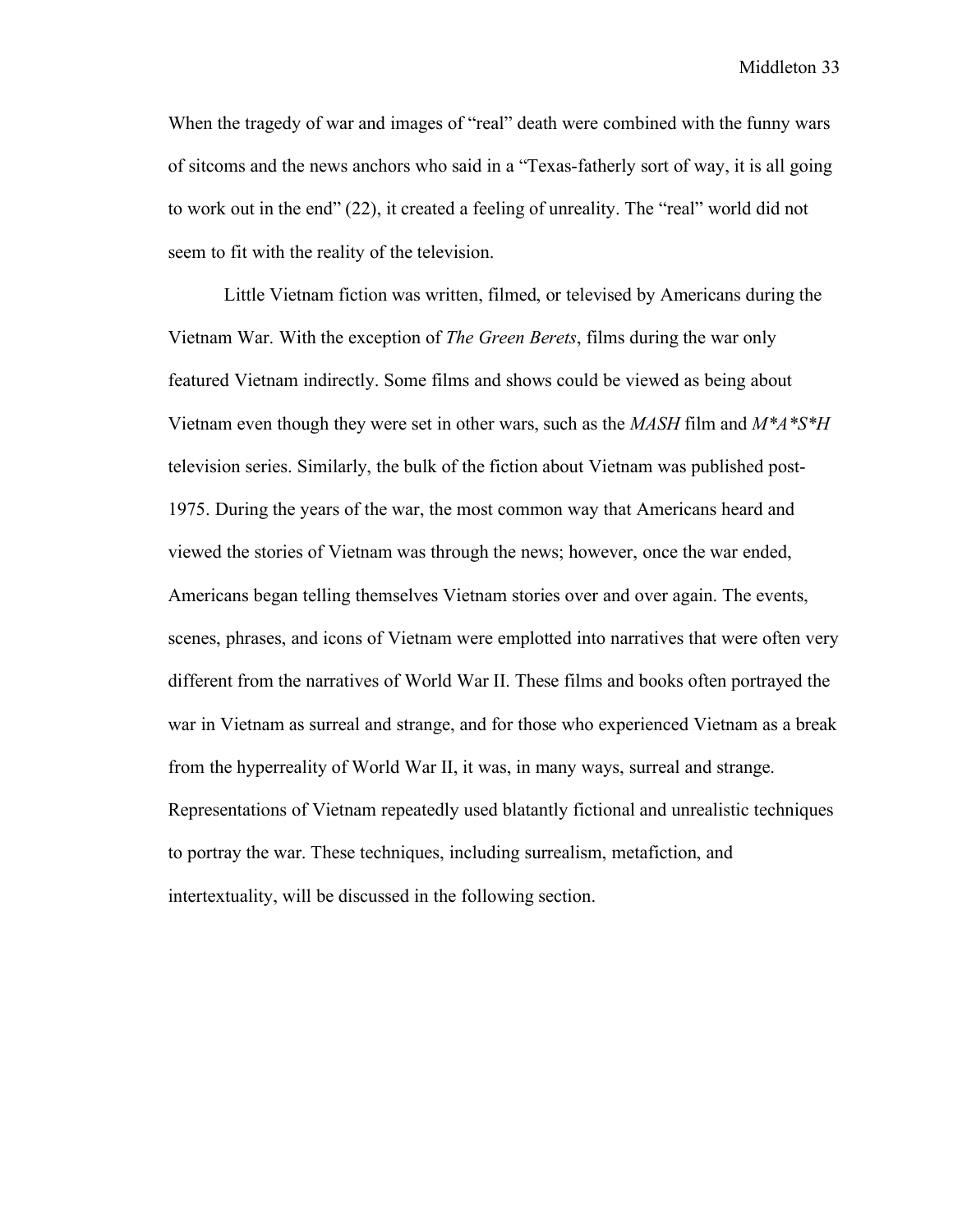## THIS IS NOT VIETNAM: TOOLS OF METAFICTION

Fancy with fact is just one fact the more

—Robert Browning, *The Ring and the Book*

Rene Magritte's painting *The Treachery of Images* (*La Trahison des Images* 1928-1929) famously depicts a realistically rendered pipe paired with the sentence: "*Ceci n'est pas une pipe*" (This is not a pipe). Magritte's play with images and words throughout his work and particularly in this famous painting could be described as metapainting. The *Oxford English Dictionary* gives the definition for "meta-" when it is "[p]refixed to the name of a subject or discipline" as a discipline that "raises questions about the nature of the original discipline and its methods, procedures, and assumptions" ("Meta-"). Magritte's *The Treachery of Images* raises questions about the nature of painting and representation by allowing text and images to comment on one another. Metafiction works in similar ways by raising questions about the nature of writing and by allowing the text to comment on itself. Both metafiction and meta-painting draw attention to the artifact as a representation. For example, the traditional reading of *The Treachery of Images* is that the sentence works as a caption and indicates that "this" refers to the image of the pipe, which is merely that, an image, not a pipe. Although the painting can be interpreted in many different ways, it always raises crucial questions about representation and reality. The meanings of simple words and images are complicated, and Magritte reminds his viewers that they are looking at a painting, a representation, not a reality.

Metafiction works in ways similar to Magritte's meta-painting. In her book *Metafiction: The Theory and Practice of Self-Conscious Fiction*, Patricia Waugh defines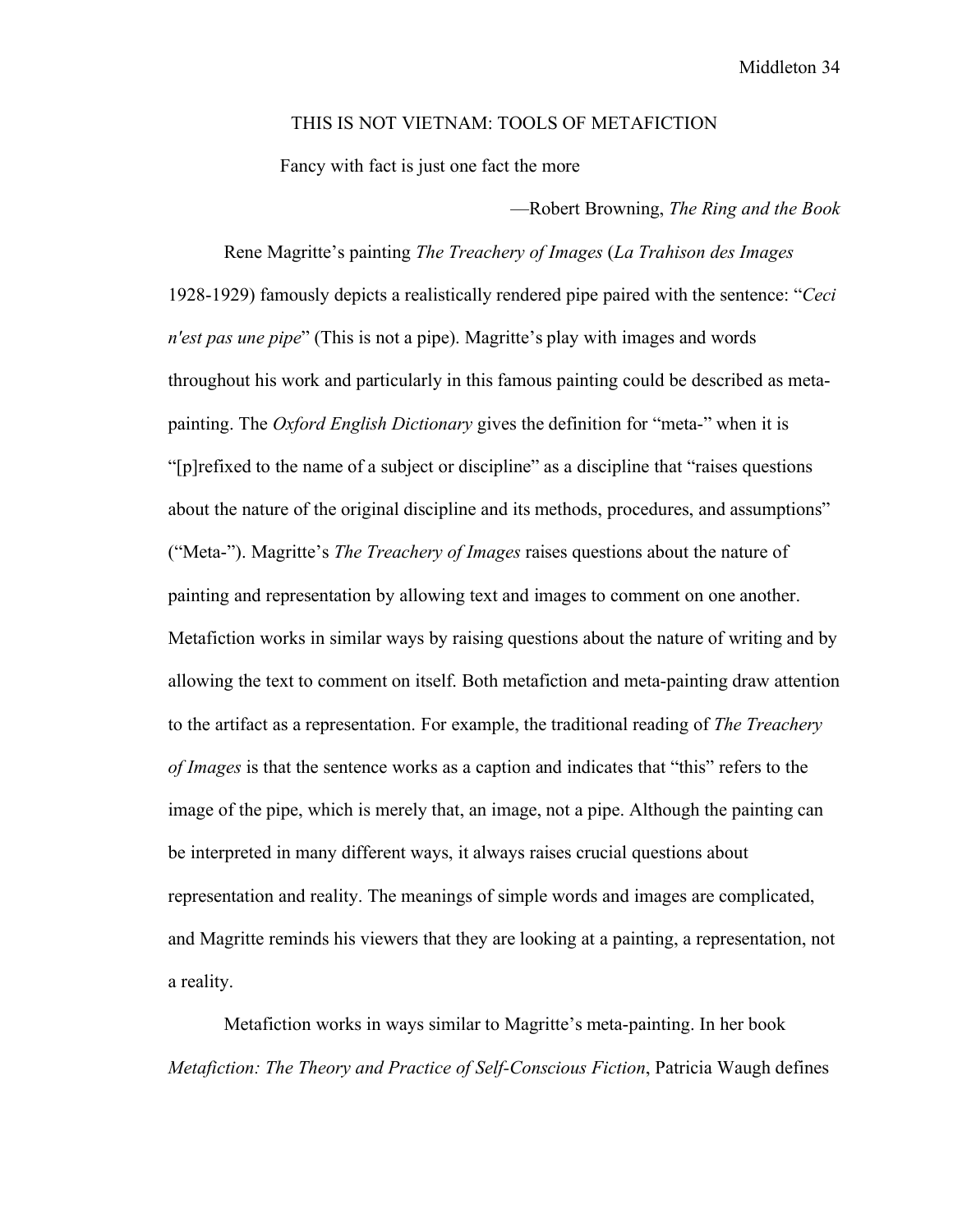metafiction as "a term given to fictional writing which self-consciously and systematically draws attention to its status as an artifact in order to pose questions about the relationship between fiction and reality" (2). A metafictional text employs various methods to remind readers that they are reading language that was carefully constructed, not found. Metafictional techniques have been used for centuries although they are largely associated with the postmodern literary movement of the late twentieth century. Works such as *The Life and Opinions of Tristram Shandy, Gentleman*; *Northanger Abbey*; and *Jane Eyre* use frames and frame-breaking, play with the conventions of genre and printing, and draw attention to the narration of their stories. While these novels of the eighteenth and nineteenth centuries are certainly works of metafiction, metafictional works written during the postmodern literary movement beginning in the 1960s and 70s often confer a certain ethical responsibility upon readers. Metafictional works allow readers to participate in the construction of the text and when that text represents a significant historical event such as Vietnam, readers are presented with the responsibilities associated with constructing a reality. *Apocalypse Now* and *The Things They Carried* are both highly metafictional works. Coppola and O'Brien repeatedly use techniques that affix their works with the caption: "This is not Vietnam." By inviting readers and viewers to take part in the creation of their respective Vietnams, *Apocalypse* and *Things* are able to challenge the reality of Vietnam and suggest that the narratives that make up politics, history, and reality are also constructions.

Metafictional techniques are effective means of commenting on reality because of the hyperreality of existence. Reality is made up both of real, direct experience and fictional representations. Waugh argues that by turning away from reality and focusing of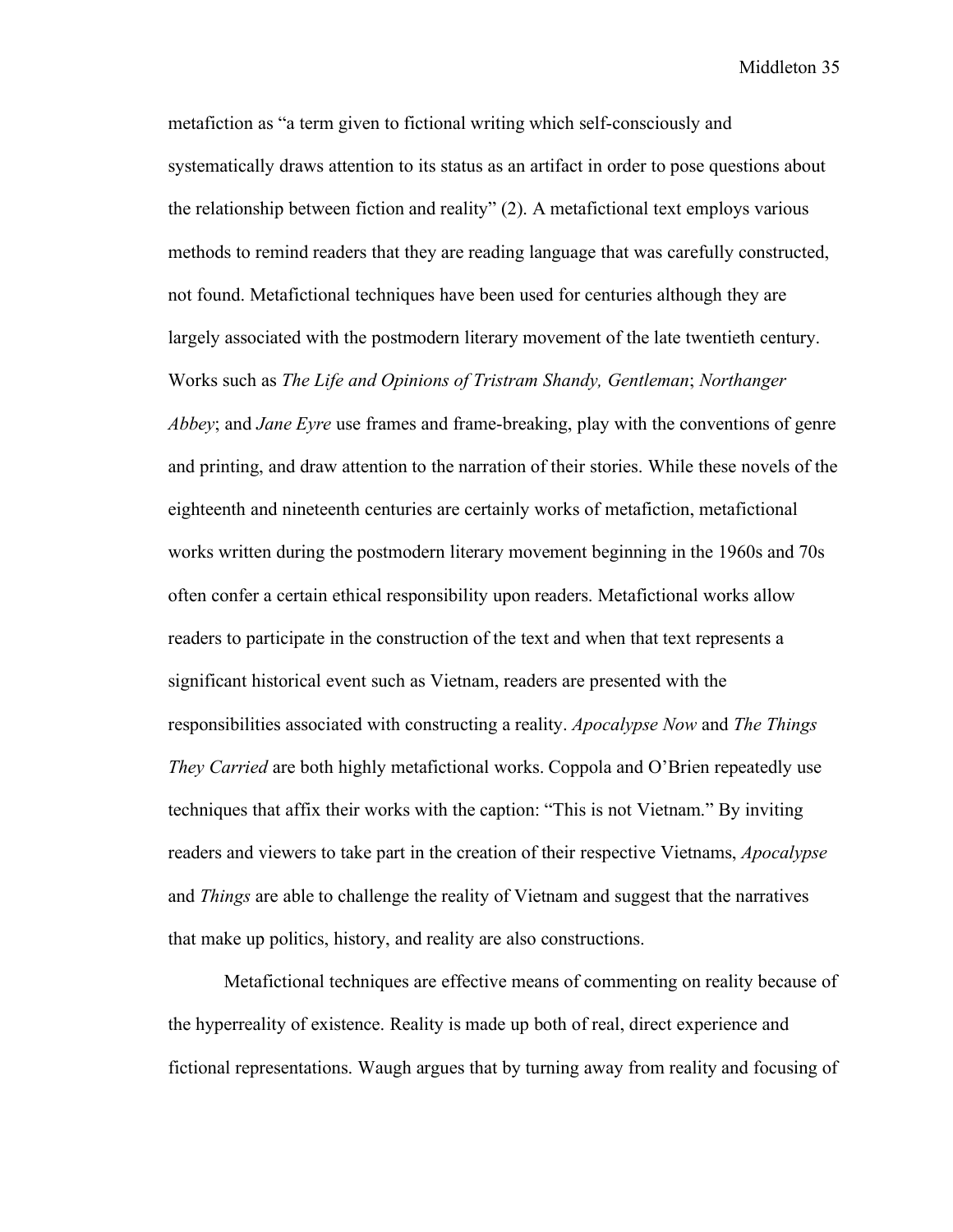fiction, metafiction provides a unique means of examining not only fiction but reality; "[m]etafictional deconstruction has . . . offered extremely accurate models for understanding the contemporary experience of the world as a construction, an artifice, a web of interdependent semiotic systems" (9). Because we live in time of hyperrealities, by "showing us how literary fiction creates its imaginary worlds, metafiction helps us to understand how the reality we live day by day is constructed, similarly 'written'" (Waugh 18). In 1937, Magritte exhibited a work that complimented his *Treachery of Images* series. The work was titled *This is a Piece of Cheese* and consisted of a small, framed painting of a piece of cheese placed on a cheese platter and covered by a glass dome (Dillon). In this piece, the frame clearly designates the painting as an image, but the larger frame—the platter and dome—place the piece of cheese into reality. In contrast to *The Treachery of Images*, this work suggests that in some contexts, perhaps the image *is* the reality, and in a hyperreality, it often is. Thus, metafiction is particularly suited to present truths about a hyperreal reality and to prepare readers to read that reality.

*Apocalypse Now* and *The Things They Carried* are both successful in presenting realities of the Vietnam War specifically because they use metafictional storytelling techniques that emphasize their texts' unreality. While there are many metafictional techniques storytellers can use to highlight the fictional nature of their stories, I will focus on a few that are prominent in Coppola's and O'Brien's works. *Apocalypse* and *Things* constantly present themselves as fictions by refusing to provide just one true story, through the use of surreal juxtaposition, by drawing attention to the medium of representation, and through allusion and intertextuality. Waugh notes that metafictional works "often end with a choice of endings. Or they may end with a sign of the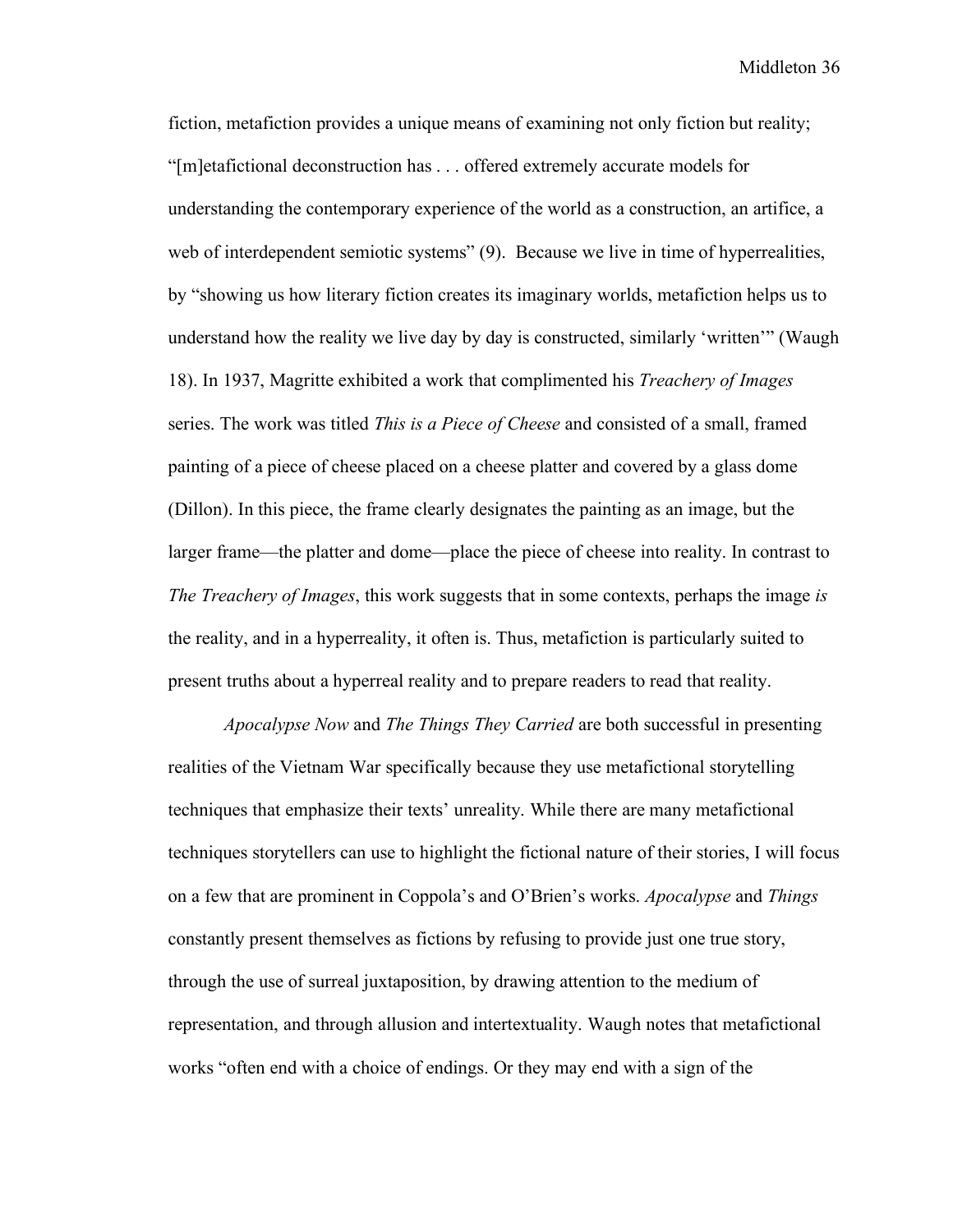impossibility of endings" (29). *Apocalypse* and *Things* present their audiences with not only a variety of endings but also a variety of stories. Coppola and O'Brien continually retell their stories with a difference and, thus, refuse the possibility of one true version. *Apocalypse Now* was released several times with differences in ending, editing, and storyline. A documentary about the making of the film was released in 1991 that continued to add to the many storylines of the *Apocalypse* constellation. Similarly, most of the short stories published in *The Things They Carried* were previously published with variations from the versions published in *Things*. By continuing to re-write and re-present their stories, Coppola and O'Brien draw attention to the fact that these stories are *written representations*, not reality. The events of the stories and the way those events are presented are always up for revision and modification. Both texts demonstrate a process of writing and filming rather than a product. The writing and filming becomes an essential part of the story itself, which allows for the metafictional probing of the relationship between Vietnam and the representation of Vietnam.

Another technique that Coppola and O'Brien use to draw attention to the fictionality of their works is surreal juxtaposition. A quick internet search for *Apocalypse Now* or many other Vietnam films, books, or video games is sure to produce several message boards and blogs peppered with the word "surreal." The word is commonly used to describe representations of Vietnam. Although "surreal" is often used to imply that a book or film is simply weird, surrealism is more than mere strangeness. The surrealist movement of the 1920s-1930s was influenced by the work of Freud, and surrealist artists sought to represent the unconscious reality of dreams through their paintings and sculptures. To capture the world of dreams, surrealist artists did not completely break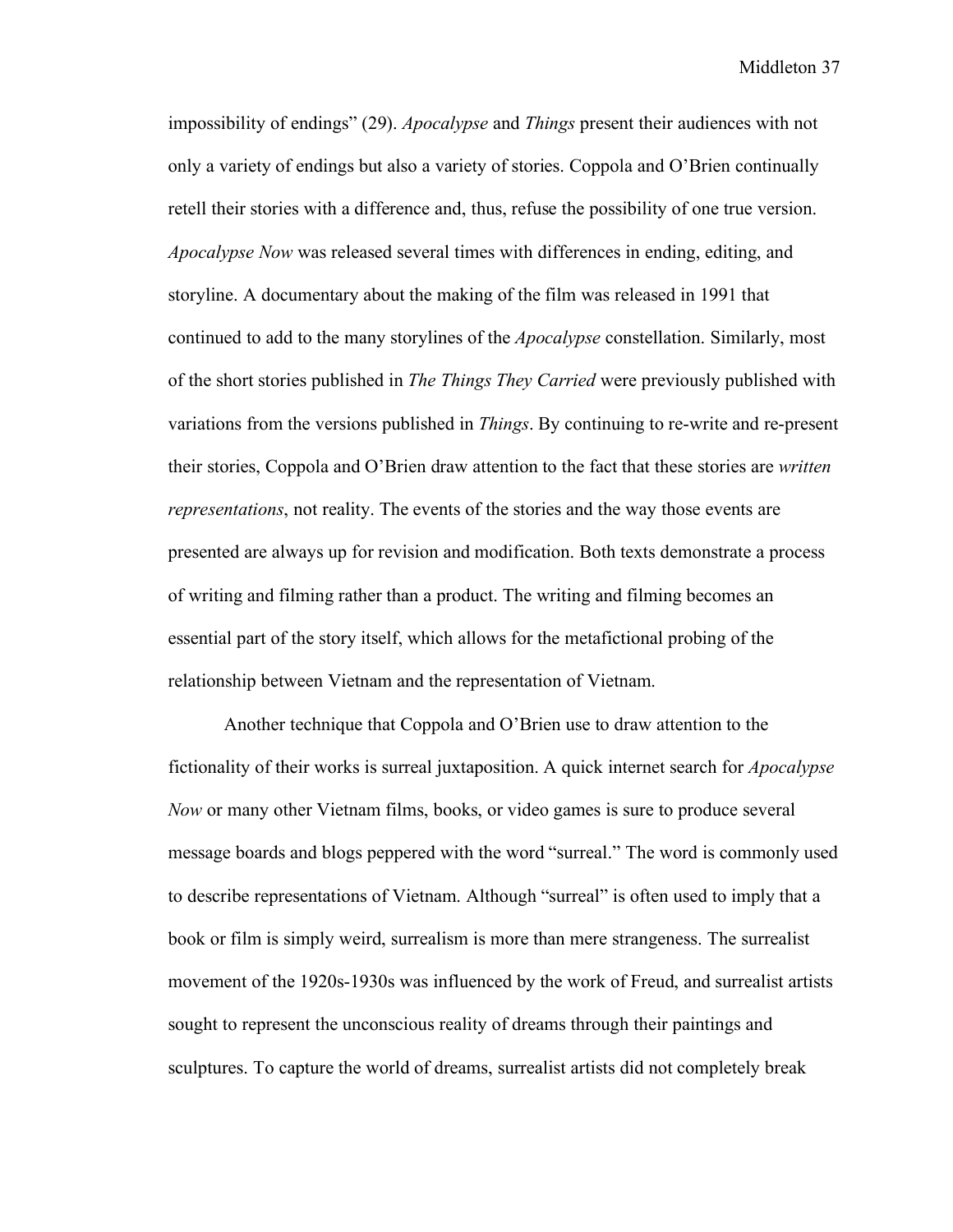from reality; rather, most surrealist art depicts everyday, common objects in a realistic style. What makes these works surreal is the context within which the everyday is placed. Salvador Dali's sculpture *Lobster Telephone* (1936) is not surreal because it includes a red lobster or a common black telephone but because the two are placed together outside of their usual contexts. Likewise, perhaps the most famous surreal image, Dali's *Persistence of Memory*, includes common objects, such as watches and ants, but the image is surreal because the watches are melting in a strange, desert landscape—they are depicted outside of their usual function and context. Rene Magritte's paintings create a surreal experience for the viewer through similar methods. Although his paintings illustrate familiar objects—apples, men in bowler hats, locomotives, etc.—they are situated in ways that make them unfamiliar: the apple where a man's head should be, the men falling calmly from the sky, the locomotive coming out of a fireplace. This displacement of the everyday is what creates the surrealist effect. Coppola and O'Brien similarly use the surreal juxtaposition of the everyday in unexpected contexts. *Apocalypse Now* is particularly rife with surreal combinations presented in a photorealistic style. *The Things They Carried* is not the most surreal of O'Brien's works—*Going After Cacciato* has repeatedly been cited as a work of surrealism or, similarly, magic realism—but elements of surrealism run throughout the text.

A third metafictional technique used by both Coppola and O'Brien is to draw attention to the medium with which they are working. By reminding audiences that they are viewing a film or reading a book, rather than experiencing Vietnam, *Apocalypse* and *Things* highlight their fictionality. Coppola emphasizes that he is creating a film by using various visual effects, including unrealistic editing techniques, heightened contrast, and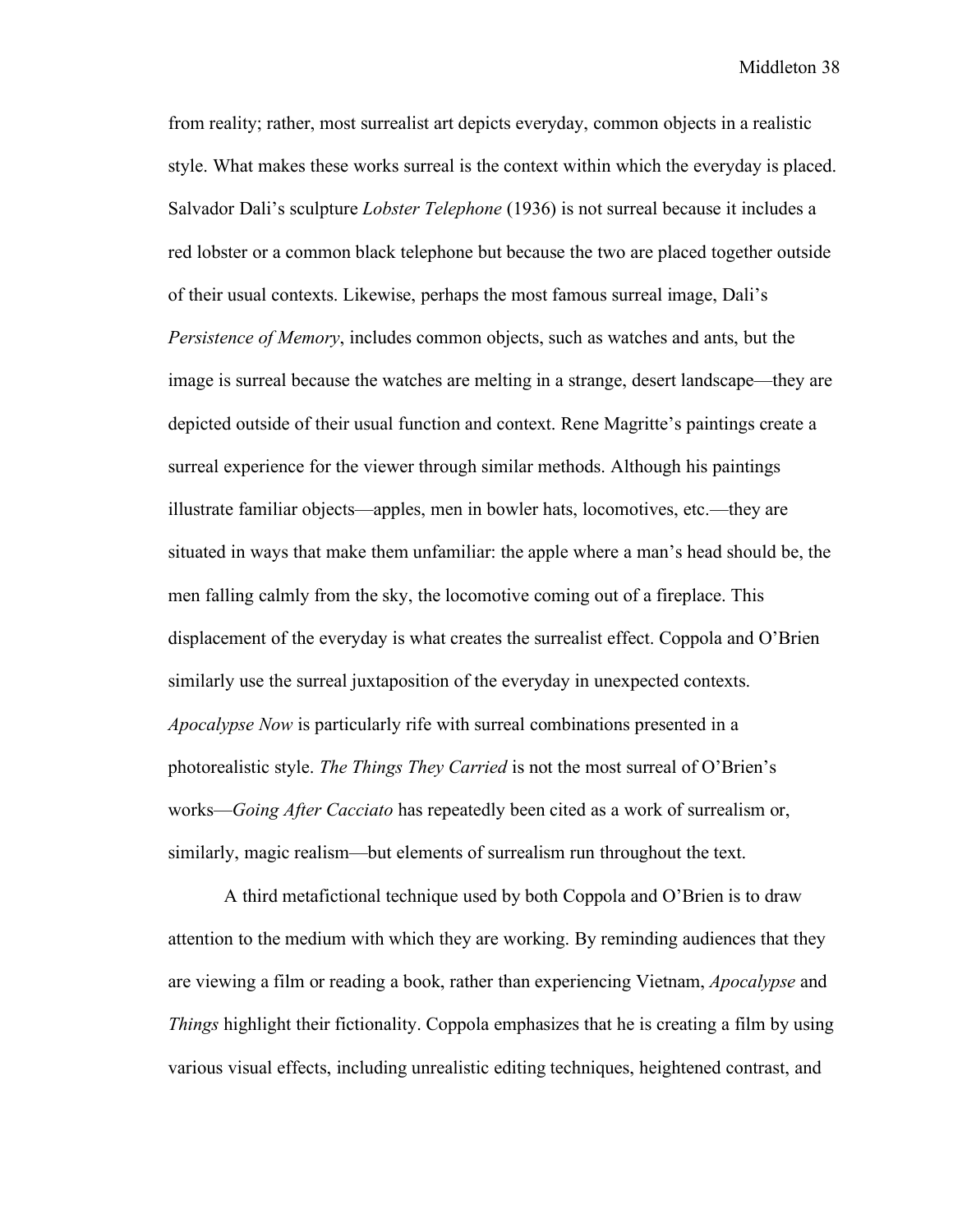brilliant colors. O'Brien's medium is language, or perhaps more accurately, stories, and he draws attention to that medium by alternately building up stories and breaking them down. Waugh describes metafiction as a "tendency" to exaggerate "the tensions and oppositions inherent in all novels: of frame and frame-break, of technique and countertechnique, of construction and deconstruction of illusion" (14). This is one of O'Brien's favorite techniques and the means by which he emphasizes his medium of stories. Both O'Brien and Coppola also draw attention to their media by creating Chinese box structures by depicting themselves at work on their respective texts within the texts themselves. Finally, the frames of both works further draw attention to the medium of representation, just as the frame around the image in *This is a Piece of Cheese* reinforced that the piece of cheese was actually a painting.

The final technique I will be examining in this study is intertextuality. Julia Kristeva first coined the term intertextuality to refer to a relationship between texts. The term initially was associated more closely with readers and their connection of various texts through the process of reading; however, the term has evolved to include more writer-based connections between texts as well. *The Oxford Concise Dictionary of Literary Terms* lists "anagram, allusion, adaptation, translation, parody, pastiche, imitation, and other kinds of transformation" as types of "intertextual relationships" (Baldick). Although intertextuality does not need to be intended by an author to have an effect on the way a reader understands or enjoys a text, several of the terms *The Oxford Dictionary* lists indicate a level of author intention or at least a more writer-centered focus. While some critics have denounced the use of "intertextuality" to refer to intentional literary techniques such as allusion, parody, pastiche, and imitation (see Irwin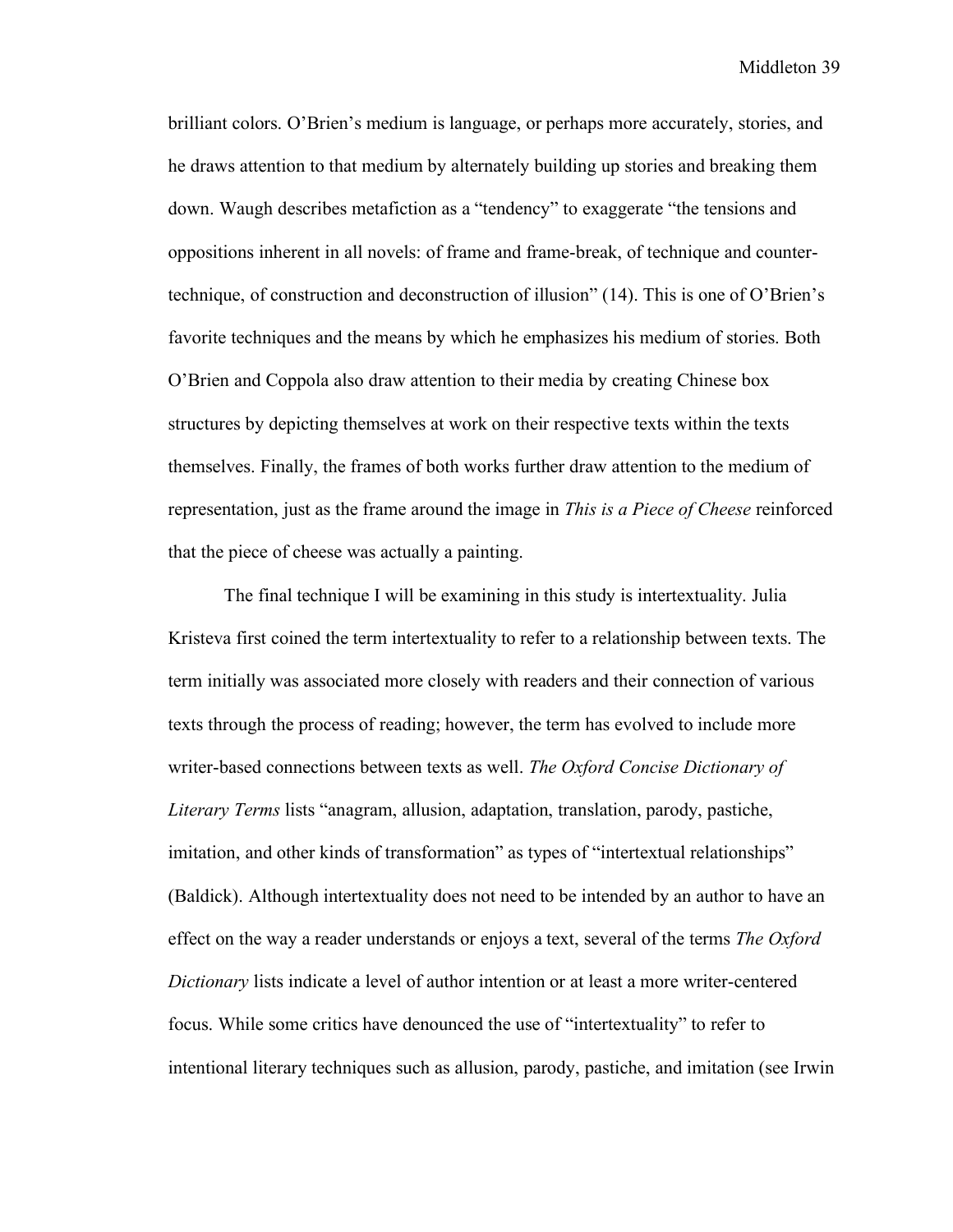"Against Intertextuality"), the term is commonly used to refer to these and many other types of connections between texts. Highly intertextual texts can have a metafictional effect because they re-present works of fiction rather than reality. *Apocalypse Now* and *The Things They Carried* are both full of allusion, parody, imitation, and quotation. These techniques connect the film and book to each other and to other literary and filmic texts. By connecting their texts to fictional works, Coppola and O'Brien again refer their audiences not to Vietnam but to fiction. The intertextual relationships within the texts demonstrate to readers that the sources of *Apocalypse* and *Things* are as much Joseph Conrad and Wilfred Owen as they are veterans' lived experience. The layers of intertextuality that Coppola and O'Brien build up in their works emphasize that those works are ultimately works of fiction.

All of these metafictional techniques—continual retelling, surrealism, emphasis on medium, and intertextuality—are present in Coppola's and O'Brien's representations of Vietnam. Although both artists favor some techniques over others, the effect of the combination of techniques is similar. Through these methods, Coppola and O'Brien are able to underline the fictionality of their texts and empower readers to construct their own Vietnams and to deconstruct other historical, political, or national narratives they encounter. In *Apocalypse Now* the surreal combination of Hueys and Wagner reminds viewers that "this is not Vietnam." In *The Things They Carried*, the continual construction and deconstruction of narratives also reminds readers that "this is not Vietnam." Through metafictional techniques, Coppola and O'Brien allow readers to view the creation of their fictitious Vietnams and thereby instruct readers in how to read and create other significant narratives. *Apocalypse Now* and *The Things They Carried*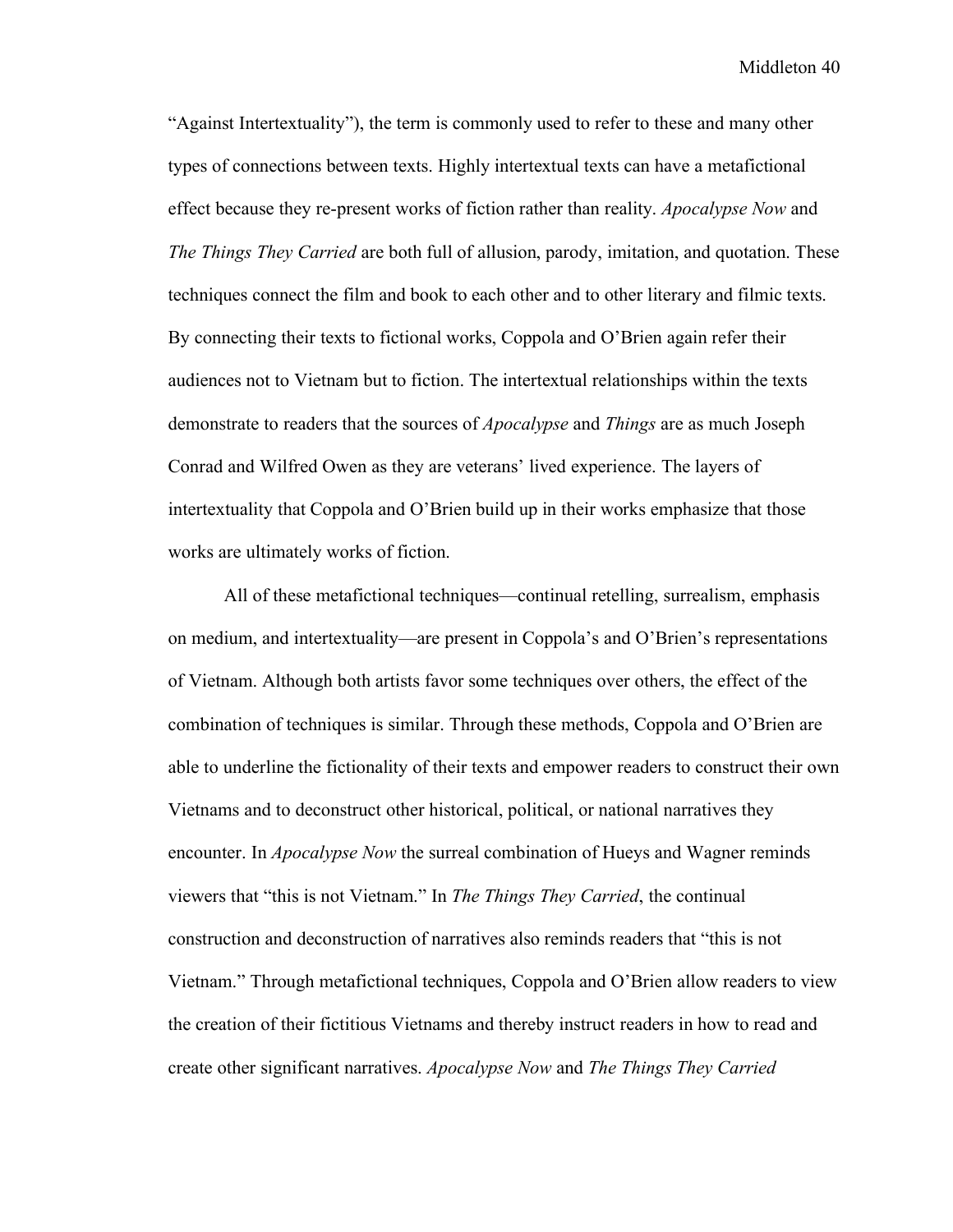demonstrate the construction of war narratives and reveal the fictional nature of the narratives that make up reality. As readers and viewers recognize the constructed nature of the war narratives that shape American culture, history, and politics, they are able to question and challenge narratives that are presented as absolute realities and imagine different realities.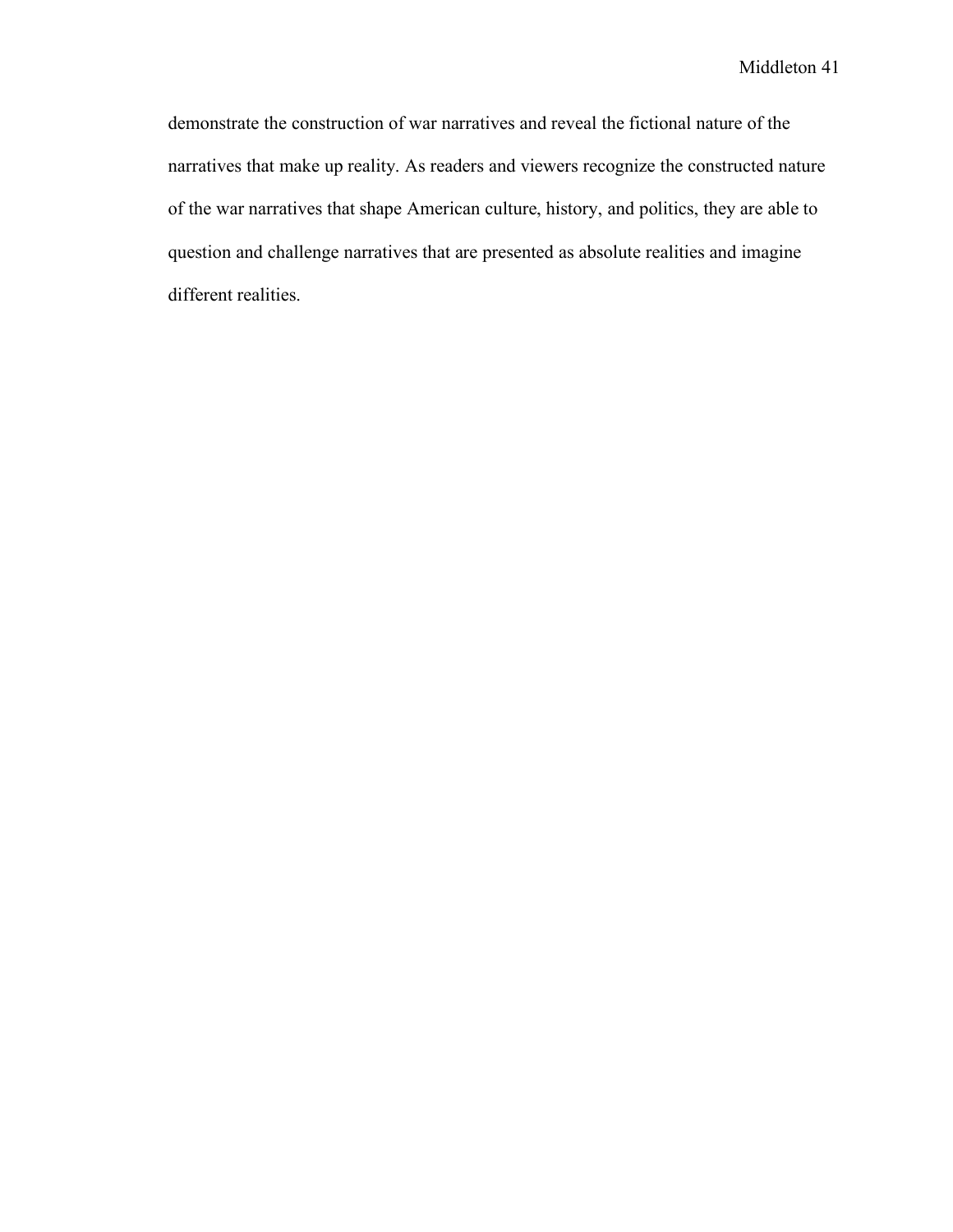## BEACH PARTY VIETNAM: SURREAL REALISM IN *APOCALYPSE NOW*

My film is not a movie. My film is not about Vietnam. It is Vietnam. —Francis Ford Coppola

At the Cannes Film Festival in 1979, Francis Ford Coppola famously claimed that his film "is Vietnam" (*Hearts*). Years after the release of *Apocalypse Now*, Coppola's claim takes on an aura of prophecy. *Apocalypse Now*, the film Roger Ebert dubbed the "best Vietnam film" (Great Movies), has become an important thread in the hyperrealistic fabric of Vietnam. The film is a sort of Arnold-esque touchstone against which representations of the war as well as lived experiences of the war are often compared and judged. Swofford, Storey, and Thai have demonstrated the significant position *Apocalypse Now* holds in the meaning of Vietnam as well as why veterans might feel the need to argue the Vietnam is not a movie. In 1979, John Kerry wrote a review of the film for *The Boston Herald* that would come back to haunt him during his 2004 bid for the presidency. In the article, Kerry drew analogies between his lived experience and that of Captain Willard (Martin Sheen). He wrote, "On more than one occasion, I, like Martin Sheen in 'Apocalypse Now,' took my patrol boat into Cambodia" (qtd. in Reynolds). The comments that followed would lead to the Swift Boat campaign against Kerry although the context in which they were written would be largely forgotten. When Kerry made heroic claims about his experience in Vietnam that were later proved false, or at least confused, he did so in an effort to draw connections between himself and a character from the surreal world of Coppola's Vietnam. To prove himself a real Vietnam Vet, Kerry compared himself to the fictional Willard. Despite its extreme fictionalization, *Apocalypse Now* has somehow become touchstone for Vietnam in the United States. How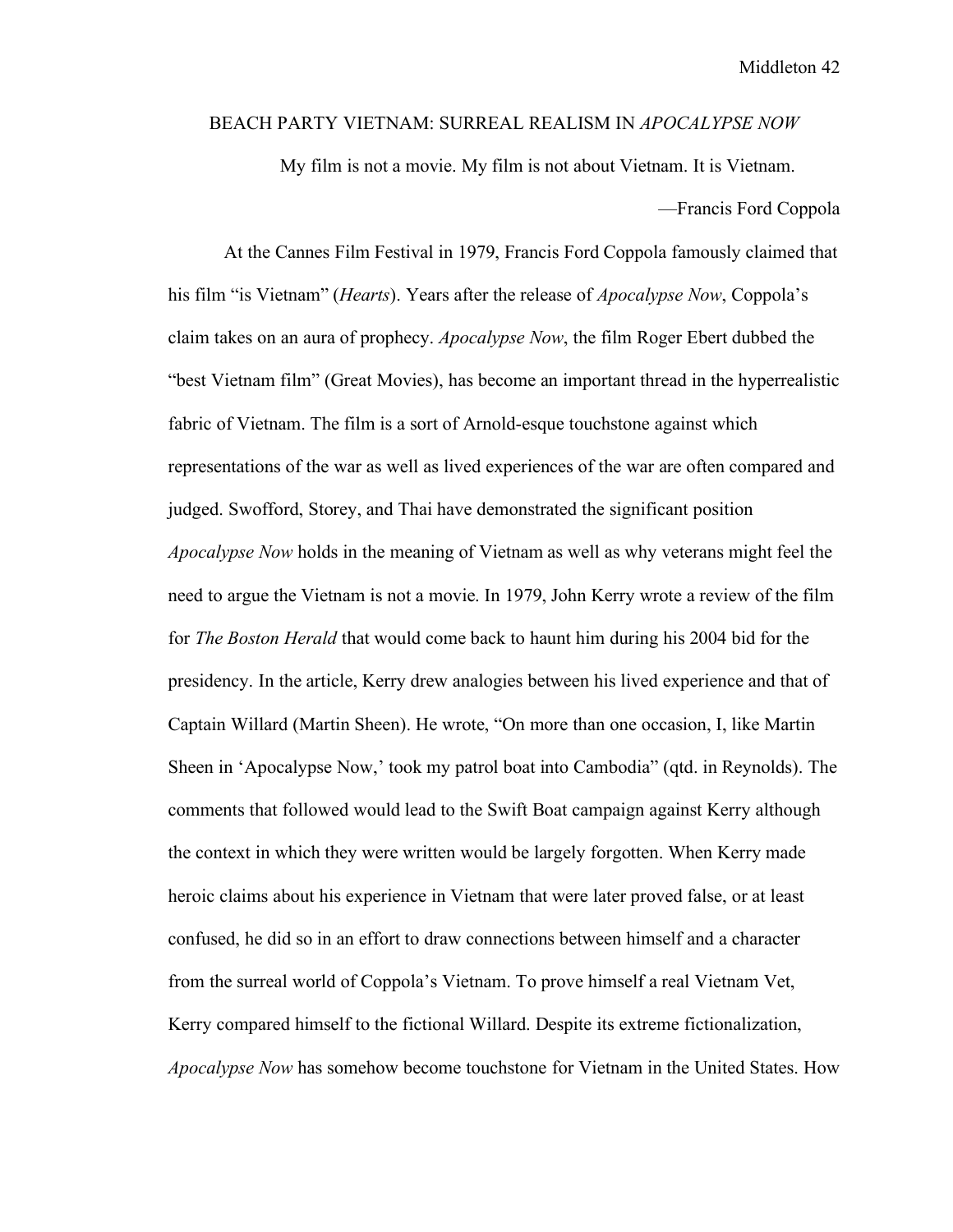has such a film come to be viewed as an authentic and realistic representation of Vietnam? Coppola's multiple versions of the film, surrealistic juxtaposition, heightened intertextuality, and filmic aesthetic allowed the film to draw attention to itself as a representation and, thereby, empower audiences to raise questions about the way Vietnam and American wars of the past have been similarly represented and constructed.

Works of metafiction are as much about creating and storytelling as they are about anything else. Coppola's Vietnam film does say something about Vietnam, but it makes comments on Vietnam largely through commenting on itself. *Apocalypse Now* is really a network of films and narratives rather than just one film, and each version comments on the others and the journey that has produced the collection. By continuing to re-tell and re-view his story, Coppola emphasizes the fictionality of his representation through its mutability. The constellation of films that is *Apocalypse Now* was created by layering fictions rather than attempting to recreate a reality. Each additional layer reestablishes the film as an evolving work of fiction. The film began as a screenplay written by John Milius in 1969 in an attempt to successfully adapt Joseph Conrad's *Heart of Darkness*. According to Francisco Menendez, the film was originally designed as a low budget "macho journey in which the soldiers discover they'd rather remain and fight to the end, than be rescued and returned alive" directed by George Lucas (32). When Coppola became involved in the project he began reworking Milius' screenplay from a conservative adventure flick to a more liberal anti-war film. Coppola added more *Heart of Darkness* to the screenplay and completely reworked both the beginning and end of the film. Later, Michael Herr brought his hardened, established brand of Vietnam to the production when he was asked to write the narration for Willard. These three writers each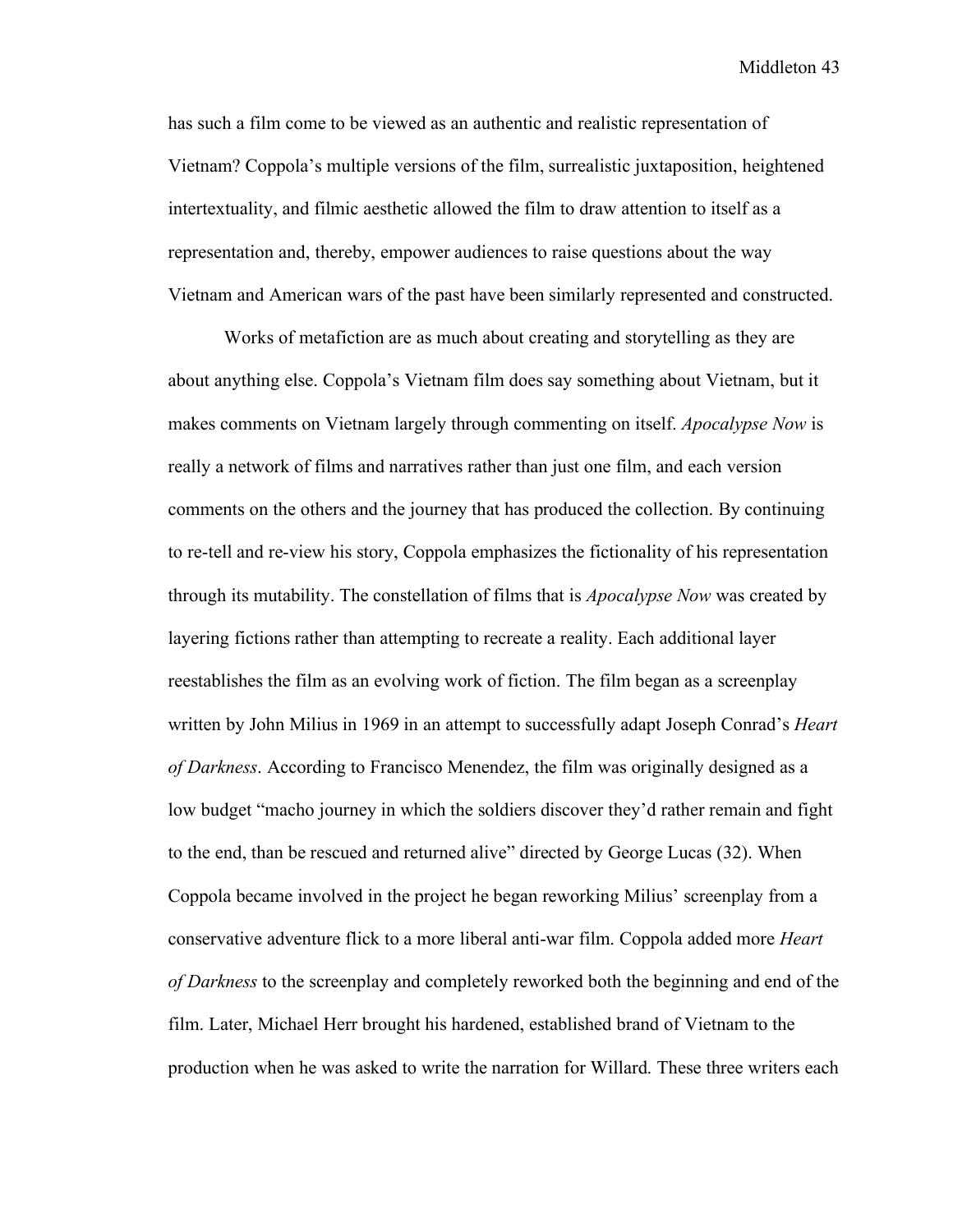played a significant role in the development of *Apocalypse Now*. Each added his own perspective and voice, which resulted in a film composed of several different stories.

Even after the film was finally written and filmed, it continued to be revised and retold. The first version of *Apocalypse Now* was presented at the Cannes Film Festival in 1979. In interviews Coppola has said the film still was not finished when it was first screened, but he felt it needed to be shown to relieve pressure from the media: "We were struggling to convince people that the film was worthwhile at a time when everyone was saying it wasn't, so I was sort of put in a position of having to show it and having to finish it" ("Apocalypse Now and Then"). Following the film's debut at the Cannes Film Festival, the first 70mm printing of the film was shown without any credits or end sequence. After Kurtz (Marlon Brando) whispered "the horror," the film simply faded to black. The original concept was to show the film with an accompanying program and without end credits to avoid breaking away from the world of the film; however, as the film was printed in 35mm and released for wider showings, the programs became too complicated and expensive ("A/V FAQs"). Credits were added to the 35mm prints, and to make the sequence "look more interesting," film of the Kurtz compound being destroyed was included with the credits ("A/V FAQs"). Many audience members interpreted these images as a new ending: Willard had called in an air strike to destroy the compound. When Coppola heard of this interpretation, the "35mm end credits were pulled and were replaced with simple with text over black for end credits" ("A/V FAQs"). Thus, in 1979 alone, four different versions of *Apocalypse Now* were screened, none of which can be legitimately claimed as the one true version.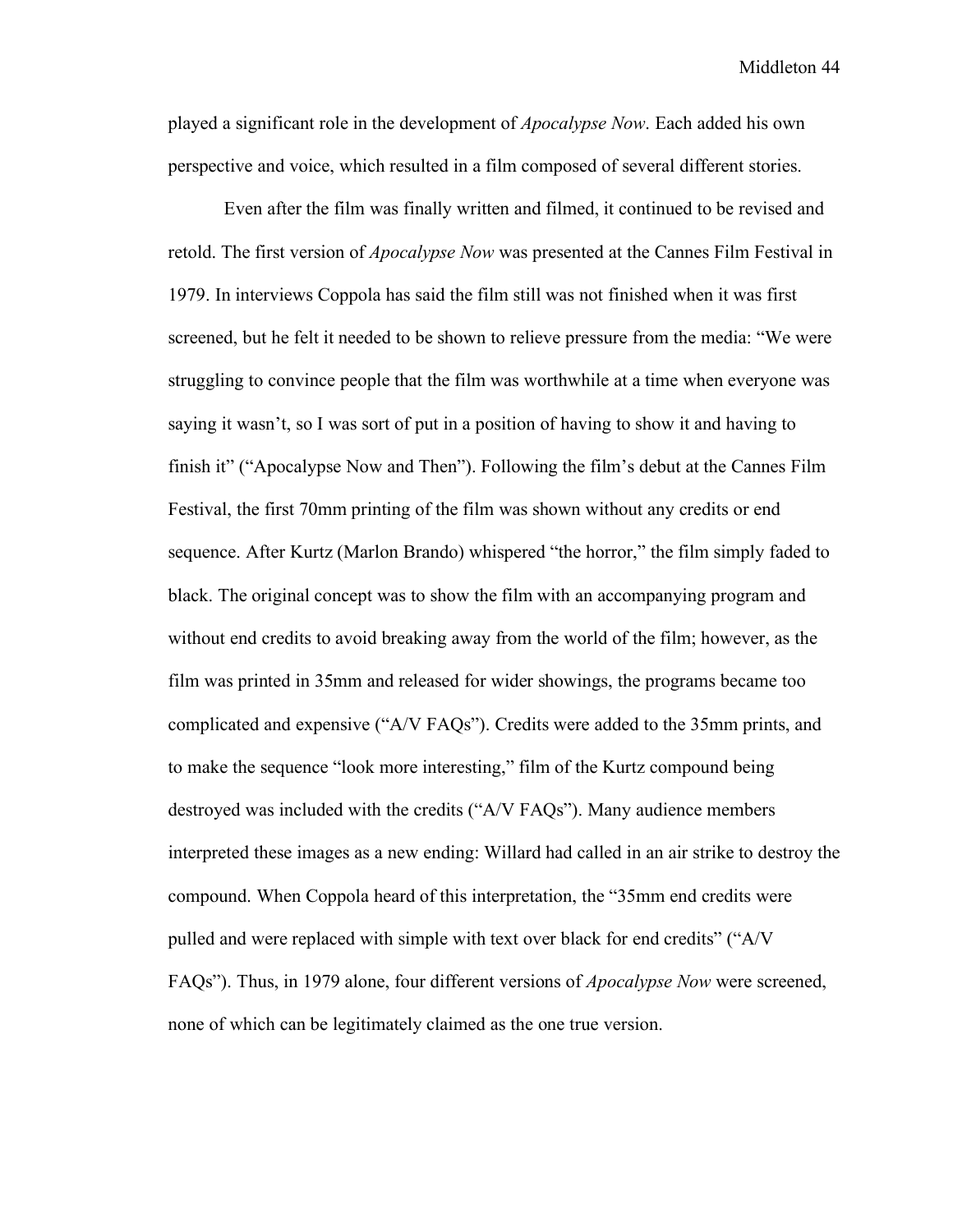In 1991, *Apocalypse Now* was again retold through the film *Hearts of Darkness: A Filmmaker's Apocalypse*. The documentary told the story of the production of *Apocalypse Now* using narration read by Eleanor Coppola, interviews with cast and crew, and images shot by Eleanor during the filming of *Apocalypse Now*. In the opening sequence of the film, Eleanor Coppola explains that Orson Welles had attempted an adaptation of *Heart of Darkness*, but had abandoned the project. With *Apocalypse Now*, Francis Coppola attempted to do what the great filmmaker had failed to do. Using Conrad's novella as a frame and narrative structure for the documentary sets the stage for *Hearts of Darkness* to portray the filmmaking process as a descent into madness by focusing on now famous anecdotes of the film's production, including Martin Sheen's wild scene in the Saigon hotel and his later heart attack. *Hearts of Darkness* merges the original film with the story of its production to the extent that the plotline of the making of *Apocalypse Now* is not just parallel with the *Apocalypse Now*'s plotline, but the two plotlines merge into one story. Ultimately, *Hearts of Darkness* and *Apocalypse Now* are versions of the same story.

The re-telling of *Apocalypse Now* continued in 2001 when Coppola released an extended version of the film titled *Apocalypse Now Redux*. This version of the film reintroduced moments from the original screenplay that had been cut in the first edit, including the French plantation scene and a second encounter with the USO playboy bunnies. These additions changed the film by adding new surreal elements as well as historical context (particularly through the French plantation scene) and further drawing out the Odyssey-like structure of the film. In the short film "Apocalypse Now and Then,"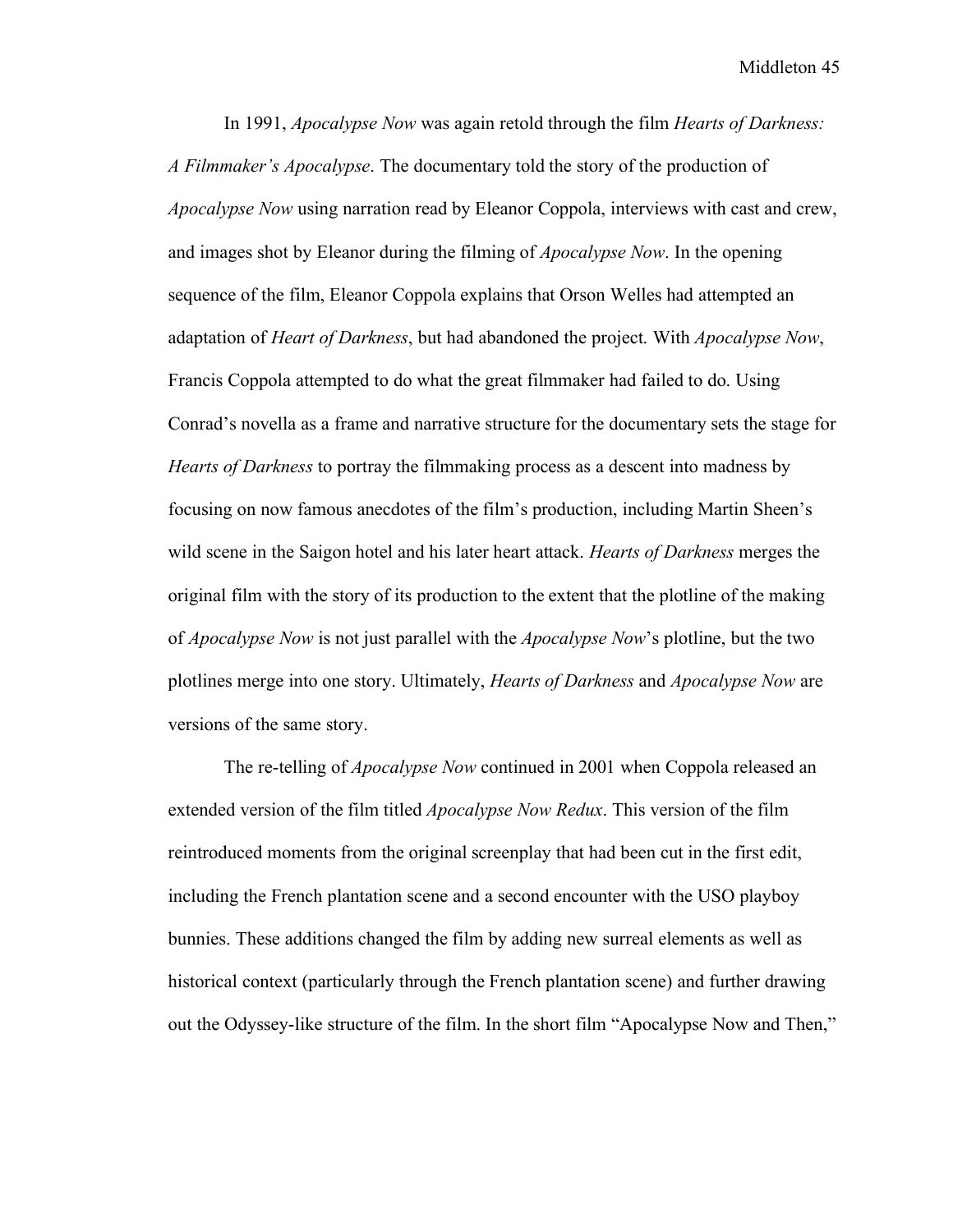editor Walter Murch explains that when Coppola first approached him about working on *Apocalypse Now Redux*, he was frightened:

> I was frightened about going back into it because it's like a jungle. It was almost two years of my life and two million feet of film and just a tremendous amount of material that we finally got balanced in some balance back in 1979. So, to go back into it and to upset that balance and to hopefully find all these pieces twenty years later, it frightened me to begin with, and then I became curious.

Despite Murch's initial fear of the project, as he took his trip back upriver, back into the jungle of *Apocalypse Now*, he realized how "flexible film is—it's clay, cinematic clay" ("Apocalypse Now and Then"). This flexibility allowed him to "[start] assembling [*Redux*] as you would from original material without any reference to how it might have been done in the past" ("Apocalypse Now and Then"). According to Murch, *Redux* is not just an expanded version of the original, but its own film that was constructed "from original material without any reference to . . . the past." The malleability of film allowed Coppola to create several versions of *Apocalypse Now*, none of which can be established as the definitive version. Which is the "true" version—the original or the expanded? Milius' script or Coppola's vision? The film itself or the film about the film? Each version adds something unique to the film's portrayal of Vietnam, and together the network of films raises questions about representation and storytelling.

Like many metafictional works, *Apocalypse Now* is a story about itself. At the Cannes Film Festival, when Coppola claimed that his film "is Vietnam," he supported his claim by describing how the film was made rather than describing the film itself: "It's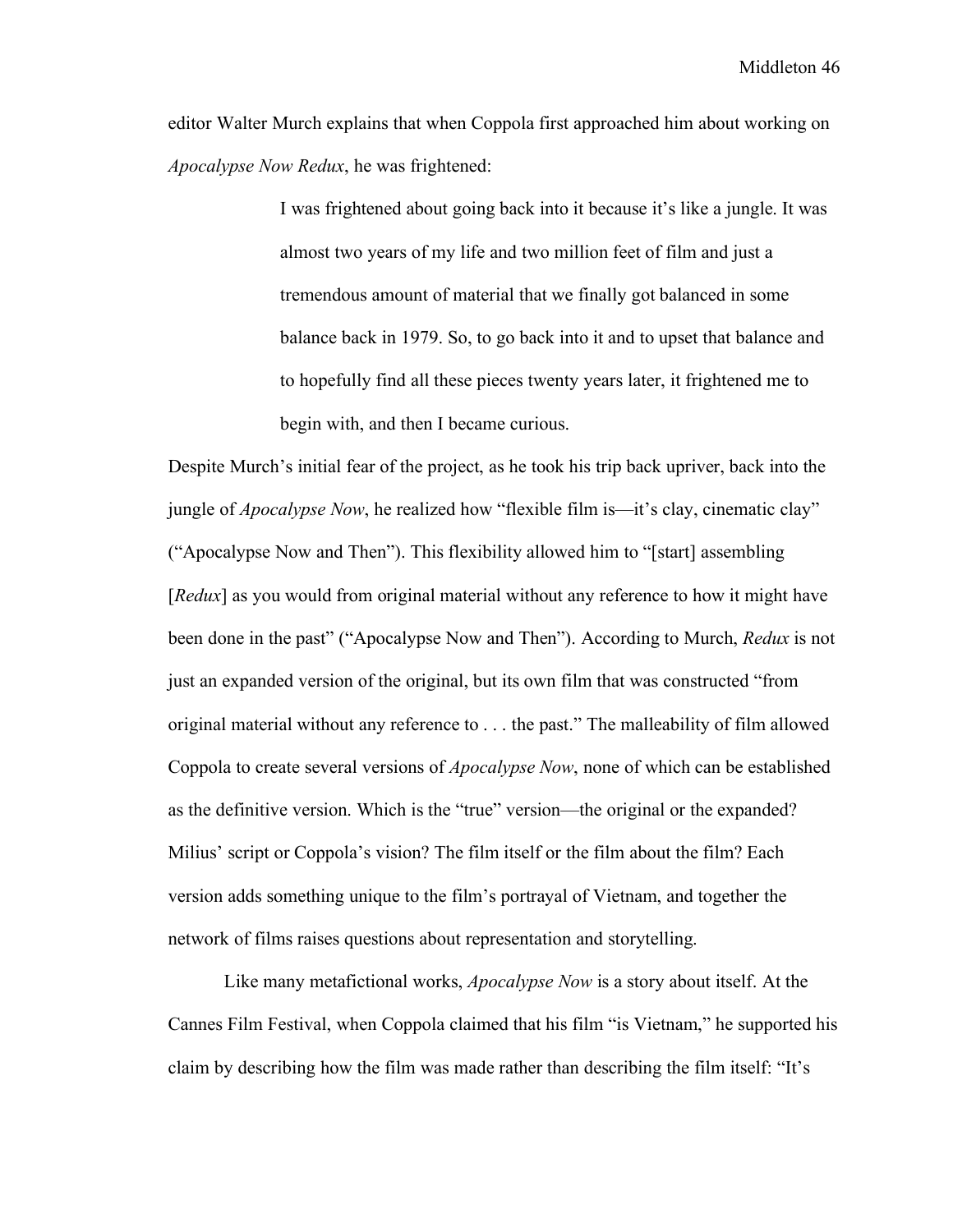what it was really like . . . We were in the jungle, there were too many of us, we had access to too much money, too much equipment, and, little by little, we went insane" (*Hearts of Darkness*). Coppola conflates his "film," the cinematic artifact, with the making of the film. Even before *Hearts of Darkness* was released the story behind the making of *Apocalypse Now* was familiar to the public. As early as 1976—three years before the film's initial release—the media was buzzing about the strange occurrences surrounding the making of the film. In a May 1976 *New York Times* article, Richard Eder makes the same comparison that Coppola famously made three years later. Eder writes, "[t]here is an odd, Vietnam-like elaborateness about the whole thing. . . . It seems like a lavish and complicated way to make a movie. What if somebody elopes, meanwhile, or develops spots? What if that section of the Philippines is taken by guerrillas? Is there light at the end of tunnel?" (C6). In May of 1977, the *New York Times* published an article entitled "Coppola's Vietnam Movie is a Battle Royal," which reported some of the peculiar happenings in the filming of *Apocalypse Now* including the loss of original lead Harvey Keitel, Martin Sheen's hospitalization, and the typhoon that struck the area of filming (Higham D13). Later, on January 31, 1978, the *New York Times* published a piece that fully detailed Martin Sheen's heart attack (Maslin 16). Thus, from the beginning, part of the film's draw was its making. It was the product of an award-winning director and who had gone extremely over budget in his mysteriously elongated shooting on the other side of the world. When audiences first saw the film, one of the major questions that framed that first viewing was: "Was it all worth it?" Because *Apocalypse Now* is largely framed with questions about the film's construction, it raises questions about the construction of Vietnam itself. How do the layers of war stories carried into Vietnam—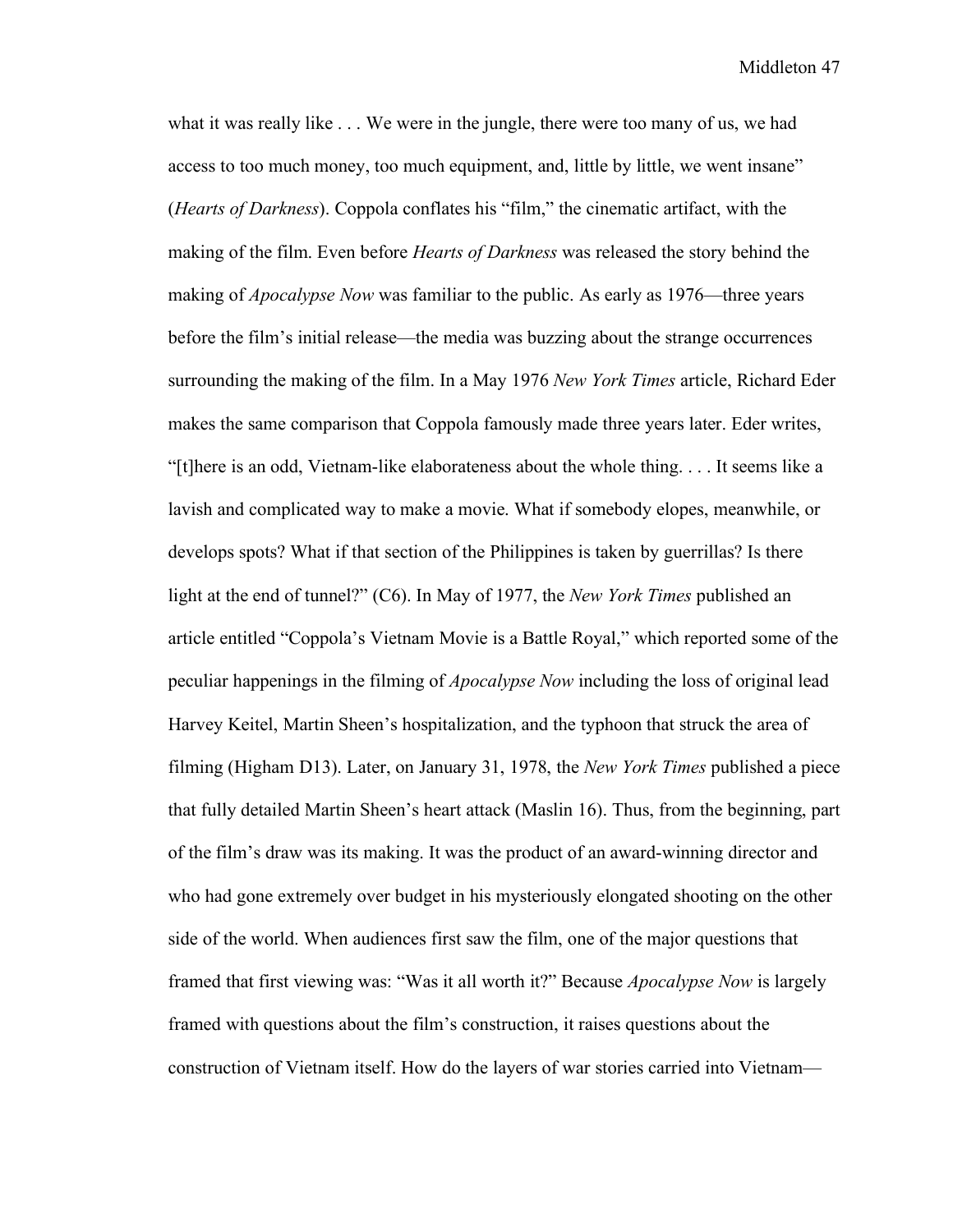World War II, the Cold War, the French Indochina War, the class and race wars influence and shape the Vietnam War story? How have Americans revised Vietnam since its end? Are the many different versions of Vietnam all viable? Is there one version that is best? And, finally, was it all worth it? *Apocalypse Now* reveals itself as a layered construction of differing narratives and voices, and by doing so, indicates the constructed and conflicting nature of Vietnam itself.

One of the most readily apparent metafictional techniques used in *Apocalypse Now* is surrealism. From the initial stages of Coppola's involvement in *Apocalypse*, the film was intended to be a surreal presentation of the Vietnam War. When Coppola began plans for his Vietnam film in the mid-1970s, few films had been made that directly portrayed the Vietnam War and even fewer films had attempted to present the war in an intentionally surrealistic style. For the most part, war films at that time told versions of the defensive and heroic American war story. In 1975, like many filmmakers who made war films, Coppola appealed to the Department of Defense for approval to use military equipment, documents, and footage in the production of *Apocalypse Now*. Because Coppola wanted to create a surrealistic interpretation of the war, it was especially important that he use the right military equipment to create a Vietnam that was visually accurate and realistic. Like the surrealist artists who painted their subjects in a photorealistic style, Coppola needed visual accuracy in order to give his surreal displacement the greatest effect. However, the military was not interested in helping Coppola create his surreal Vietnam. Although from his first contact with the DOD Coppola presented his film as "a 'surrealistic' interpretation of the issues surrounding the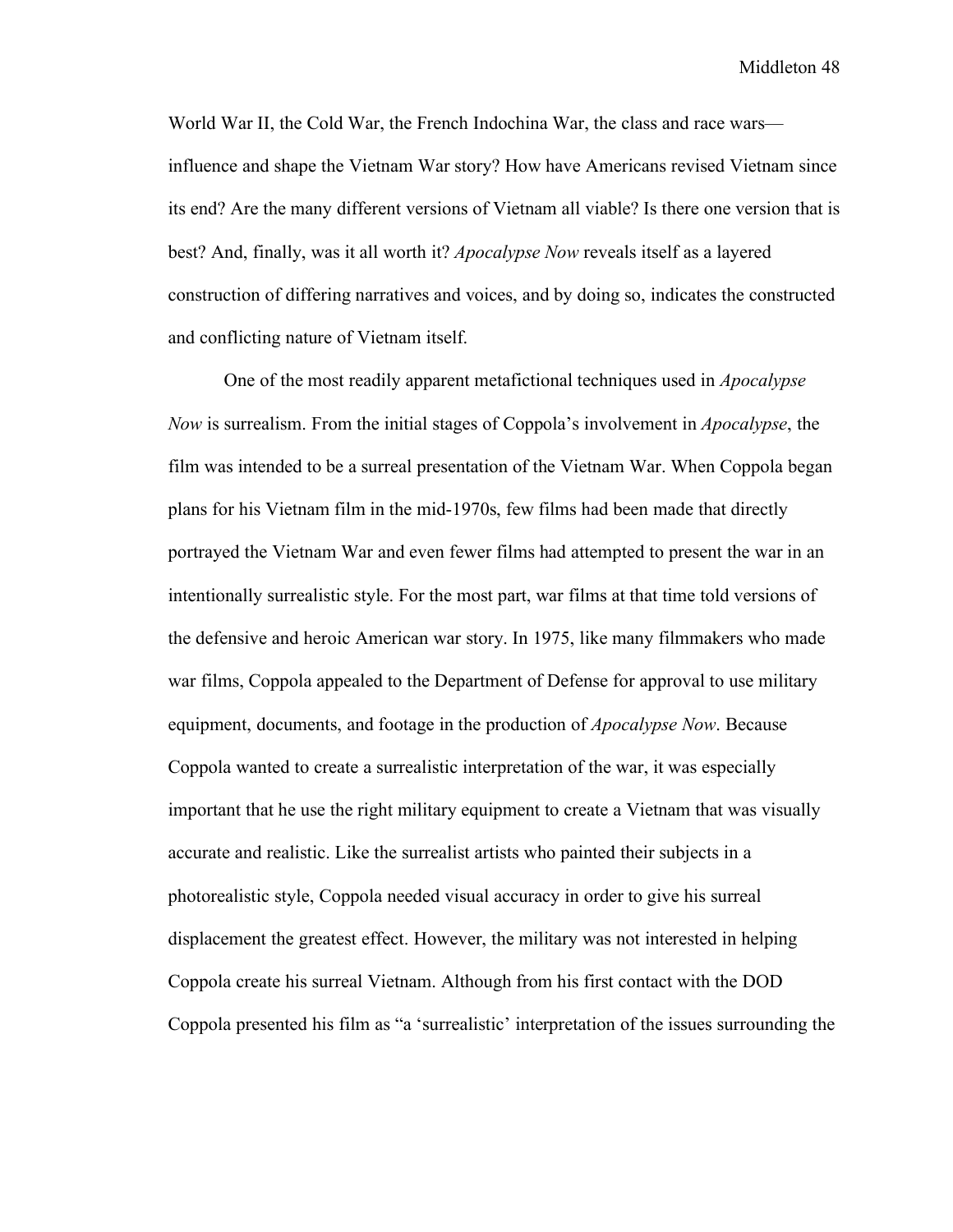war in Vietnam," the Pentagon repeatedly denied support for the film on the grounds that it was unrealistic (Suid 333).

After reading the initial script, the Army chief of information, General Gordon Hill, decided the DOD would not be able to assist in the production of the film unless significant changes were made. He wrote, "In view of the sick humor or satirical philosophy of the film, it may be useless to point out individual shortcomings, but there are a number of particularly objectionable episodes which present the Army in an unrealistic and unacceptable bad light" (qtd. in Suid 334). Hill particularly focused on Kilgore's surf party, a scene he considered "ridiculous" (qtd. in Suid 334). The DOD also found problems in the basis for the plot. The idea that an officer would be "terminated with extreme prejudice" did not sit well with the Pentagon, and several military officers who reviewed the script "asserted that an officer would desert only if he had become mentally unbalanced" (334). In a letter to Coppola, Secretary Rumsfeld suggested that rather than being sent to kill Kurtz, Willard should be sent to "[investigate] and [bring] those guilty of wrongful action back for a courtmartial or medical/psychiatric treatment" (qtd. in Suid 338). Rumsfeld felt that such a change "would be of mutual benefit by making the film more logical and factual" (338). The Department of Defense's concern with conforming the film to what they considered to be reality prevented Coppola from receiving any assistance from the military. Repeatedly the DOD deemed the events, characters, and motivations that portrayed the military as sane, compassionate, honest, and powerful as the most realistic. In other words, the military continued to view the hyperreality of the World War II war story as reality despite the challenges posed to it by Vietnam.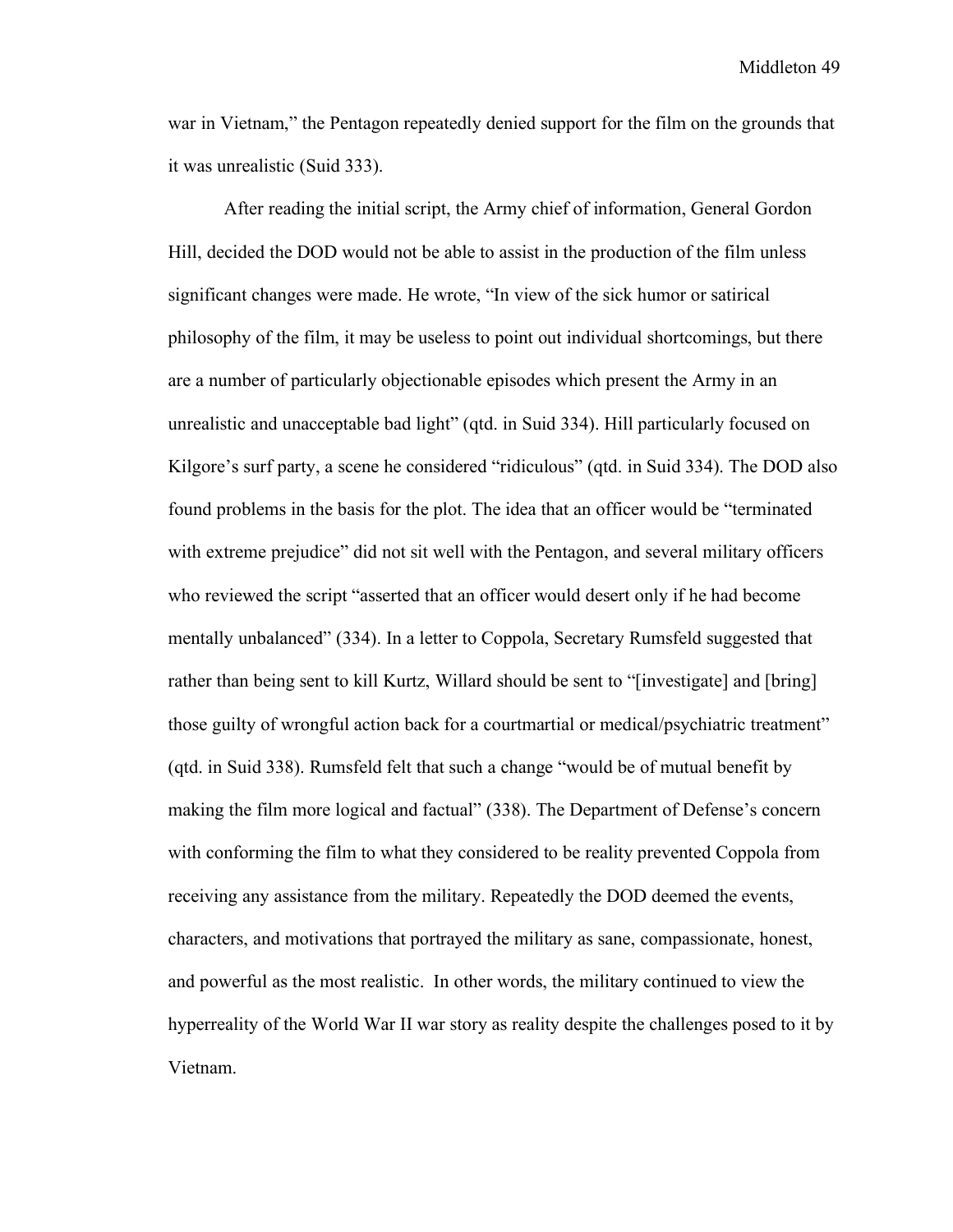Despite being denied assistance by the Pentagon, Coppola was able to secure the use of Hueys and other equipment for his film through the Philippines government. The film was shot in the Philippines, which also provided a setting that looked realistic. Coppola's ability to create a film that appeared visually realistic allowed for a more intensely surreal effect. Perhaps the most surreal figure in the film is Robert Duvall's Lieutenant Colonel Bill Kilgore. Through Kilgore the film combines the familiarity of American popular culture and Western high culture with the horrific brutality of war. Probably the most famous scenes of the film are the scenes that throw a California beach party into the middle of the Vietnam War. Kilgore's perilous R and R begins when he discovers that Lance (Sam Bottoms) is an accomplished surfer and decides to take his boys into "Charlie's point" to catch some waves. On the way, Kilgore blasts "Flight of the Valkyries" over the Huey's loudspeakers explaining, "I use Wagner. It scares the hell out of the slopes. My boys love it." Placing opera, often considered the most elite of art forms, into the middle of an air raid lends the scene a surrealistic air. Kilgore not only brings high art into the middle of a war, but he uses it to facilitate the murder of the Viet Cong as well as the young school children. Kilgore's specific choice of Wagner adds another layer of surrealism to the scene. Because Wagner has been associated with the Nazi party and the Holocaust, Coppola connects the American War in Vietnam with the atrocities carried out by the Nazi party during World War II. In this scene, the United States is depicted through a mix of imagery associated with the traditional, righteous American war story. Kilgore's calvary kerchief is a symbol of the American military's historical power and righteousness, but that symbol is juxtaposed with a musical symbol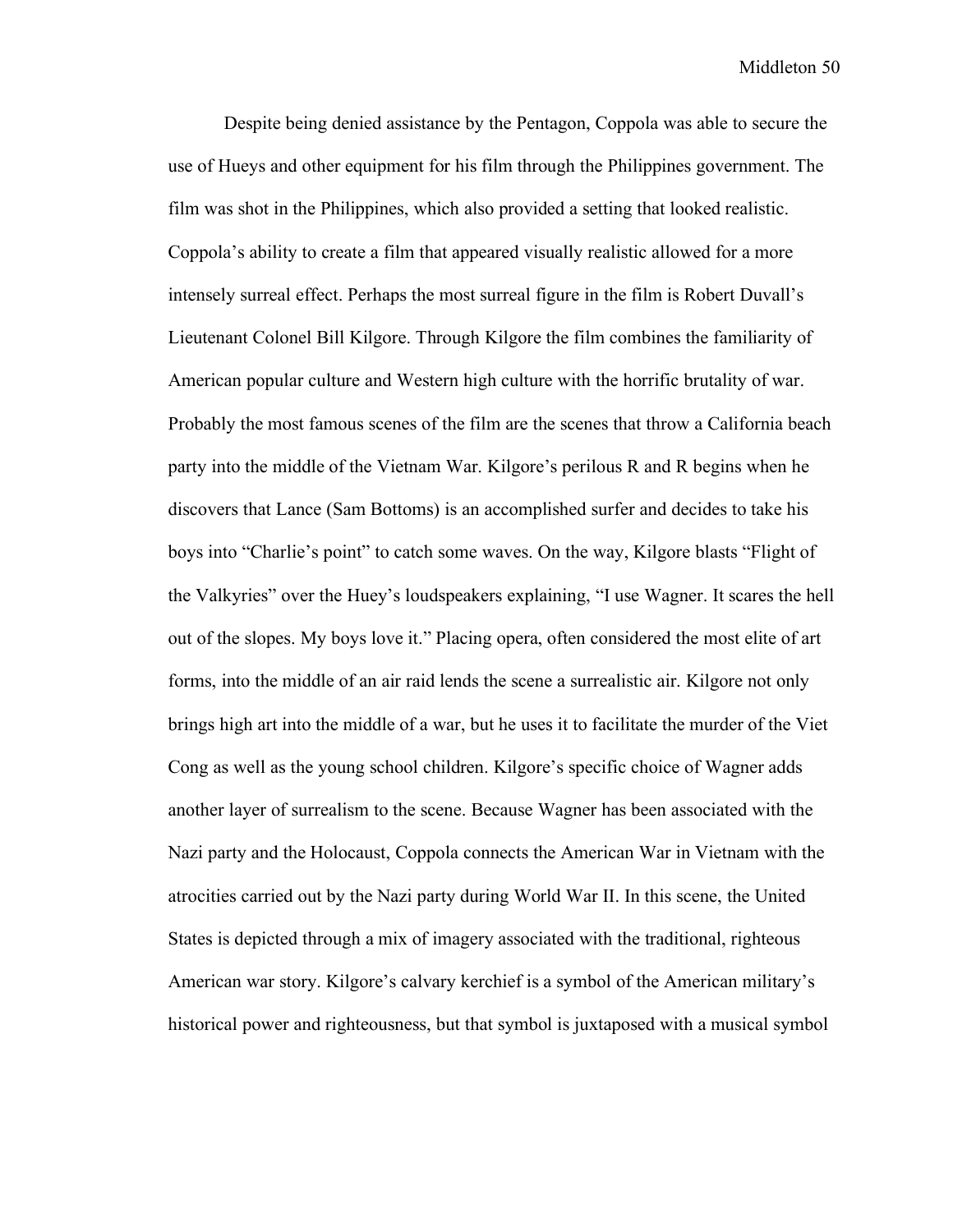of the Nazi party. Together, these symbols create a Kilgore that surrealistically takes on qualities of both the good guy and the bad guy.

In the following scene, Kilgore continues to bring non-violent familiarities into the unfamiliar violence of war therein emphasizing the film's fictionality. When the helicopter lands on the beach, the colonel and his men exit to the sound of explosions and chopper blades. While his men crouch low to avoid an impending explosion, Kilgore stands—a mutation of the macho Hollywood war hero in sunglasses, a black cavalry hat, and a yellow neckerchief—checking out the surf. He orders his men to change into their shorts, and when they suggest that it's still a bit "hairy" out there, the colonel explains, "You either surf or fight, that clear?" The image of two young men attempting to surf while bombs explode in the water around them brings popular American culture and the Vietnam War into surreal proximity. Another such moment occurs later on upriver when Clean (Lawrence Fishburn) turns on the radio and dances around to "I Can't Get No Satisfaction" while Lance water skies behind the boat. The USO's playboy bunnies in Hau Phat again bring American pop culture again to the center of the action in Vietnam. In fact, Willard's companions on his journey up-river seem to have more interactions with American and Western culture than actual combat experiences. This surrealist displacement has a metafictional effect because it casts doubt on the realism of the film. Did most soldiers surf and water ski while in Vietnam? Although John Milius claims the surfing scene is actually one of the few of the film that is based on soldiers' lived experiences, surfing under heavy fire was certainly not a common experience. This heightened surrealism continues to emphasize the fictionality of the film.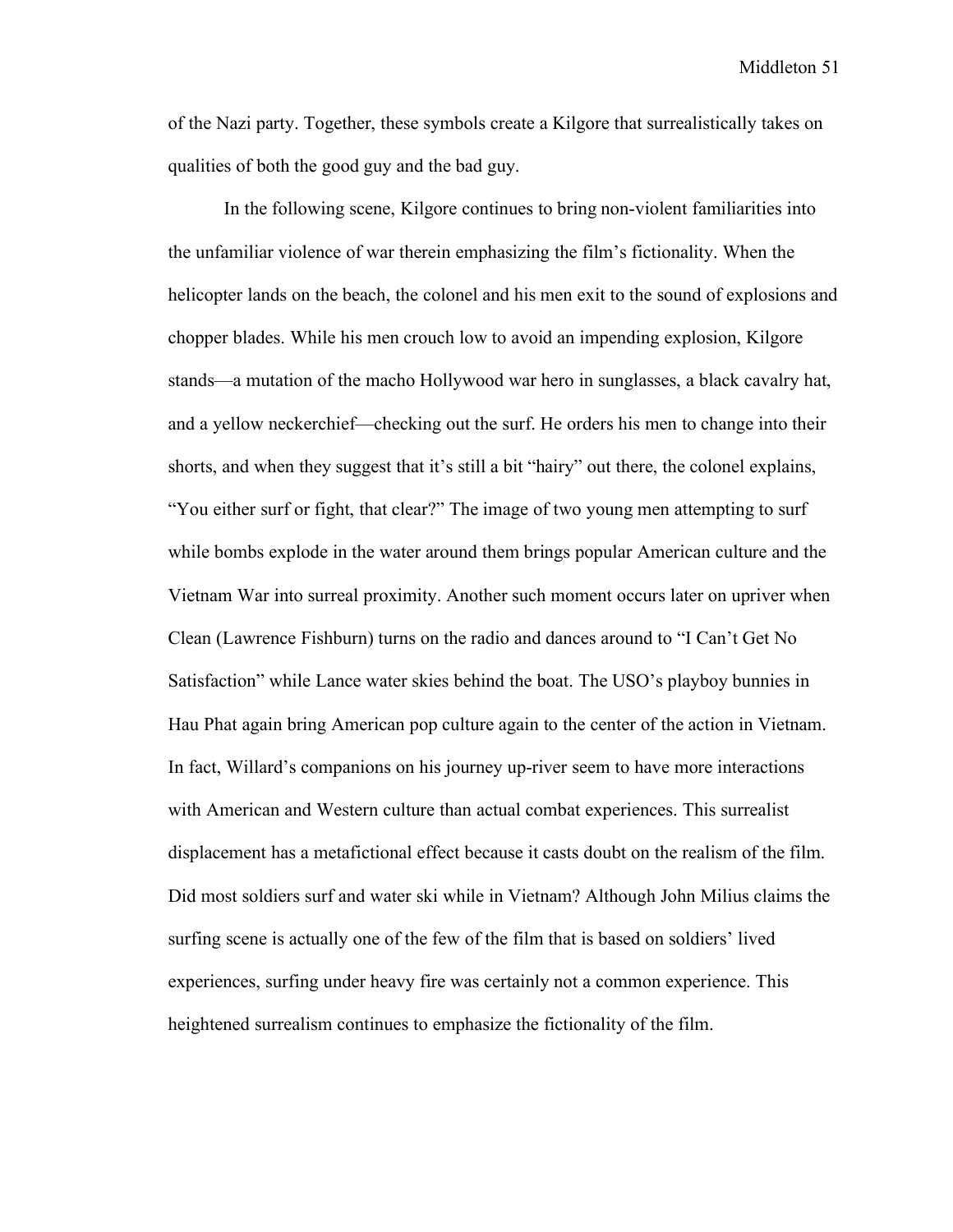In the 2001 *Redux* version of the film, several previously cut scenes are reintroduced into the narrative, creating a more surrealistic *Apocalypse Now* than previous versions. The most famous and most surreal of these reinserted scenes is the French plantation scene. Towards the end of the PBR crew's journey up river, the American soldiers discover a large European-style home where a family has been living since the end of the French Indochina war. When the group first approaches the plantation, the house and men who guard it seem to materialize out of a thick white fog, which adds to the dreamlike quality of the scene. Willard and the group stay for dinner at the plantation where they discuss both the American and French wars. Again, Coppola paid close attention to detail to make sure the French dinner was completely realistic and accurate. He flew in actors from France to make sure their accents were authentic and worried over getting the right wine for the meal they were serving. By portraying the refined European dinner with careful realism, the displacement of finding such a dinner in the midst of the jungle in the middle of a war heightens the surrealism of the scene. The placement of aristocratic French culture in the middle of the jungles of Vietnam also creates a kind of surrealistic anachronism that drops the First Indochina War into the middle of the Second Indochina War. The stop at the French plantation is near the end of the PBR crew's journey and suggests a movement backwards in time through the history of colonial war in Vietnam ending with the primitive reign of Kurtz. Of course, such a refined French home in the depths of the Vietnamese or Cambodian jungles was likely not a reality in the 1960s and 70s, but the presence of such a home in *Apocalypse Now* reemphasizes the film's fictionality while providing historical context for the war and raising questions about why and how the United States fought the war in Vietnam.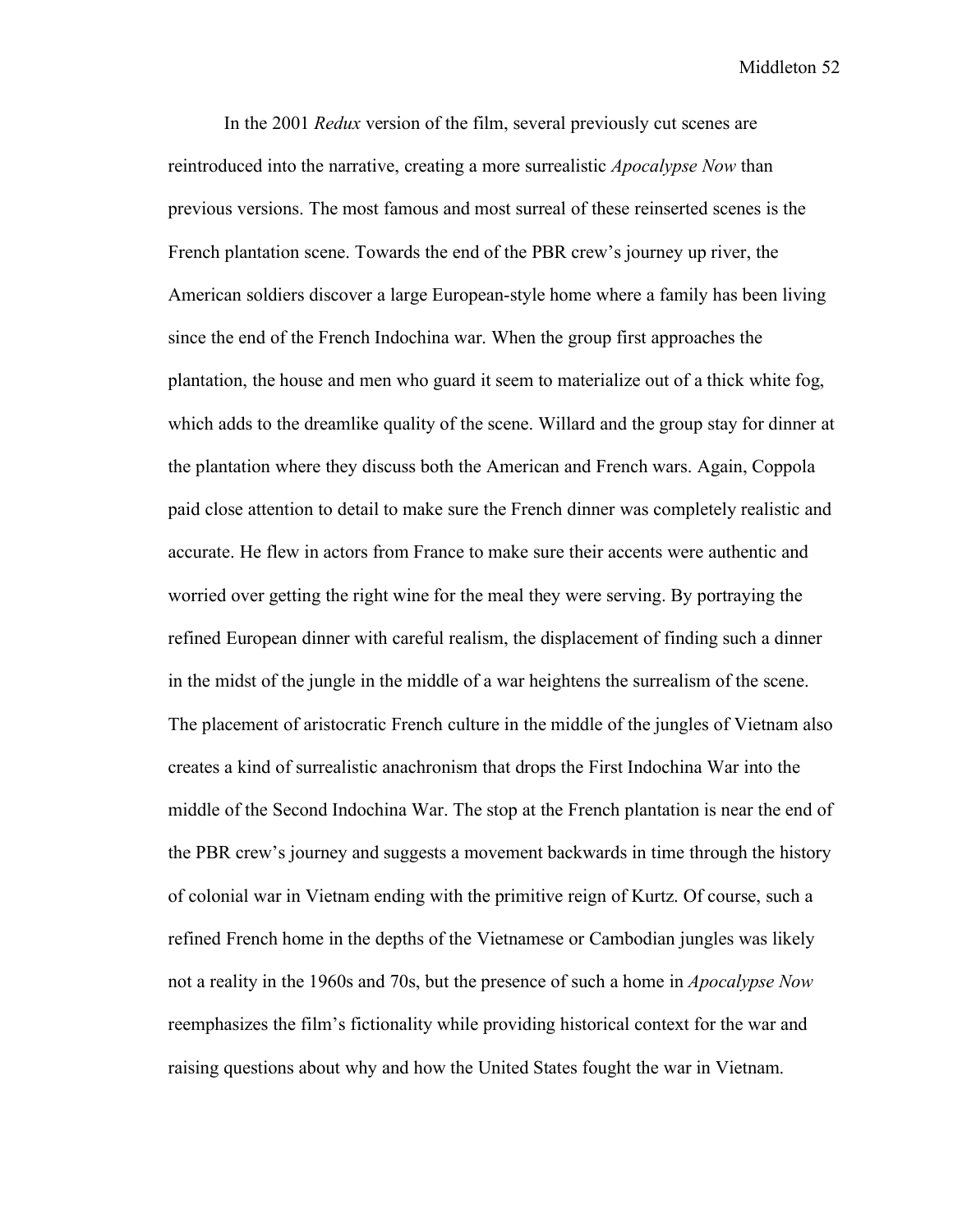During dinner, Willard and the French men compare the United States' conflict in Vietnam to that of France.

Although the surrealistic juxtaposition of Western high and pop culture in the jungles of Vietnam works as a Magritte-esque caption that reads "this is not Vietnam," the surrealism of the film also, at the same time, allows the film to communicate some aspects of the hyperreality of Vietnam. This mix of the everyday with the shocking conveys the sense of surreal displacement that many Americans experienced in the hyperreality of Vietnam. The recontextualization of the Wagner and the Rolling Stones in Vietnam demonstrates the strangeness that many American soldiers felt as they knew that life went on in the U.S. while they came face to face with death and destruction everyday. Tim O'Brien's memoir of his time in Vietnam indicates that the average soldier often experienced the kind of surreal displacement that *Apocalypse Now* depicts. When describing the flight home to the United States O'Brien writes, "The stewardess serves a meal and passes out magazines. The plane lands in Japan and takes on fuel. Then you fly straight on to Seattle. What kind of war is it that begins and ends this way, with a pretty girl, cushioned seats, and magazines?" (*If I Die in a Combat Zone* 207). Here, O'Brien's lived experience places American culture—airlines and magazines—in the context of the war. In this way, and also through USO shows, letters from home, and radio stations, American soldiers experienced the surreal combination of the familiar and the brutal that Coppola's unreal depiction so authentically captures. Because many experienced Vietnam as a surreal experience, Coppola's surreal representation of Vietnam is especially capable of presenting particular realities of Vietnam.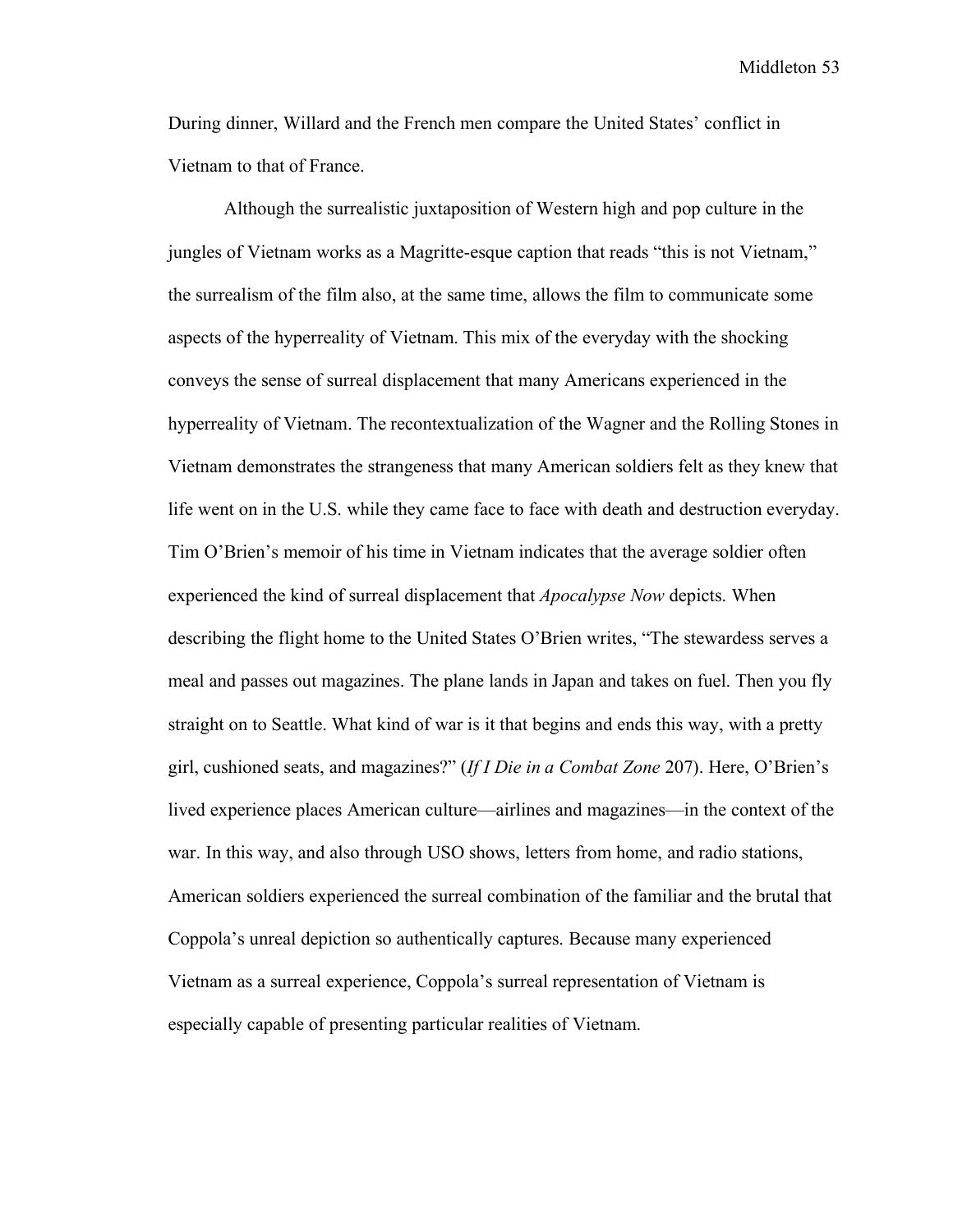Coppola's use of surrealism in *Apocalypse Now* indicates the surrealism experienced by some soldiers while serving in Vietnam, but it also does metafictional work by raising questions about how to tell a war story. When Coppola first contacted the Department of Defense about his "surrealistic" portrayal of Vietnam, the script was rejected because the military expected war films to be realistic. Since the release of *Apocalypse Now*, some reviewers have seemed to agree with the DOD, arguing that the film does not provide an accurate depiction of Vietnam because it is too strange, too surreal. In his 1979 review of the film, James Webb claims that any unrealistic portrayal of war will be a failure. He writes, "In any form of art, absurd characters set on unrealistic terrain can only produce artificial conflict and ultimately unproductive themes." Even some who admit that many soldiers did experience Vietnam as surreal argue that *Apocalypse* takes its surrealism too far. In his book *Guts & Glory*, Lawrence Suid claims that "*surrealistic* remains the one word that best describes the war," but argues that "just as a director does not have to make a boring movie to make a statement about boredom, Coppola did not have to make a surrealistic movie to create the surrealism of war" (366). However, Coppola's surrealism does more than just "create the surrealism of war" because it is not just about individual soldiers' experiences in Vietnam, but it also works on a larger metaphorical scale.

By using *Heart of Darkness*, a critique of European colonialism, as its primary foundation, *Apocalypse Now* sets itself up as an examination and critique of the American involvement in Vietnam. Coppola's surreal depiction and fictional structure underline and emphasize the disruption of the World War II war story in Vietnam. By telling a war story in such a blatantly fictionalized manner, Coppola raises the question, "Can a war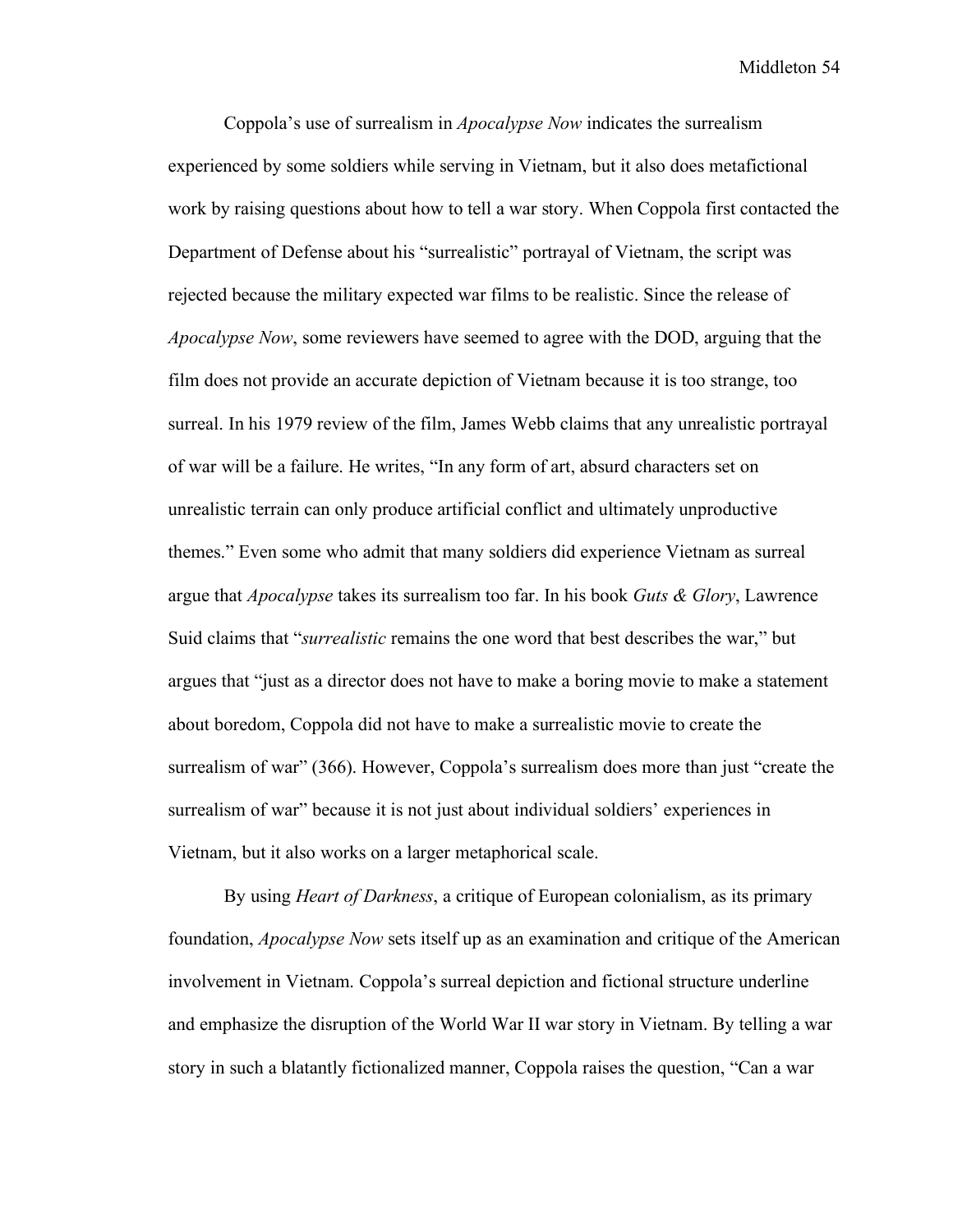story be surreal and true?" The film distances itself from previous war films by breaking from the conventions of military storytelling. By changing the method of storytelling, Coppola demonstrates that something has changed in the way that Americans experience and commemorate war. The film needs to be surreal, not to demonstrate that American soldiers had surreal experiences in Vietnam, but to suggest that American public memory and historical reality were shaken and challenged at war in Vietnam.

*Apocalypse Now* also gains authenticity and realism from its intertextuality. The film is a pastiche of quotes, allusions, structures, and plotlines drawn from familiar literary texts. The most prominent of these literary texts is the basis of the film's structure and initial screenplay: Joseph Conrad's novella *Heart of Darkness*. Coppola and Milius's decision to make a film about a recent war that takes its basic plot from a well-known work of fiction immediately alerts audiences to the film's unreality. The film is clearly not based on real-life soldier's experiences if it follows the pattern of a book that was written decades before. However, Coppola does not downplay the elements of the film patterned after Conrad's novella to make the film more authentic, but, rather, emphasizes literary allusions in the film. Despite this emphasis on the film's fictional origins, the film's intertextuality actually makes the film more authentic by emphasizing the simulated nature of the American War in Vietnam.

By adapting Conrad's 1902 story of a trip up the Congo River, *Apocalypse Now* borrows the centrals issues and themes of the original work and places itself in an important literary tradition. *Heart of Darkness* famously questions the effects of European imperialism and colonization. The story of the journey up-river to Kurtz is communicated through a nameless narrator who meets Marlow, the story's protagonist,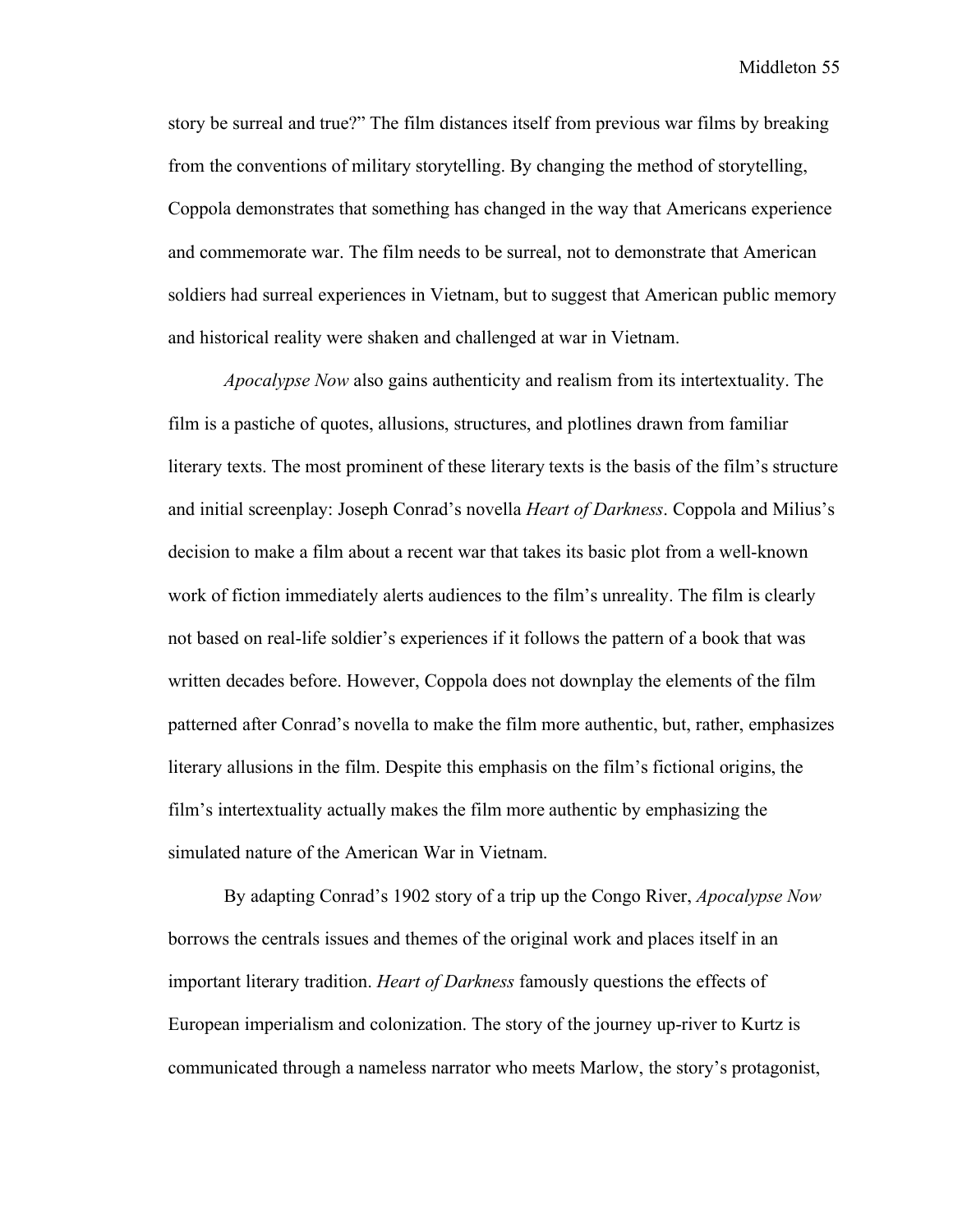on the *Nellie*, a ship on the Thames. Marlow introduces the story of his one turn as a "fresh-water sailor" by musing on the colonization of England by the Romans. He begins, "And this also . . . has been one of the dark places of the earth" (101). Marlow describes primitive England as a dark place, but explains that the Romans "were men enough to face the darkness" (102). As prelude to his modern day story of colonization, Marlow philosophizes: "The conquest of the earth . . . is not a pretty thing when you look into it too much. What redeems it is the idea only" (103). Following this qualified condemnation of colonization, Marlow begins his narration of his experience working for a continental trading company on a steamboat on the Congo. While on his trip, Marlow witnesses the mistreatment of Africans by European traders, and along the way he continues to hear about the greatly respected and feared Mr. Kurtz. Marlow is given the job of going upriver to relieve Kurtz. As Marlow and his crew approach Kurtz, they are attacked by arrows and spears. Following this attack, Marlow fears that Kurtz has been killed by the native people, but learns that Kurtz has in fact become a brutal leader, ruling over the people. Marlow takes Kurtz from his compound and begins to ferry him back towards his home in Europe; however, as Kurtz becomes more and more removed from his compound, his health deteriorates. Kurtz dies after whispering his final words, "The horror! The horror."

While *Apocalypse Now* certainly departs from Conrad's text in many ways, it maintains the general structure as well as several themes of the original. Of course, Coppola's version takes place during the Vietnam War and focuses on the horrors of American aggression rather than European colonization. In her discussion of the film's similarities to Conrad's novella, Linda Cahir points out that both the film and the novella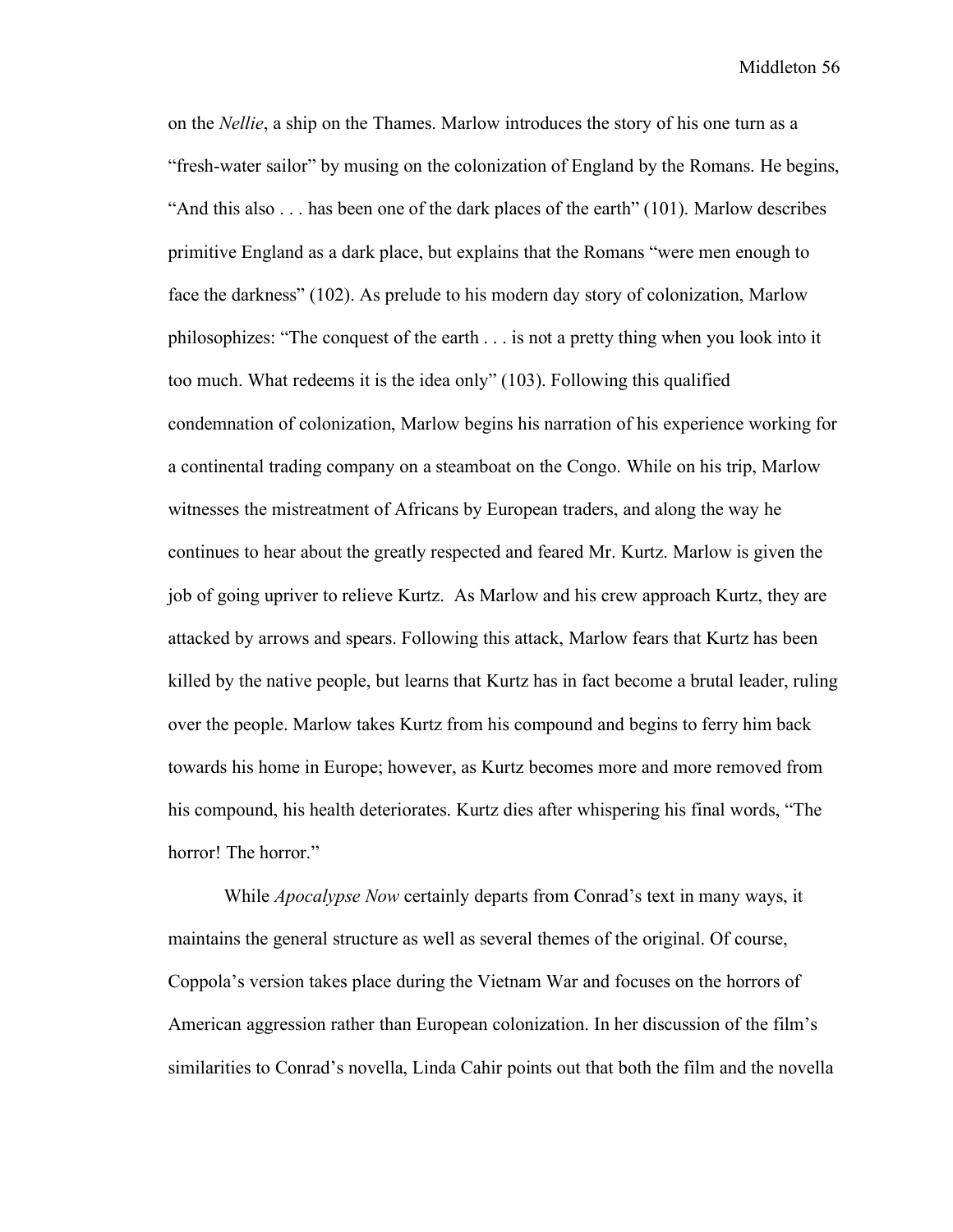are "framestories with mediating narrators" and that "[e]ach tale-proper begins with the protagonist's explanation of how he got the appointment which necessitated his excursion up a river" (182). Cahir also points out that both texts include three stops along the river on the way to Kurtz's compound (183); however, with *Apocalypse Now Redux*, the number of stops is increased to six. Although Milius's script changed much of the content of the film, Coppola ensured that the criticism of imperialism and the structure remained. In addition to the structure of the film, Coppola revised the screenplay to more closely follow Conrad's text.

*Apocalypse Now* draws attention to itself as an adaptation of *Heart of Darkness* through the use of a similar frame. Except for a few pages at the beginning and a short paragraph at the end, Conrad's novella is one long quote. Several scholars have argued that *Apocalypse Now* employs a similar frame. Linda Cahir suggests that the mediating narrator in the film is the Coppola's camera (182). Alternatively, Louis Greiff suggests that the frame is created through The Doors' "The End" (188). Greiff calls the use of "The End" to both open and close the film "a creative imitation of the Conradian frame" because "the film's very first line … 'This is the end, beautiful friend' … announces itself as the ending, just as in *Heart of Darkness* the initial scene on board the Heart occurs, chronologically, long after the events recounted in Marlow's yarn" (188). Coppola's use of "The End" connects *Apocalypse Now* to *Heart of Darkness* not only by mimicking its frame structure but also by using that frame to emphasize the stories place of origin. Like Conrad's frame of a story told on the Thames, "The End" locates the film's frame outside the world of the story proper. Marlow's tale and the darkness of colonization is centered in London, and by extension, Europe, just as Coppola's "heart of darkness" is located in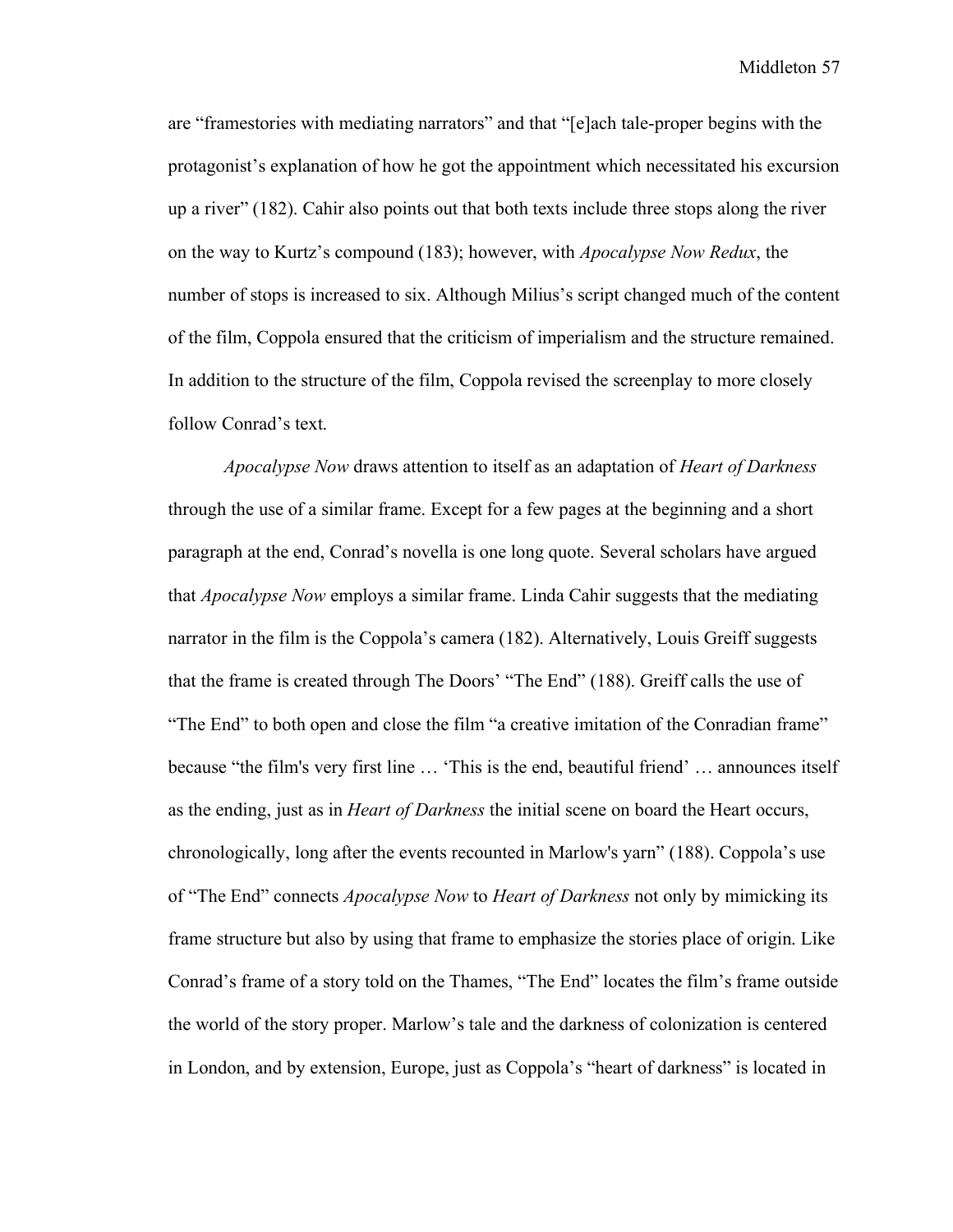the United States. By following Conrad's structure, Coppola is both connecting the American war in Vietnam to the horror of European colonialism and placing his film into conversation with the English literary tradition.

Coppola continues to emphasize his film's literary source by additionally borrowing elements of plot, dialogue, and characterization from Conrad's novella. In the novella, before reaching the Kurtz compound, the steamboat is attacked. Similarly, in *Apocalypse Now*, the PBR crew boat is attacked by arrows and Chief (Albert Hall) is killed by a spear just as the native helmsman is killed by a spear in *Heart of Darkness*. When the remaining members of the PBR crew reach the Kurtz compound, they meet the tripped-out photojournalist (Dennis Hopper) who is carefully patterned after the Russian trader (sometimes called the Harlequin) in Conrad's story. The trader asks Marlow for tobacco; the photojournalist asks for a cigarette. Both characters are devoted to Kurtz, and Coppola even borrows some of Conrad's language. The photojournalist says, "Hey, man, you don't talk to the Colonel. You listen to him" while the Russian trader says, "You don't talk with that man—you listen to him" (Conrad 152). While none of these adaptations of Conrad's novella were included in Milius' original screenplay, Coppola wished to connect the film more directly to *Heart of Darkness* and used these details to do so.

Coppola continues to build *Apocalypse Now*'s literary pedigree by connecting his film to Homer's *Odyssey*. The film is a series of events linked by the river and leading to the final confrontation with Kurtz. In the documentary *Hearts of Darkness*, Coppola once compares his film to the *Odyssey* by associating Kilgore with the Cyclops and the Playboy bunnies with the sirens, and in a moment of frustration, he self-deprecatingly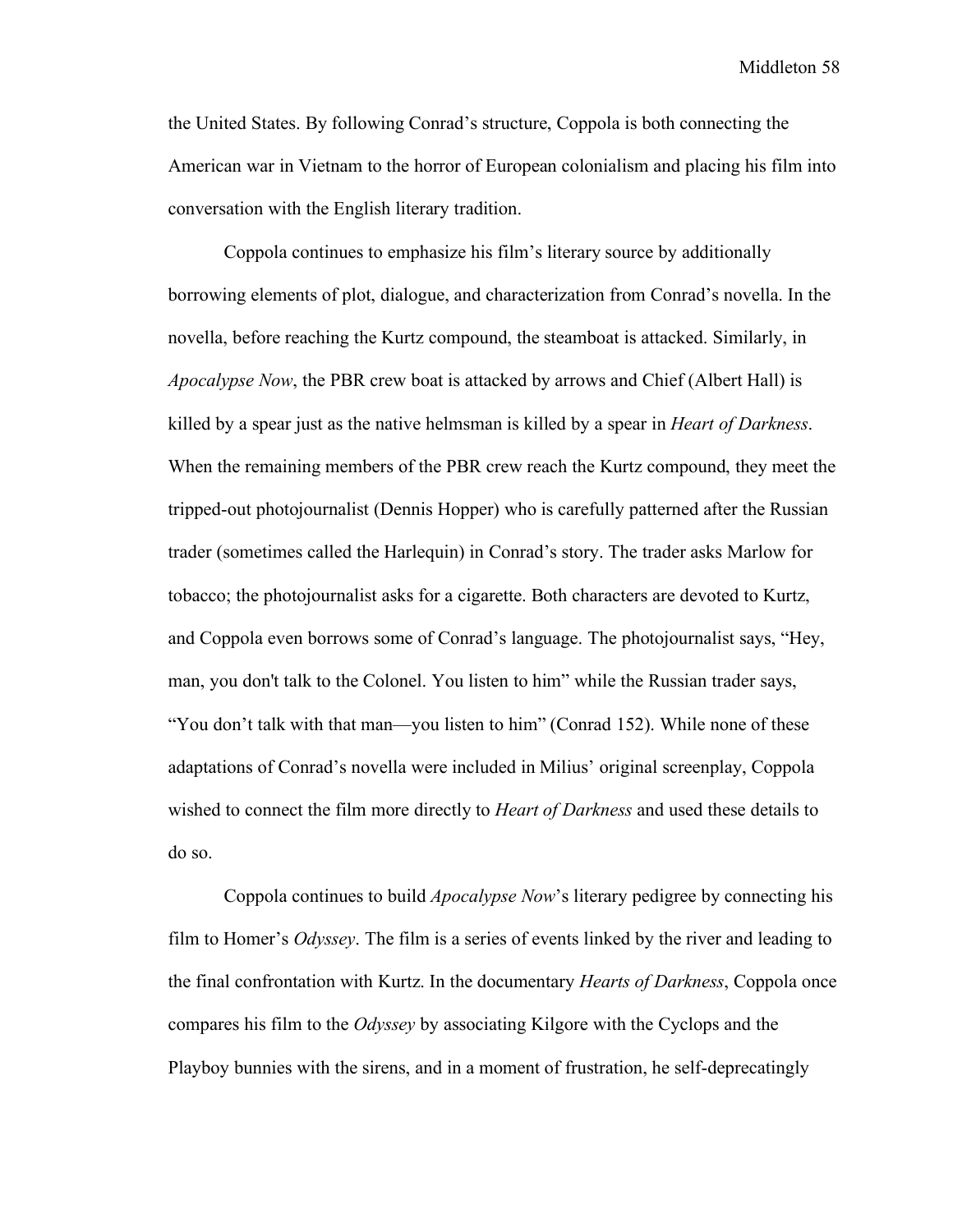called the film the "Idi-odyssey." During the ten-year process of making *Apocalypse Now*, Coppola increased the *Odyssey*-like structure of the film by never settling on a final script. The film crew traveled around the Philippines searching for scenes and ideas without a strict structure or schedule. Some days the call sheet would list the work to be done that day as "scenes unknown," and the actors and crew would come to work without knowing what they would be filming that day (*Hearts*). The actors began contributing their ideas for scenes to add to the film. The scene in which the PBR crew inspects a sampan and kill all of the Vietnamese on board was inspired by the actors, who wanted to do a kind of My Lai massacre in the film (*Hearts*). The journey-like process of making the film and the mythos surrounding that making further connect the film to Odysseus and his journey.

Coppola most directly presents his film as a piece of literary art through his use of T.S. Eliot. Kurtz, whom the photojournalist calls a "poet warrior," is particularly fond of Eliot's poetry. When Willard first arrives at Kurtz's compound, the photojournalist, while explaining what a wonderful man Kurtz is, quotes a couple lines, which he clearly learned from Kurtz, of Eliot's "The Love Song of J. Alfred Prufrock": "I should have been a pair of ragged claws / Scuttling across the floors of silent seas." Later, Kurtz directly quotes several lines of Eliot's "The Hollow Men." At this moment, *Apocalypse Now* pushes the intertextuality of the film to a complex entanglement. The epigraph of "The Hollow Men" is a direct quote from Conrad's *Heart of Darkness*: "Mistah Kurtz he dead." Thus, Marlon Brando as Kurtz is reciting a poem the epigraph of which not only quotes the text upon which the film is based but also directly references the character who is reciting the poem. *Apocalypse Now* is not just based on another text, but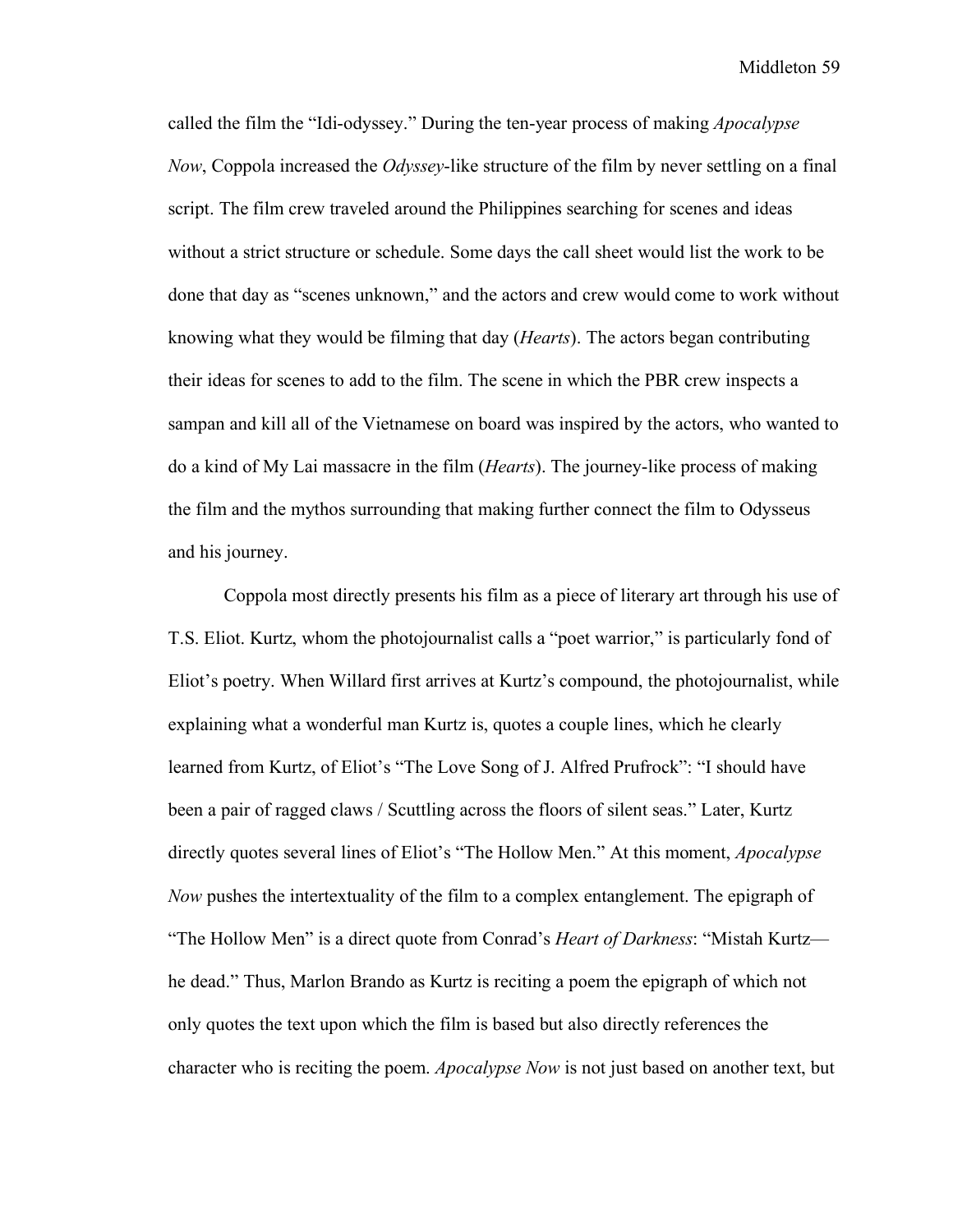consciously encapsulates the reaction to that text in later modernist literature. By so doing, Coppola does not just place the film in conversation with the literary tradition, but positions it as an important part of that literary tradition. In Linda Dryden's words, "Apocalypse Now pays homage to two of the most influential texts of the modernist movement, and in doing so stakes claim to a status that transcends popular culture and announces its ambition as serious art" (157). The film further connects to the work of Eliot by placing among Kurtz's reading, two books—*The Golden Bough* by Sir James George Frazer and *From Ritual to Romance* by Jessie L. Weston—that Eliot cites as influencing his *The Waste Land* (Eliot 1981). By asserting itself as serious art and aligning itself with this tradition, the film also reiterates its status as a fiction and declares its origins to be in great literature rather than history.

Although some have argued that Coppola uses other texts out of convenience of structure or out of ego, the intertextuality of the film serves another purpose. In his review of *Apocalypse Now*, Roger Ebert argues that Coppola chose to adapt *Heart of Darkness* because it allowed him to easily string together several vignettes: "the narrative device of the journey upriver is as convenient for him as it was for Conrad. That's really why he uses it, and not because of literary cross-references for graduate students to catalog" (Ebert ¶ 10). While it is true that Coppola did not adapt Conrad's canonical text to simply provide graduate students with hours of cataloguing pleasure (although, as demonstrated here, graduate students have certainly taken advantage of the opportunity), the film's complex intertextuality does more than just set up a convenient narrative structure. The intertextuality of the film reminds the viewer of its status as a fiction, and it is not just any fiction but part of an important literary tradition. This intertextuality is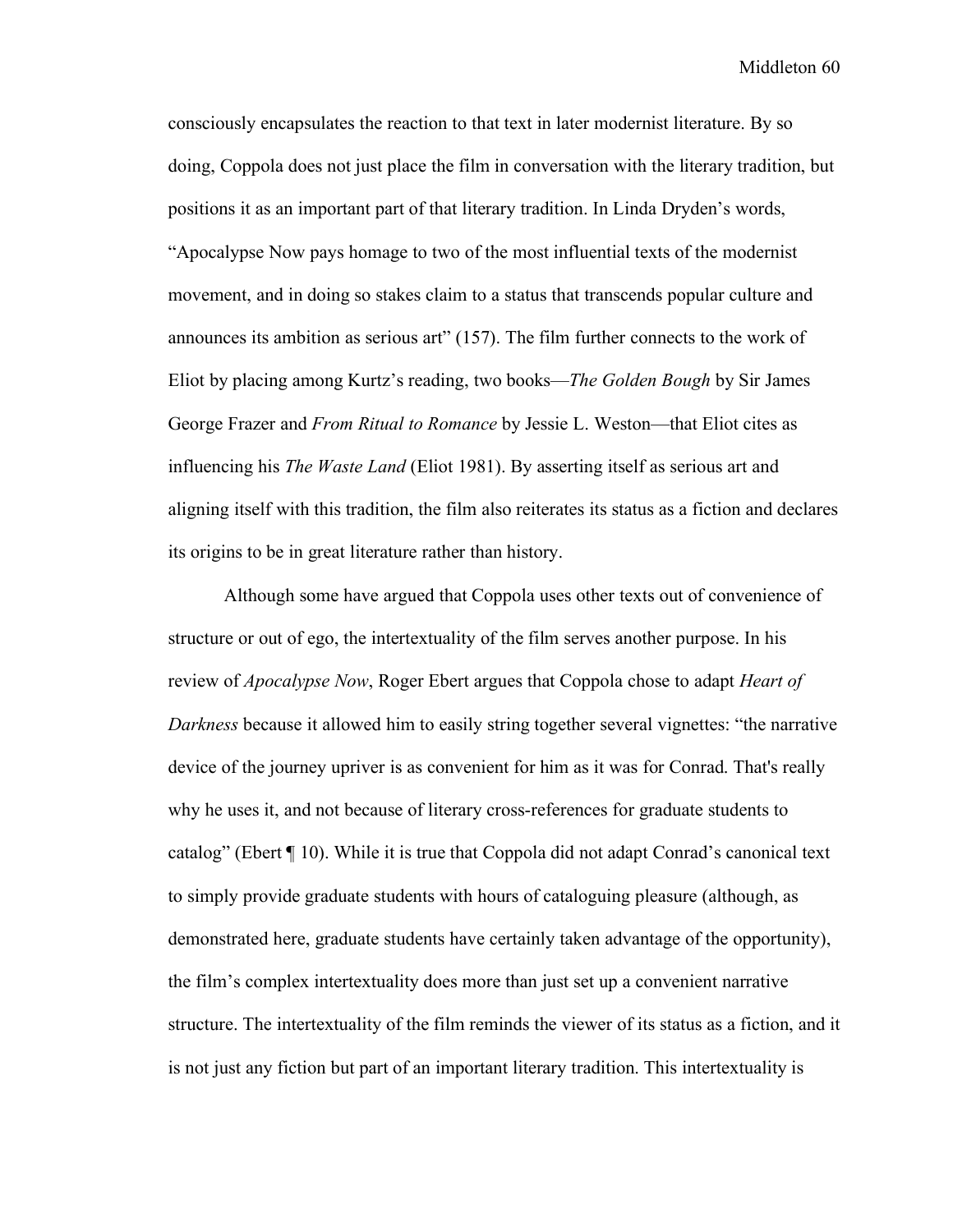important in establishing the film's unreality because from the very beginning the viewer is aware that the film is not based on a soldier's lived experience in Vietnam, but that it is based on other fictionalized texts. It is a simulation of a simulation.

However, the unreality created by the overt fictionalization of *Apocalypse Now* does not mean that the film cannot present audiences with some reality of the Vietnam War experience. The fact that the film is an obvious simulation brings it even closer to the hyperreality of Vietnam because, in many ways, the war itself was a simulation and representation. Coppola depicts the feeling of simulation created by the presence of film crews and reporters in Vietnam when Willard and the PBR crew meet up with Colonel Kilgore and the Air Cav. With bombs exploding and Hueys swarming above, Willard runs ashore looking, as he always does, for the commanding officer. Willard suddenly finds himself in front of a film crew. Surprised, Willard stops and looks at camera; the director, played by Coppola himself, hurriedly shouts, "Don't look at the cameras. Don't look at the cameras. Just go by like you're fighting. Like you're fighting. Don't look at the cameras. It's for television." The director's choice of words indicates the element of simulation even in during *real* combat: "Just go by *like* you're fighting." In this instance the simulation is being privileged over the reality. The presence of the camera transforms the real experience of war into a simulated war.

This unexpected camera crew works as a metafictional stress of the film's medium, but it also realistically portrays one aspect of the war. The Vietnam War is often called "the first television war" for a reason. Reporters and photojournalists were such an important part of the Vietnam experience that they have become stock characters in Vietnam film and literature. Michael Herr, one of the most prominent Vietnam writers,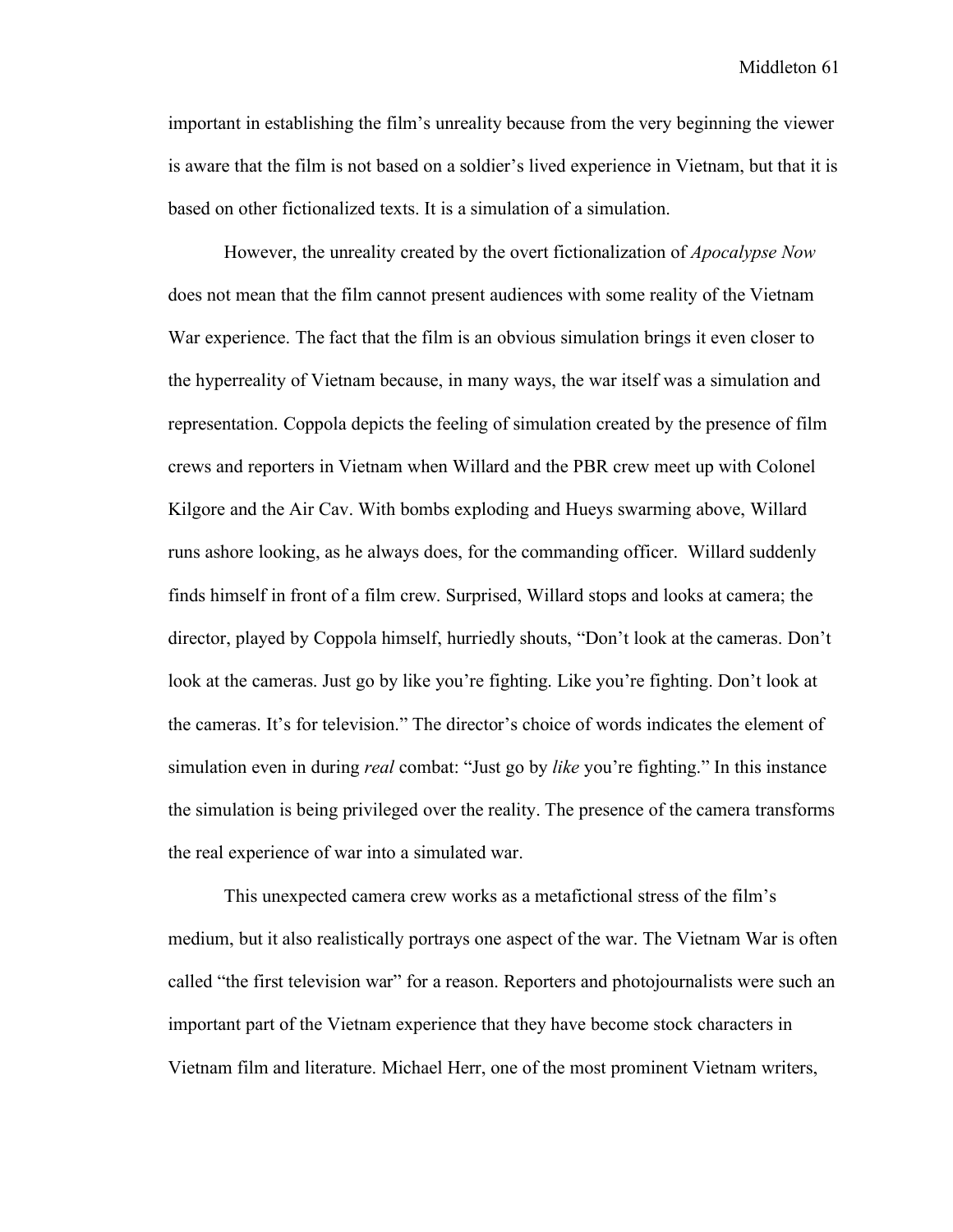who also wrote the narration for *Apocalypse Now*, was himself a reporter in Vietnam. In his book *Dispatches*, Herr describes how the young soldiers fighting in Vietnam often experienced their time in Vietnam through the lens of the war films they had seen. He writes:

> I kept thinking about all the kids who got wiped out by seventeen years of war movies before coming to Vietnam to get wiped out for good. You don't know what a media freak is until you've seen the way a few of those grunts would run around during a fight when they knew that there was a television crew nearby; they were actually making war movies in their heads, doing little guts-and-glory Leatherneck tap dances under fire, getting their pimples shot off for the networks. (209)

Herr's description of the way that grunts imagined their war experience demonstrated the hyperreality of the time. The simulations of war that they had seen in movie theaters back home shaped the reality of combat. In addition to the simulations they had seen before getting to Vietnam, the presence of cameras in Vietnam turned their real-life war into a made-for-television movie.

The unreality of a television war was not just experienced by soldiers in Vietnam but was also experienced by the Americans who watched the war at home. Although some argued (and continue to argue) that the television coverage of the war made it more real for those at home, it also made the war less real by presenting it through a medium used for simulation. The same box that brought *The Lucy Show* and *Bewitched* into homes around the nation also brought brief snippets of the war on the evening news. In *Living-Room War*, Michael Arlen argues that the frame of the television failed to make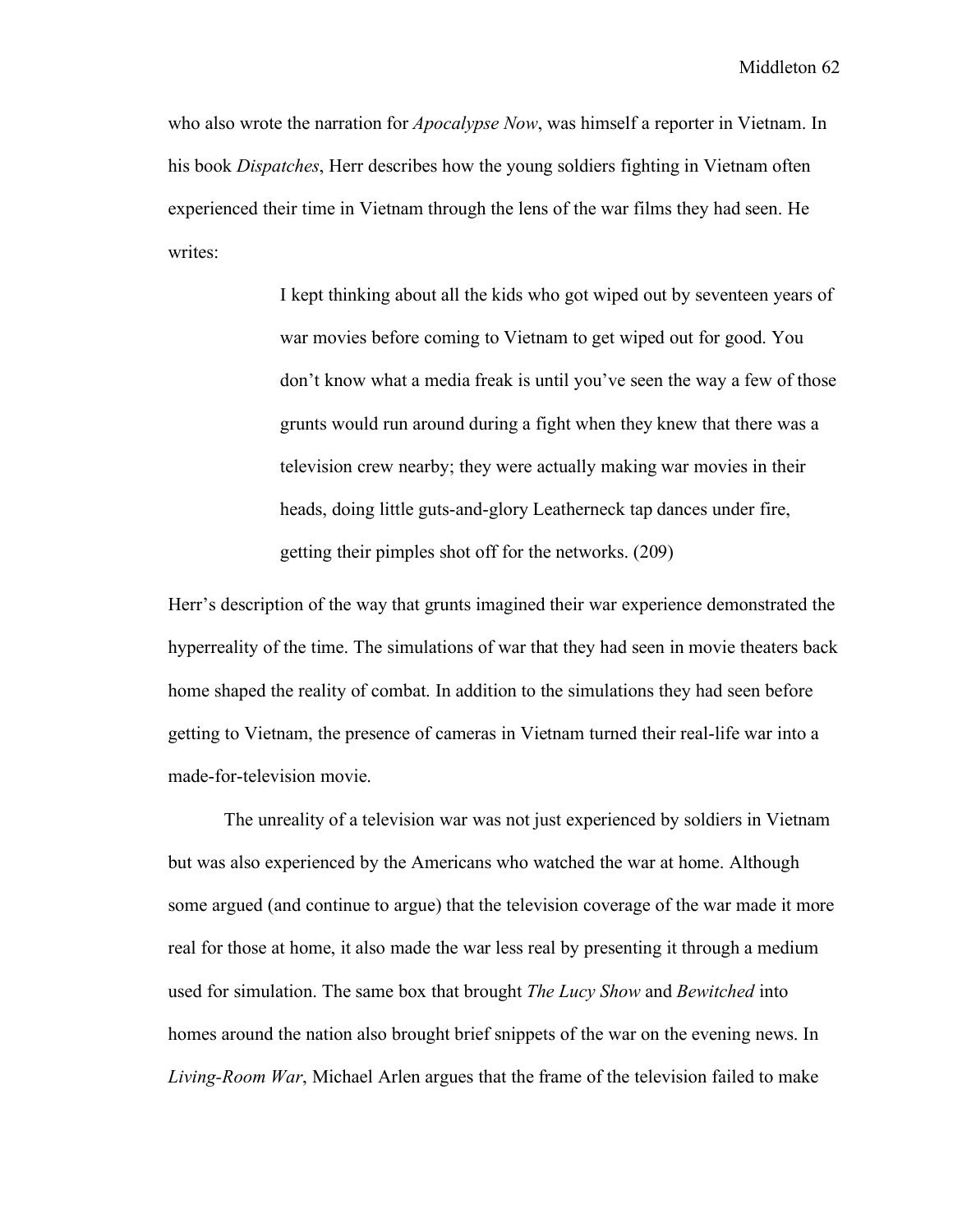the war more real for television audiences because it "show[ed] a picture of men three inches tall shooting at other men three inches tall, trivialized, or at least tamed, by the enveloping cozy alarums of the household" (3). For those who watched the Vietnam War from home, the war itself often became primarily an experience with simulacra. Because the Vietnam War was sometimes experienced as a TV special both by Americans in Vietnam and at home, a film such as *Apocalypse Now* that presents a deliberately fictionalized and simulated representation can be particularly realistic.

Finally, *Apocalypse Now* works as a metafiction by repeatedly drawing attention to its narration. Coppola uses various elements to create scenes of film-within-the-film. In one scene, Coppola places himself in the film in the role of a director shooting a war scene for television. By depicting himself as a creator of film within the film, Coppola places the creation of the artifact within the artifact, emphasizing that *Apocalypse Now* was created in a similar manner. Coppola also creates a film-within-the-film by allowing Lieutenant Colonel Kilgore to select his own soundtrack during the famous air raid scene. While it is natural to hear music playing over images of helicopters in the movie theatre, the fact that the characters also hear the music too and actually chose the music gives the scene its surreal edge. The soldiers in Coppola's Vietnam experience a "real" air raid as something straight out of a Hollywood film, complete with an epic soundtrack. By placing the elements of filmmaking within the film, Coppola further emphasizes the fictionality of his work. Another example of film-within-the-film comes through the character Lance who acts as a member of the audience rather than a player in the action. When Colonel Kilgore asks him what he thinks as they fly over the water with artillery flashing and exploding around them, Lance answers, "Wow, it's really exciting." Kilgore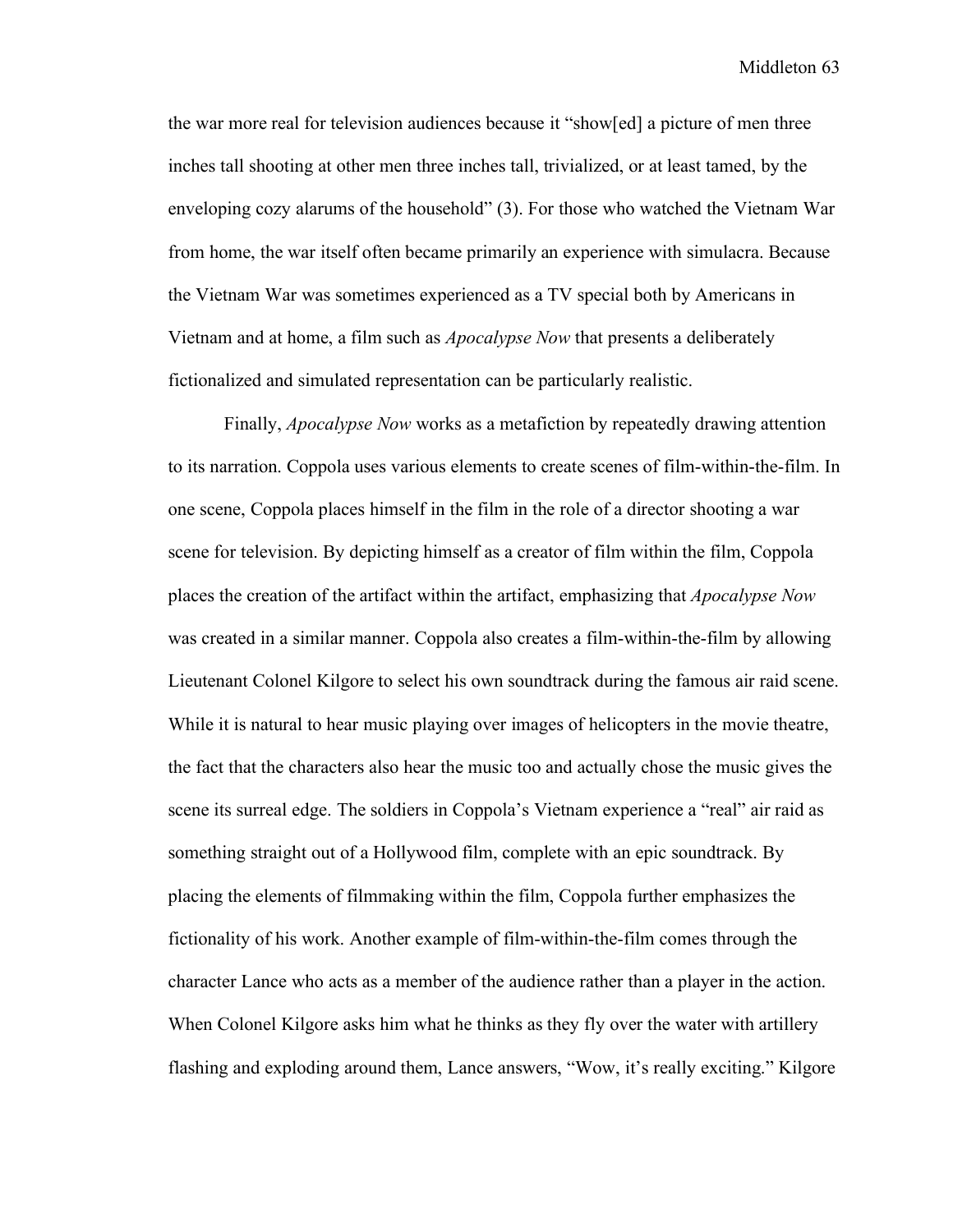is referring to the waves, but Lance is caught up in the excitement and thrill of the attack, as if he were watching a film instead of participating in the fighting himself. Similarly, when the crew draws near the brilliantly lit Do Lung Bridge, Chef (Frederic Forrest) asks Lance what he thinks. Lance responds, "It's beautiful." Again, Lance watches the unreal beauty of the world around him as if it were a simulacrum rather than his reality. This position is further demonstrated in his response to a letter he receives from a friend. He reads the letter out loud: "Lance, I am fine. Sue and I went tripping in Disneyland. Sue skinned her knee. There could never be a place like Disneyland, or could there? Let me know." Lance responds to his friends question by saying, "Jim, it's here. It really is here.

. . . Man, this is better than Disneyland." Lance compares his experience in Vietnam to one of Baudrillard's principle examples of simulacra. Lance lives through Vietnam as if it were the Jungle Cruise rather than a real war. From waterskiing to tribal dances, Lance repeatedly experiences the war as fun and exciting rather than truly violent or threatening. By allowing Lance to experience the war as a simulation, as an audience member within the film, Coppola again draws attention to the work as a film, a fiction, and not a reality.

*Apocalypse Now* also draws attention to itself as a film through its aesthetic style. Coppola used vibrant colors, sharp contrast, and various cinematic effects to represent a Vietnam that is both beautiful and unrealistic. As much as critics have sought to determine exactly what the film says about war in general and the Vietnam War in specific, what has made the film last and has placed it among the American film classics is its disturbingly beautiful portrayal of the destruction caused by war. In his review of the film, Roger Ebert explains that he does not care much about the ideas presented in the film; the reason *Apocalypse Now* is on his list of "100 Great Movies" is "the weird beauty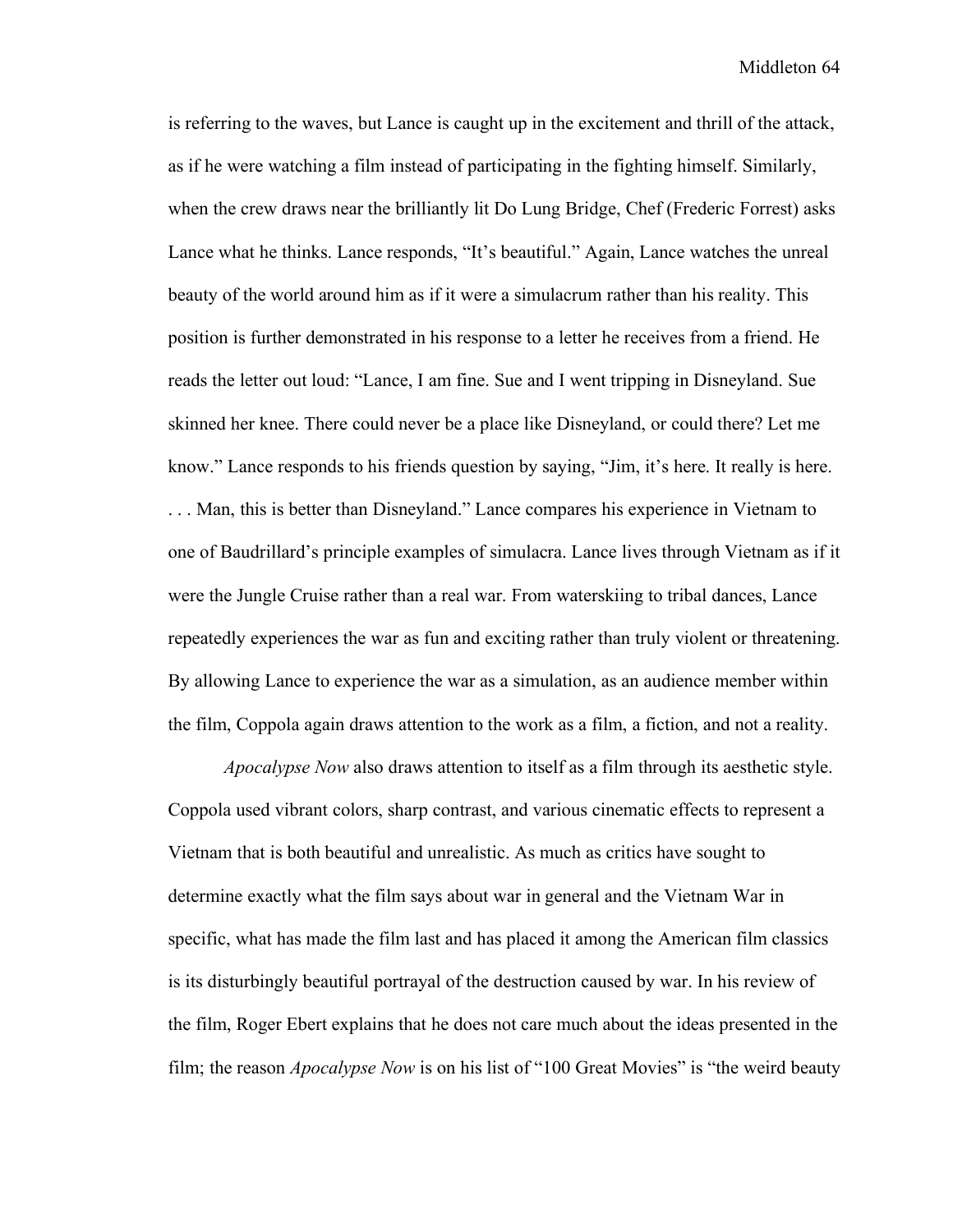of the massed helicopters lifting over the trees in the long shot, and the insane power of Wagner's music, played loudly during the attack" (¶ 12). Coppola uses a strange original score, a carefully chosen color palette, expensive epic battle scenes, unusual composition, and other cinematic means to turn the experience of the Vietnam War into images that are beautiful because of their extremes.

The "look" of *Apocalypse Now* that Storey calls the standard of realism, is distinctive and, in many ways, unreal. The film repeatedly splices images over one another through the use of fades and different editing techniques. One of the most famous of these is the image of helicopters fading into the image of a ceiling fan in Willard's Saigon hotel room. The use of such editing techniques draws attention to the film as a film. Another important aspect of the look of *Apocalypse Now* is its use of color and high contrast. Repeatedly throughout the film, extremely dark darks are juxtaposed with areas of bright light and color. In the remastering of the film for the *Redux* version, a special Technicolor process was used to intensify the colors and contrast. Coppola said of the process, "it's not a photographic process, it's a printing process. So the colors are very vivid and the blacks are very black" ("The Color Palette"). The film's most iconic images—black Hueys against a brilliant orange background or Kurtz's yellow head emerging from a completely black screen—make use of brilliant color and high contrast. Cinematographer Vittorio Storaro explained that the true blacks of the film correspond with the blackness of the heart of darkness; however, beyond reinforcing the film's themes, the extreme color emphasizes the fact that *Apocalypse Now* is a film ("The Color Palette"). In *Redux*, the film was literally painted to intensify the natural color captured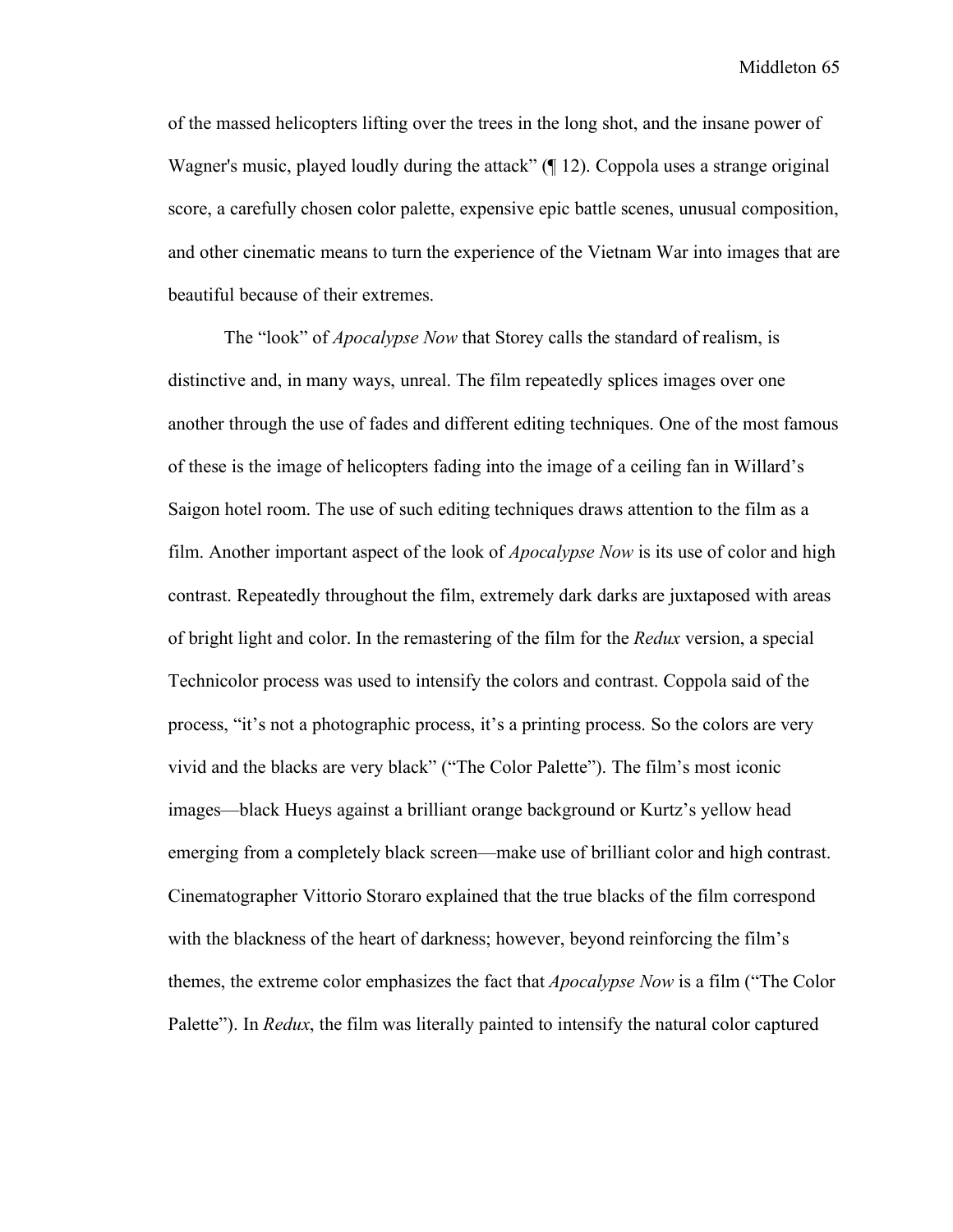through photography. This color technique creates a beautiful world in which the colors are a little too intense to be real. These filmic techniques aestheticize warfare.

By creating images that take full advantage of the artistic capabilities of the medium, the film necessarily moves away from the reality of the American soldier's experience. Coppola creates beautiful images despite obvious inaccuracies. In one scene, the Do Lung Bridge is lit up with brilliant white lights like a Christmas tree against a pitch-black night sky. In another, USO girls dance on a well-lit stage at the edge of the river. Although the contrast of the scenes creates beautiful images, certainly such bright lighting in enemy territory would not have been common in Vietnam. While many of the actual images captured in *Apocalypse Now* are unreal in the sense that most soldiers probably saw nothing like them in Vietnam, they are still able to create a realistic aesthetic experience that soldiers in Vietnam experienced. By making something as horrible as war beautiful, the images create a surreal experience for the viewer by placing beauty in the unexpected context of horror. Although disconcerting, this surreal aestheticizing of war is an authentic part of the American experience in Vietnam. In *The Things They Carried*, Tim O'Brien describes the dark beauty of war:

> For all its horror, you can't help but gape at the awful majesty of combat. . . . You admire the fluid symmetries of troops on the move, the harmonies of sound and shape and proportion, the great sheets of metal-fire streaming down from a gunship, the illumination rounds, the white phosphorus, the purply orange glow of napalm, the rocket's red glare. . . . . You hate it, yes, but your eyes do not. . . . any battle or bombing raid or artillery barrage has the aesthetic purity of absolute moral indifference—a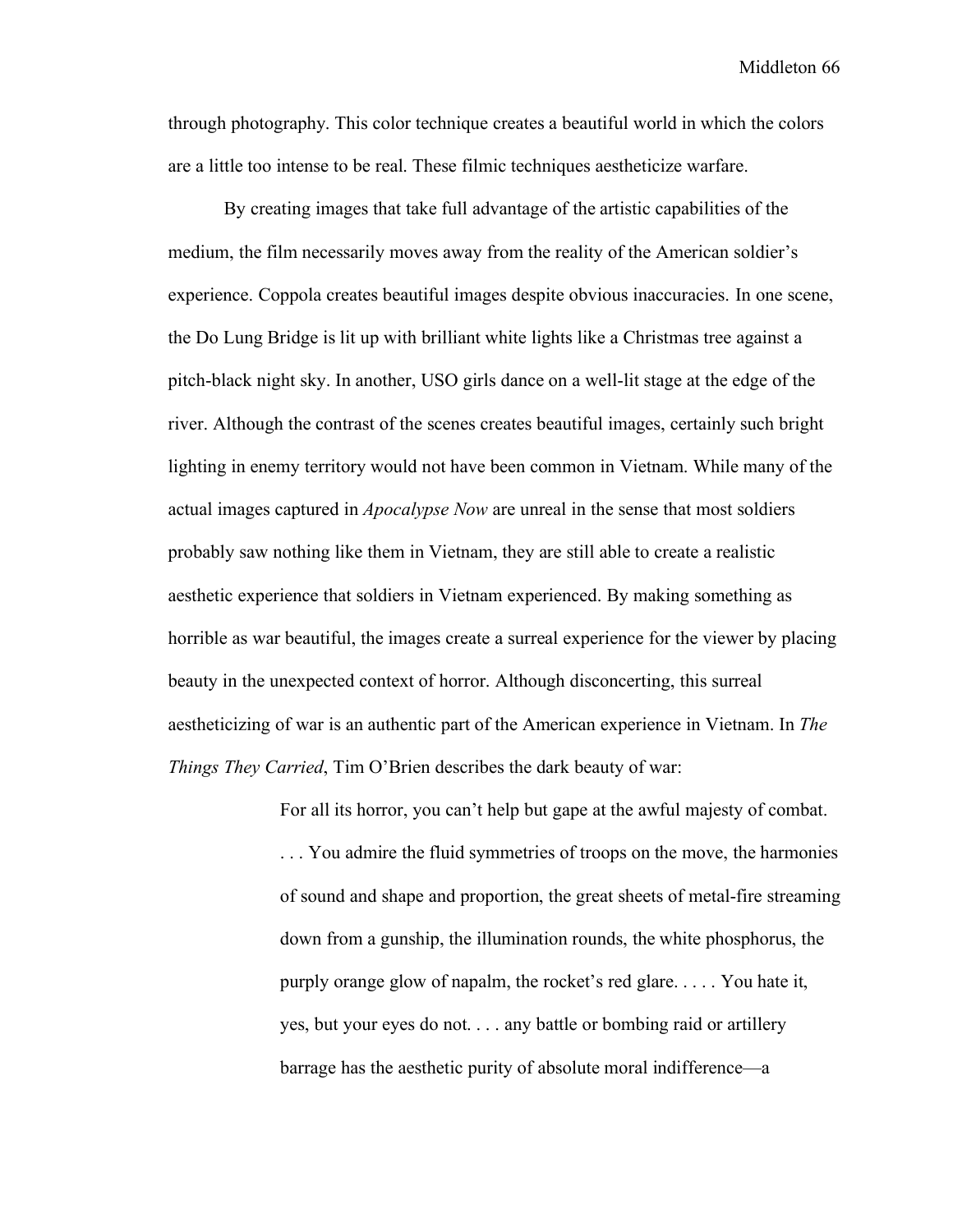powerful, implacable beauty—and a true war story will tell the truth about this, though the truth is ugly. (81)

O'Brien's description of the aesthetic pleasure of war includes images that seem straight out of *Apocalypse Now*, and he emphasizes an important aspect of this kind of aesthetic experience: the recognition that there is something horrible about finding war to be so beautiful. When viewing *Apocalypse Now*, the audience is often invited to enjoy the beauty of the images and then consider the violence and horror behind those images. Although the images are unrealistic, their unreality makes them beautiful enough to convey the experience of soldiers in Vietnam who experienced first-hand the aesthetic qualities of war.

Each of the metafictional techniques at work in *Apocalypse Now* work to remind audiences that the film they are watching is, in fact, a film. However, just because *Apocalypse Now* is obviously a simulation of Vietnam and not the "real" Vietnam does not mean that it cannot present any truth or reality about Vietnam. Comparisons have been drawn between the making of *Apocalypse Now* and the making of Vietnam, but the similarities between the two do not end there. Like Coppola's Vietnam, the Vietnam of American memory is a complex hybridity of simulation and reality. Despite its obvious unreality, *Apocalypse Now* is able to tap into some of the experiences with simulacra that make up the hyperreality of Vietnam. The film presents a Vietnam in which layers of stories merge and mix, reality is captured on film for the entertainment of others, the comfortable and familiar is surreally juxtaposed with the unfamiliar and terrifying, and the horror of war is made beautiful and appealing—all of which are true aspects of the hyperreality of Vietnam. As audiences recognize elements of reality in this seemingly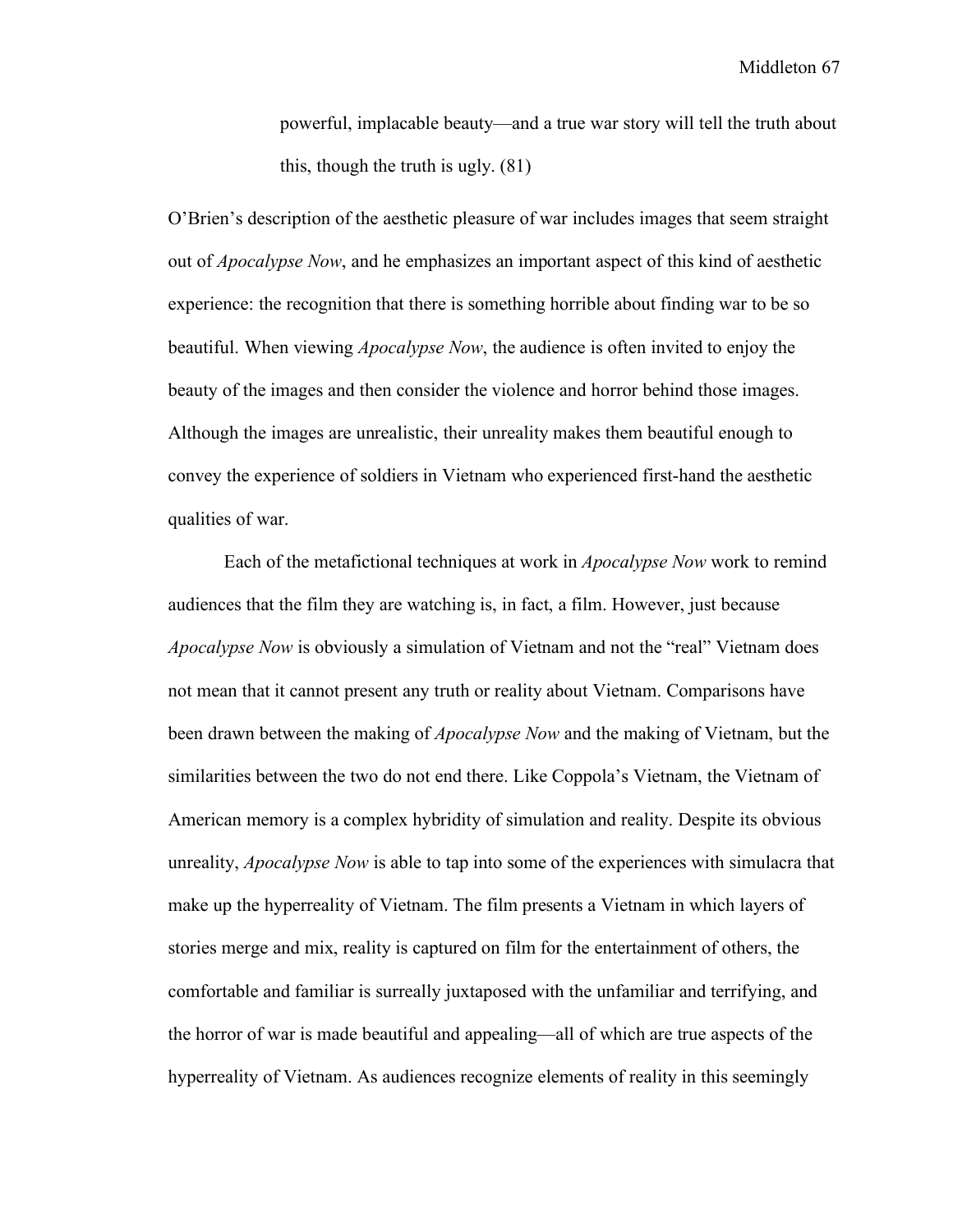unreal representation of Vietnam, they are better prepared to judge representations of war and reality in general—which are all necessarily fictionalized—and to recognize the complex nature of history and memory.

In addition to accurately representing some of the unreal elements of the "real" Vietnam, *Apocalypse Now* has entered the hyperreality of Vietnam to the extent that it is part of that Vietnam regardless of its inaccuracies and extravagances. The images of Lieutenant Colonel Kilgore's perilous R and R have become some of the archival images of Vietnam, locked into the American memory along with images of the monk selfimmolations, zippo fires, John Wayne, and dozens of Hollywood platoons humping through the jungle. Those who continue to attempt to represent and interpret Vietnam must face the Vietnam of *Apocalypse Now*, and Tim O'Brien is one artist who has addressed Coppola's Vietnam within his own.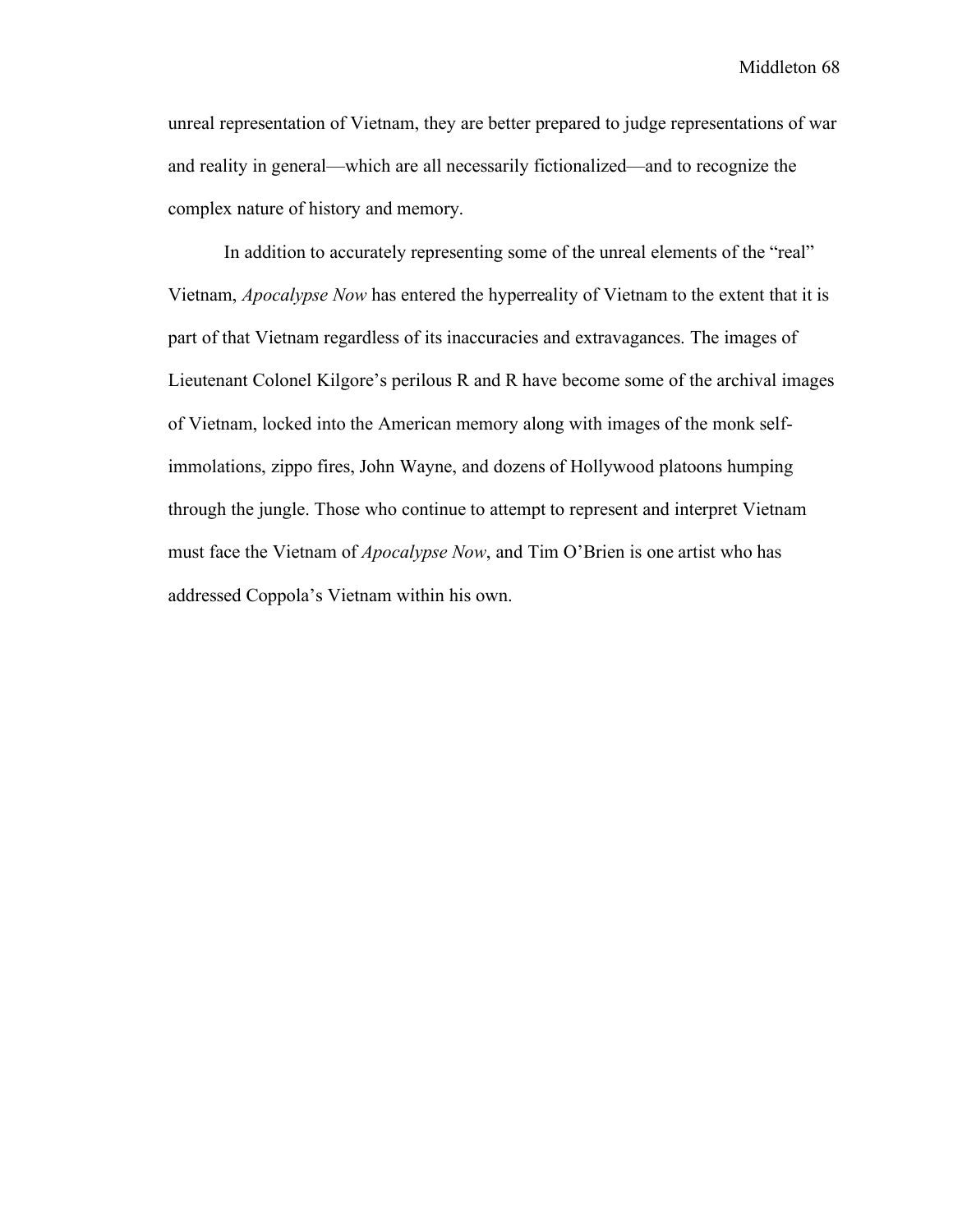## TELL IT AGAIN TO TELL IT RIGHT: METAFICTIONAL REALISM IN *THE THINGS THEY CARRIED*

Invocation of the truth is a sign of lying.

—Tzvetan Todorov, *The Poetics of Prose*

This is true.

—Tim O'Brien, *The Things They Carried*

Tim O'Brien is one of the best-known and most celebrated American authors to write about the Vietnam War. O'Brien's books have received many honors, including being awarded the National Book Award in Fiction, the James Fenimoore Cooper Prize from the Society of American Historians, the Prix du Meilleur Livre Etranger, and the *Chicago Tribune* Heartland Prize. *The Things They Carried* was also a finalist for both the Pulitzer Prize and the National Book Critics Circle Award. Like most successful literature of the Vietnam War, O'Brien's work is often judged by standards of realism and authenticity. The Broadway paperback edition of *The Things They Carried* begins with eight pages of acclaim for the book; however, the reviewers often view the text in very different ways. William Robertson of the *Miami Herald* writes "[t]he stories have a specificity of observed physical detail that makes them seem a model of the realist's art" (*TTTC* iii). While Robertson treats *The Things They Carried* as a work of literary realism, other reviewers value the book for a completely different artistic style. In fact, *Time* concludes that *The Things They Carried* captures the "free-fall sensation of fear and the surrealism of combat" (iv). *The Things They Carried* is difficult to nail down because it includes so many styles and genres. The question of what exactly *The Things They Carried* is has been continually debated by critics and reviewers since the book's release.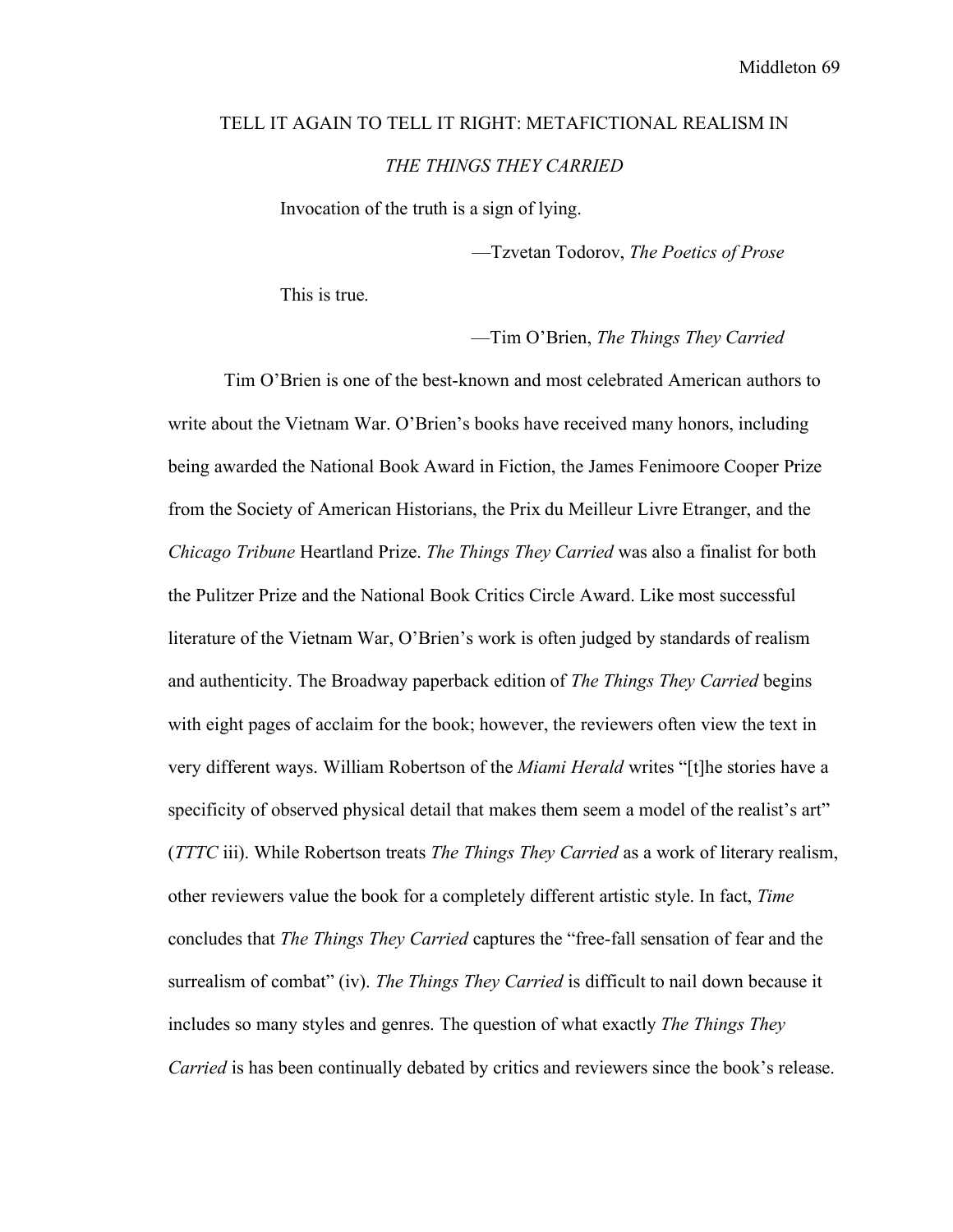Is it a novel? A short story cycle? Fiction? Nonfiction? War story? Autobiography? In a 1991 interview with Martin Naparsteck, O'Brien said of the book, "It's a new form, I think. I blended my own personality with the stories, and I'm writing about the stories, and yet everything is made up, including the commentary" (8). The book incorporates many different styles and genres and by doing so, further emphasizes one of the book's most important elements that O'Brien describes as "writing about stories": metafiction. Like *Apocalypse Now*, *The Things They Carried* is about itself as much as it is about Vietnam. By continually re-telling the same stories, by focusing on the medium of stories, and through the use of intertextuality, O'Brien draws attention to his work as a fiction and by so doing, allows readers to participate in the construction of his narratives and teaches them to be better readers of war stories they will encounter elsewhere.

Like *Apocalypse Now*, *The Things They Carried* is made up of layers of narrations. It is impossible to nail down one version of a story as the true or real version. The structure of the book itself is a complex network of stories. The book does not follow one unified story throughout, but the various stories do revolve around the experiences and memories of the narrator "Tim O'Brien." Although the stories are repeated and retold throughout, the book does follow a generally chronological progression. Nearly every section of the book can stand on its own, but the individual sections also comment on and color one another. The individual strength of the individual stories is demonstrated by the copyright page of the book, which indicates that several of the stories have been previously published elsewhere:

> Of these stories, five first appeared in *Esquire*: "The Things They Carried," "How to Tell a True War Story," "Sweetheart of the Song Tra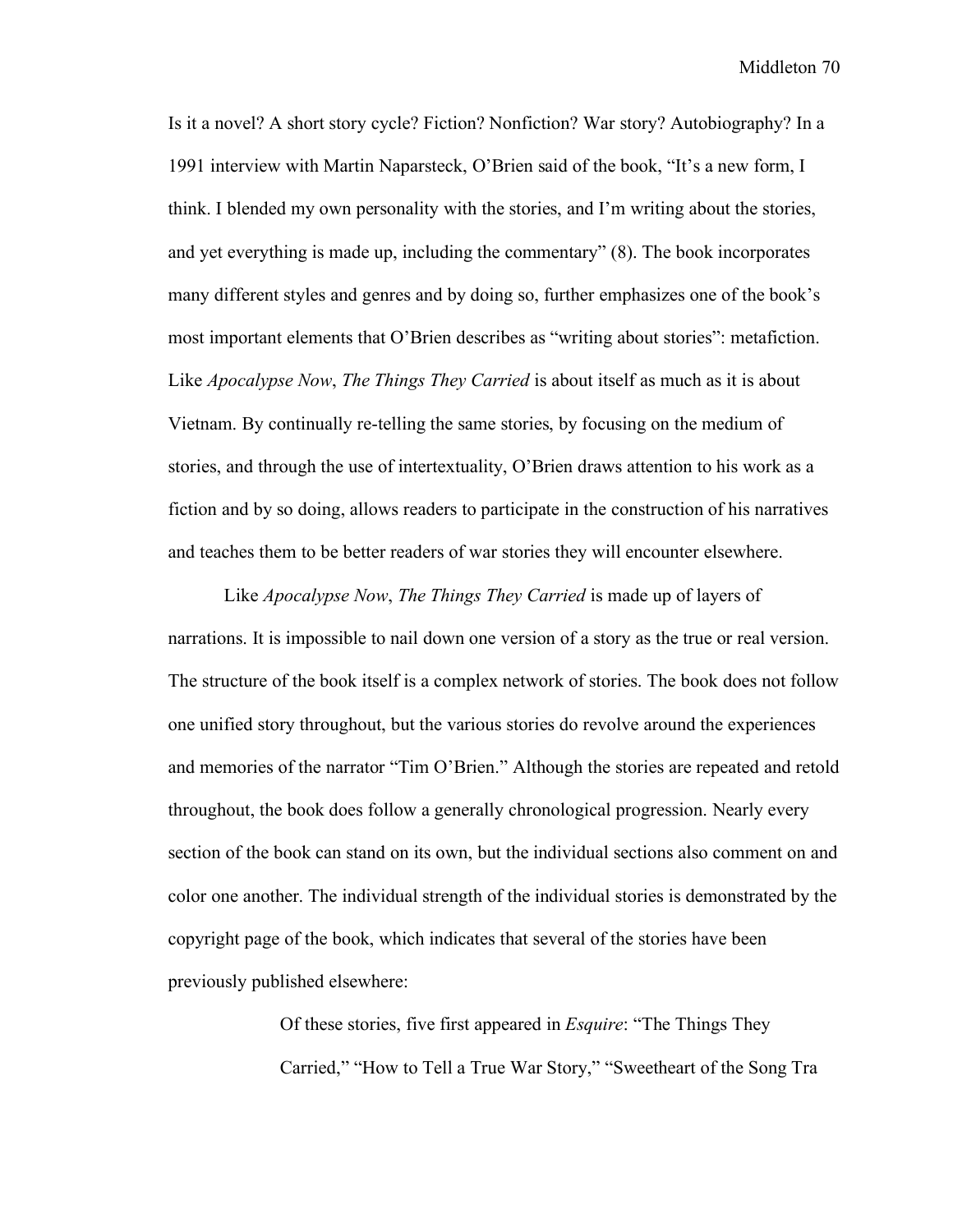Bong," "The Ghost Soldiers," and "The Lives of the Dead." "Speaking of Courage" was first published in *The Massachusetts Review*, then later, in a revised version in *Granta*. "In the Field" was published in *Gentlemen's Quarterly*. "Style," "Spin," and "The Man I Killed" were first published, in different form, in *The Quarterly*. "The Things They Carried" appeared in *The Best American Short Stories 1987*. "Speaking of Courage" and "The Ghost Soldiers" appeared in *Prize Stories: The O. Henry Awards* (1978 and 1982). "On the Rainy River" first appeared in *Playboy*. (xii)

While the stories were all at least slightly revised before being published in *The Things They Carried*, eleven of the twenty-one stories published in the book had been previously published elsewhere. Because much of *The Things They Carried* had already been told, the versions of the stories included in the book cannot necessarily be considered the correct or "true" versions. All of the versions of the stories work together to present possibilities of "story-truth."

*The Things They Carried* is essentially a retelling or re-narrating of stories that have already been told. To be clear, I will use the terms "story" and "narrative" as defined by Gérard Genette in *Narrative Discourse: An Essay in Method*. Genette defines story (*histoire*) as "the signified or narrative content" and narrative (*recit*) as "the signifier, statement, discourse or narrative text itself" (27). The story can be defined as the sequence of events recounted in a text, while the narrative is the text itself. Throughout his career, O'Brien has written many narratives that all contain the same story. In these works, the story remains basically the same (the same basic things take place in each of the various versions) while the narrative changes (O'Brien uses different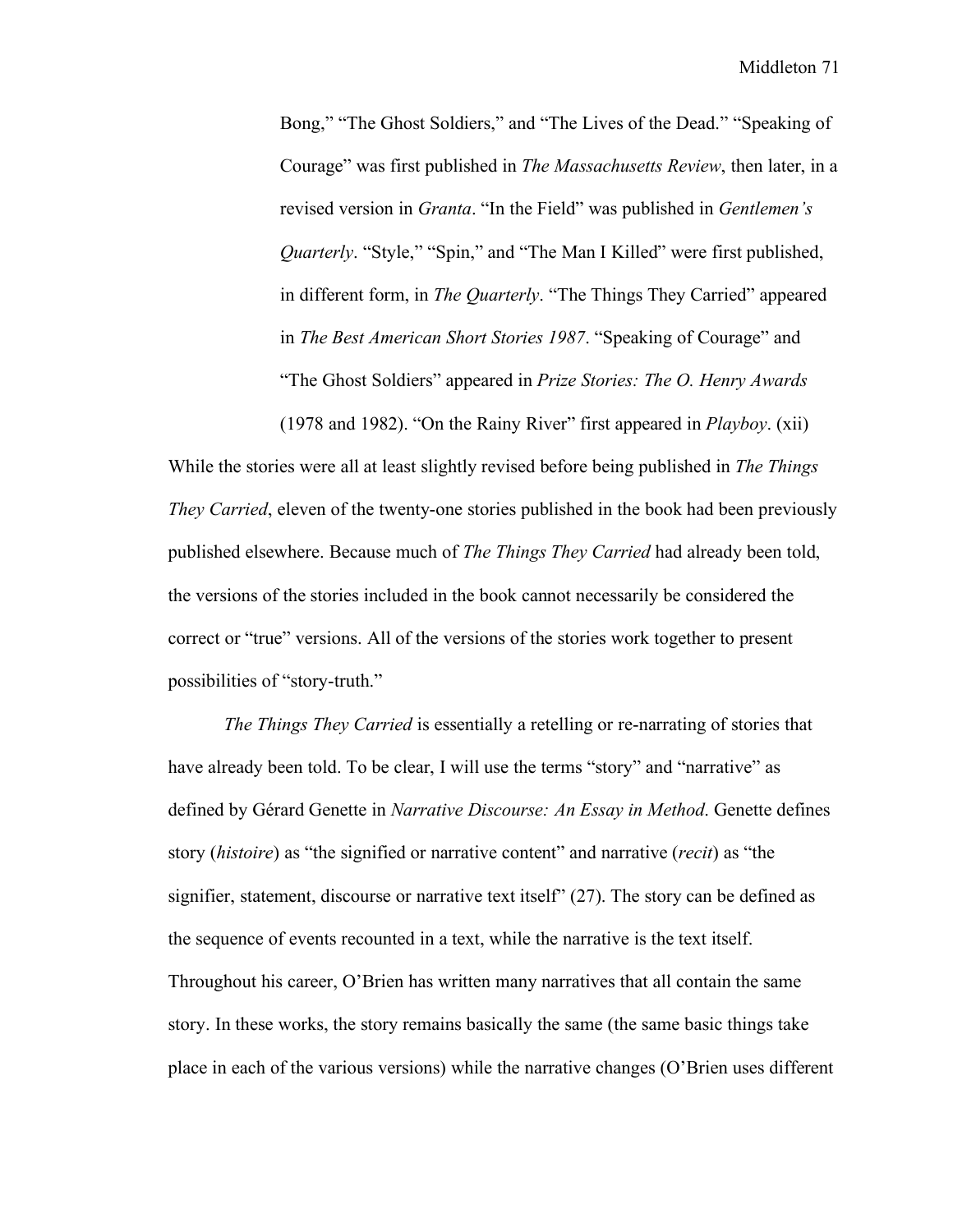details, wording, and structure). *The Things They Carried* contains several narratives of stories that O'Brien had previously narrated elsewhere. Although most of the republished works retained their original titles, they were all at least slightly—some significantly revised, creating new narratives even when the stories went basically unchanged. By the time *The Things They Carried* was published in 1991, O'Brien had been reworking and retelling some of these stories for ten or more years. How much of these narratives are based on O'Brien's memories of Vietnam and how much is based in previous narratives? In "Spin," O'Brien writes, "Stories are for eternity, when memory is erased, when there is nothing to remember except the story" (38). Often when a story is told over and over again, the narrator relies more on the memory of previous narrations than the memory of the event itself. These narratives become simulacra that simulate other narratives rather than experience. O'Brien's stories have been told and retold so many times that each narrative expresses and reinterprets other narratives and not just O'Brien's lived experience in Vietnam.

Because O'Brien has told and retold his stories in various publications, speeches, and interviews and because every time the story is narrated in slightly different form, it is impossible to know if there is one true narrative. O'Brien creates a network of narratives that insist that none of them is true on its own. In fact, O'Brien's text argues that storytruth—which adapted to Genette's terms might become "narrative-truth"—can only be accessed by continuing to narrate and re-narrate the same story; "[y]ou can tell a true war story if you just keep on telling it" (*TTTC* 85). In his article "The Solace of Bad Form: Tim O'Brien's Postmodernist Revisions of Vietnam in 'Speaking of Courage," Michael Kaufman argues that O'Brien moves from a modernist aesthetic in *Going After Cacciato*,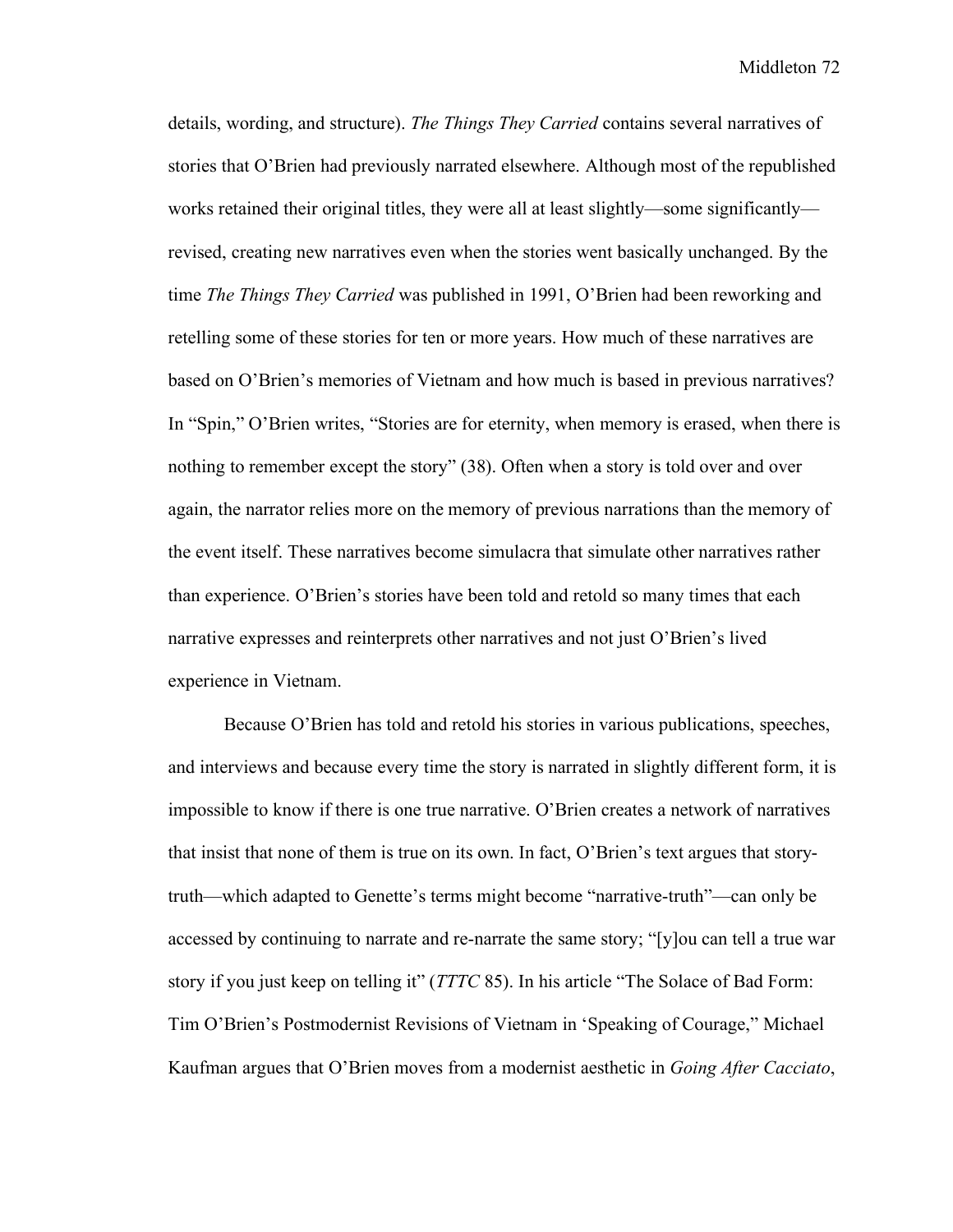to a postmodernist aesthetic and morality in *The Things They Carried*. Kaufmann suggests that in *Going After Cacciato* O'Brien attempted to follow Hemingway's admonition to write "one true sentence," but that he realizes "[t]he truth he must tell here will not fit into Hemingway's one true sentence; further, it is not a single truth. He must risk the messiness of many sentences—some true, some perhaps not true—to tell the story more fully" (337). O'Brien retells the same stories several times in *The Things They Carried*, presenting readers with different perspectives, different details, different truths, but the multiplicity of narratives is not limited to the book itself. The stories narrated in *The Things They Carried* were told before the book was published and have continued to be told since. All of the narratives work together to produce a constellation of narratives that casts doubt on the factuality of any individual version, and at the same time, this network of narratives is able to present certain truths about experience and about Vietnam. The various narrations of the stories overlap and connect in a circular pattern like Mitchell Sanders' yo-yo and Norman Bowker's drive around the lake. As O'Brien writes, "[y]ou can tell a true war story by the way it never seems to end" (*TTTC* 76).

When O'Brien re-narrates the same story, that story approaches what Roland Barthes defines as "Text" because it cannot be contained within one work or narrative. Barthes writes of Text, "the Text cannot stop, at the end of a library shelf, for example; the constitutive movement of the Text is a *traversal* [*traversée*]: it can cut across a work, several works" (75). O'Brien's works or narratives tell the same story; however, with each repetition the story also changes to include the differences that are part of that narrative. It is impossible to tell which narrative is true because there is no *one* narrative. Each of O'Brien's individual works or narratives contributes to the Text that traverses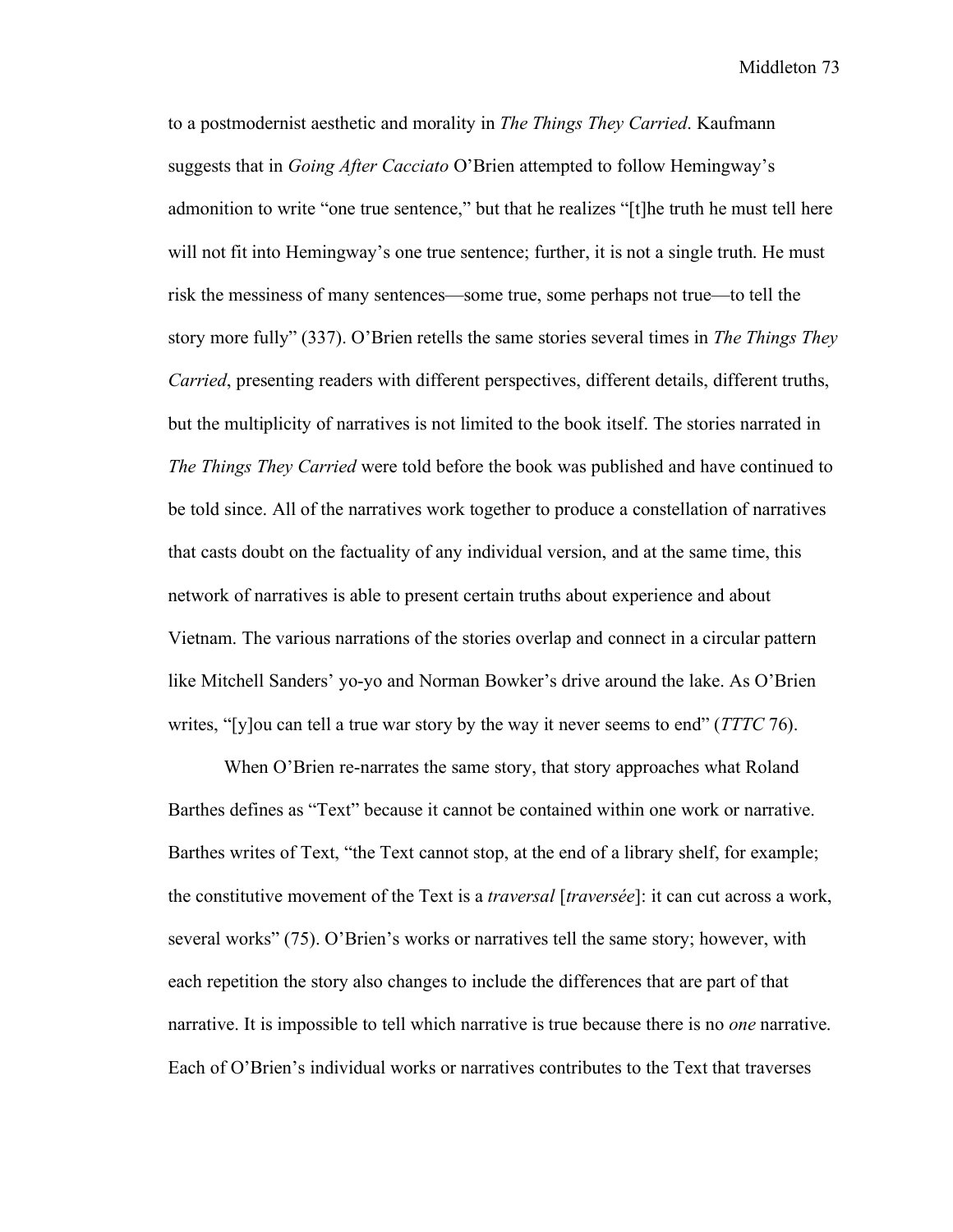their pages. The various works' differences create an indefinite story, a Text that "practices the infinite deferral of the signified" (76). As Barthes writes, "[t]he Text is plural. This does not mean just that it has several meanings, but rather that it achieves plurality of meaning, an *irreducible* meaning" (76). Similarly, O'Brien's stories achieve a plurality of meaning through their irreducible plurality of narratives. By allowing each story to take on a plurality of meaning through its many narrations, O'Brien is able to raise metafictional questions about storytelling, about reality, and about Vietnam. By juxtaposing different narrations of the same story, O'Brien begs the question, "Which is true?" Rather than answering this question by privileging one narrative over the other, O'Brien answers by suggesting another question: "What is truth?" By refusing to identify one narration as true, O'Brien empowers readers to determine truth and to find truth in different, even conflicting representations.

O'Brien continues to raise these questions outside of his published works in his interactions with the public. In a President's Lecture at Brown University on April 21, 1999, O'Brien offered some brief writing advice to the student body before narrating two of his stories, "On the Rainy River" and "The Man I Killed." However, O'Brien did not indicate that the stories he would be sharing had already been published, nor did he identify them as fictional. In fact, O'Brien framed them as "real" experiences by connecting them to the biographical introduction he had received by beginning with, "I grew up, as President Gee said, in a small prairie town in southern Minnesota" ("Tim O'Brien"). O'Brien moved smoothly into the narratives and related their stories conversationally, filling in details rather than reading directly from a book or manuscript.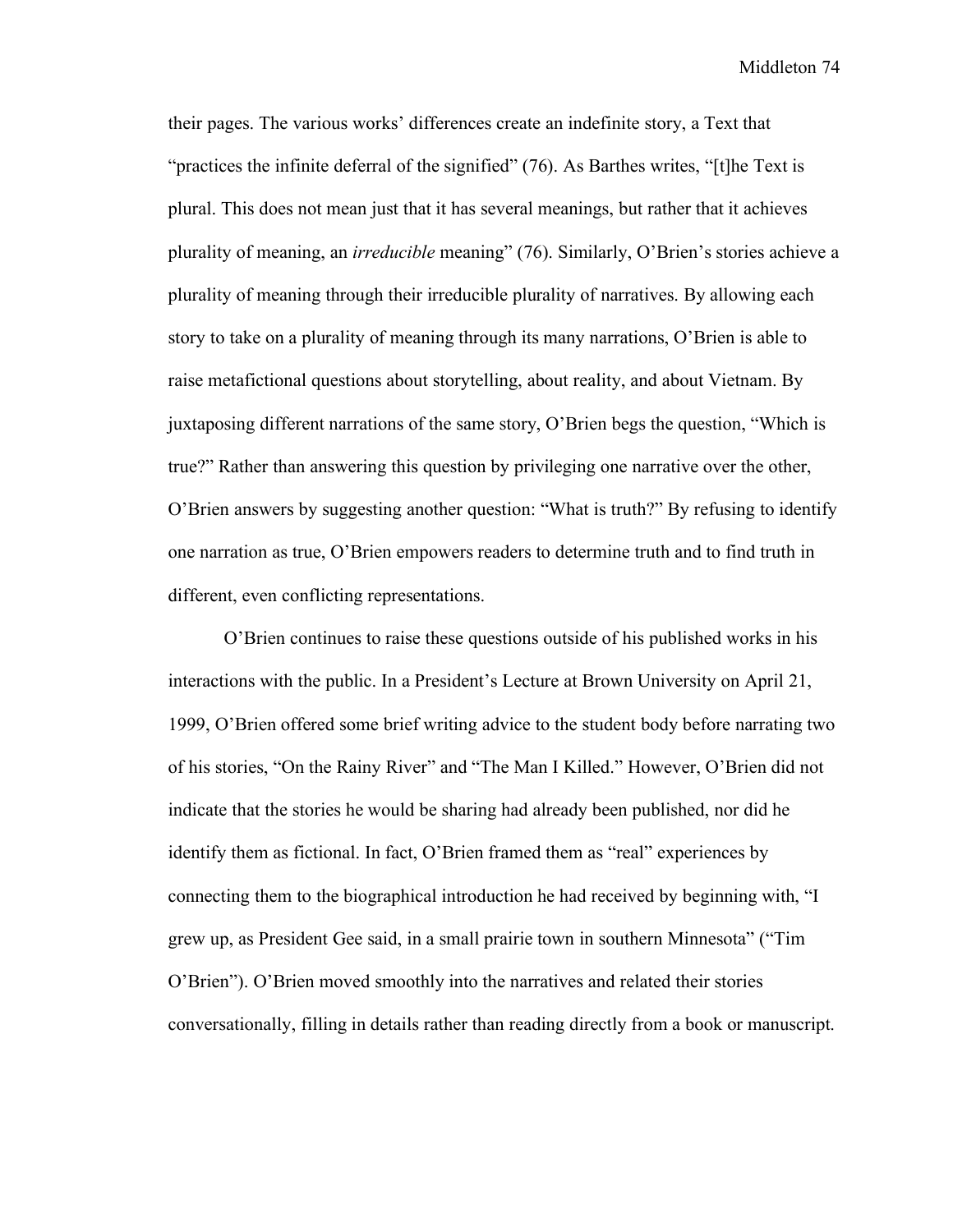After narrating "On the Rainy River," O'Brien characteristically challenged the classifications of fiction and nonfiction when he said:

> [N]one of it's true. Or very little of it. It's—invented. No Ellroy, no Tip-Top Lodge, no pig factory . . . . [I]f I were to tell you the literal truth of what happened to me in the summer of nineteen sixty-eight, all I could tell you was that I played golf, and I worried about getting drafted. But that's a crappy story. Isn't it? . . . That's what fiction is for. It's for getting at the truth when the truth isn't sufficient for the truth. . . . . The story is still true, even though on one level it's not; it's made up. ("Tim O'Brien)

Here, O'Brien confuses his lived experience with the fictional events of his imagination. He describes the happening-truth of the summer before he entered the army was that he "played golf" and "worried about getting drafted." However, it is difficult to know if that is true or not. In *If I Die in a Combat Zone*, a supposedly nonfiction book about O'Brien's experience, he does mention "[g]olden afternoons on the golf course" (19); however, O'Brien also describes himself circling the town's lake, a detail central to Norman Bowker's and Paul Berlin's experiences in various narrations of the story "Speaking of Courage." The same stories appear throughout O'Brien's narrations of Vietnam even though some of those narrations are classified as nonfiction and some are classified as fiction. How can the same stories be both fiction and nonfiction? O'Brien uses the repetition of the same story in different narrations to challenge the categories of fact and fiction and to suggest that in storytelling, it is not so simple to separate truth from imagination.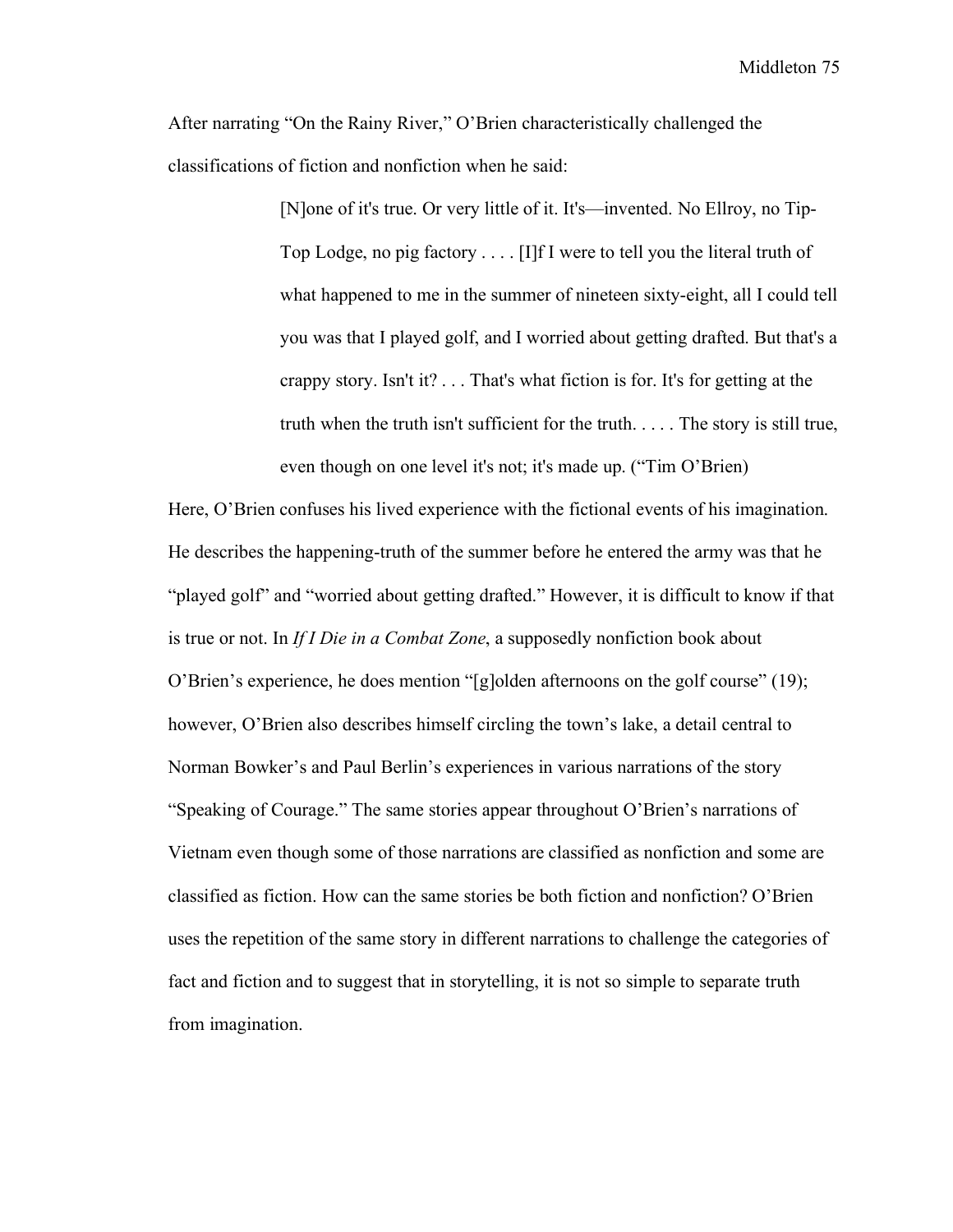O'Brien continues to challenge the distinction between fact and fiction by writing and speaking about his stories. Through metacommentary, O'Brien further confuses what is "real" and what is not even when he appears to be distinguishing fact from fiction. At the end of O'Brien's lecture at Brown, an audience member asked "how much is real and how much isn't real," specifically mentioning the story "Sweetheart of the Song Tra Bong" ("Tim O'Brien"). In response to the question, O'Brien maintains his form by offering multiple truths, multiple answers:

> Well, is it true? Number one, irrelevant. Number two, it's one of the few pieces in *The Things They Carried* that's actually based on some fact. That is to say, as absurd as it sounds, that shows you how nutty that war was. Uh, I can't guarantee the authenticity of the story, but there were women in Vietnam ("Tim O'Brien")

O'Brien's response to the question both confirms and denies the factuality of the narrative and the story it portrays. He first denies the question's validity by declaring the "happening truth" of the story to be "irrelevant;" however, he undercuts that comment by claiming that the story is "one of the few" factually true stories in the book and, thus, gives the story a privileged status. Immediately after suggesting that "Sweetheart of the Song Tra Bong"—the most surreal story in *The Things They Carried*—is based on fact, O'Brien says he cannot "guarantee [its] authenticity," and offers only one small fact in support of the story's factuality: "there were women in Vietnam." O'Brien's response to his audience's request to explain "how much is real and how much isn't" does not do much to elucidate what parts of the story are based on things that "really" happened. Instead, O'Brien plays off of the audience's need to know what is "real" by challenging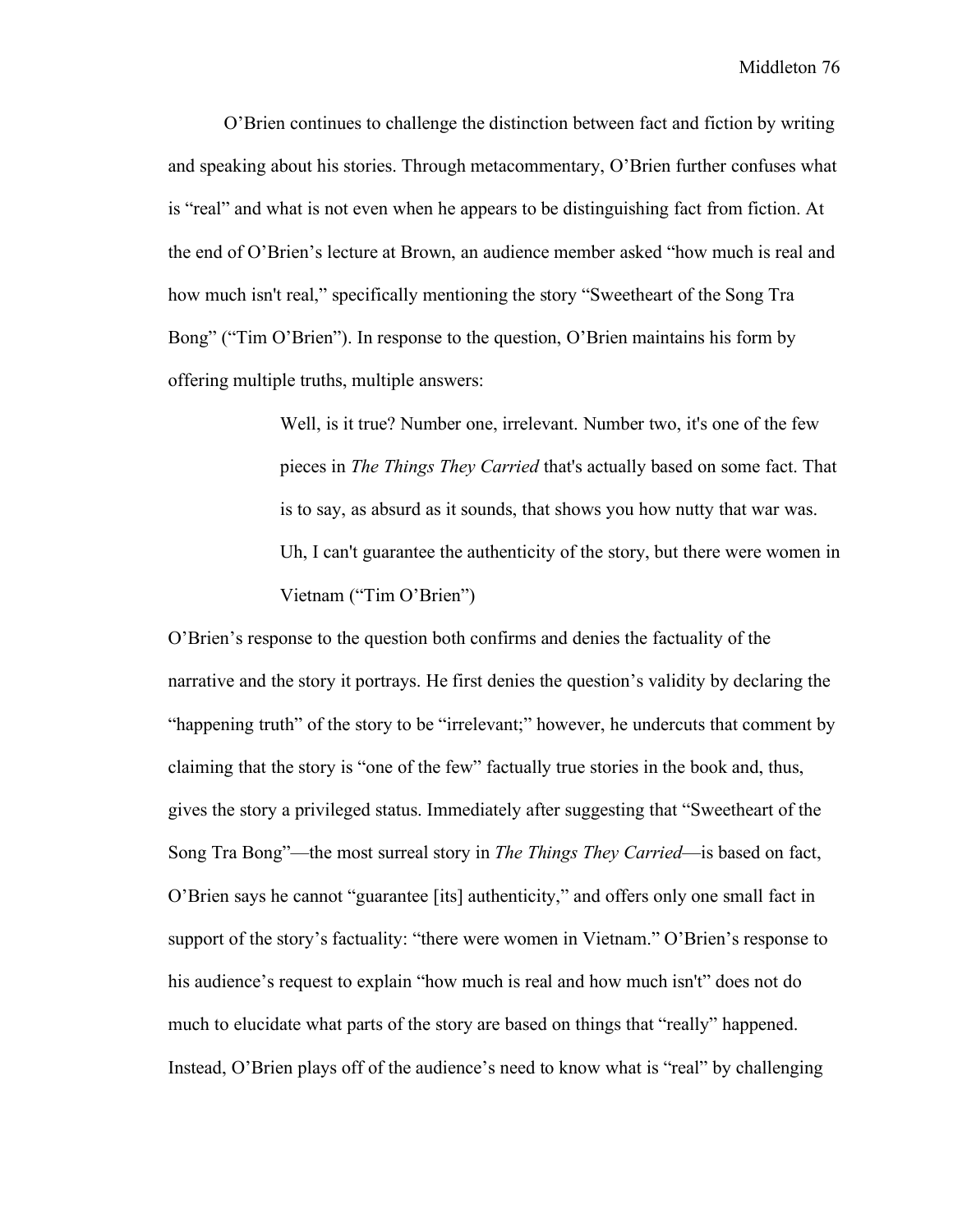the designation. He denies the relevance of happening truth, declares the story to be something that truly happened, and instills doubt that it ever happened all at the same time. This technique of refusing the authority of the author places power within readers to determine what is reality and what is truth.

In addition to re-narrating stories both in different publications and in public speeches and interviews, O'Brien re-narrates the same stories throughout *The Things They Carried*. The stories that are repeated the most are the events surrounding the deaths of Ted Lavender, Curt Lemon, Kiowa, and the man O'Brien killed. Each of these stories is narrated several times and each narration presents different aspects or perspectives of each story. Ted Lavender's story is narrated in "The Things They Carried," "Love," "Spin," and "The Lives of the Dead." Curt Lemon's death is retold in "Spin," "How to Tell a True War Story," and "The Lives of the Dead." Kiowa's story is narrated from different perspectives and times in "Spin," "Speaking of Courage," "Notes," "In the Field," "Field Trip," and "The Lives of the Dead." The story of the Vietnamese man that the narrator imagines himself killing is narrated in "Spin," "On the Rainy River," "The Man I Killed," "Ambush," "Good Form," and "The Lives of the Dead." These four stories are also mentioned in several of the other narratives. As O'Brien re-narrates these stories, he adds new elements, new perspectives, and occasionally details that contradict other narratives within the book, which denies readers one definitive version.

The various narrations of the story of the man O'Brien kills present different possibilities although all are based on the same basic story. In "On the Rainy River," while O'Brien tries to determine if he will run away to Canada or go to the war, he sees hundreds of people on the banks of the river "urging [him] toward one shore or the other"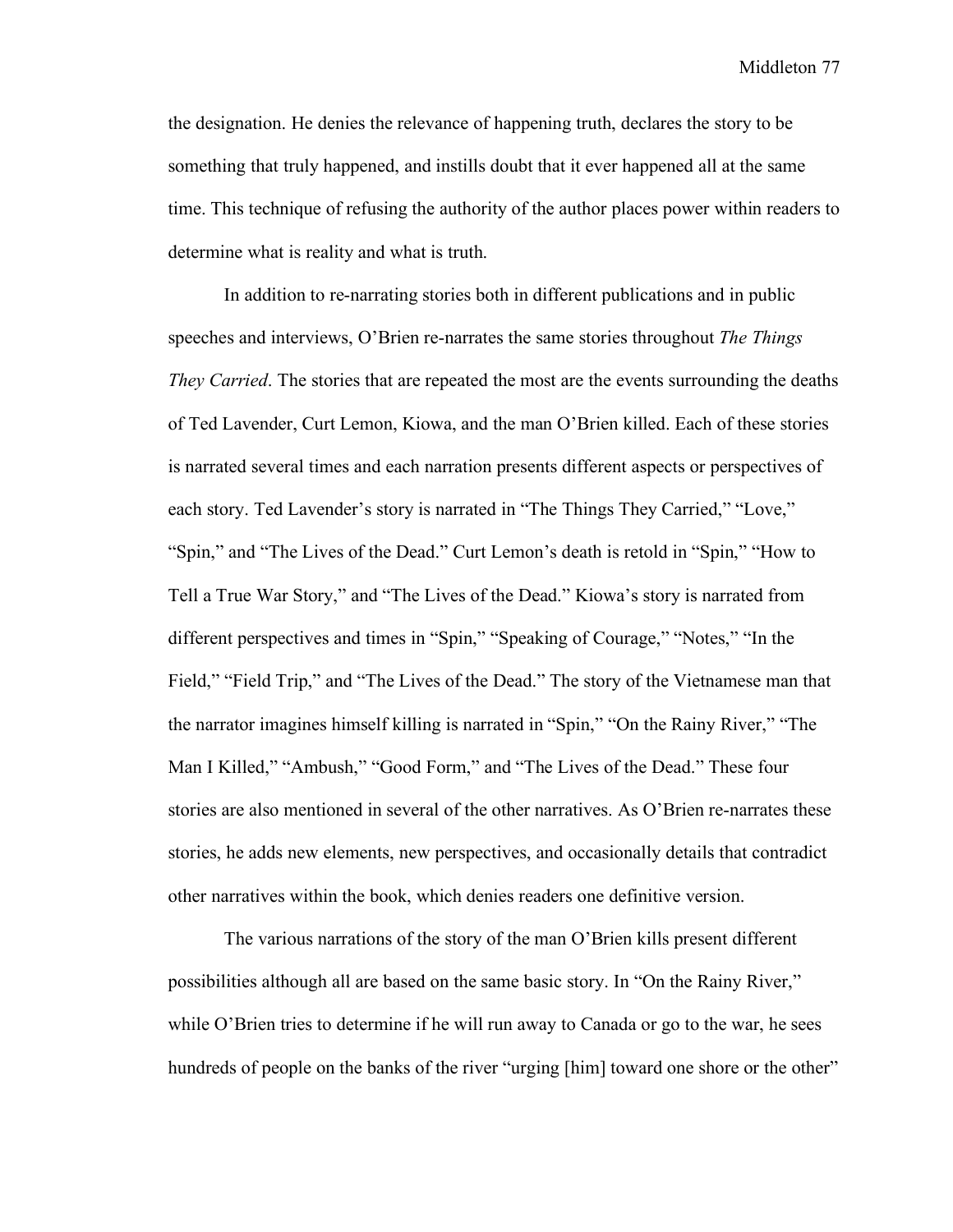(*TTTC* 59). The last person he lists is "a slim young man I would one day kill with a hand grenade along a red clay trail outside the village of My Khe" (59). With that brief sentence, O'Brien establishes the basic structure of the story that will be re-narrated throughout the book. The story is first expounded in "The Man I Killed." Even within this one narration, O'Brien repeats elements of the story over and over again, particularly the description of the dead man's face: "His jaw was in his throat. His one eye was shut and the other was a star-shaped hole" (126). In "The Man I Killed," there is no question as to whether or not the narrator had killed the young man. The title itself unequivocally declares the fact. However, the title of the following chapter, "Ambush" refers to not only the squad's ambush outside My Khe and the narrator's daughter's ambush when she asks him if he ever killed anyone, but also to O'Brien's ambush of his readers as he uses the narrative to undermine the previous narrative. At the end of "Ambush," O'Brien writes a different story in which the young man "pass[es] within a few yards of [him] and suddenly smile[s] at some secret thought and then continue[s] up the trail to where it bends back into the fog" (134). In this narrative, the narrator imagines himself letting the young man live, changing the events of the story. In "Good Form," O'Brien changes the story again. O'Brien writes, "twenty years ago I watched a man die on a trail near the village of My Khe. I did not kill him. But I was present, you see, and my presence was guilt enough" (179). In this narration of the story, the narrator states that he did not literally kill the man although he felt himself responsible in some way. By narrating the same story several different ways within this one book, O'Brien creates a network of contradictory narratives in which no one can be determined *the* true version.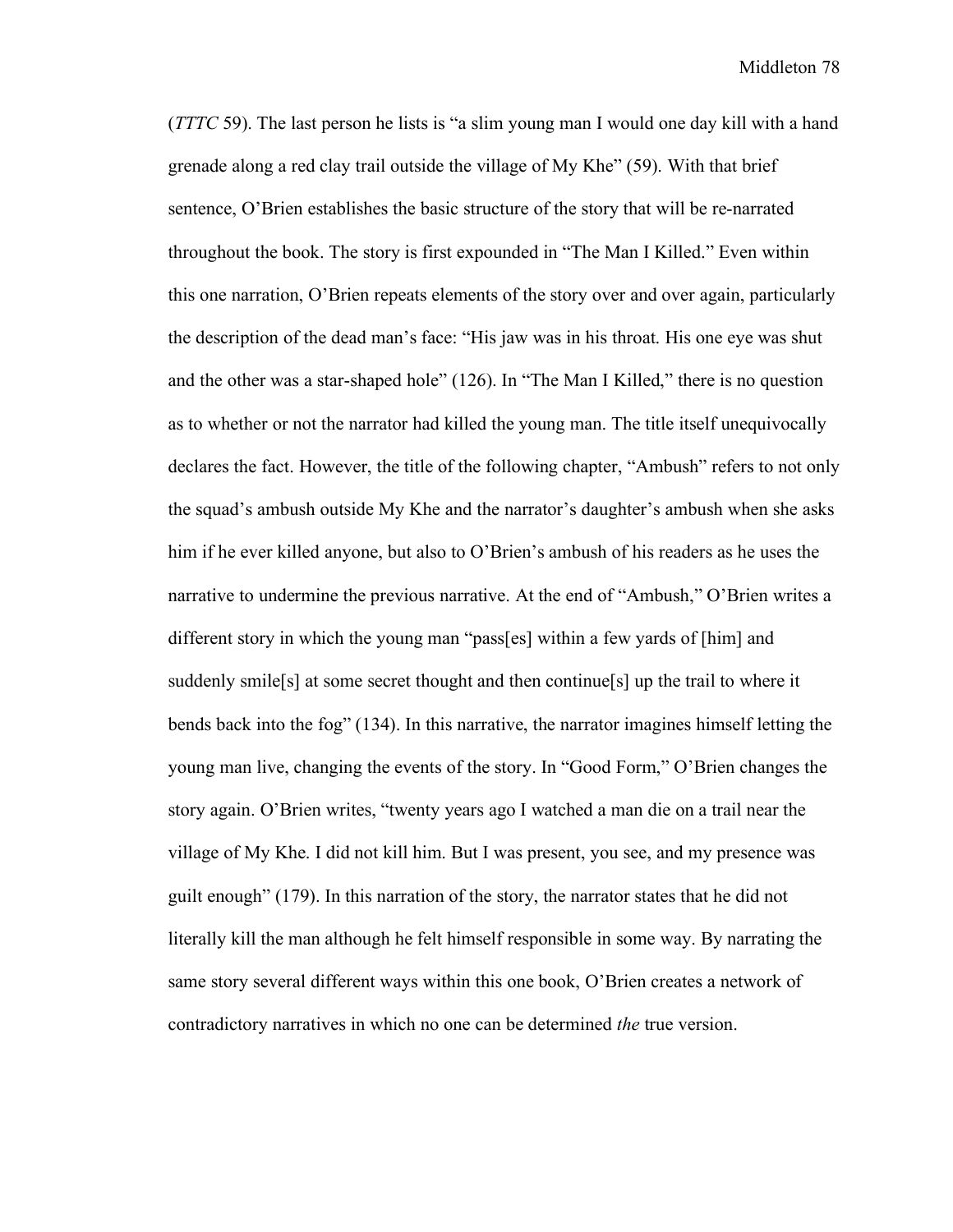O'Brien uses contradictory narrations of the same stories to challenge the designations of fact, fiction, truth, and reality. Each of the narrations builds on the other narrations of the same stories. The narrations grow together into a Text of irreducible plurality. No one version can be deemed the true version. By continually retelling his stories, O'Brien reveals his work to be a work of fiction. None of the stories can be completely based on lived experience because each has been told differently so many times. O'Brien draws attention to his writing process by re-narrating stories because his he presents his writing as a work of revision and a work in process rather than a direct representation of lived experience. The layers of narration that are so prominently featured throughout O'Brien's work clearly mark his writing as fictional. However, it is also through this complexity that O'Brien comments on the relationship of storytelling and reality and is thereby able to present some reality or truth of Vietnam. By placing conflicting narrations in juxtaposition, he raises questions about truth and perception. Can different versions of the same story all be true? O'Brien suggests the possibility that two narrations can tell the same story completely differently, and yet both stories can offer some element of truth because it is often difficult to know what the truth really is. In "How to Tell a True War Story," O'Brien writes:

> In any war story, but especially a true one, it's difficult to separate what happened from what seemed to happen. What seems to happen becomes its own happening and has to be told that way. . . . . When a guy dies, like Curt Lemon, you look away and then look back for a moment and then look away again. The pictures get jumbled; you tend to miss a lot. And then afterward, when you go to tell about it, there is always that surreal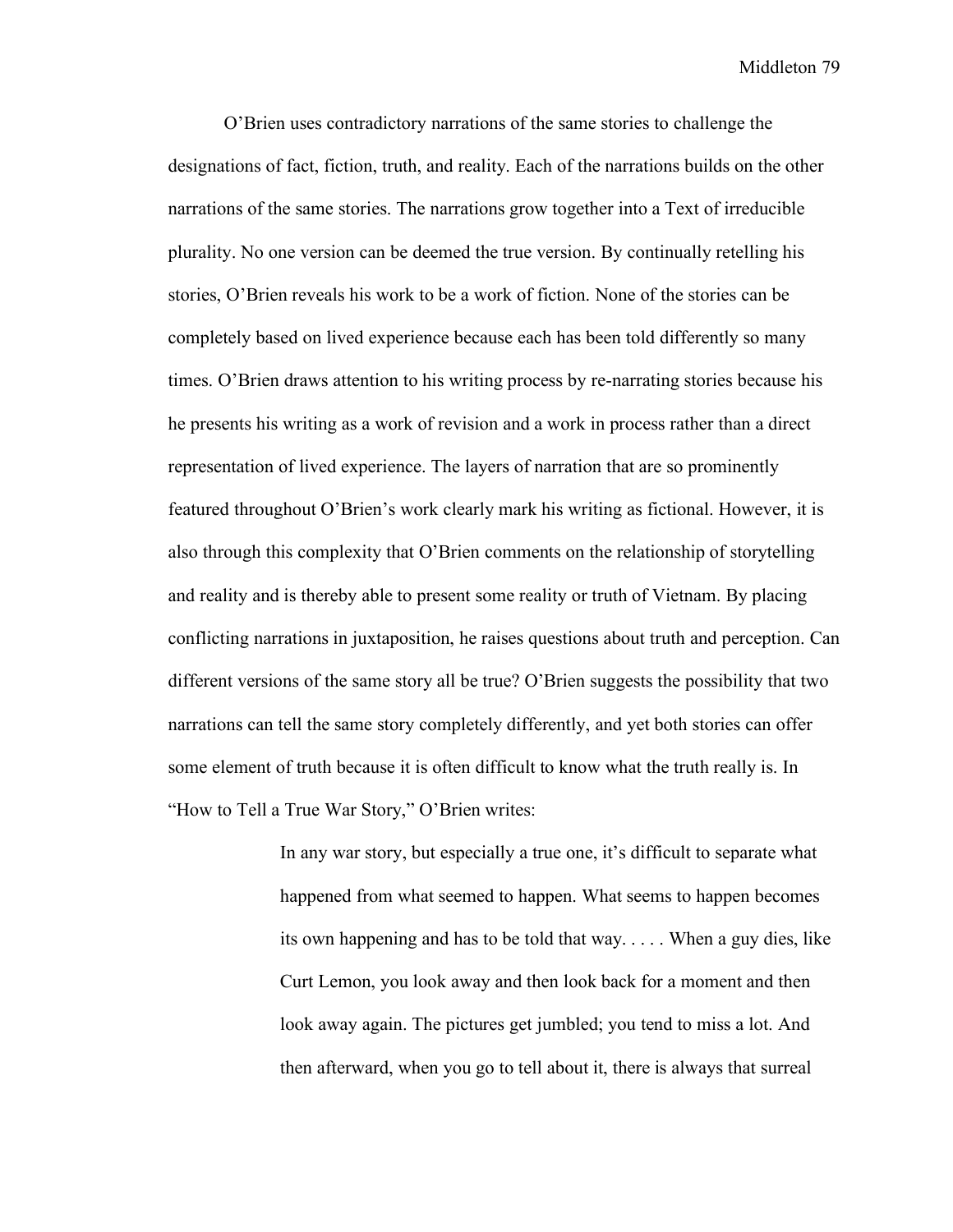seemingness, which makes the story seem untrue, but which in fact represents the hard and exact truth as it *seemed*. (*TTTC* 71).

O'Brien's Texts are true in the sense that they accurately represent the difficulty of knowing exactly what happened. They represent experience as complex and contradictory rather than simply true or false. Vietnam is a large and complex hyperreality that contains both fact and fiction and is composed of thousands of contradictory narratives. Although O'Brien's writing fails to accurately portray the "real" Vietnam, the textual constellations O'Brien has created through retelling the same stories allow readers to better view and understand one reality of Vietnam—a reality of confusion and contradiction. O'Brien's layers of narration may demonstrate that it is ultimately impossible to tell a completely true war story; however, by challenging designations of fact and fiction, O'Brien can present some truth of Vietnam as it *seemed*.

Another metafictional technique used frequently in O'Brien's writing is a focus on the medium of representation rather than the message or story being conveyed, which draws attention to the fact that the stories *are* stories, not reality. Several of the chapter titles in *The Things They Carried* demonstrate a focus on writing and storytelling: "Spin," "Style," "Notes," "Good Form," and especially, "How to Tell a True War Story." Although *The Things They Carried* is a book about Vietnam, it is also just as much a book about storytelling. Throughout the book, O'Brien-the-narrator regularly interrupts the narration of Vietnam in order to narrate that narration. O'Brien tells how the stories came to be, providing origin myths for his narrations*.* In "Love," the narrator asks Jimmy Cross if he can "write a story about some of this" (29). Similarly, in "Notes," the narrator describes a letter he received from Norman Bowker in which Bowker asks O'Brien-the-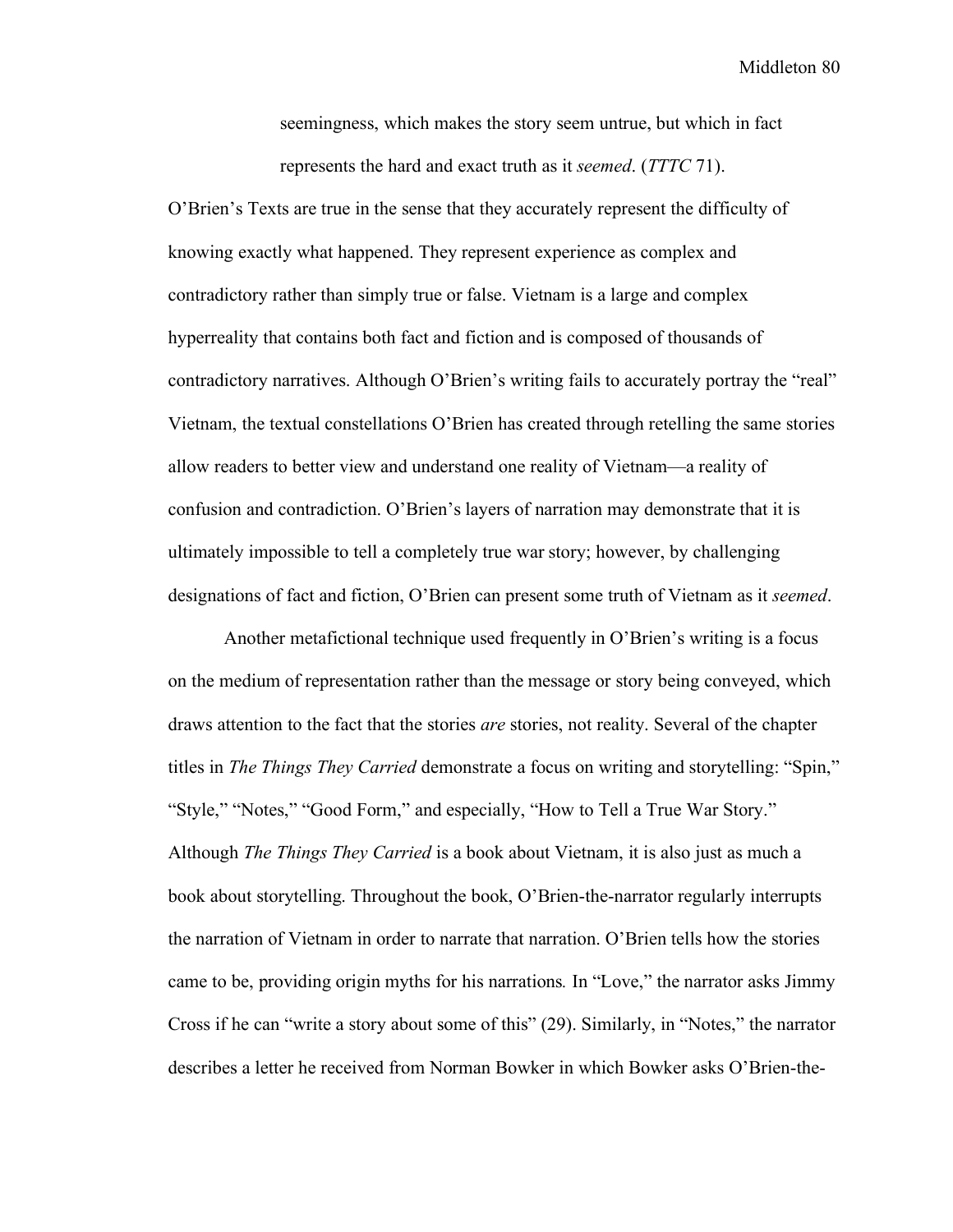narrator to write his story. Variations of the line "I'm forty-three years old, and a writer now" are repeated several times throughout the book, emphasizing the medium through which the stories are presented (34, 179, 225). Similarly, the narrator often describes how he has told stories in the past and why he has told them the way he has. In Good Form, O'Brien writes, "Right here, now, as I invent myself, I'm thinking of all I want to tell you about why this book is written as it is" (179). This kind of metacommentary—telling the reader "why this book is written as it is"—is exactly the way that the book is written; it is an essential part of O'Brien's form. By discussing the stories as written artifacts, O'Brien draws attention to the work's fictionality and also allows for a particular reality of Vietnam to be expressed.

The chapter of *The Things They Carried* that is most blatantly metafictional is "How to Tell a True War Story." The chapter is a blend of storytelling theory and examples of storytelling that trains readers in the responsibilities of both readers and writers of war stories. As Milton J. Bates points out in his book *The Wars We Took to Vietnam*, *The Things They Carried* "alternates between expounding the terms of the reader-writer contract and testing them. When both parties honor the contract, 'How to Tell [i.e., narrate] a True War Story' is implicitly also 'How to Tell [i.e., recognize] a True War Story'" (248). O'Brien's storytelling theory is both prescriptive and descriptive, and it raises questions about the success of O'Brien's storytelling. Readers are given the tools with which to decode and evaluate the work itself. When O'Brien writes, "[a] true war story is never moral," it begs the question "is this war story moral?" (68). By providing the measuring sticks by which to judge war stories, O'Brien emphasizes the constructed nature of stories. It is clear that O'Brien has not directly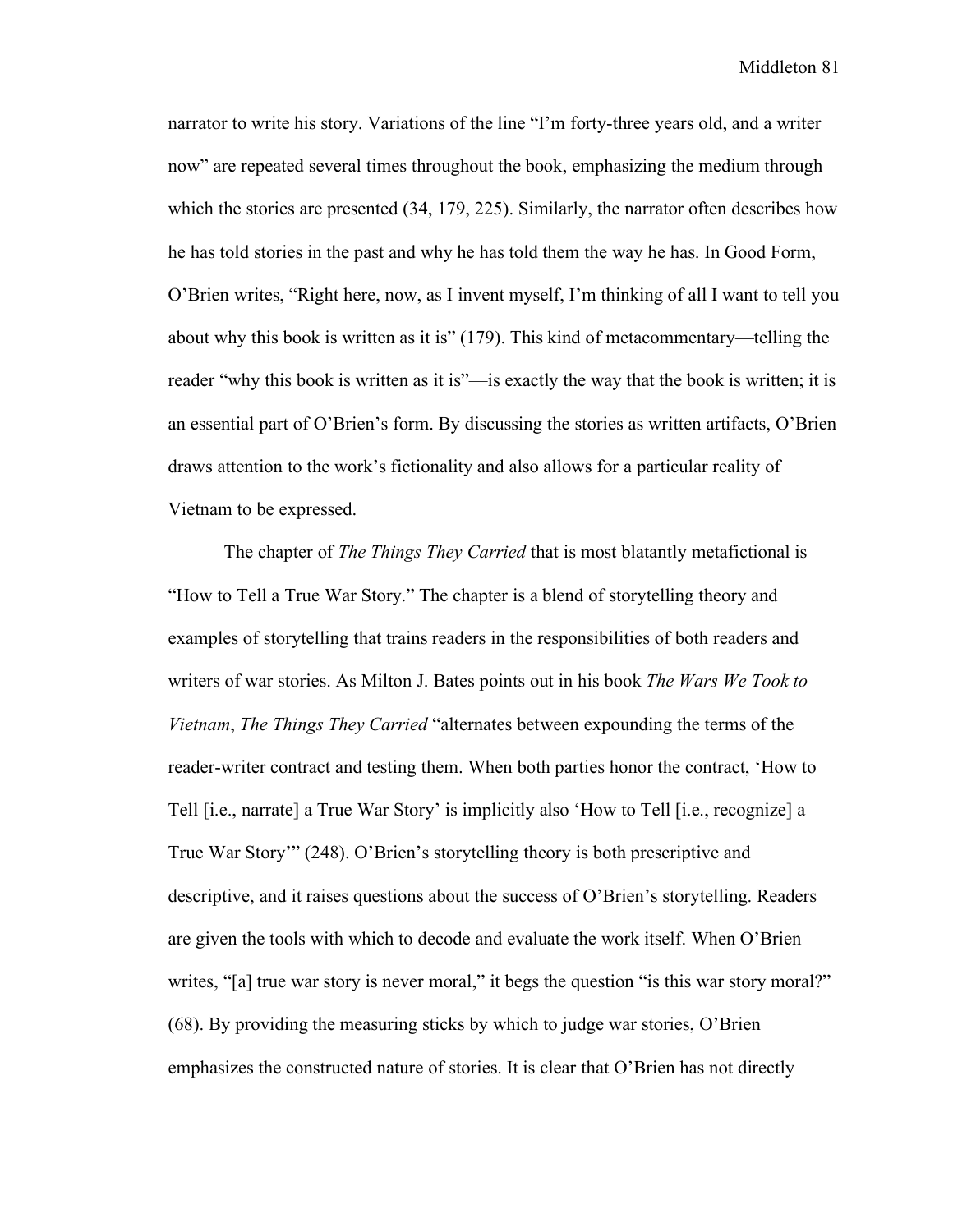communicated his lived experience; instead, he has carefully built stories in hopes of conveying some truth about Vietnam as well as reality in general. The multiple narrations of one story demonstrate that Vietnam can be narrated in many different ways because it is also a construction.

O'Brien continues to emphasize the constructed nature of Vietnam by placing storytelling performances within his narratives. In several places throughout *The Things They Carried*, O'Brien lets his readers witness the narration of a war story, including the reaction of the audience. By placing narrations within his narration, O'Brien again draws attention to his book as a work of fiction, a narrative. These narrations also provide readers an opportunity to test out the storytelling theory they have learned and determine the success of each narration. O'Brien even places a narration within "How to Tell a True War Story," thus directly juxtaposing examples of narration with his theory of narration. Each narrator and listener has his own understanding of how true war stories should be told, and there is always an urgent concern that the stories are told right. Mitchell Sanders admits to making up a few things in his narration because he wanted his audience to "believe by the raw force of feeling" (76). O'Brien begins Rat Kiley's narration of "Sweetheart of the Song Tra Bong" by warning readers that "Rat had a reputation for exaggeration and overstatement" because "he wanted to heat up the truth, to make it burn so hot that you would feel exactly what he felt" (89).

Those who listen to the stories are similarly invested in the way that the stories are told. When Rat Kiley tells the story of Mary Anne Bell, Sanders dislikes Kiley's commentary, which he says "breaks the spell," and tells Kiley to "tell it right" by getting "the hell out of the way and let<sup>[ting]</sup> it tell itself" (106-107). Similarly, in "Ghost"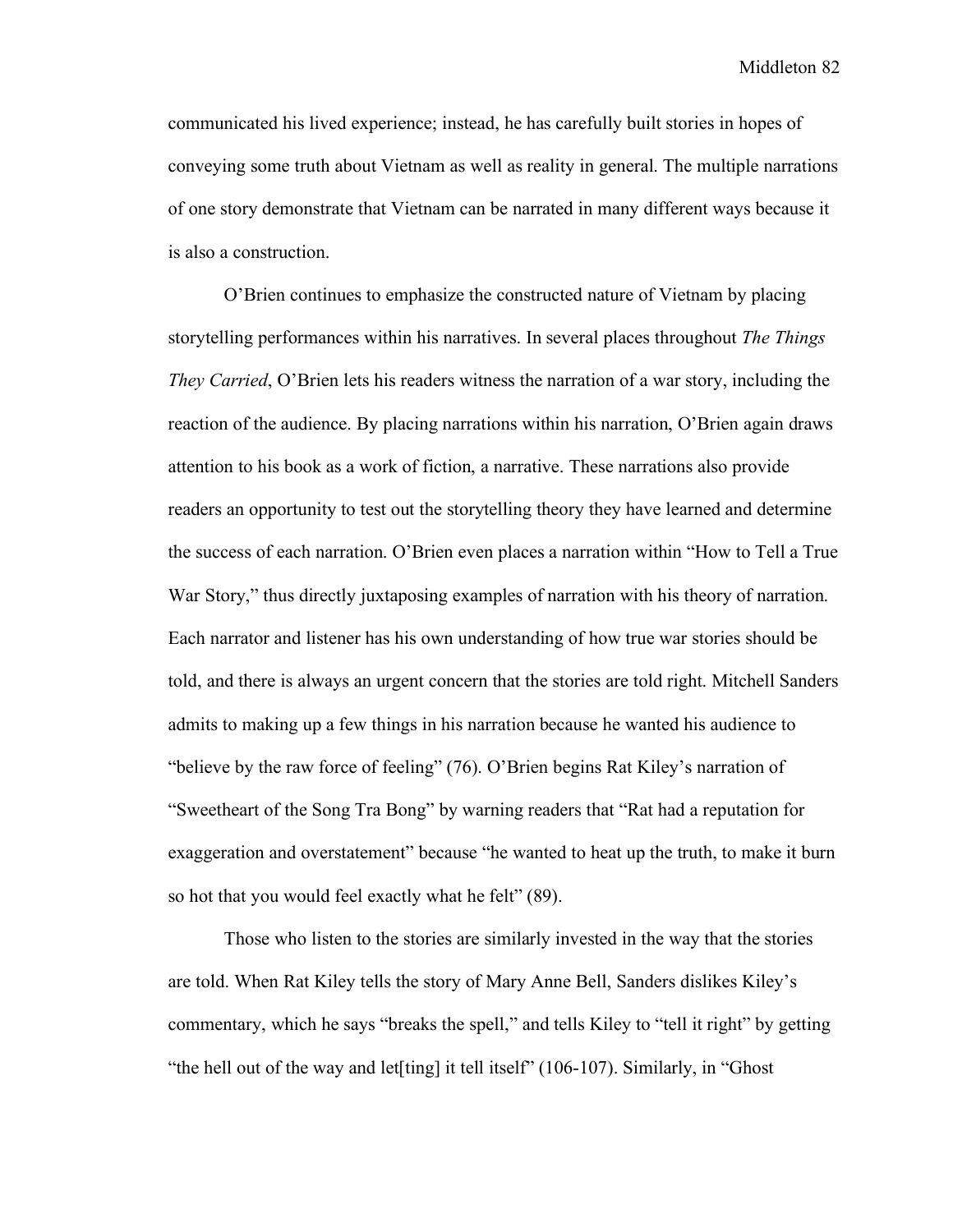Soldiers," when Norman Bowker tells the story of how "Morty Phillips used up his luck," Azar can't keep himself from butting in when he feels that Bowker has left out important details. When Bowker indicates his displeasure at Azar's interruptions, Azar says, "Okay, but *tell* it" (195). By allowing the performance of these narrations space within the text, O'Brien is able to further develop his theory of storytelling by demonstrating how true war stories are told. These narrations also raise questions about how *The Things They Carried* was written and whether or not it is successful in telling a true war story. When Sanders and Kiley feel the need to exaggerate and fabricate to make their stories more real, it begs the question of whether or not O'Brien similarly embellished. O'Brien presents himself as a writer who, like the narrators within his book, feels an urgency to tell it right and who uses various storytelling techniques in his attempt to do so. However, like Kiley, O'Brien cannot "get the hell out of the way and let it tell itself," nor does he want to. Continually emphasizing the medium of representation is an essential part of his form. It is by so doing that O'Brien is able represent the constructed nature of Vietnam itself.

Another technique O'Brien uses to draw attention to his text as a written artifact is the use of accurate details from his personal life. The main character and the narrator of *The Things They Carried* is named Tim O'Brien and shares some characteristics with Tim O'Brien-the-author. When O'Brien revised the previously published stories to be included in *The Things They Carried*, one important revision he made was to change several of the stories so that Tim O'Brien was the new narrator or protagonist. "The Ghost Soldiers" was originally published in *Esquire* in March 1981. In the original narrative, the narrator was named Herbie, and he used more idiomatic and colloquial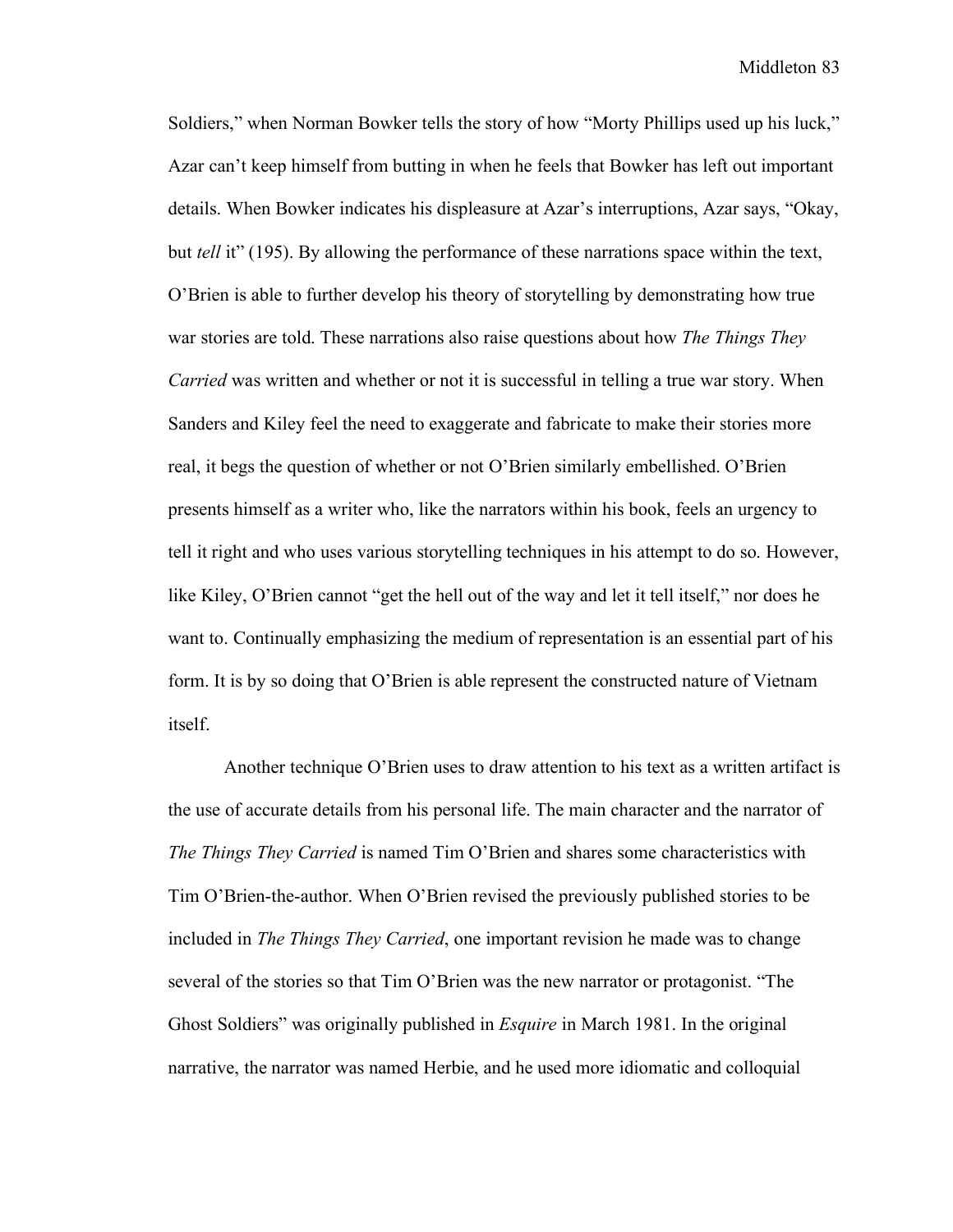language than the narration attributed to Tim O'Brien in the version published in *Things*. Herbie's voice reflected that he "never went to college, and [he] wasn't exactly a whiz in high school either" ("The Ghost Soldiers" 95). However, in *Things*, the new narrator, like the author, went to college, and so the information about Herbie's lack of education was deleted. Similarly, in the original "Ghost Soldiers," Herbie was in Delta Company, but in the revised narrative, the narrator belongs to Alpha Company, the author's company. Those narratives published closer to the 1990 publication of *The Things The Carried* typically received fewer revisions before being republished in the book. For example, in the original "The Lives of the Dead," the narrator was already named "Tim O'Brien" and did not need to be revised to fit more smoothly into the world of the book. However, O'Brien still made revisions to make the narrative fit more accurately with his own life. The first version of the story was published in January 1989, and the narrator writes, "It's now 1988. I'm forty-one years old" ("TLOTD" 138). In the revised version of the story published in *The Things They Carried*, the dates and ages are changed to reflect author O'Brien's real age at the date of publication. However, *Things* cannot be considered exactly autobiographical either. Several details of O'Brien the narrator's life are not consistent with that of O'Brien the author. For instance, O'Brien the author does not have a nine year old daughter named Kathleen and did not return with her to Vietnam years after the war (Calloway "How to Tell" 250). O'Brien deliberately mixes fact and fiction to blur the line between the two and demonstrate that the hyperreality of Vietnam can be made of both fiction and reality.

Other narratives were revised to give the character "Tim O'Brien" a more prominent role. The revision of the chapter "Speaking of Courage" and the addition of a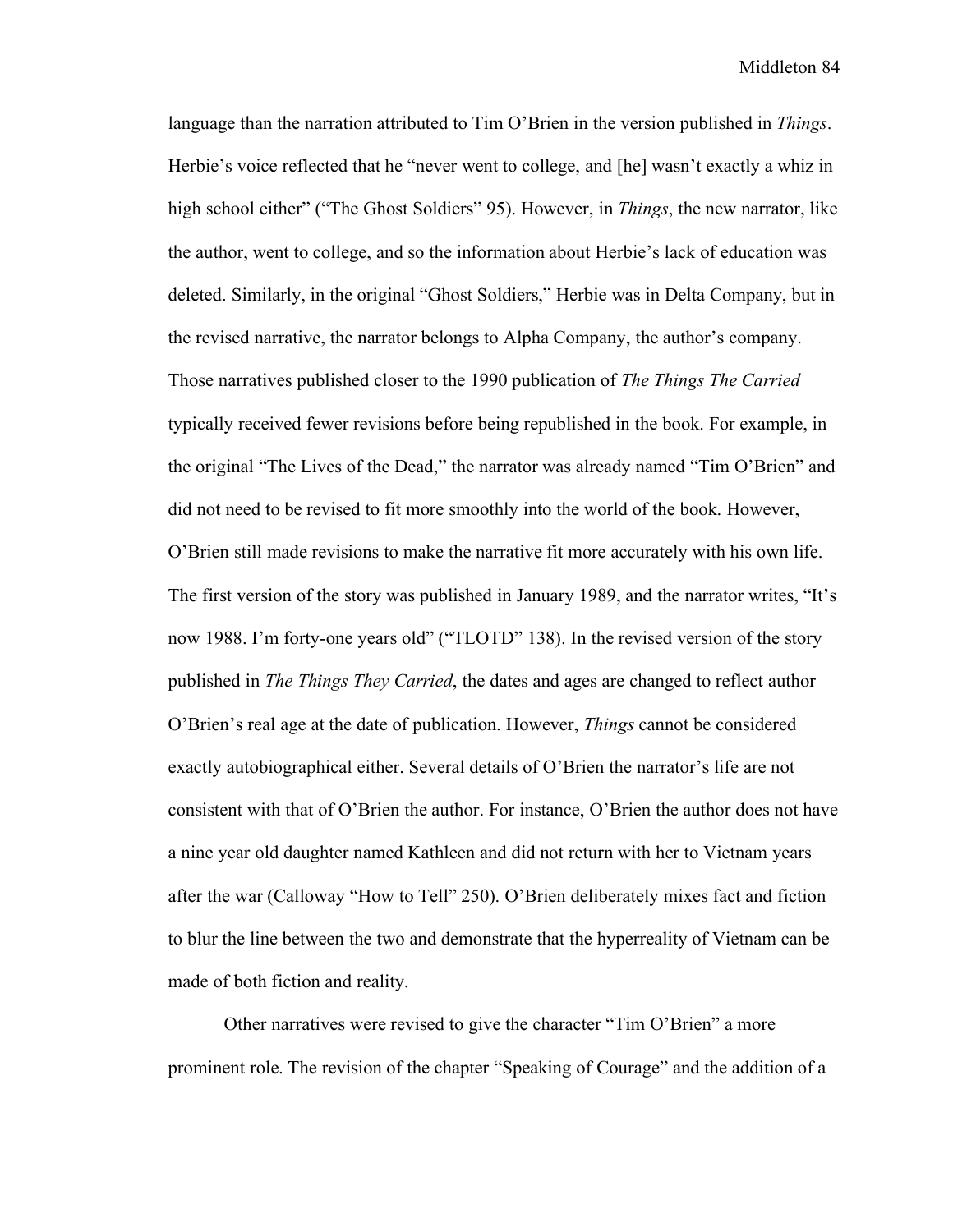chapter called "Notes" allowed the narrator Tim O'Brien to take a much more prominent role. "Speaking of Courage" was first published in *The Massachusetts Review* in 1976 and initially told a story about the main character of *Going After Cacciato*, Paul Berlin, after he came home from the war. In "Notes," a piece of metafiction about the creation and revision of "Speaking of Courage," O'Brien the narrator explains how he had originally written the story to be part of *Going After Cacciato* but was unable to tell the story accurately and still have it fit in the novel. The *Massachusetts Review* version of "Courage" tells the story of Berlin thinking about how he could have won the Silver Star if he had saved Frenchie Tucker from the tunnels, an event that takes place in *Going After Cacciato*. However, in the revised narrations published in *Granta* in 1989 and *Things*, the main character is changed to Norman Bowker, who drives around a lake in his hometown thinking about how he might have won the Silver Star if he would have been able to save Kiowa from the shit field. Through the addition of "Notes," the revised narrations of "Courage" are not only about a man's inability to verbalize his experience at war once he is home, but are also largely about the narrator O'Brien's failure to tell his friend's story right. O'Brien uses details from his life to connect himself to O'Brien the narrator and to make his origin myth for "Courage" plausible.

In "Notes," the narrator explains that he wrote "Courage" in 1975 "at the suggestion of Norman Bowker (*TTTC* 155). Because the initial version of "Courage" was published in 1976 it is likely that O'Brien wrote the story in 1975. In "Notes," O'Brien the narrator mentions two of his books, *Going After Cacciato* and *If I Die in a Combat Zone*, titles O'Brien the author had written and published. In his writing, O'Brien bestows characteristics of the author upon the narrator in order to confuse reality and fiction, and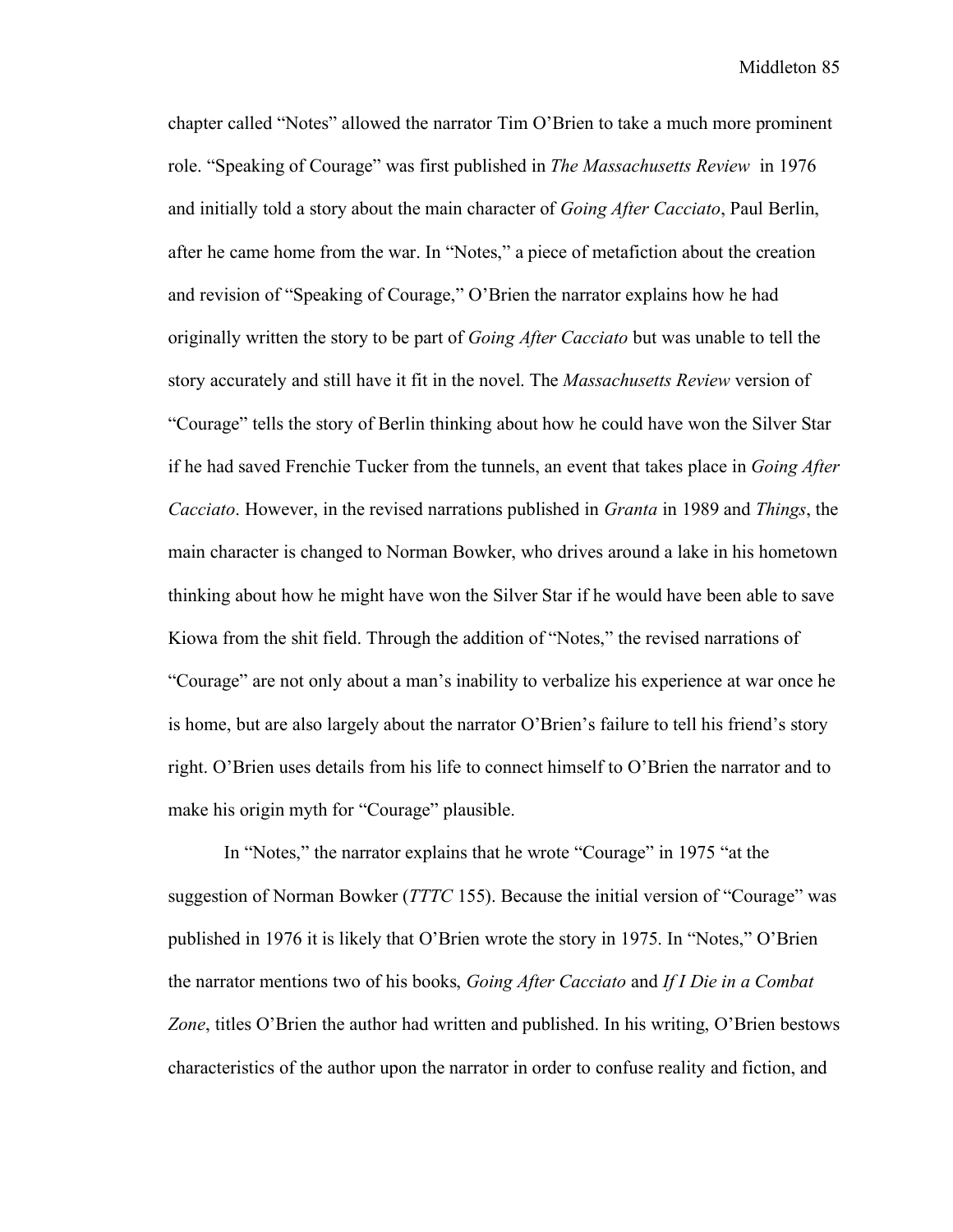similarly, in interviews, O'Brien the author will often take on characteristics of O'Brien the narrator. In an interview given in 1989 before *The Things They Carried* was published, O'Brien tells the story of receiving a letter from Norman Bowker as something he experienced:

> "Speaking of Courage," for example, came from a letter I received from a guy named Norman Bowker, a real guy, who committed suicide after I received his letter. He was talking to me in his letter about how he just couldn't talk to anybody about it. He didn't know what to say; he felt inarticulate. All he could do was drive around and around in his hometown in Iowa, around this lake. (Naparsteck 7)

O'Brien claims the story is something that really happened, but the details are suspicious. The copyright page indicates that the name "Norman Bowker" is imaginary. The detail of driving around the lake has already been attributed to both O'Brien in his memoir and Paul Berlin in the original "Speaking of Courage"—is it really Bowker's experience? Probably not. In fact, in the same interview, O'Brien says, "The story about Norman Bowker is made up. There is no Norman Bowker" (8). O'Brien continues to challenge designations of reality and fiction by affirming both that the story is real and that it is not. By refusing to outline which parts of his stories are true and which aren't, O'Brien emphasizes the ability of fiction to convey truth. Vietnam is constructed of both real events and simulacra, and, thus, fictional representations are capable of presenting particular realities of Vietnam.

At the end of "Notes," O'Brien is tied up even more in the story of "Speaking of Courage." The narrator writes, "In the interests of truth, however, I want to make it clear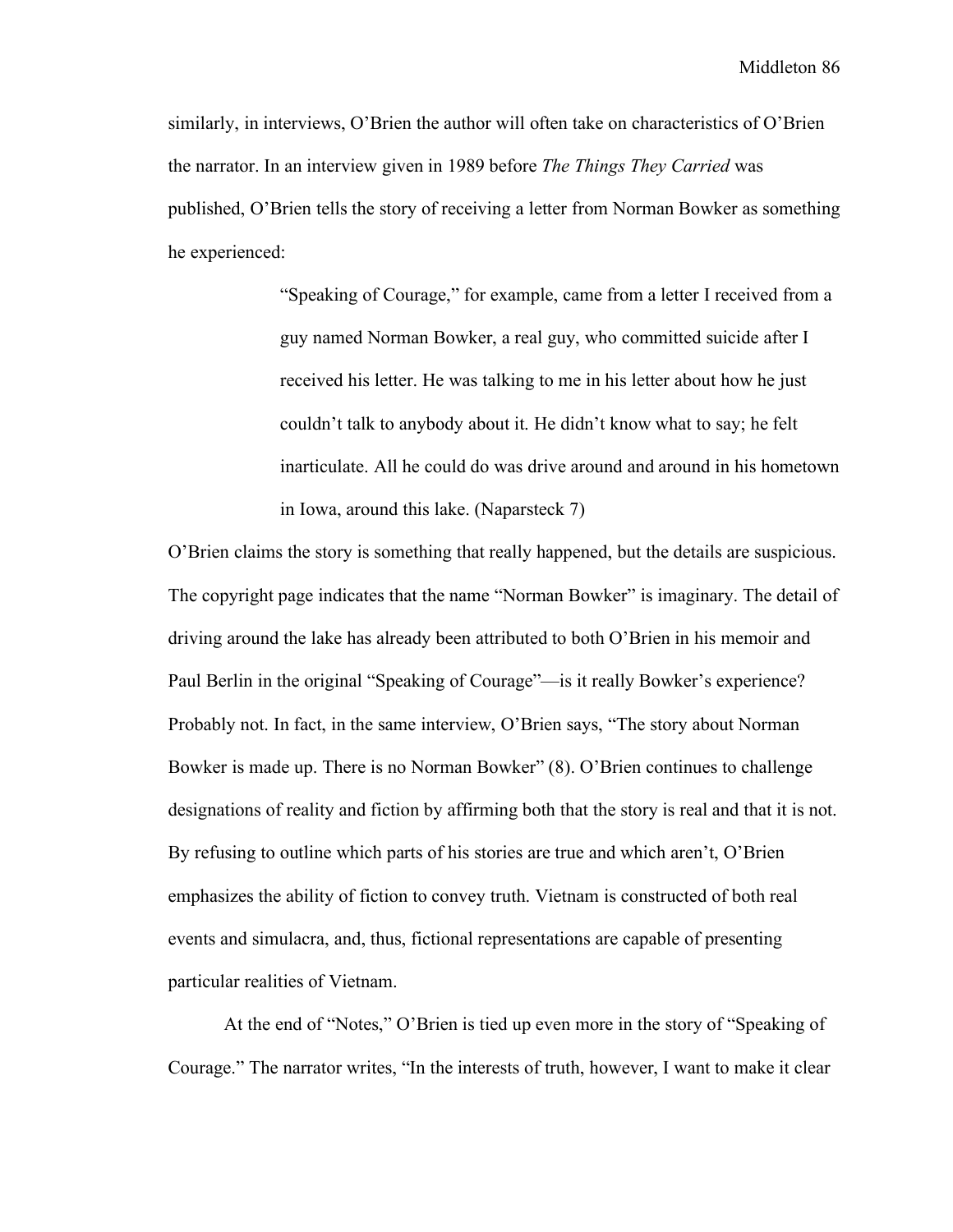that Norman Bowker was in no way responsible for what happened to Kiowa. Norman did not experience a failure of nerve that night. He did not freeze up or lose the Silver Star for valor. That part of the story is my own" (160-61). Finally, the story is not Paul Berlin's or Norman Bowker's; it is Tim O'Brien's. This is confirmed by placing "Notes" and "Speaking of Courage" among other stories that demonstrate O'Brien's complicity in Kiowa's death. "In the Field" depicts O'Brien returning to the field where Kiowa died. In the revised version of "The Lives of the Dead" published in *The Things They Carried* one line is revised to change the character O'Brien's role in Kiowa's death. Originally the line read, "I helped dig my friend Kiowa out of the muck along the Song Tra Bong" ("TLOTD" 142). In the revised version the line is changed to, "I watched my friend Kiowa sink into the muck along the Song Tra Bong" (*TTTC* 242). O'Brien has changed the narrator's role from someone who helped in the aftermath to someone who watched his friend die. Of course, because the events of "Speaking of Courage" have been narrated so many times, this narration with O'Brien as the central character is not the "true" narrative anymore than any of the previous narratives are. All of the narratives form one Text in which Paul Berlin, Norman Bowker, and Tim O'Brien can all live the same story without there being any contradiction. The story presents truth about the difficulties of friendship, guilt, and courage regardless of who—if anyone—really lived through the story's events.

By allowing Berlin, Bowker, and O'Brien to all carry the burden of having "almost won the Silver Star for valor," the Text further emphasizes the nameless responsibility for death and destruction carried by all soldiers (*TTTC* 140). In "In the Field," Norman Bowker describes Kiowa's death as "Nobody's fault, . . . Everbody's"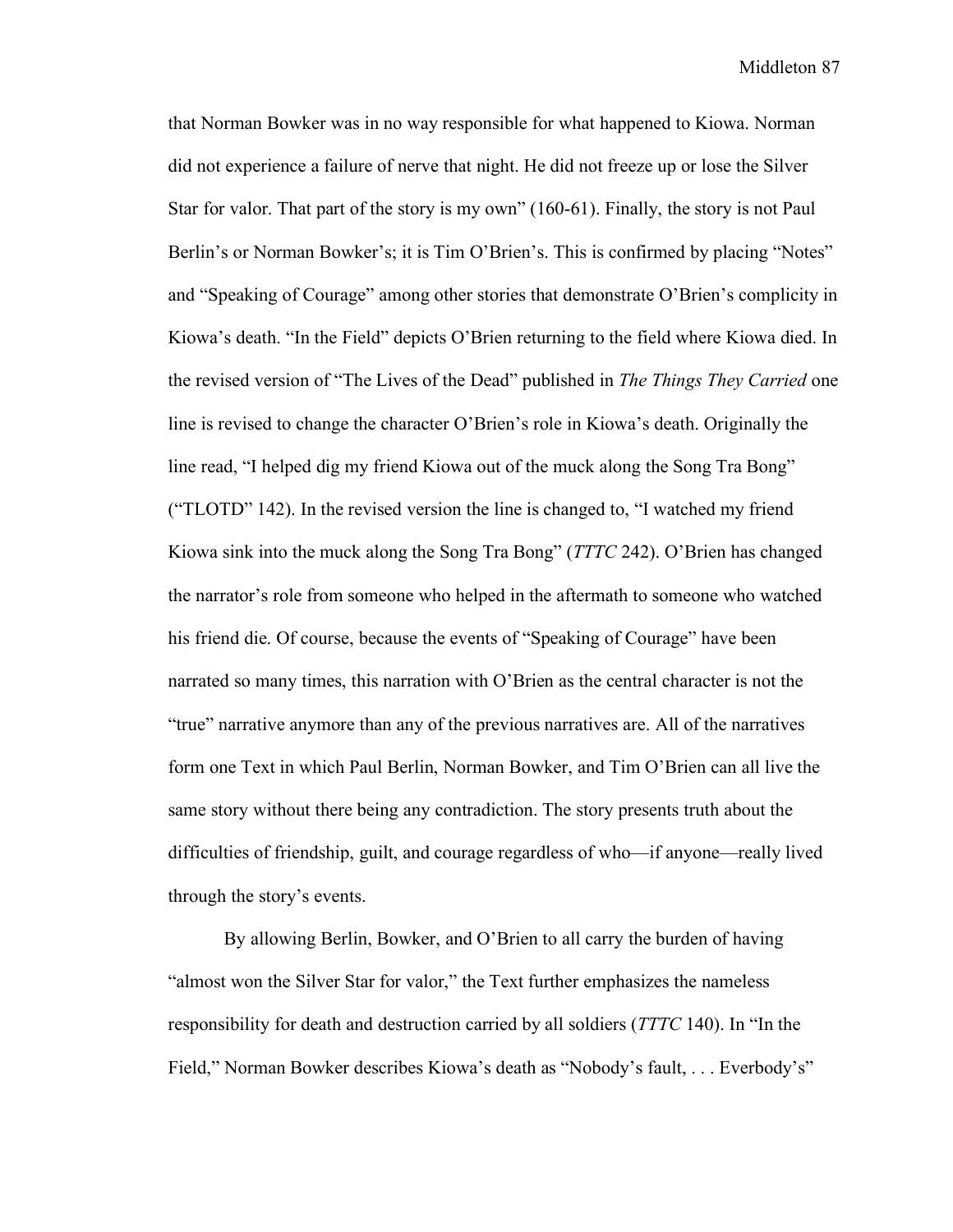(176). Similarly, O'Brien the narrator offers one narration of the story about the man he killed in which he does not actually kill the man but feels guilt regardless. He writes, "twenty years ago I watched a man die on a trail near the village of My Khe. I did not kill him. But I was present, you see, and my presence was guilt enough" (179). Similarly, in *Going After Cacciato*, all of the men in the squad are told to touch the grenade that is used to kill Lieutenant Sidney Martin. The Text of "Speaking of Courage" presents itself as a fictional story because the same events are variously attributed to different actors and different circumstances; however, this fictionalization allows O'Brien's writings to present a particular truth about the way that many soldiers can experience guilt and grief. By refusing to attach the guilt of letting Kiowa (or Frenchie Tucker) die, O'Brien is able to demonstrate the complicity many soldiers felt regardless of individual actions.

*The Things They Carried* is not only a retelling of O'Brien's previously narrated stories, but it also re-narrates other texts and stories about the Vietnam War and about war in general both to present the shortcomings of literary representation and to attempt to present some truth about Vietnam through multiple narrations. Through its intertextuality, *Things* further identifies itself as a fiction, a response to other fictions. Because of his focus on telling true war stories, O'Brien places his writing in conversation with previous attempts to tell war stories. In "How to Tell a True War Story," O'Brien warns, "If at the end of a war story you feel uplifted, or if you feel that some small bit of rectitude has been salvaged from the larger waste, then you have been made the victim of a very old and terrible lie" (68-69). In twentieth-century writing about war one particular phrase has repeatedly been described as an "old lie," perhaps most famously in Wilfred Owen's best-known World War I poem. The phrase—"dulce et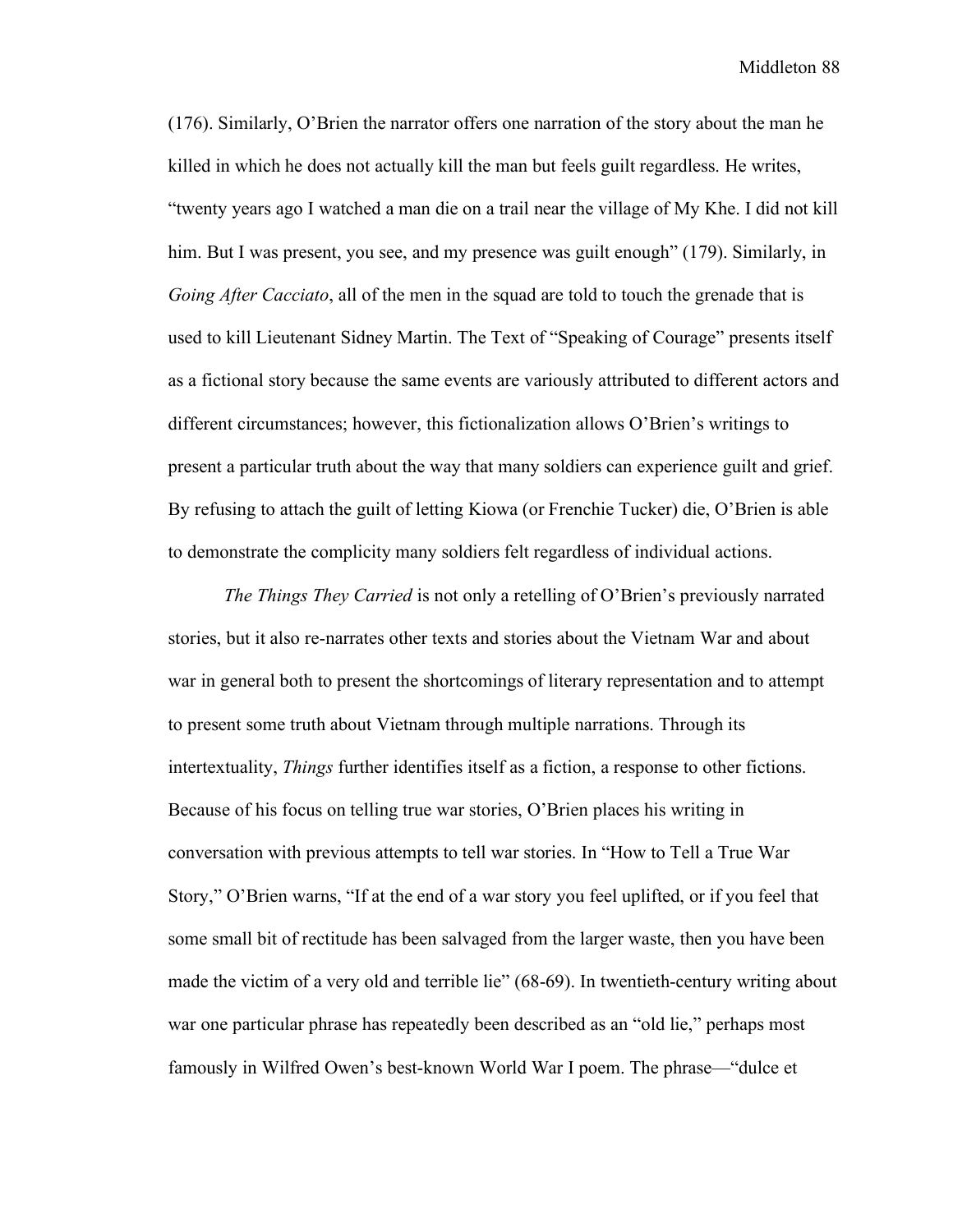decorum est mori pro patria," roughly translated as "it is sweet and fitting to die for one's country"—comes from Horace's *Odes* and, thus, is a part of a war story itself. O'Brien directly references this phrase in his 1975 memoir, *If I Die in a Combat Zone Box Me Up and Ship Me Home*, in which his friend quotes "Hugh Selwyn Mauberly":

These fought in any case,

and some believing,

pro domo, in any case . . . .

Died some, pro patria,

non "dulce" non "et decor" (37-38)

O'Brien ends the quote there, but the poem continues:

walked eye-deep in hell

believing in old men's lies.

Pound, Owen, and O'Brien all condemn the sentiment that it is sweet and honorable to die for one's country, but in so doing, all three writers also indicate "the impotence of poetic tradition to speak truthfully of war" (Griffith 37). Because the source of the "old lie" is a Horatian ode, these modern texts that quote Horace's claim not only challenge the nobility of war, but also confront the ability of language and literature to represent war. O'Brien directly questions the possibility of ever writing a true war story when he writes, "it's safe to say that in a true war story nothing is ever absolutely true" (82). O'Brien does not lose hope in storytelling; in fact, he claims that "stories can save us" (225). However, O'Brien confronts the failed literary representations of the past and attempts a new form in hope of presenting some truth about war and particularly about Vietnam.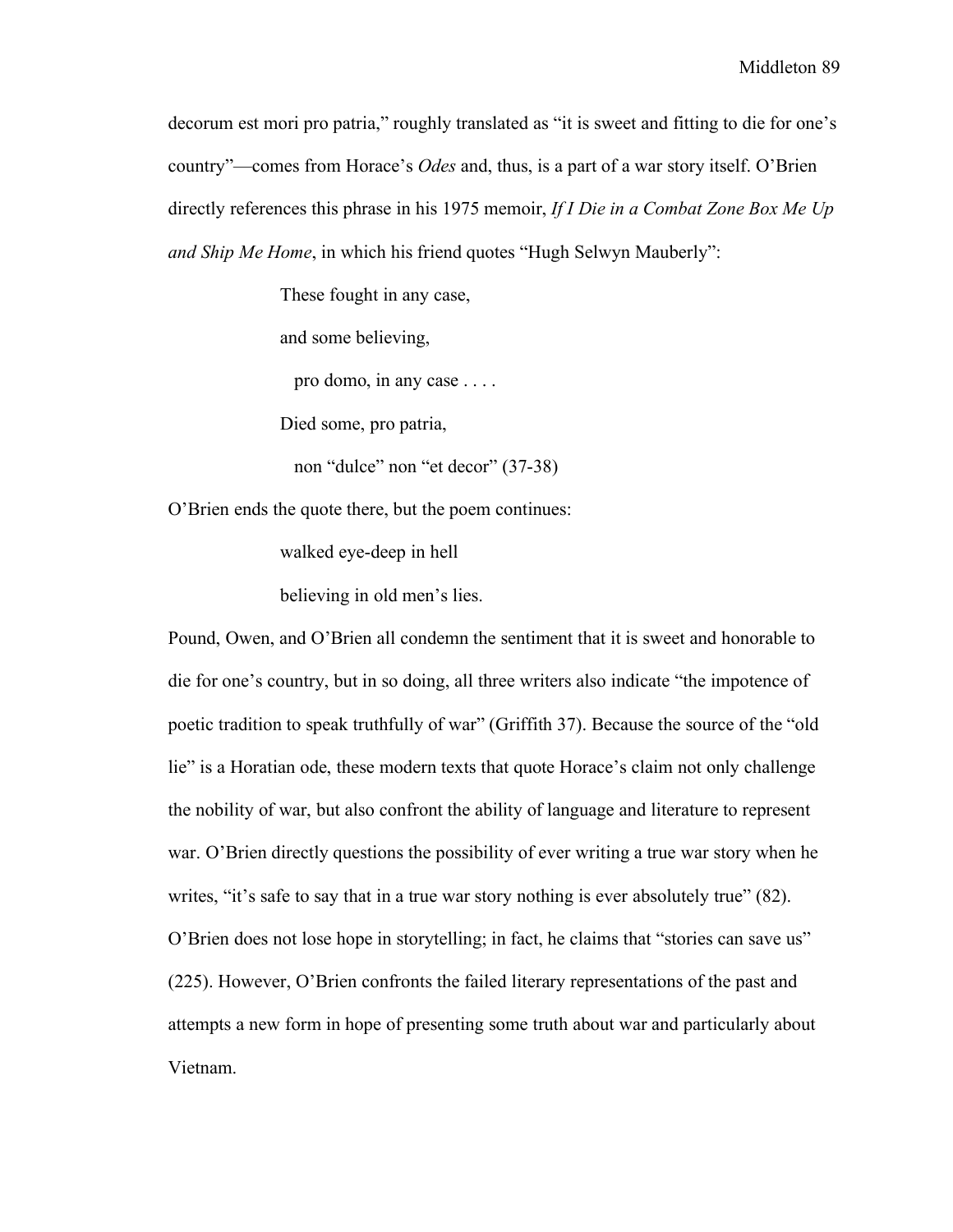In addition to the tradition of war poetry, O'Brien responds to popular representations of Vietnam in *The Things They Carried*. Although O'Brien calls "Sweetheart of the Song Tra Bong" "one of the few pieces in *The Things They Carried* that's actually based on some fact" ("Tim O'Brien"), "Sweetheart" is also one of the stories most blatantly adapting and revising other texts, particularly *Heart of Darkness* and, thereby, *Apocalypse Now*. In their article "Sweetheart of the Song Tra Bong: Tim O'Brien's (Feminist?) *Heart of Darkness*," Terry J. Martin and Margaret Stiner argue that "*Heart of Darkness* was O'Brien's principal source for the story ["Sweetheart"]" and draw several comparisons between the two texts (94). Martin and Stiner point out that both Mary Anne and Kurtz "display the trophies of the kill"—Kurtz's heads and Mary Anne's tongues. They also underscore Marlow's and Mary Anne's "egoist desire[s] to ingest and dominate the world: Marlow describes seeing Kurtz 'open his mouth wide—it gave him a weirdly voracious aspect, as though he had wanted to swallow all the air, all the earth, all the men before him' (61); likewise, Mary Anne claims, 'Sometimes I want to eat this place. Vietnam. I want to swallow the whole country'" (94).

There are many more similarities between "Sweetheart" and *Heart of Darkness* and *Apocalypse Now*. Like *Heart of Darkness*, "Sweetheart of the Song Tra Bong" uses a frame. The narrator of the story is unnamed but could be considered to be the same narrator of many of the other stories in the book, "Tim O'Brien." As Marlow's story in *Heart of Darkness* is mediated through an unnamed narrator, Rat Kiley's story is mediated through an unnamed narrator. Like Tim O'Brien in his address at Brown, the narrator of "Sweetheart" refuses to "guarantee the authenticity of the story" by describing its source, Rat Kiley, as someone who has "a reputation for exaggeration and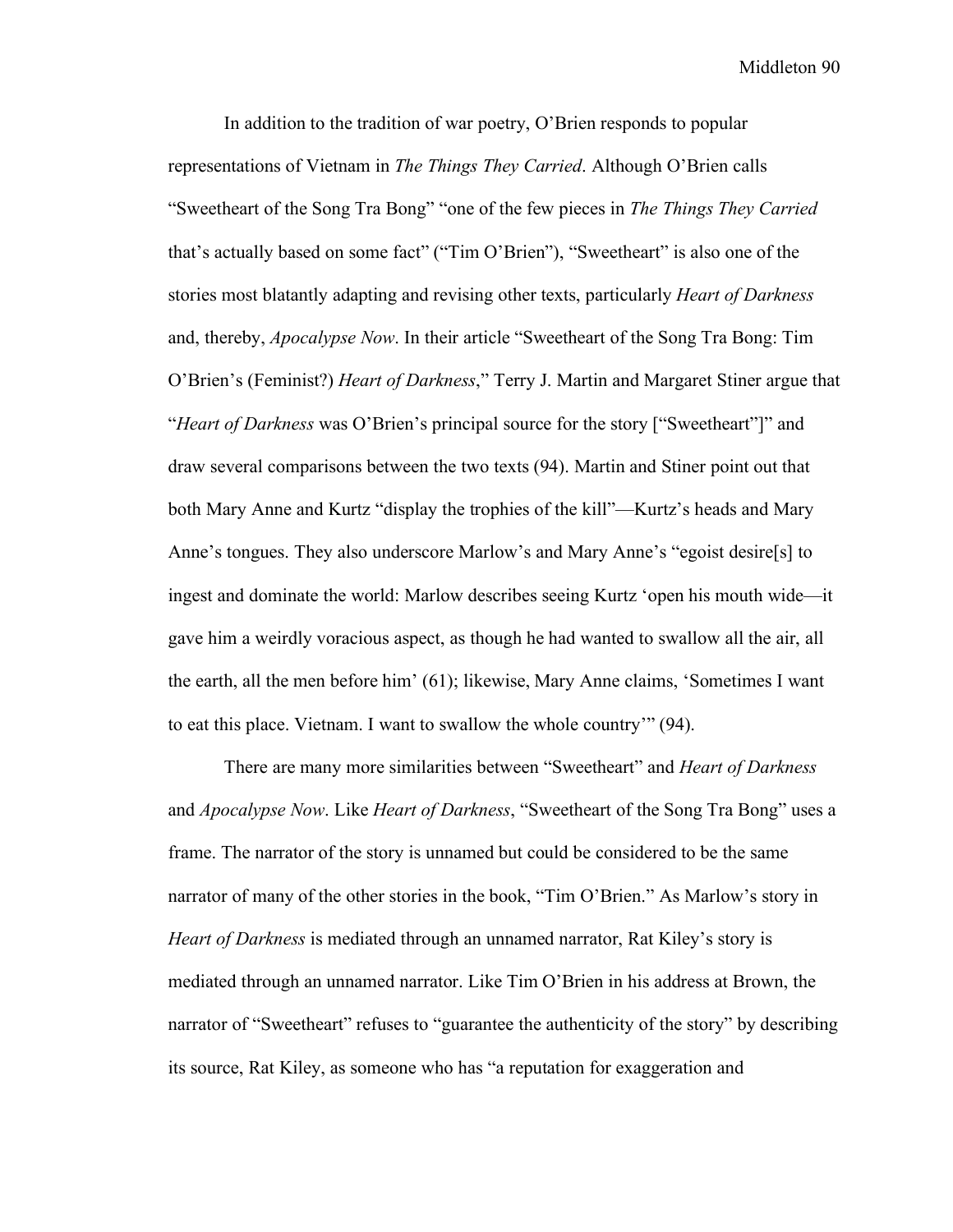overstatement, a compulsion to rev up the facts" (*TTTC* 89). Thus, the story has not only gone through several revisions and retellings—particularly the ending which Rat heard through Eddie Diamond later on—but the primary storyteller is identified as prone to exaggeration. This mediation of the narrative follows *Heart of Darkness* and also gives the story a mythic quality.

Like *Heart of Darkness* and *Apocalypse Now*, "Sweetheart" tells the story of a journey into the dark soul of man. Unlike Conrad's novella and Coppola's film, O'Brien's story does not trace the journey of a military man; instead, O'Brien places sweet Mary Anne Bell of Cleveland, Ohio into the role. The story's surreal quality comes from this placement of a symbol of American innocence and youth in the jungles of Vietnam. The narrator describes Mary Anne as having "long white legs and blue eyes and a complexion like strawberry ice cream. Very friendly, too" (93). She is the girl next door who wanted the American Dream—to "be married, and live in a fine gingerbread house near Lake Erie, and have three healthy yellow-haired children" (94). This change in the narrative from a hardened military man—a character that readers, especially those familiar with the *Heart of Darkness*/*Apocalypse Now* story, would view as more likely to fall victim to the horror of war—to a sweet young girl adds a new level of surrealism to a familiar story and allows O'Brien to question the innocence of the Americans at home in comparison to those who go to war.

"Sweetheart" also uses themes and elements from the film *Apocalypse Now* in order to re-narrate Coppola's story into a form that suits O'Brien's Vietnam. O'Brien connects "Sweetheart" directly to *Apocalypse Now* when, after building interest in Mary Anne's character and development, Rat admits that he does not know the end of the story.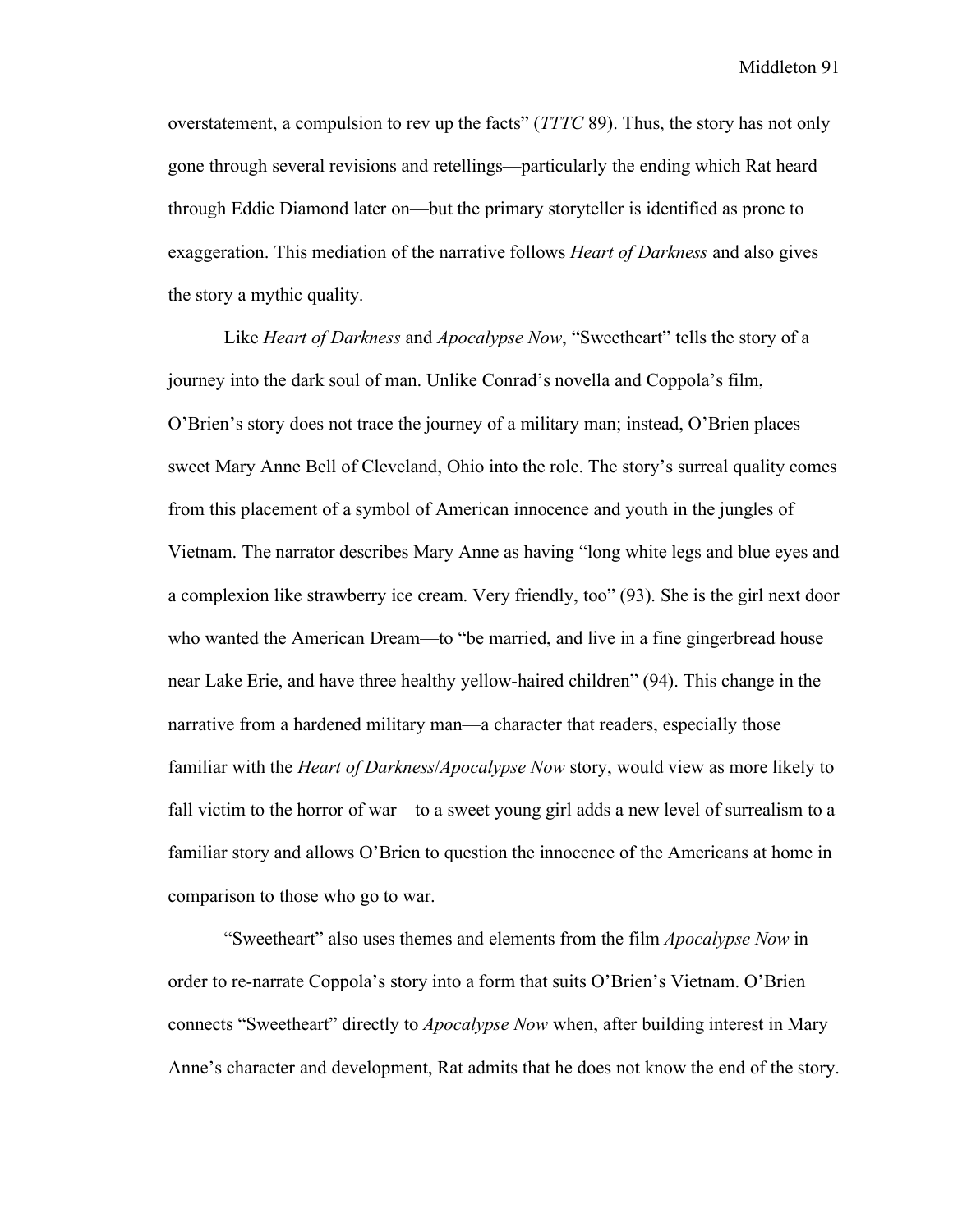Like Coppola, Rat is unsure how the story ends, a failure that Mitchell Sanders, who reminds both Rat and readers of the conventions of storytelling throughout the story, finds particularly offensive: " 'it's against the *rules*,' Sanders said. 'Against human *nature*. This elaborate story, you can't say, Hey, by the way, I don't know the *ending*. I mean, you got certain obligations'" (113). Of course, telling an elaborate story without knowing the ending is exactly what Coppola did in the filming, editing, and re-releasing *Apocalypse Now*. In a parody of *Apocalypse Now* on *Saturday Night Live*, Martin Sheen plays a studio representative sent to "terminate" Coppola's filming "with extreme prejudice" (Suid 366). Sheen tells Coppola that the studio has decided to blow up the set to prevent him from continuing work on the film. When someone suggests that they should film the bombing, Coppola says, "Yeah. A B-52 strike. . . . That's it. That's it! My ending!!! One of my endings!!" (366-367). O'Brien recreates the public's expectations for storytelling and the public's confusion at Coppola's telling a story without an ending through the character of Sanders and, thus, connects his story to *Apocalypse Now*.

O'Brien re-narration of *Heart of Darkness*/*Apocalypse Now* allows him to change elements of the Coppola's narration that he disliked. In a 1979 article published in *Esquire*, O'Brien expresses frustration at the stereotypical image of the Vietnam veteran propagated through media representations. He particularly focuses on *Apocalypse Now*, the most recent and most surreal depictions of the Vietnam vet:

> *Apocalypse Now* offers a souped-up version of the old stereotype: the weird, numbed-out, berserk GI. Despite its clear metaphorical intentions, the film carries a quite literal message: Not only was the war crazy, but so were the men who fought it. . . . Vietnam, the film seems to say, was a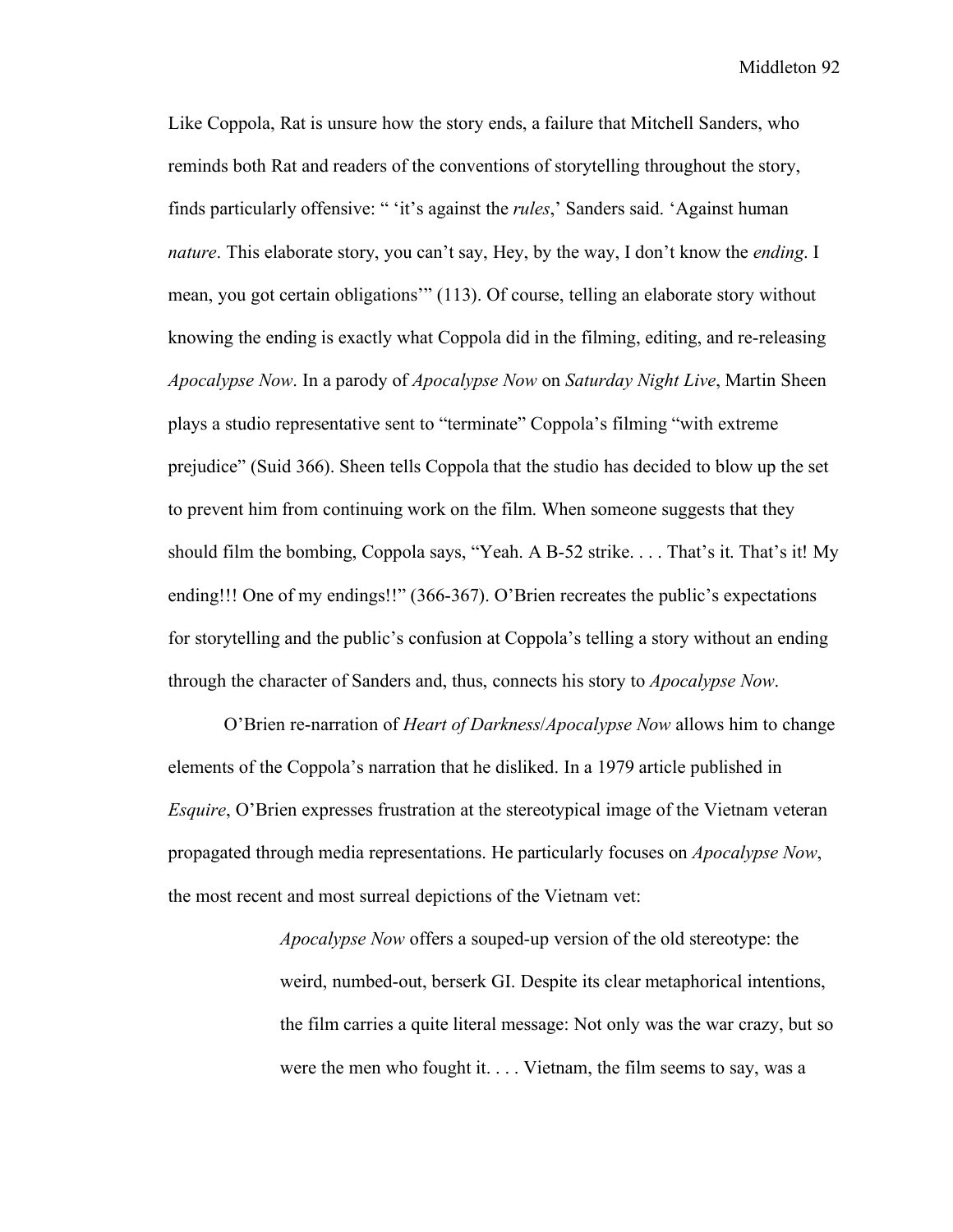loony bin, and American soldiers were its inmates. . . . . Power, greed, megalomania—these, so it would seem, were the fuels that fired American behavior in Vietnam. While all this is surely a comment on the forces that led us into war, a rendering of that "heart of darkness" lurking in the national bosom, one can't help wondering how many moviegoers will interpret it so subtlety. ("Violent Vet" 100)

By re-narrating the story of *Apocalypse Now* (or *Heart of Darkness* in Vietnam), O'Brien is able to discard the meanings he dislikes in Coppola's adaptation and refill the story with new meaning. He does this by recasting Kurtz as innocent, mainstream America through Mary Anne Bell. The metaphor of America taking the journey to the heart of darkness is more dramatically depicted when it is embodied in a seventeen year-old cheerleader. This revision to the story does not allow the audience to "shove [their culpabilities] off onto ex-GIs" as O'Brien suggests stereotypical depictions of Vietnam vets do ("Violent Vet" 100).

*The Things They Carried* is not easily categorized or contained. It is a Text that stretches beyond its covers and that continues to re-narrate its war stories. Because so much of the book's focus is on storytelling and narration rather than Vietnam itself, it is especially capable of presenting particular truths about Vietnam. The Vietnam that Americans remember and continue to experience today is largely shaped by stories historic, filmic, literary, and oral—and because the hyperreality of Vietnam is formed through these simulacra, O'Brien's focus on how stories are shaped and told provides insight into how Vietnam is similarly shaped and told. O'Brien's network of stories and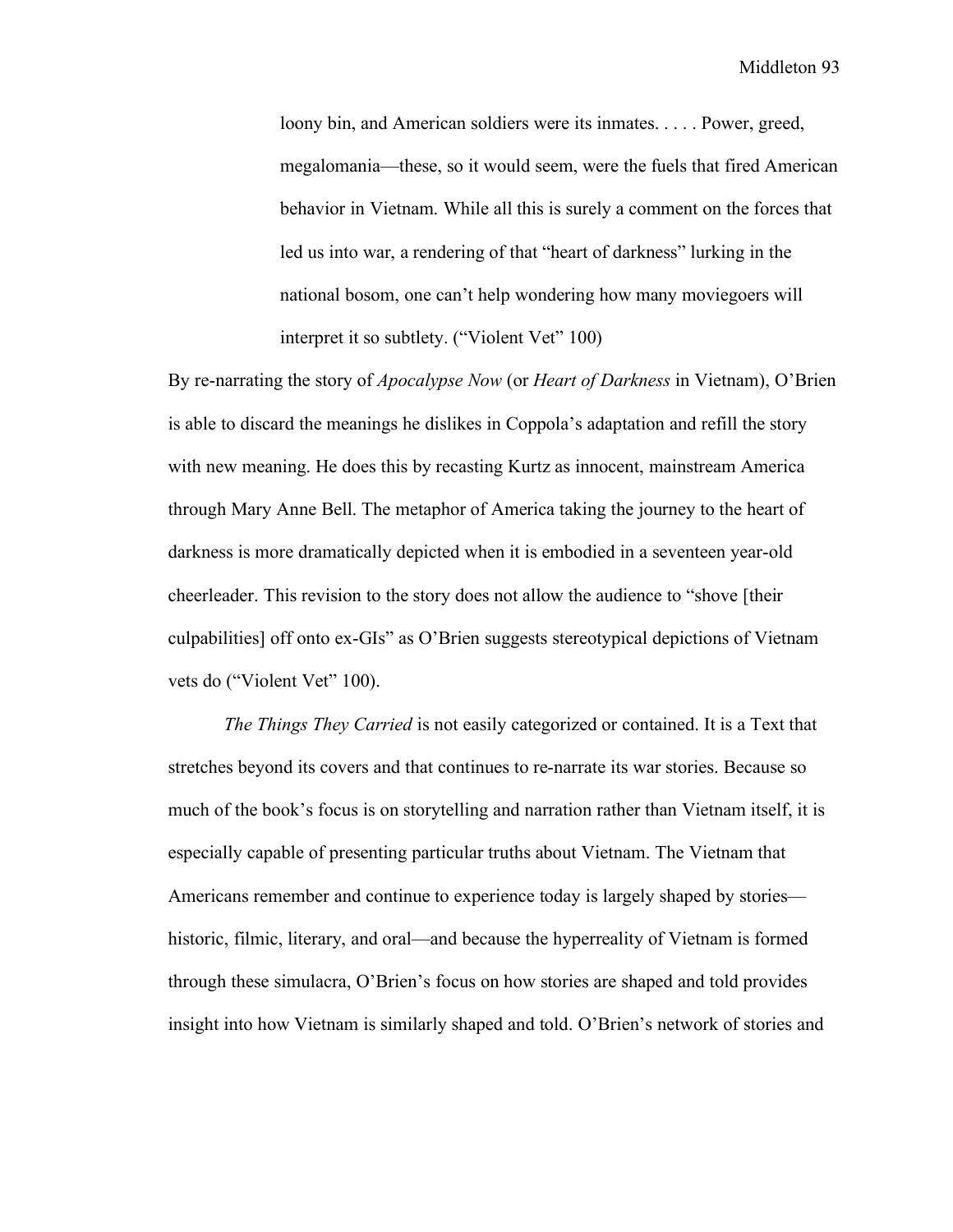narratives instructs readers in "how to tell a true war story" among the larger network of stories and narratives about America and its wars.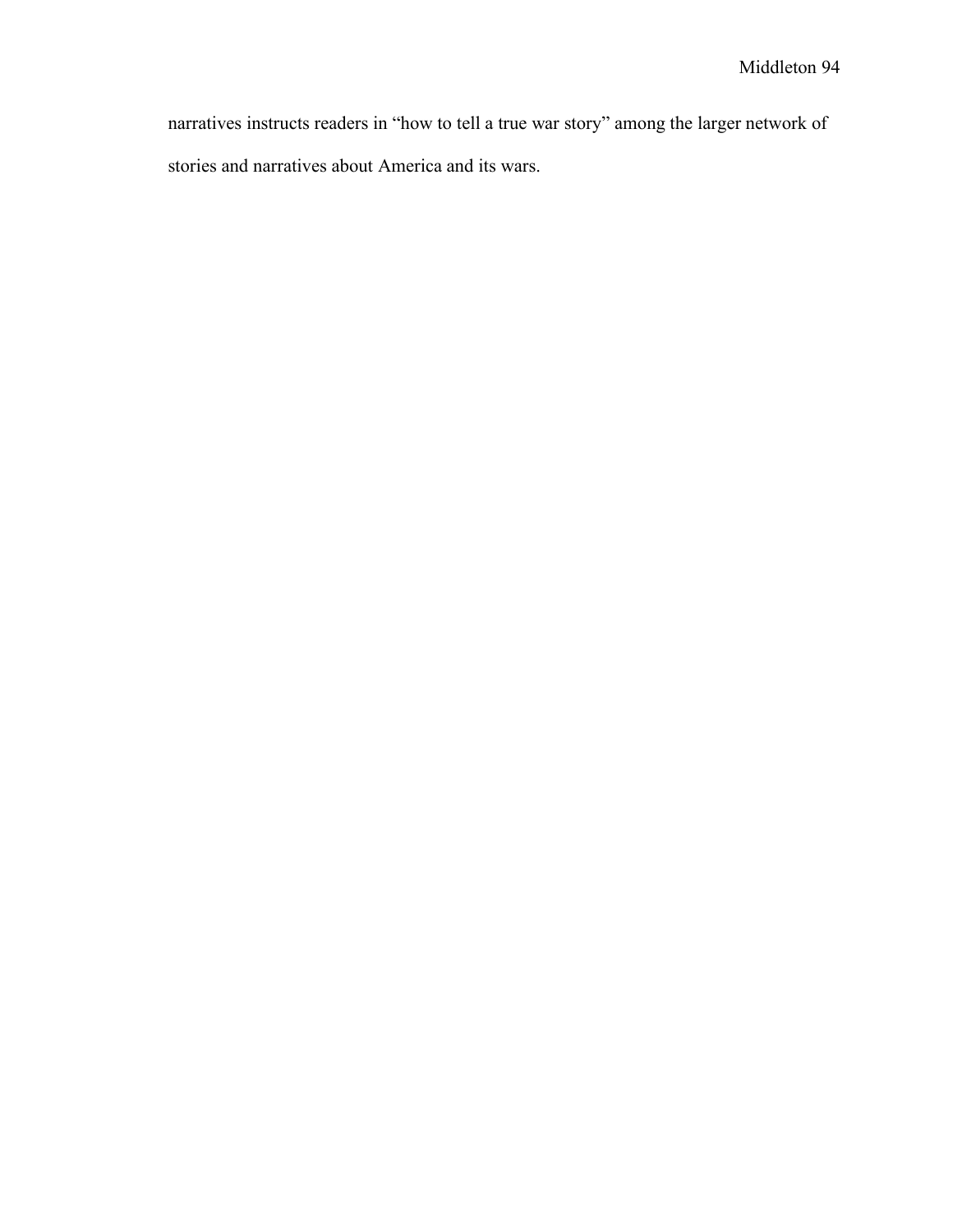## THE ETHICS OF A FICTIONALIZED REALITY: IMPLICATIONS OF REPRESENTATION

And, in the end, really, there's nothing much to say about a true war story, except maybe "Oh."

—Tim O'Brien, *The Things They Carried*

In his book *Warring Fictions: Cultural Politics and the Vietnam War Narrative*, Jim Neilson takes issue with the positive critical reception of *The Things They Carried*, which he describes as "little more than a new aestheticism, a belief in the power of storytelling and the literary imagination" (197). Neilson argues that highly fictionalized representations of the Vietnam War, such as *The Things They Carried* and *Apocalypse Now*, ultimately fail because they cannot and do not present the reality of the war. He writes:

> To speak of the surreality and unreality of Vietnam is to mystify the war by confusing its perceptual experience with its material fact. True, from a soldier's viewpoint the chaos of battle was surreal, and some of the elements of war . . . may have seemed "unreal." The problem with this perception is that it has dominated literary portrayals of the Vietnam War. To see Vietnam as resisting finality, as many critics have, is to see the war as inexplicable, therefore with no lesson to be learned. This denial of finality means denying any certain and explicit understanding of the war. (195)

Neilson's argument raises important ethical issues in relation to representation. Any artist who attempts to represent Vietnam faces the challenge of representing an extremely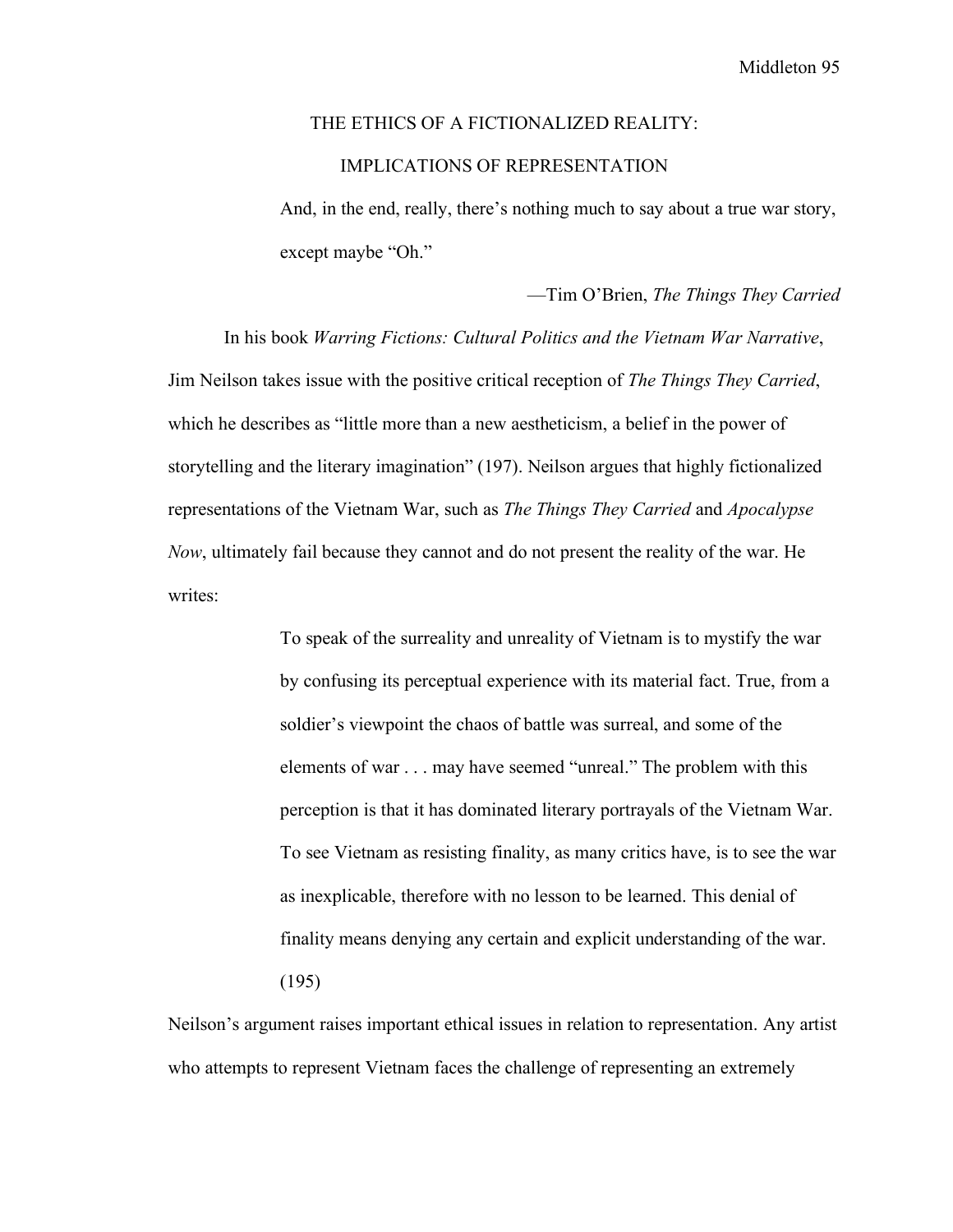complex and emotionally significant event that spanned nearly twenty years of American history and that continues to shape perceptions of the United States at war today. Such a task entails a considerable ethical responsibility to present the war as "authentically" as possible. The preoccupation with accurately portraying Vietnam is a common theme in the literature of Vietnam. As Neilson points out, representations of Vietnam that present the war as surreal and unreal can be viewed as failing to present some of the realities of war. Similarly, the veterans' bumper sticker "Vietnam was a war not a movie" serves as a reminder that despite the war's surreal and unreal elements, Vietnam was a real war in which real men and women were killed. However, while it is important to recognize that metafictional representations of Vietnam such as *The Things They Carried* and *Apocalypse Now* do not present *the* real Vietnam, Neilson's claim that "[t]o see Vietnam as resisting finality" denies "its material fact" and precludes the possibility of any lessons or understanding being taken from the war or its narration is flawed.

Vietnam has grown into a multiplicitous signifier shaped by both real events and simulacra that has taken on and will continue to take on a plurality of meanings. The reality of Vietnam is really a hyperreality in which fiction is as real as reality, and because of this, representations of Vietnam that "resist finality" are often those most capable of presenting that complexity. However, highly fictionalized texts that refuse the limitations of one narrative and emphasize the constructed nature of both stories and reality must still face the ethical demands of representation, including the demand that their representations do not lose sight of the war's "material fact." O'Brien's "Notes" demonstrates concern with this responsibility of not losing Vietnam in the process of storytelling. After publishing the first narration of "Speaking of Courage," the narrator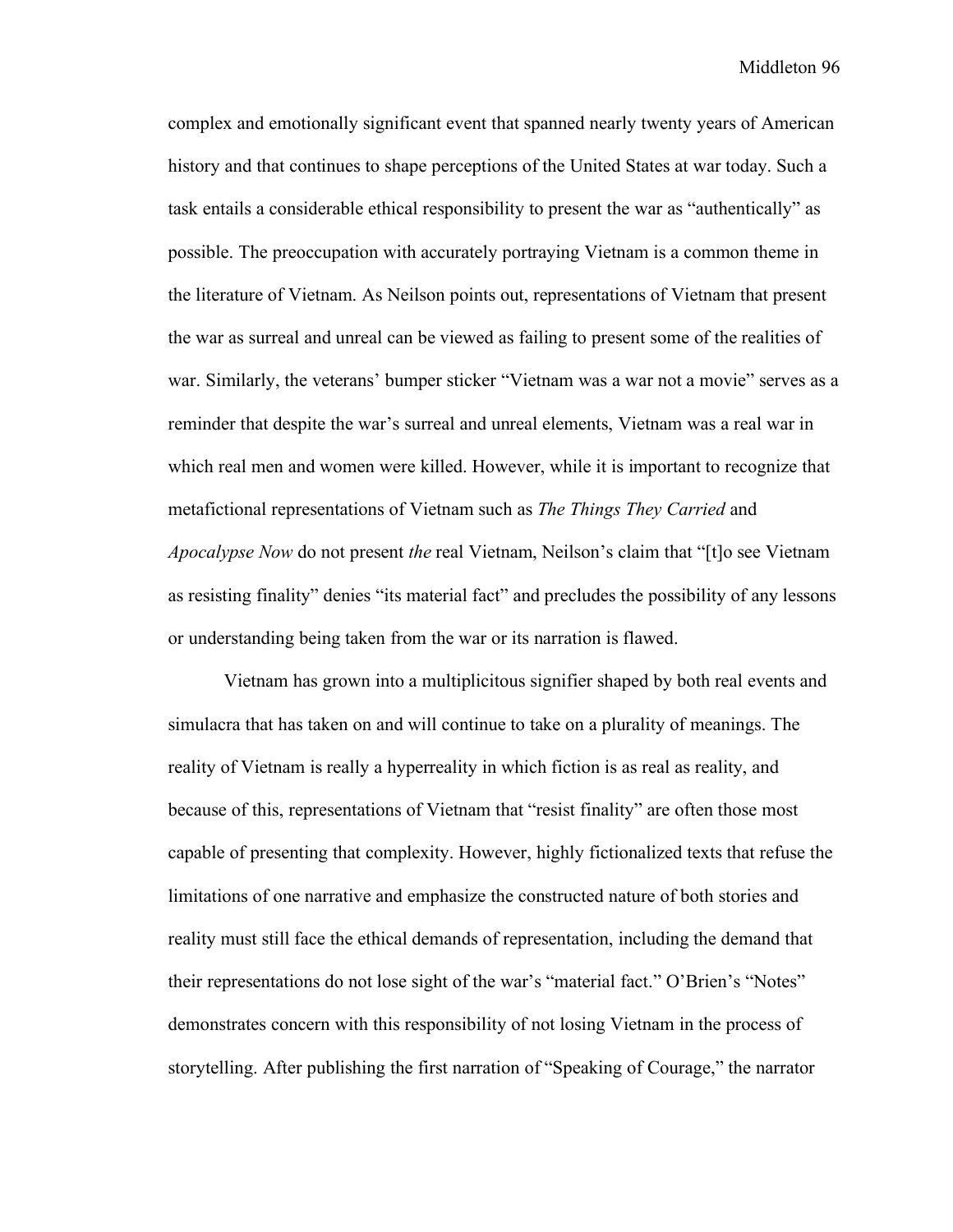receives a letter from Bowker who writes, "It's not terrible, . . . but you left out Vietnam. Where's Kiowa? Where's the shit?" (*TTTC* 160). O'Brien shows that leaving Vietnam out is unacceptable even though earlier in the book he writes, "And, in the end, of course, a true war story is never about war. It's about sunlight. . . . . It's about love and memory. It's about sorrow. It's about sisters who never write back and people who never listen" (*TTTC* 85). Although O'Brien claims that true war stories are not about war, even in O'Brien's list of the non-war elements of his stories he includes "sunshine," which is cited as the cause of Curt Lemon's death: "Lemon step[ped] from the shade into bright sunlight. His face was suddenly brown and shining . . . . and when he died it was almost beautiful, the way the sunlight came around him and lifted him up and sucked him high into a tree" (*TTTC* 70). Here, sunshine is a land mine, an implement of war. Similarly, love, memory, and sorrow are elements of war. O'Brien suggests that while it is inexcusable to leave Vietnam out of a true Vietnam war story, Vietnam contains more than the material fact of combat.

Nielson's claim that representations of Vietnam that "resist finality" are unable to provide lessons or understanding is similarly flawed. *Apocalypse Now* and *The Things They Carried* both refuse to present one narration of their respective Vietnams, but both also provide their own lessons of Vietnam. The lessons readers and audiences can take from *Apocalypse Now* and *The Things They Carried* are lessons in reading. These texts demonstrate how reality is shaped through storytelling and how histories are emplotted into fictional narrative structures. *Apocalypse Now* emplots the events of Vietnam into the storyline of Conrad's *Heart of Darkness* and takes on much of the novella's thematic concerns. By so doing, *Apocalypse* is able to both demonstrate the construction of history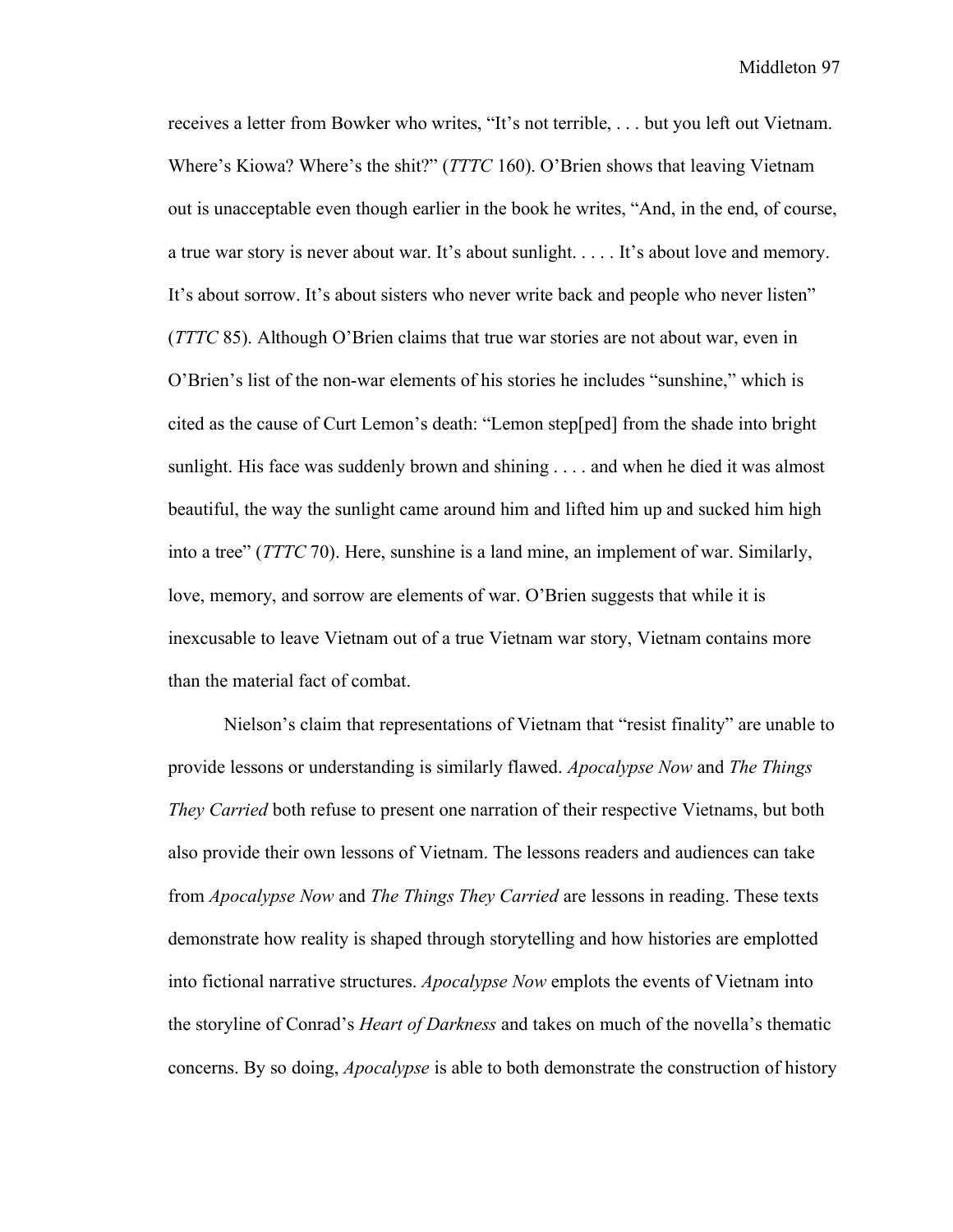and raise ethical questions about the American War in Vietnam. Just as *Heart of Darkness* questions the morality of European colonization, *Apocalypse Now* works as a metaphorical examination of the United States' journey into Vietnam; Were the country's actions in Vietnam a form of imperialism or colonialism? Did the American war in Vietnam repeat the mistakes of the French war? Were the Americans too rich and too numerous? Similarly, *The Things They Carried* teaches readers to be suspicious of narratives that present themselves as reality and offer up tidy morals, but still manages to slip in a few lessons. O'Brien uses his stories to challenge traditional notions of courage, and teaches that there is more to courage than Hollywood heroics. In "On the Rainy River," rather than presenting the hero as one who goes to war to fight for his country, O'Brien associates courage with *not* going to war. He writes, "I was a coward. I went to the war" (*TTTC* 61). At one point in *Things*, O'Brien directly addresses his readers and charges them with preventing future wars: "If you don't care for obscenity, you don't care for the truth; if you don't care for the truth, watch how you vote. Send guys to war, they come home talking dirty" (*TTTC* 69). O'Brien's Vietnam offers specific lessons in courage and politics to its readers, but perhaps the most significant lesson offered to readers is the instruction to carefully examine war stories and to recognize the fictional elements of reality.

Ultimately, it is impossible to produce a representation of the Vietnam War that is factually authentic, a representation that accurately captures all of the elements, events, and simulacra that compose Vietnam. As Hayden White argues, "[T]here is no such thing as a real story. Stories are told or written, not found" ("Literary Theory" 9). O'Brien's and Coppola's stories were not found. They were constructed to present the reality of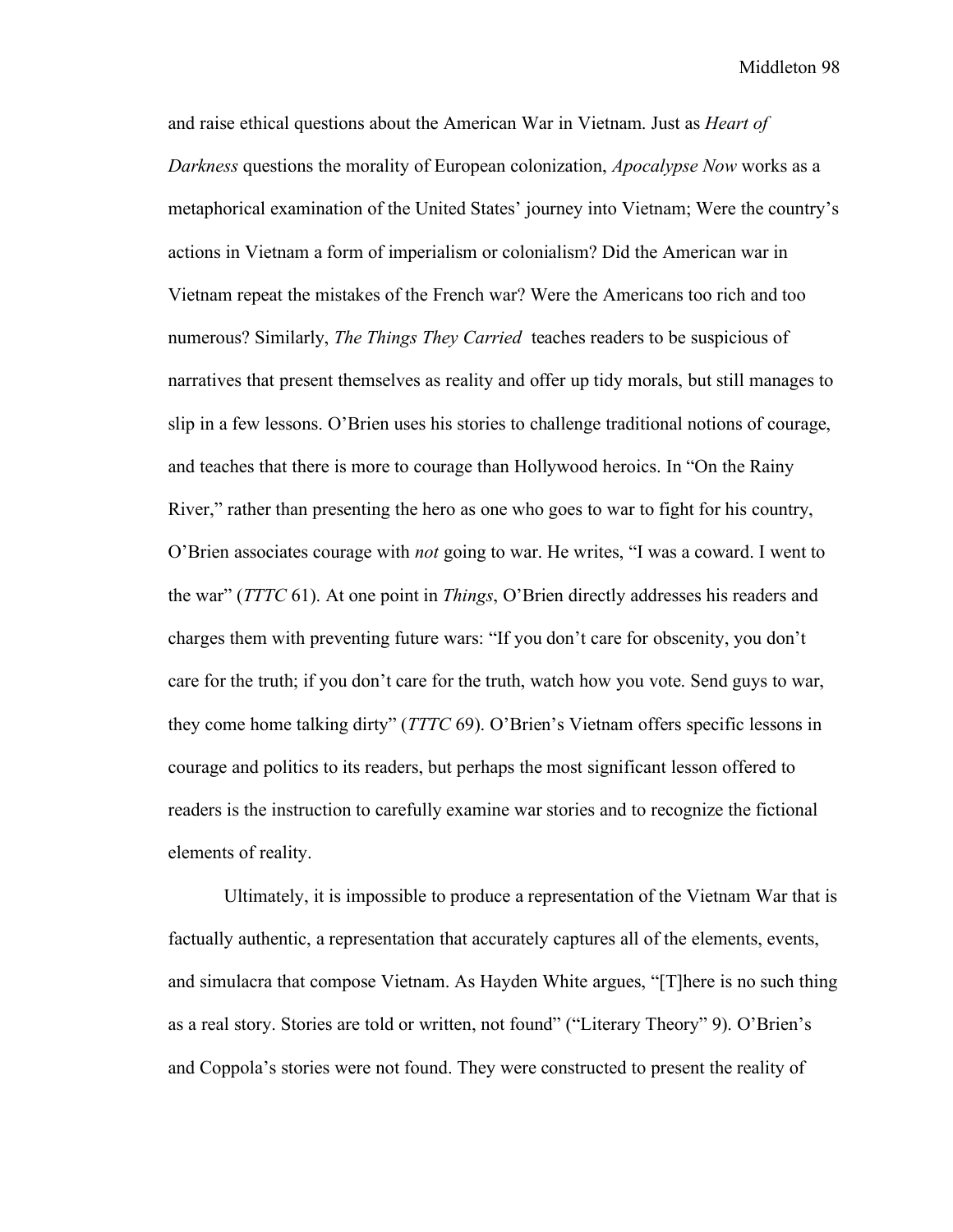Vietnam as it *seemed* both to a director interested in larger metaphorical questions who had never gone to war and to a soldier-turned-writer who wanted to save his friends through stories. Their Vietnams are different, but both access particular realities of the war even if they are unable to present *the* reality of Vietnam.

As Vietnam continues to be narrated, its hyperreality will continue to shift and change. As new artists add their voices to the mobile script of Vietnam, new perspectives and new realities of Vietnam will be presented. These artists will address and re-narrate the stories told in previous narrations of Vietnam, just as O'Brien re-presented Coppola's Vietnam. This infinite narration of Vietnam will not guarantee that Vietnam will be finally accurately and realistically portrayed; rather, this continual narration will add new meaning and new simulation, making Vietnam more complex and thereby more resistant to representation. Neither one single text nor a network of texts can ever fully portray Vietnam. The realities of Vietnam are irreducible. However, many texts can present individual realities and truths of Vietnam, and because Vietnam is a hyperreality, some of those realities can best be portrayed through fiction and unreality. *Apocalypse Now* and *The Things They Carried* are able to present specific realities of Vietnam specifically because of their metafictional techniques, which emphasize the texts' fictional or unreal natures. Thus, for some war stories, the contradictory notion that "in a true war story nothing is ever absolutely true" is nothing but the truth (*TTTC* 82).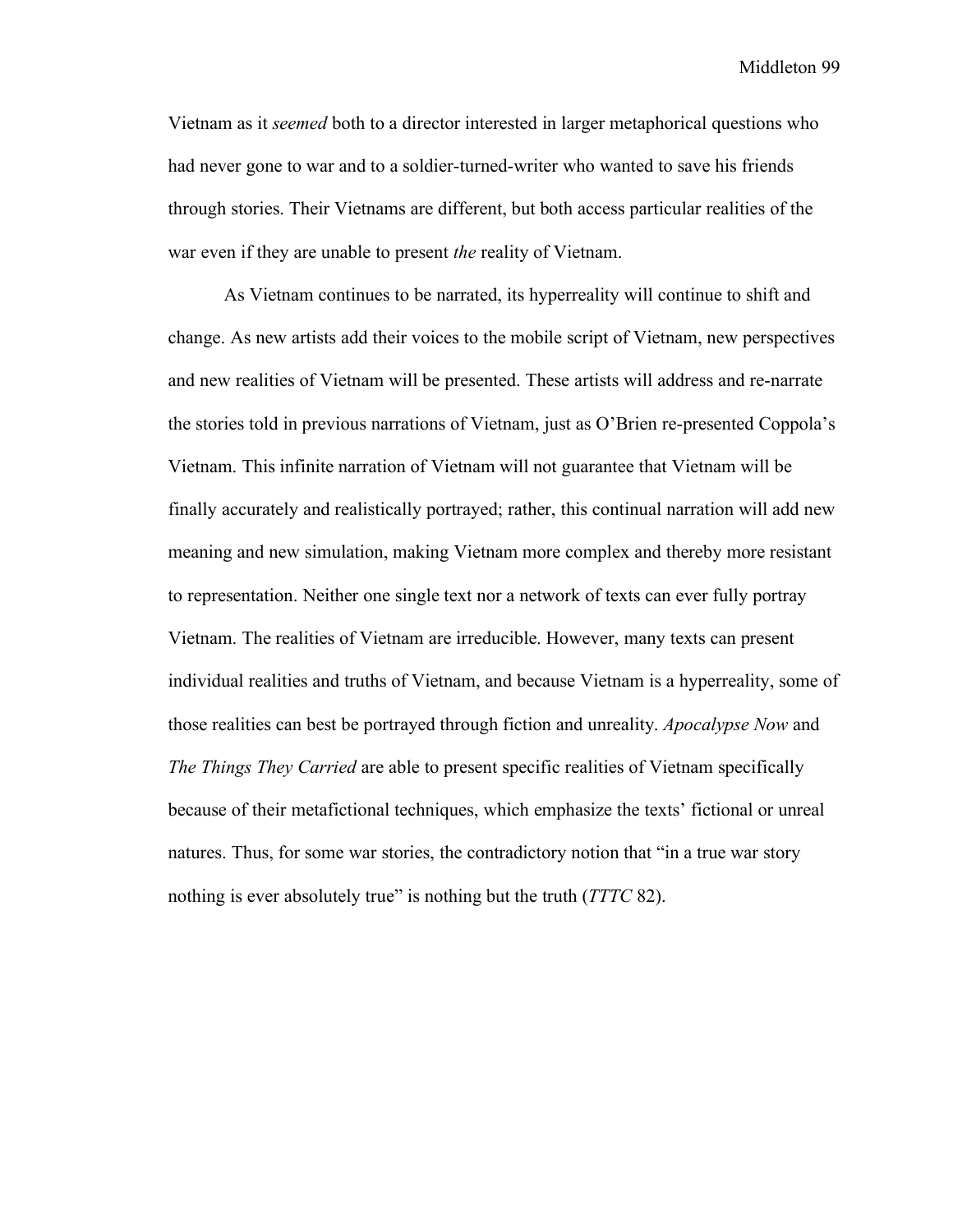## Works Cited

Anderson, Terry H. *The Sixties*. 3rd ed. New York: Pearson Longman, 2007.

*Apocalypse Now*. Dir. Francis Ford Coppola. Perf. Marlon Brando, Martin Sheen, Robert

Duvall. 1979. DVD. Paramount, 2006.

- "Apocalypse Now and Then." *Apocalypse Now: The Complete Dossier*. Special Features Disc Two. Prod. Kim Aubry. DVD. ZAP Zoetrope Aubry Productions, 2006.
- *Apocalypse Now Redux.* Dir. Francis Ford Coppola. Perf. Marlon Brando, Martin Sheen, Robert Duvall. 1979. DVD. Paramount, 2006.
- Appy, Christian G. *Working-Class War: American Combat Soldiers and Vietnam*. Chapel Hill: North Carolina UP, 1993.

Arlen, Michael J. *Living-Room War*. New York: Viking, 1969.

- "A/V FAQs." *Apocalypse Now: The Complete Dossier*. Special Features Disc One. Prod. Kim Aubry. DVD. ZAP Zoetrope Aubry Productions, 2006.
- Baldick, Chris. "Intertextuality." *The Oxford Concise Dictionary of Literary Terms*. New York: Oxford UP, 1990. Literature Online. Proquest. Harold B. Lee Library, Provo, UT. 22 February 2008 <http://lion.chadwyck.com.erl.lib.byu.edu>.
- Barthes, Roland. "From Work to Text." *Textual Strategies: Perspectives in Post-Structuralist Criticism*. Ed. Josué V. Harari. Ithaca: Cornell UP, 1979.
- Bates, Milton J. *The Wars We Took to Vietnam: Cultural Conflict and Storytelling.* Los Angeles: California UP, 1996.
- Baudrillard, Jean. "Simulacra and Simulations." *Jean Baudrillard: Selected Writings.* Ed. Mark Poster. Palo Alto, CA: Standford UP, 2001. 169-87.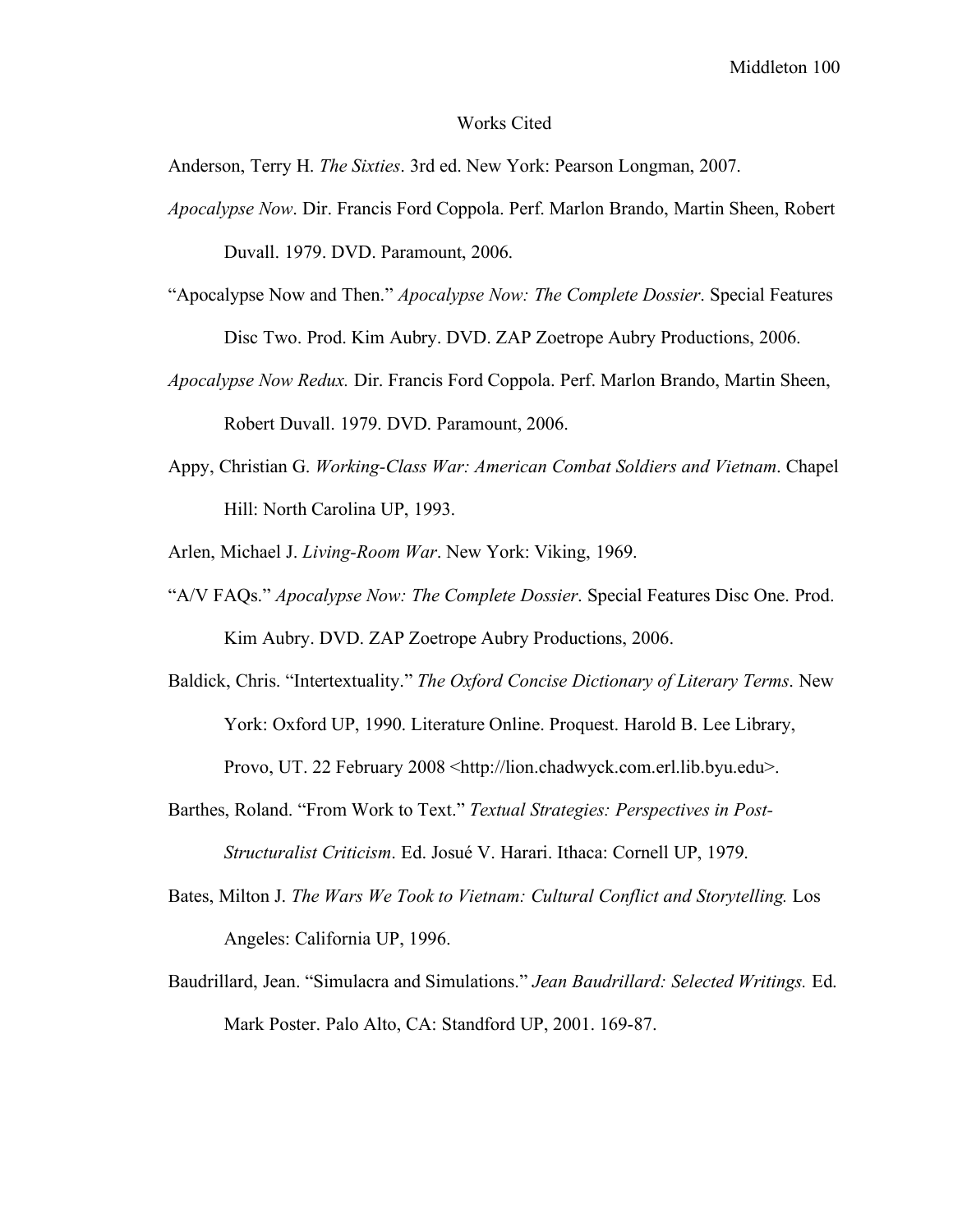Braestrup, Peter. *Big Story: How the American Press and Television Reported and Interpreted the Crisis of Tet 1968 in Vietnam and Washington*. New York: Anchor/Doubleday, 1978.

- Cahir, Linda. "Narratological Parallels in Joseph Conrad's *Heart of Darkness* and Francis Ford Coppola's *Apocalypse Now*." *Literature Film Quarterly* 20.3 (1992): 181- 87.
- Calloway, Catherine. "'How to Tell A True War Story': Meta-fiction in *The Things They Carried*." *Critique: Studies in Contemporary Fiction* 36.4 (Summer 1995): 249- 257.
- Christopher, Renny. *The Viet Nam War / The American War: Images and Representations in Euro-American and Vietnamese Exile Narratives.* Amherst: Massachusettes UP, 1995.
- Conrad, Joseph. *Heart of Darkness and Other Tales*. Ann Arbour: Borders Classics, 2007.

*Dear America: Letters Home from Vietnam*. Dir. Bill Couturié. DVD. HBO, 2005.

- Devine, Jeremy M. *Vietnam at 24 Frames a Second: A Critical and Thematic Analysis of Over 400 Films About the Vietnam War*. Jefferson, NC: McFarland, 1995.
- Dillon, George L. "Images of Resemblance: Magritte's Semiotic Explorations." *Writing with Images: Towards a Semiotics of the Web*. 2003. 20 February 2008. <http://courses.washington.edu/hypertxt/cgi-bin/12.228.185.206/html/ wordsinimages/magritte.html>.
- Dryden, Linda J. "'To Boldy Go': Conrad's *Heart of Darkness* and Popular Culture." *Conradiana* 34.3 (2002): 149-70.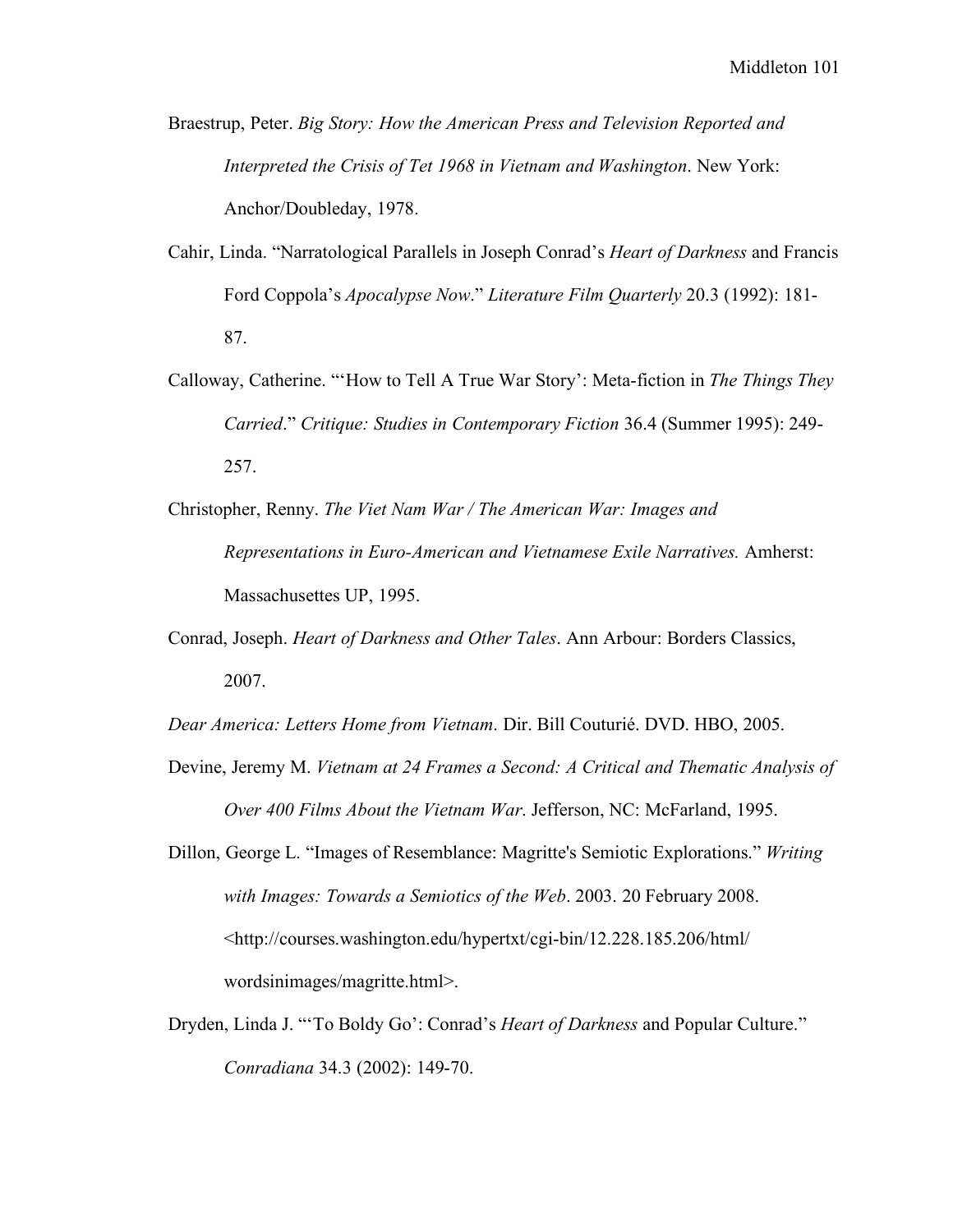Ebert, Roger. "*Apocalypse Now*." *Chicago Sun Times*. 1 June 1979. Retrieved 20 November 2006. <http://rogerebert.suntimes.com>.

Eder, Richard. "At the Movies." *The New York Times* 14 May 1976: C6.

- Eliot, T.S. *The Waste Land*. *The Norton Anthology of American Literature*. shorter sixth ed. Ed. Nina Baym. New York: Norton, 2003. 1981-94.
- Engelhardt, Tom. *The End of Victory Culture: Cold War America and the Disillusioning of a Generation.* New York: Harper Collins, 1995.
- "Franklin Delano Roosevelt: Pearl Harbor Address to the Nation." *American Rhetoric: Top 100 Speeches*. 20 October 2007. <http://www.americanrhetoric.com/ speeches/fdrpearlharbor.htm>.
- Genette, Gérard. *Narrative Discourse: An Essay in Method*. Trans. Jane E. Lewin. Ithaca: Cornell UP, 1980.
- Greiff, Louis K. "Soldier, Sailor, Surfer, Chef: Conrad's Ethics and the Margins of Apocalypse Now." *Literature Film Quarterly* 20.3 (1992): 188-98.
- Griffith, George V. "Owen's 'Dulce et Decorum Est.'" *Explicator* 41.3 (Spring 1983): 37-39.
- Hallin, Daniel C. *The "Uncensored War": The Media and Vietnam*. New York: Oxford UP, 1986.
- *Hearts of Darkness: A Filmmaker's Apocalypse*. Dir. Fax Bahr and George Hickenlooper. Paramount, 1991.
- Herr, Michael. *Dispatches*. New York: Vintage, 1991.

Herzog, Tobey C. *Vietnam War Stories: Innocence Lost*. London: Routledge, 1992.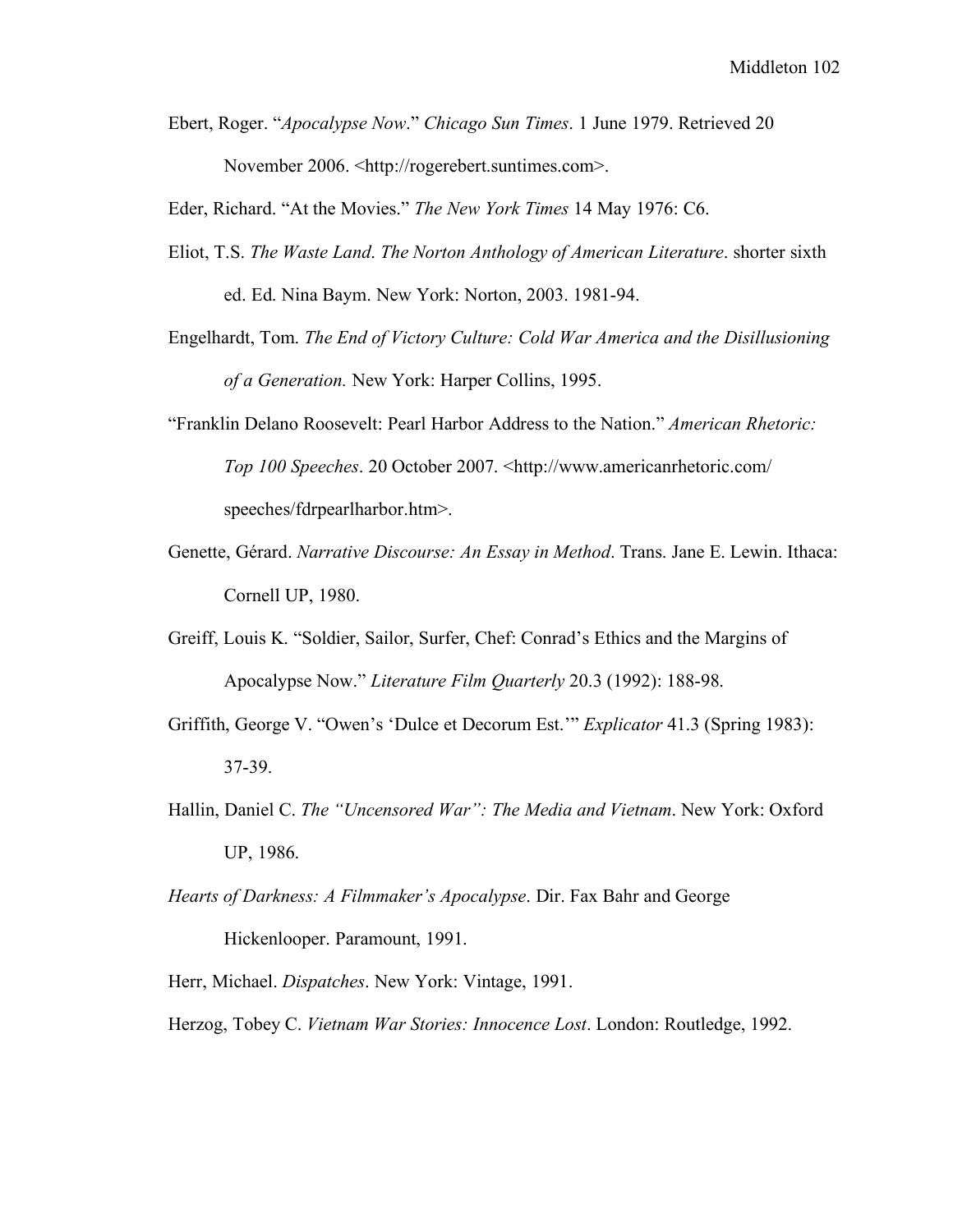- Higham, Charles. "Coppola's Vietnam Movie Is a Battle Royal." *The New York Times* 15 May 1977: D13.
- "Interview: Martin Morgan, WWII Historian, on *Saving Private Ryan*." *HistoryNet.com*. 27 January 2008 <http://www.historynet.com/movies/

11821346.html?page=1&c=y>.

- Irwin, William. "Against Intertextuality." *Philosophy and Literature* 28.2 (2004): 227-42.
- Kaufmann, Michael. "The Solace of Bad Form: Tim O'Brien's Postmodernist Revisions of Vietnam in 'Speaking of Courage.'" *Critique* 46.4 (Summer 2005): 333-43.
- Le Thi Diem Thuy. "Shrapnel Shards on Blue Water." *From Both Sides Now: The Poetry of the Vietnam War and its Aftermath*. Ed. Phillip Mahony. New York: Scribner, 1998.
- Lind, Michael. *Vietnam: The Necessary War: A Reinterpretation of America's Most Disastrous Military Conflict*. New York: Simon & Schuster, 1999.
- Logevall, Frederik. *Choosing War: The Lost Chance for Peace and Escalation of War in Vietnam*. Berkeley: California UP, 1999.
- Martin, Terry J. and Margaret Stiner. "'Sweetheart of the Song Tra Bong': Tim O'Brien's (Feminist?) *Heart of Darkness*." *Short Story* 9.2 (2001): 94-104.
- Maslin, Janet. "Martin Sheen Alters View on Violence." *New York Times* 31 January 1978: 16.
- Menendez, Francisco. "Blurring a Conservative Vision: Coppola's Transforamtion of Milius's Apocalypse Now." *Creative Screenwriting* 7.2 (2000): 32-37.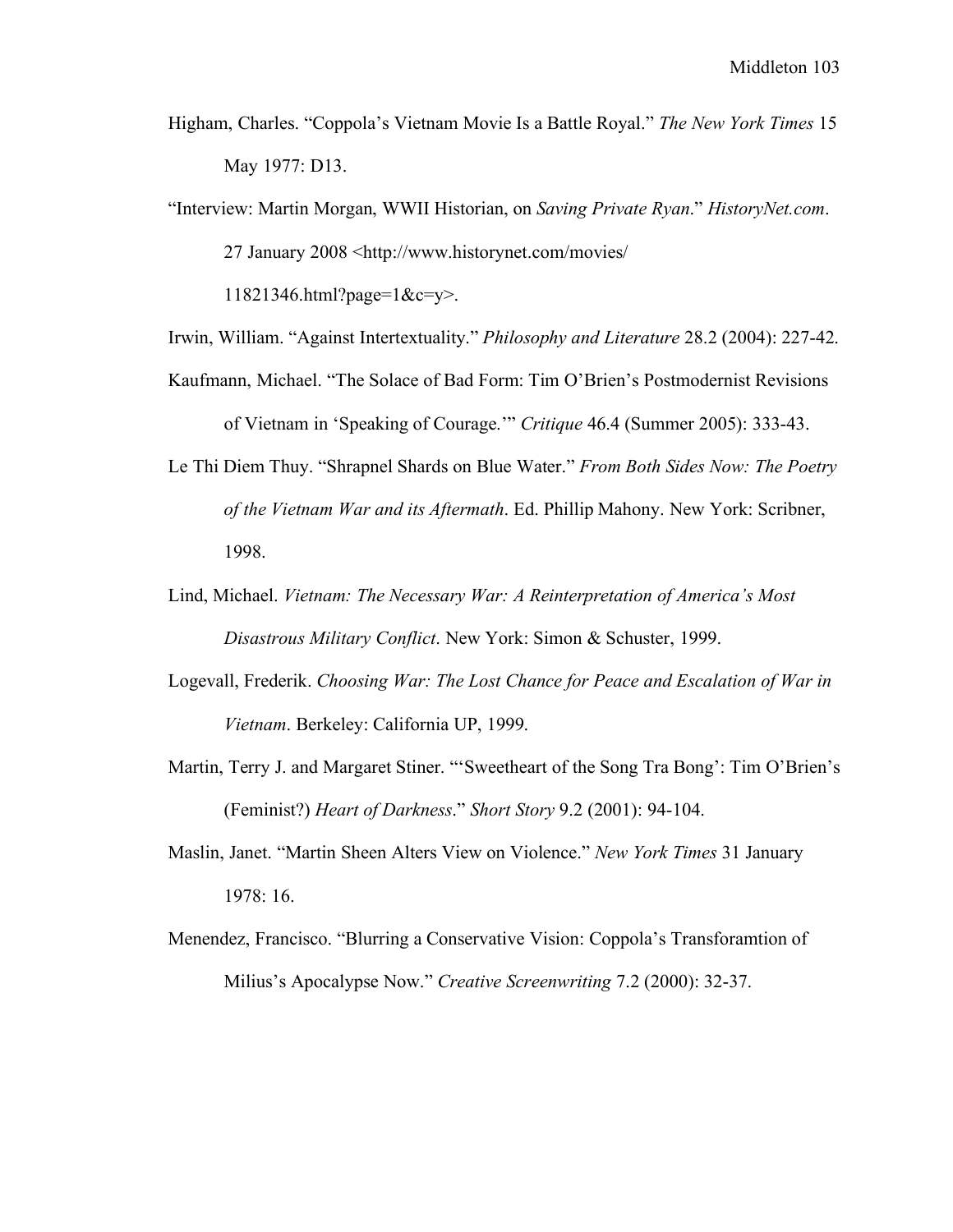- "Meta-, *prefix*." *Oxford English Dictionary*. Oxford UP, 2007. Oxford English Dictionary Online. Harold B. Lee Library, Provo, UT. 22 February 2008 <http://dictionary.oed.com>.
- Naparsteck, Martin. "An Interview with Tim O'Brien." *Contemporary Literature* 32.1 (Spring 1991): 1-11.
- Neilson, Jim. *Warring Fictions: Cultural Politics and the Vietnam War Narrative*. Jackson: Mississippi UP, 1998.
- Neisser, Ulric, and Nicole Harsch. "Phantom Flashbulbs: False Recollections of Hearing the News about Challenger." *Affect and Accuracy in Recall: Studies of "Flashbulb" Memories*. Eds. Eugene Winograd and Ulric Neisser. New York: Cambridge UP, 1992. 9-31.
- O'Brien, Tim. *Going After Cacciato*. New York: Broadway, 1978.
- ---. "How to Tell a True War Story." *Esquire* 108.4 (Oct 1987): 208-15.
- ---. *If I Die in a Combat Zone*. New York: Broadway, 1975.
- ---. "The Ghost Soldiers." *Esquire* 95.3 (Mar 1981): 90-100.
- ---. "The Lives of the Dead." *Esquire* 111.1 (Jan 1989): 134-42.
- ---. "The Things They Carried." *Esquire* 106.2 (Aug 1986): 76-81.
- ---. *The Things They Carried*. New York: Broadway, 1990.
- ---. "The Violent Vet." *Esquire* 92.6 (Dec 1979): 96-104.
- Rush, George and Joanna Molloy. "John Cusack's View of War No Secret." *New York Daily News*. 10 December 2007. 27 January 2008 <http://www.nydailynews.com/gossip/2007/12/10/  $2007-12-10$  john cusacks view of war no secret.html>.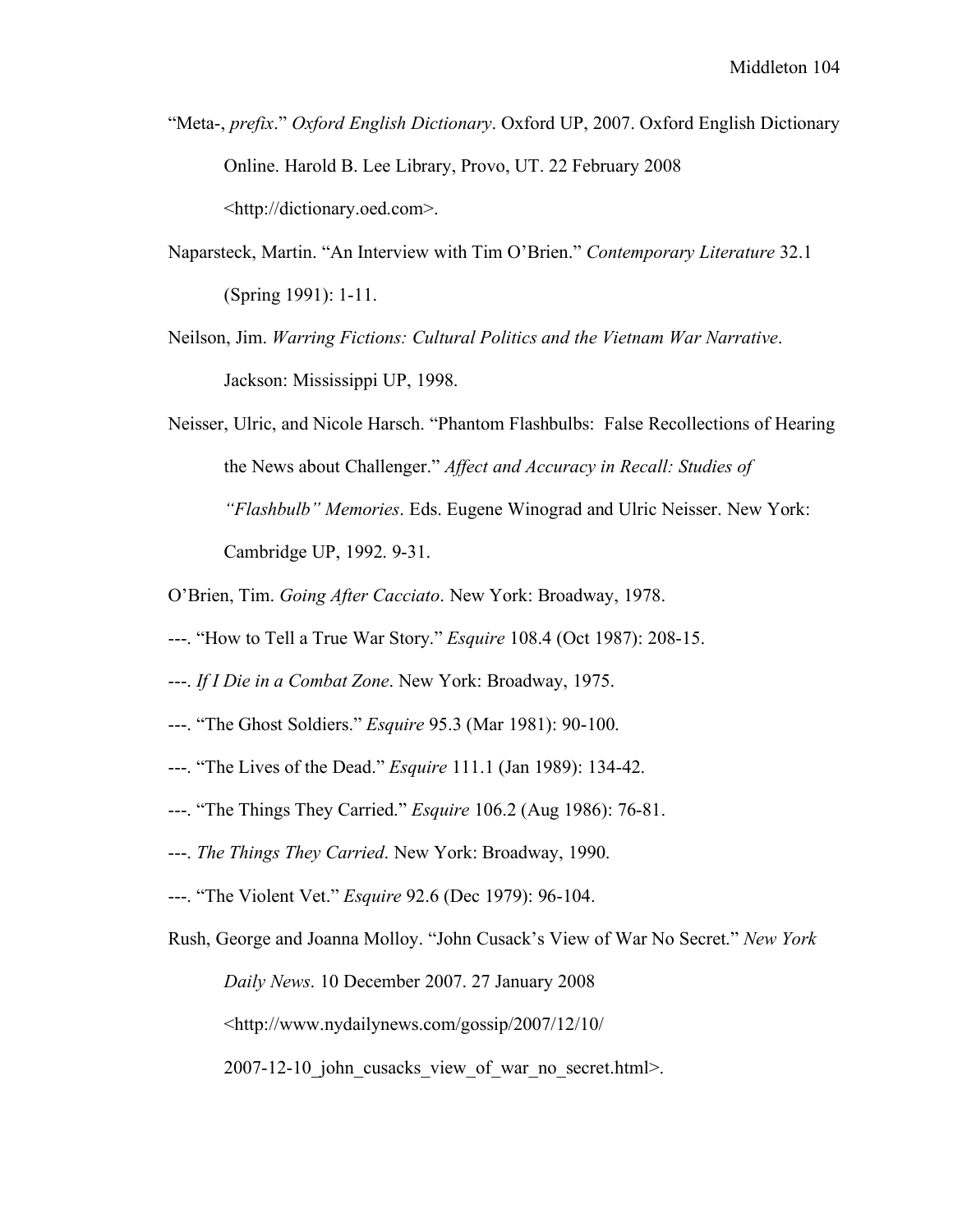- Rutenberg, Jim. "Rush to Frame Political Debate Over Troops." *The New York Times* 9 Jan 2007, late ed.: A10.
- Sanger, David E. "On to Vietnam, Bush Hears Echoes of 1968 in Iraq 2006." *The New York Times* 17 Nov. 2006: A12.
- Smith, Julian. *Looking Away: Hollywood and Vietnam*. New York: Charles Scribner's Sons, 1975.
- Smith, Lorrie. "Disarming the War Story." Eds. Gilman, Jr., Owen W. and Lorrie Smith. New York: Garland, 1990. 87-99.
- Storey, John. *Introductory Guide to Cultural Theory and Popular Culture*. Athens: Georgia UP, 1993.
- Sturken, Marita. *Tangled Memories: The Vietnam War, the AIDS Epidemic, and the Politics of Remembering*. Berkeley: California UP, 1997.
- Suid, Lawrence. H. *Guts & Glory: The Making of the American Military Image in Film*. Revised and Expanded ed. Lexington: Kentucky UP, 2002.
- Swofford, Anthony. *Jarhead: A Marine's Chronicle of the Gulf War and Other Battles*. New York: Scribner, 2003.
- Thai Dao. "The First Time I Ever Encountered the Vietnam War Was in Hollywood Movies." *Patriots: The Vietnam War Remembered from All Sides*. Ed. Christian G. Appy. New York: Viking, 2003. 540-42.
- "Tim O'Brien, President's Lecture, 21 April 1999." *Writing Vietnam*. Brown University's Scholarly Technology Group. 26 June 2007. <http://www.stg.brown.edu/ projects/WritingVietnam/intro.html>.